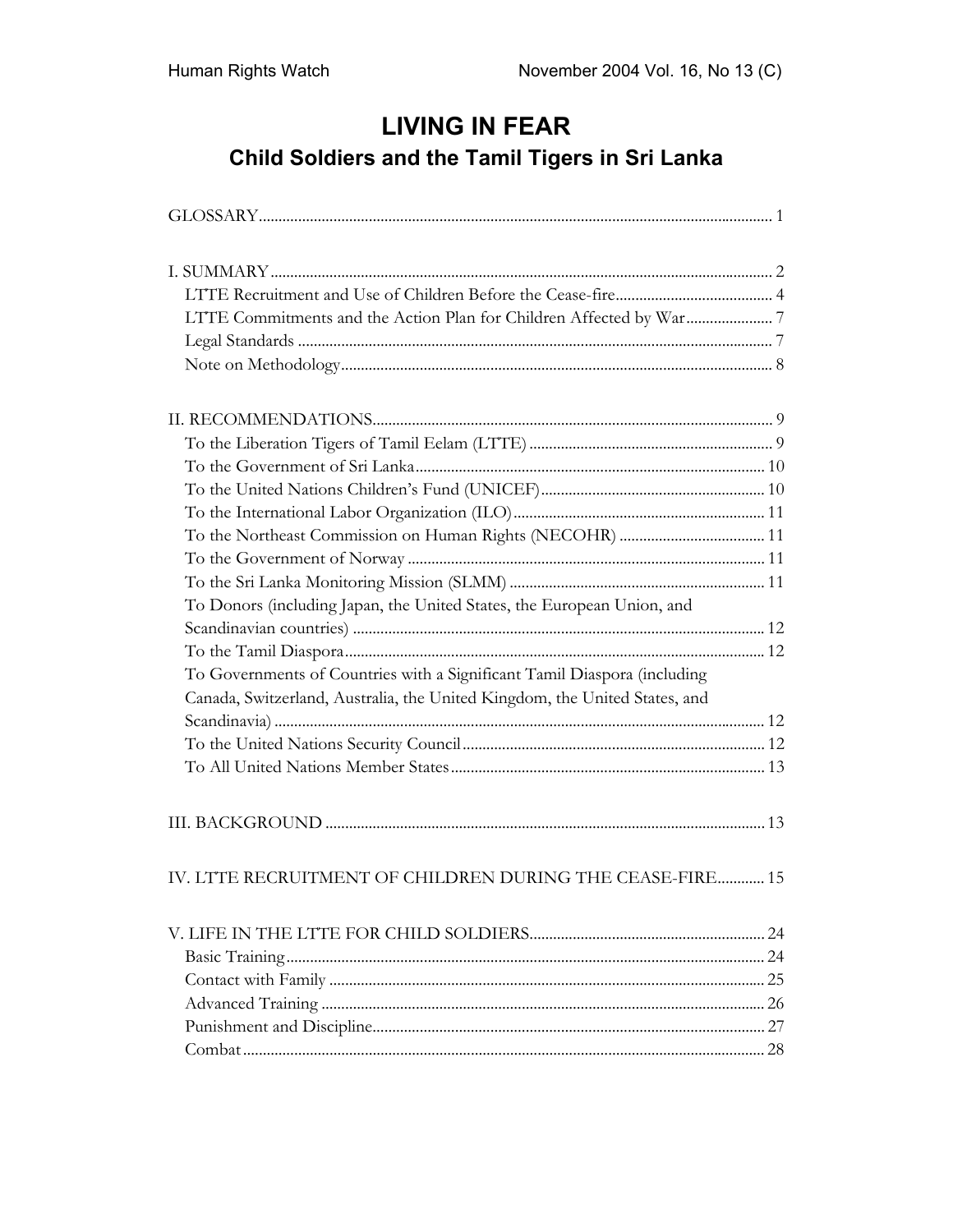| VIII. LTTE COMMITMENTS TO END THE RECRUITMENT AND USE OF     |  |
|--------------------------------------------------------------|--|
|                                                              |  |
|                                                              |  |
| X. THE ACTION PLAN FOR CHILDREN AFFECTED BY WAR  54          |  |
|                                                              |  |
|                                                              |  |
| XI. THE ROLE OF UNICEF AND THE FUTURE OF THE ACTION PLAN  60 |  |
|                                                              |  |
|                                                              |  |
|                                                              |  |
|                                                              |  |
|                                                              |  |
|                                                              |  |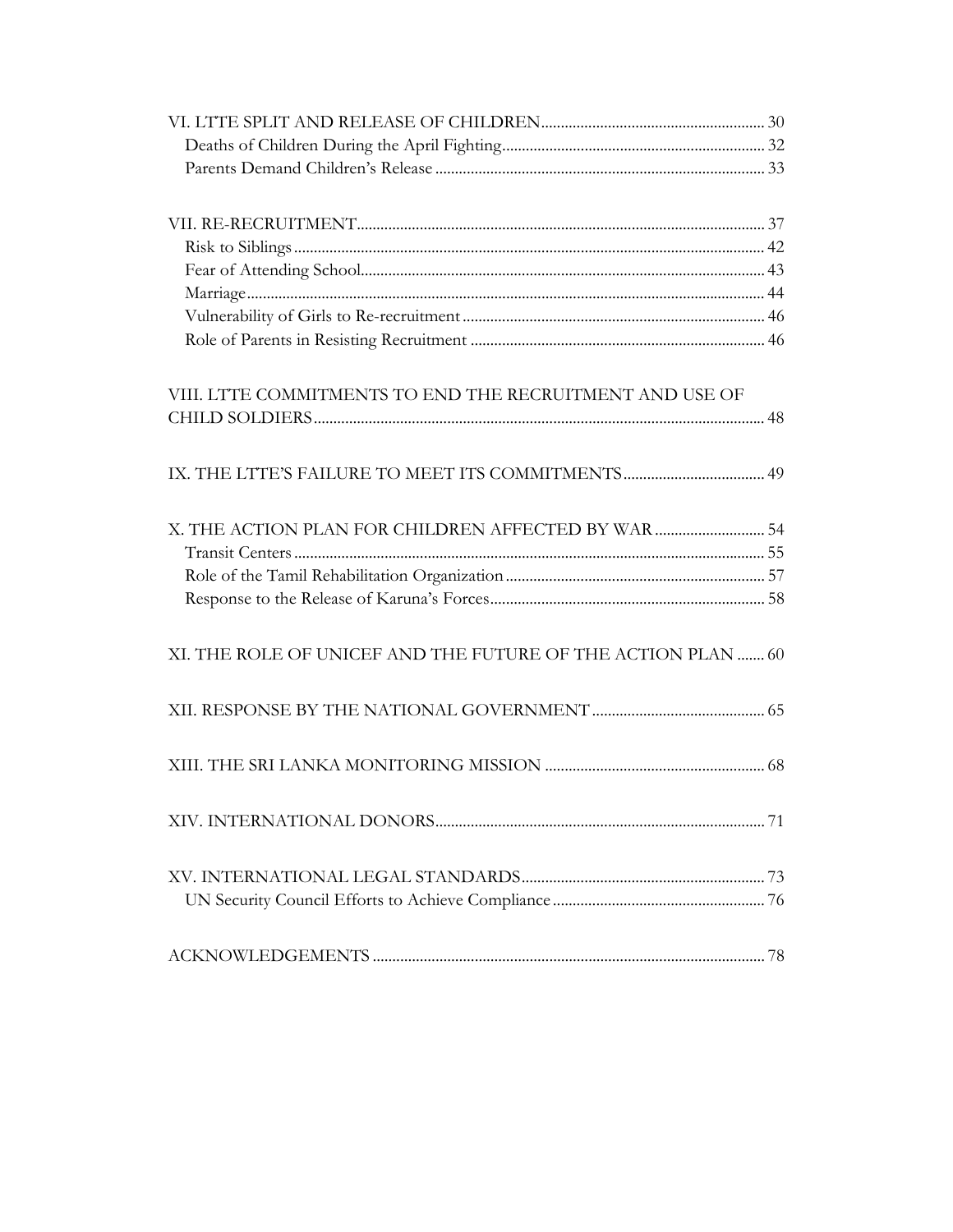### **MAP OF SRI LANKA**

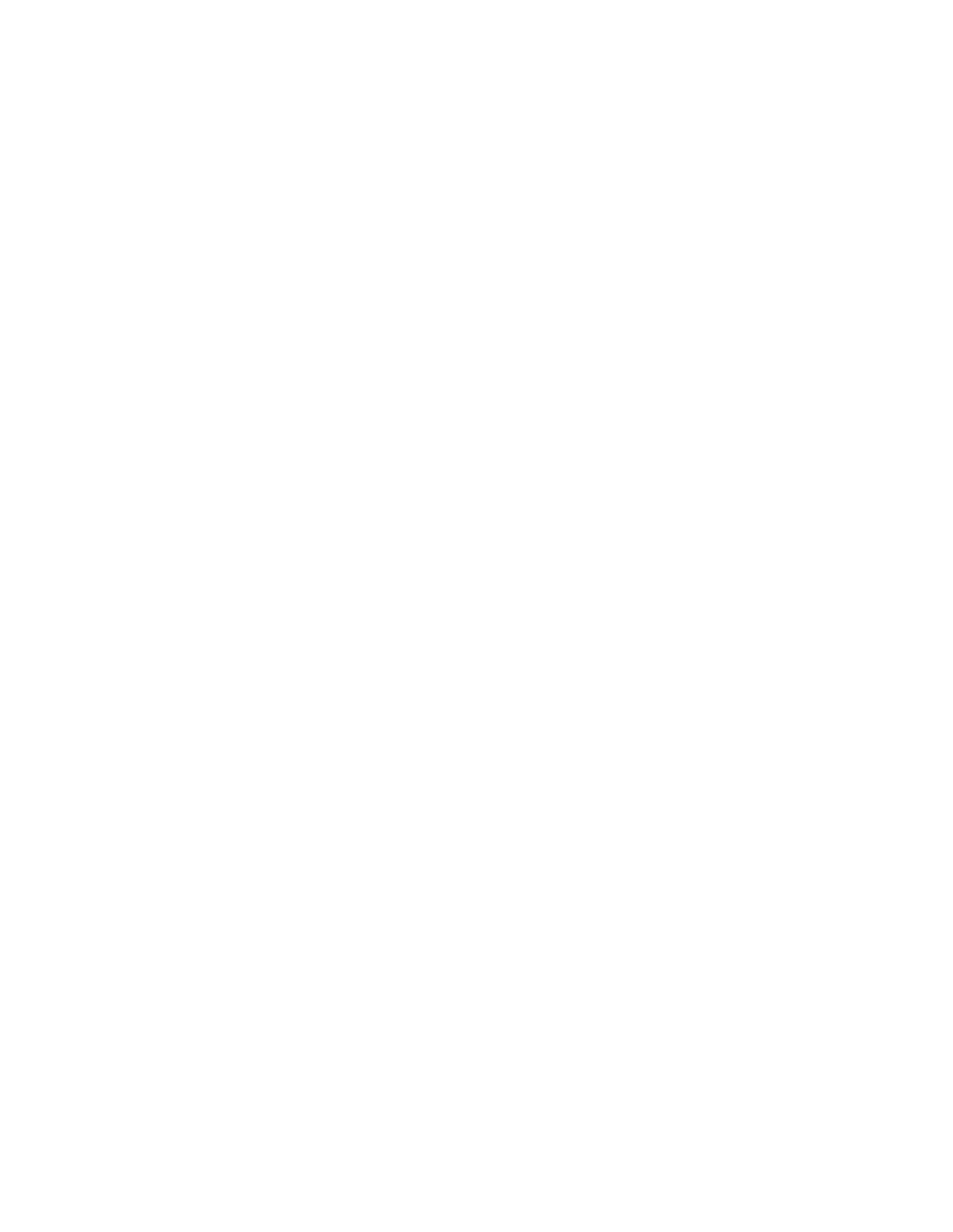# **GLOSSARY**

| <b>ICRC</b>   | International Committee of the Red Cross |
|---------------|------------------------------------------|
| <b>ILO</b>    | International Labor Organization         |
| <b>ISGA</b>   | Interim Self-Governing Authority         |
| <b>LTTE</b>   | Liberation Tigers of Tamil Eelam         |
| <b>NCPA</b>   | National Child Protection Authority      |
| <b>NHRC</b>   | National Human Rights Commission         |
| <b>TRO</b>    | Tamil Rehabilitation Organization        |
| SLA           | Sri Lankan Army                          |
| SLMM          | Sri Lanka Monitoring Mission             |
| <b>UNICEF</b> | United Nations Children's Fund           |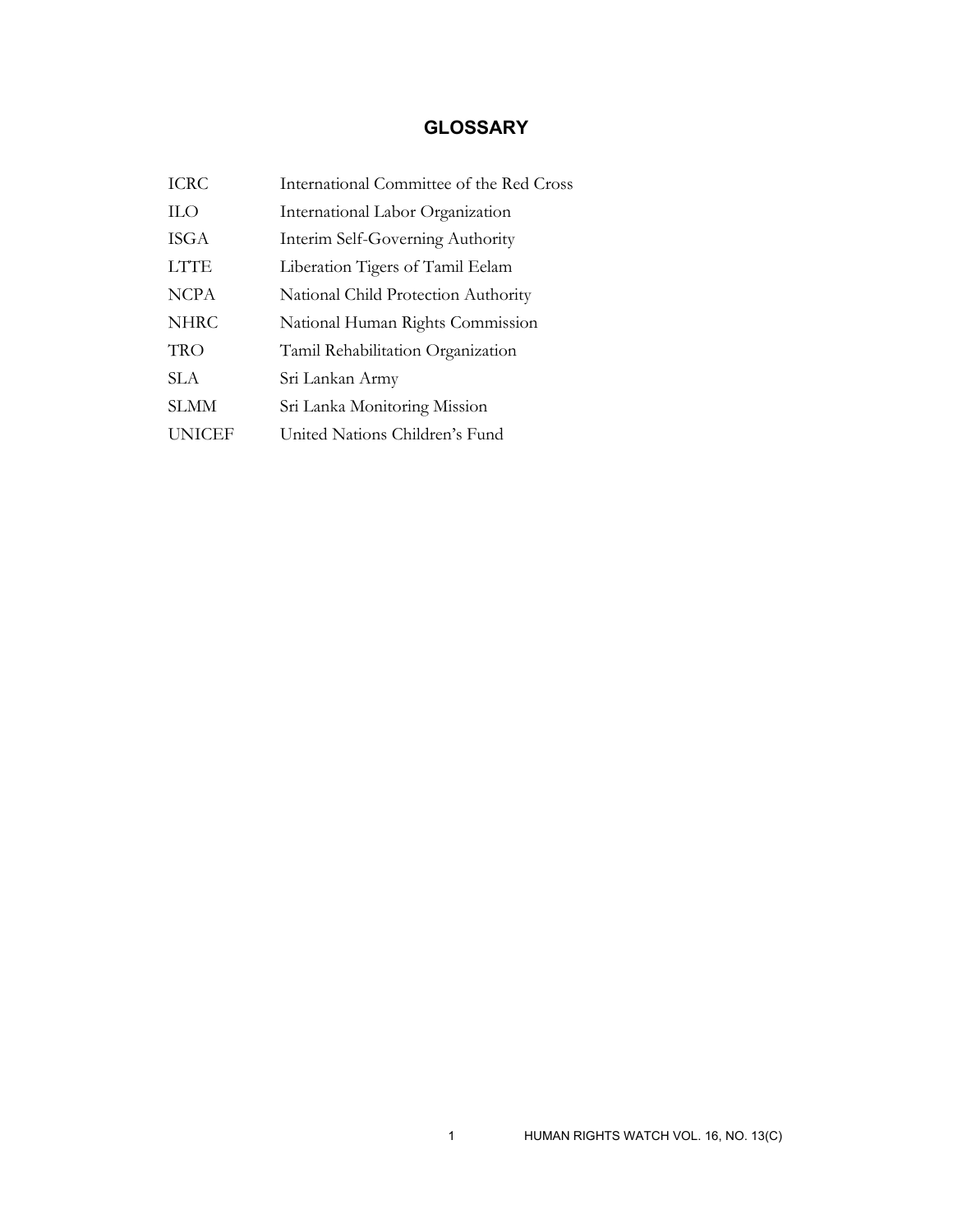#### **I. SUMMARY**

*My parents refused to give me to the LTTE so about fifteen of them came to my house—it was both men and women, in uniforms, with rifles, and guns in holsters…. I was fast asleep when they came to get me at one in the morning.… These people dragged me out of the house. My father shouted at them, saying, "What is going on?", but some of the LTTE soldiers took my father away towards the woods and beat him…. They also pushed my mother onto the ground when she tried to stop them.* 

*—*girl recruited by the LTTE in 2003 at age sixteen

*They took away my younger brother the other day. He was coming home from the market and he was taken away. I went and begged them, saying, "I gave you years of my life and I gave you my health. Please let me have my brother back—he is the only one I have who takes care of me, helps me to go to the toilet, helps me get into bed." They didn't release him, and they threatened to shoot if I reported his abduction to any NGOs. They also told me at the same time that I had to re-join. Is this how they thank me for all the time I gave them? Why are they doing this to me?*

**—**girl who was recruited by the LTTE at age sixteen and severely disabled in combat

For Tamil families in the North and East of Sri Lanka, the February 2002 cease-fire that has brought an end to the fighting between the government and the Liberation Tigers of Tamil Eelam (LTTE) has brought little relief from one of the worst aspects of the twenty-year conflict: the LTTE's recruitment and use of children as soldiers. Despite an end to active hostilities and repeated pledges by the LTTE leadership to end its recruitment of children, the practice has continued not only in LTTE controlled areas, but now reaches into government areas in the North and East where the LTTE previously had little access. This report focuses on continued LTTE recruitment of children during the cease-fire period, including re-recruitment of children released from the LTTE's eastern faction in 2004.

Tamil children are vulnerable to recruitment beginning at the age of eleven or twelve. The LTTE routinely visits Tamil homes to inform parents that they must provide a child for the "movement." Families that resist are harassed and threatened. Parents are told that their child may be taken by force if they do not comply, that other children in the household or the parents will be taken in their stead, or that the family will be forced to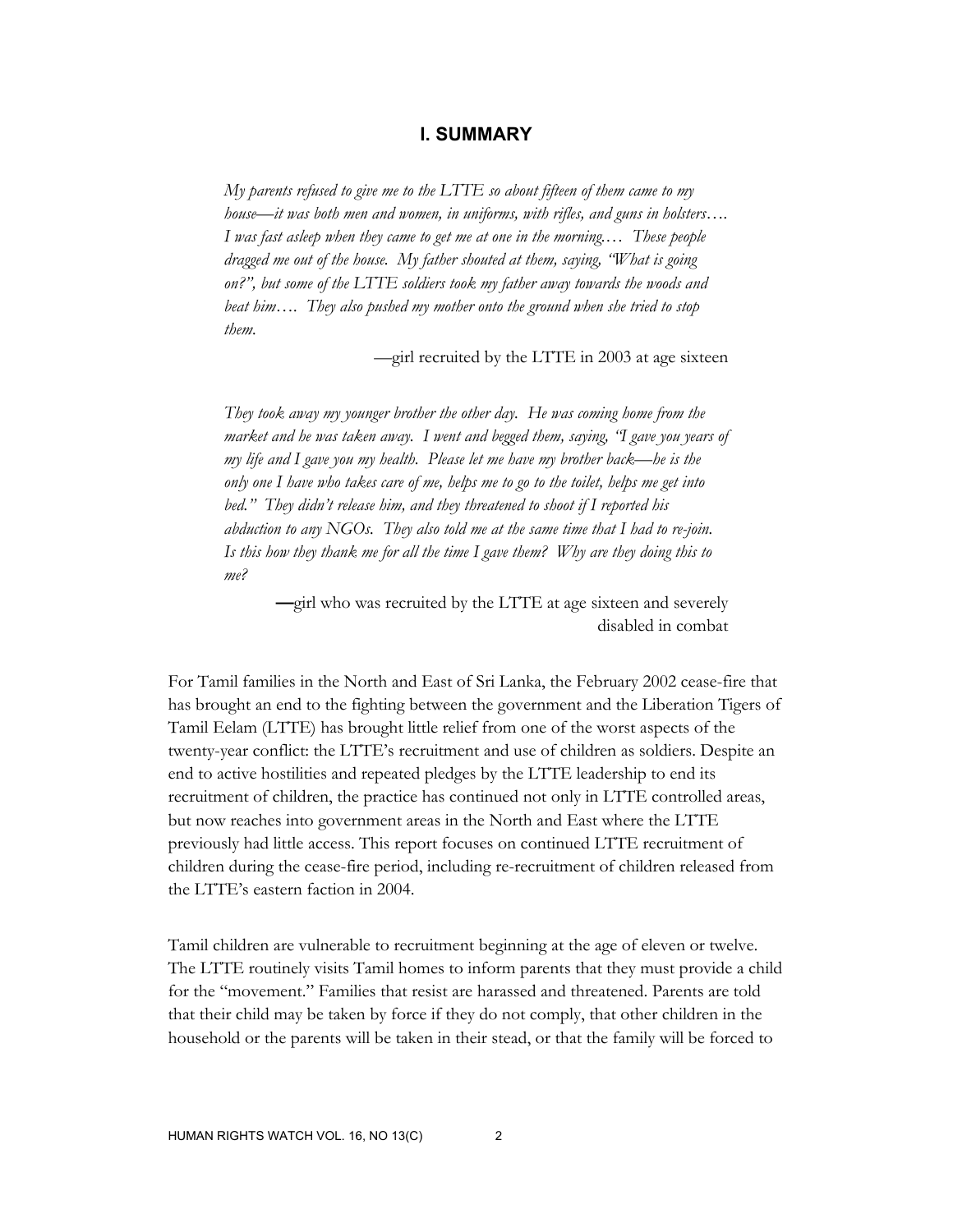leave their home. The LTTE makes good on these threats: children are frequently abducted from their homes at night, or picked up by LTTE cadres while walking to school or attending a temple festival. Parents who resist the abduction of their children face violent LTTE retribution.

Once recruited, most children are allowed no contact with their families. The LTTE subjects them to rigorous and sometimes brutal training. They learn to handle weapons, including landmines and bombs, and are taught military tactics. Children who make mistakes are frequently beaten. The LTTE harshly punishes soldiers who attempt to escape. Children who try to run away are typically beaten in front of their entire unit, a public punishment that serves to dissuade other children who might be tempted to run away.

The Norwegian government-brokered cease-fire between the government and the LTTE in February 2002 brought a very welcome end to active hostilities that have cost more than 60,000 lives over twenty years. However, the cease-fire may have exacerbated the LTTE's recruitment of child soldiers from government-controlled areas. By the terms of the cease-fire, unarmed LTTE cadres may lawfully enter government controlled areas, known as "cleared" areas. In reality the LTTE dominates the administration and security of the major towns in the North and East, including Jaffna and Batticaloa. The LTTE has used this control to extend their recruitment of children to these Tamil population centers.

Throughout the cease-fire, the LTTE has sought new recruits for its forces. The LTTE may be trying to strengthen its hand during the peace talks, prepare for its control of the North and East in the event of a final peace agreement, or be militarily prepared in the event the peace talks collapse—or for all of these reasons. Sri Lankan government sources and local nongovernmental organizations believe that the LTTE has recruited several thousand new cadres during this period, though hard figures are elusive.

As of October 31, 2004, the United Nations Children's Fund (UNICEF) had documented 3,516 new cases of underage recruitment since the signing of the cease-fire agreement (including the re-recruitment of formerly released child soldiers noted below). The LTTE formally released only 1,206 children during this time. Of the cases registered by UNICEF, 1,395 were outstanding as of November 2004.1 UNICEF notes that the number of cases it registers represent only a portion of the total number of children recruited, as some families may be unaware of the possibility of registering, may be afraid

 $1$  Data supplied to Human Rights Watch by UNICEF, November 2, 2004.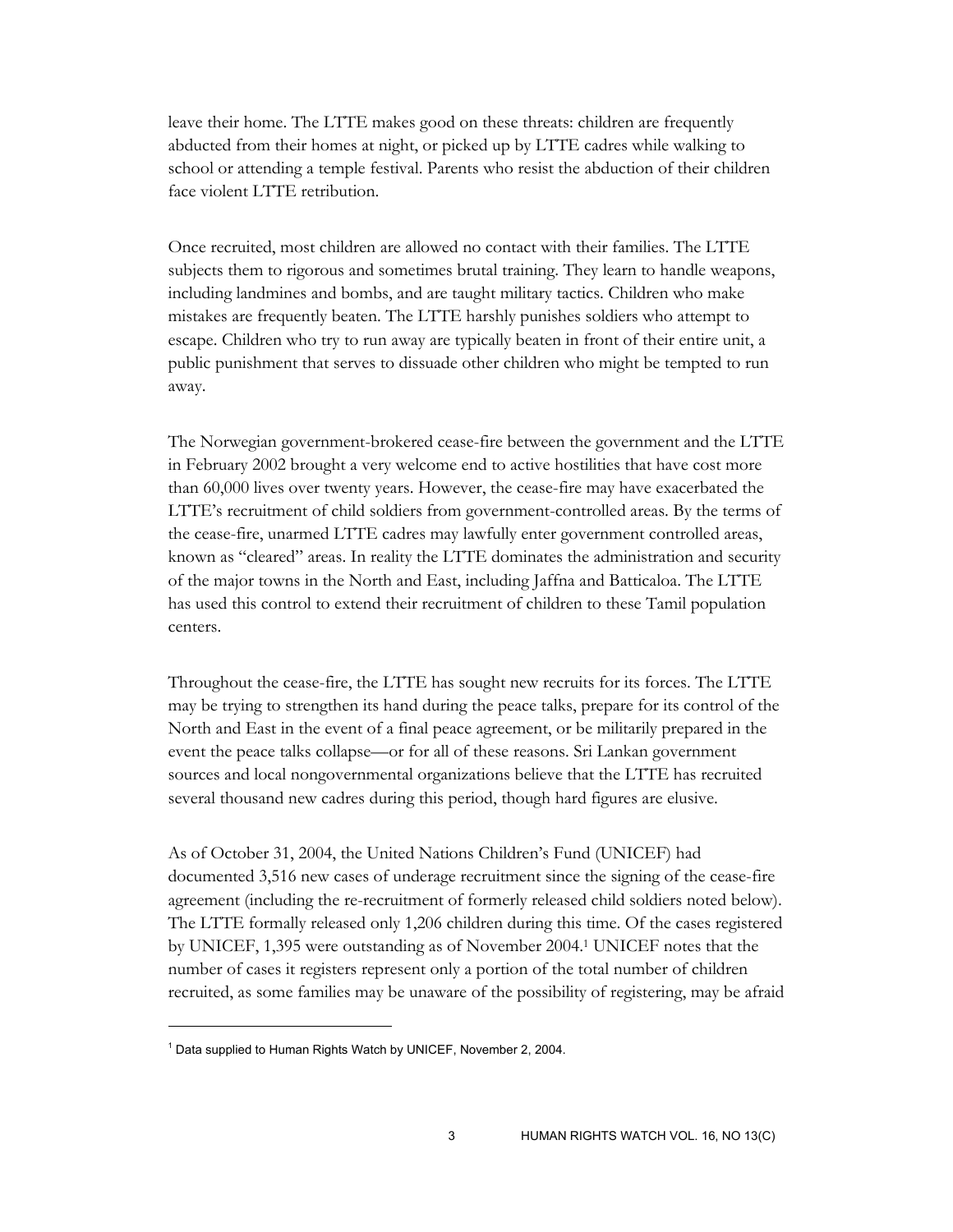to do so, or may have difficulty reaching a UNICEF office. Of the children who have been released or returned from the LTTE, only about 25 percent were previously listed in the UNICEF database. This suggests that the total number of children remaining with the LTTE may be as much as four times higher than the 1,395 figure suggests.

In March 2004, the commander of LTTE forces in the East, V. Muralitharan, popularly known as Col. Karuna, split off from the main LTTE forces loyal to supreme leader Vellupillai Prabhakaran, based in the North, a region known as the Vanni. In April 2004, the Vanni LTTE attacked and defeated Karuna's eastern forces, which quickly disbanded. Some 2,000 child soldiers under Karuna fled or were encouraged by their commanders to return to their families.

The children's return home, primarily to Batticaloa district, only marked the beginning of a new ordeal. Within a few weeks, the LTTE began an intensive campaign to re-recruit Karuna's former cadres, including child soldiers. Vanni LTTE members, often armed and in uniform, went from village to village, house to house, insisting that the former soldiers report back to the LTTE. The LTTE organized village meetings, use motorized three-wheeled vehicles to make announcements, and sent letters to families, demanding their return.

The LTTE has re-recruited many of the returned children, often by force. Parents who have resisted their children's being taken away a second time by the LTTE have been intimidated and sometimes beaten. The remaining children and their families live in fear. The families are afraid to allow their children to return to school, worried that the LTTE will abduct them as they walk between school and their home. Some children refuse to leave their homes at all. Others go to live with relatives or even leave the country to seek jobs in the Middle East. Because there is a general perception that the LTTE does not recruit from among married persons, some boys and girls have married believing that it will provide a measure of protection against recruitment. Girls feel particularly vulnerable—they can instantly be identified as former cadres by the short haircuts that the LTTE gives its recruits.

### *LTTE Recruitment and Use of Children Before the Cease-fire*

The LTTE has recruited and used children as soldiers throughout the two-decade-long civil war in Sri Lanka, and especially since October 1987 when the LTTE attacked and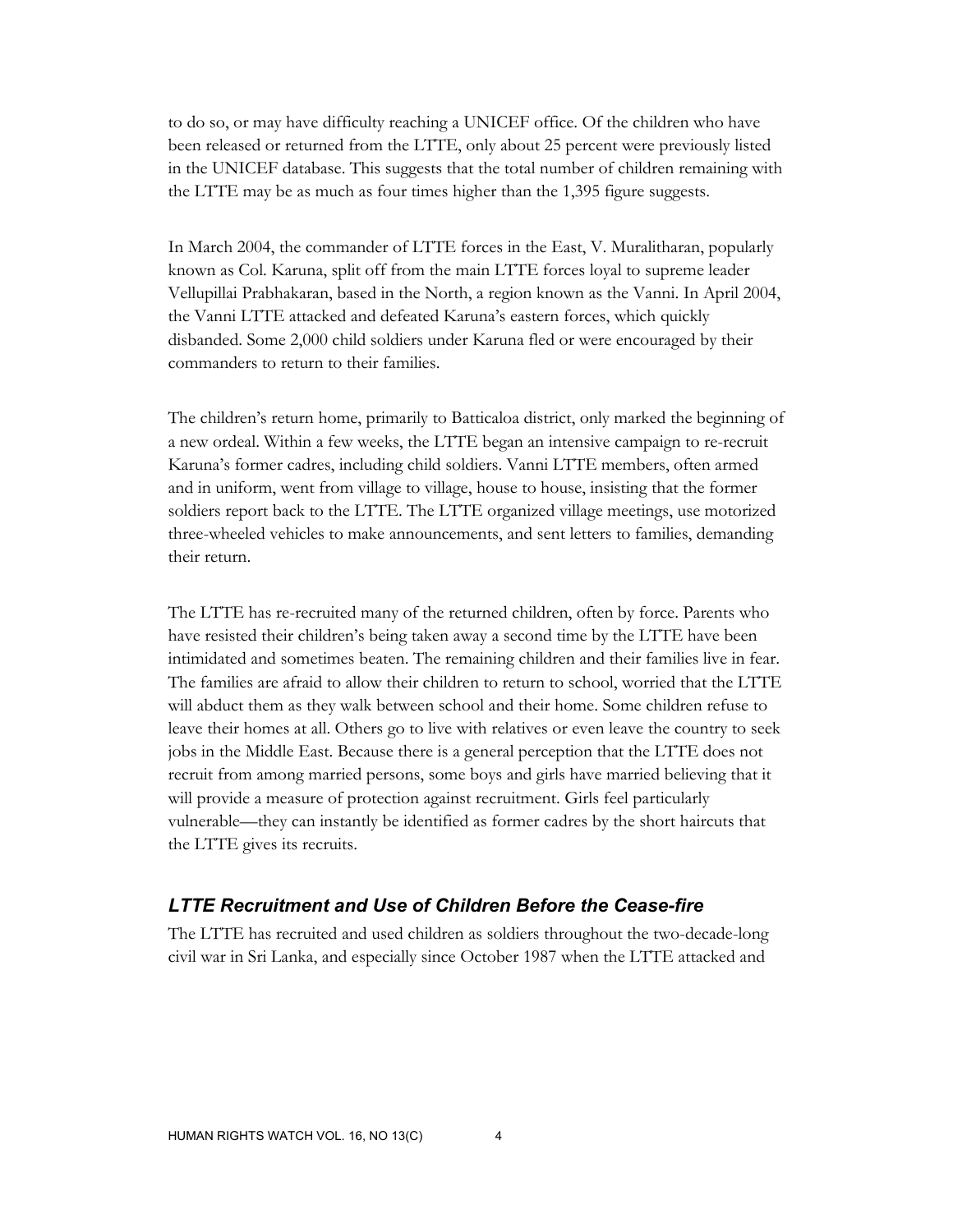eventually forced the departure of the Indian Peace-Keeping Force from the northern Jaffna peninsula.2

LTTE recruitment of children has over the years been fueled by several factors. First, a sophisticated LTTE propaganda machine regularly exposed Tamil children throughout the North and East to special events honoring LTTE heroes, parades of LTTE cadres, public displays of war paraphernalia, and speeches and videos, particularly in the schools. Families of LTTE heroes were afforded special respect, and children were drawn to the status and glamour of serving as cadres.

Second, children who witnessed or suffered abuses by Sri Lankan security forces often felt driven to join the LTTE. Government abuses prior to the cease-fire included unlawful detention, interrogation, torture, execution, enforced disappearances, and rape. A 1993 study of adolescents in Vaddukoddai in the North found that one quarter of the children studied had witnessed violence personally.3 In response, many children joined the LTTE, seeking to protect their families or to avenge real or perceived abuses.

Third, deprivation, including poverty and lack of vocational and educational opportunities often fueled recruitment, particularly among Tamils of the eastern districts, where families were typically poorer and considered of lower status than Tamils in the North. Enlisting in the LTTE was perceived as a positive alternative to the other options children saw around them.

Finally, coercion and force brought many children into the LTTE. Particularly in the East, the LTTE has pressured Tamil families to provide a son or daughter for "the cause." If a family resisted, they were often subject to threats and harassment. In many cases, a child was eventually taken by force.

Under international law, recruitment of children to be soldiers is not only unlawful if the children are forcibly recruited. The LTTE is also violating international law by accepting into its ranks children who join "voluntarily."

Children were initially recruited into what was known as the "Baby Brigade," but were later integrated into other units. An elite "Leopard Brigade" (*Siruthai puligal*) was formed

 $\overline{a}$ 

<sup>2</sup> Coalition to Stop the Use of Child Soldiers, *Child Soldiers Global Report 2001*, p. 341.

<sup>3</sup> Somasundaram DJ, *Child Trauma* (Jaffna: University of Jaffna, 1993).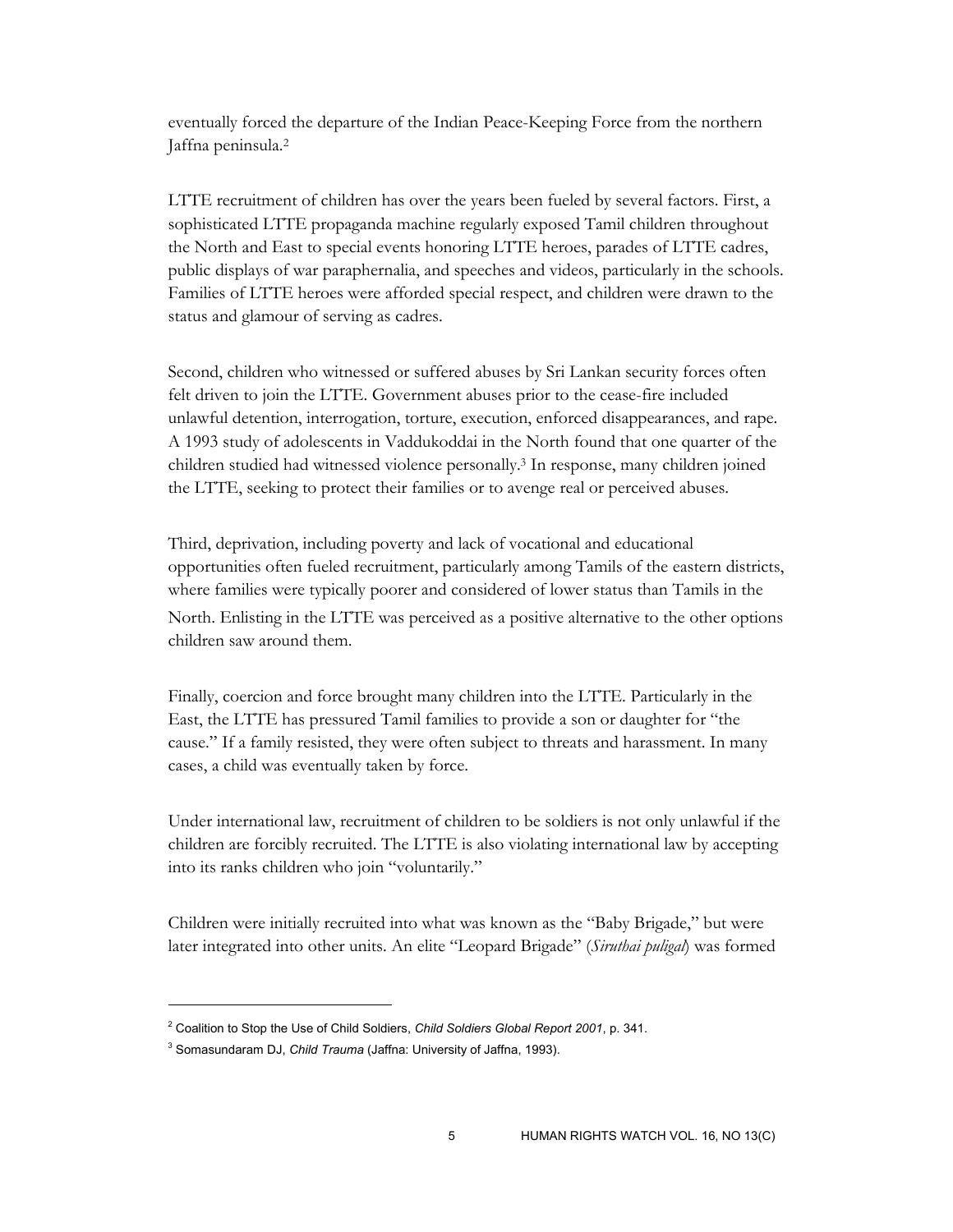of children drawn from LTTE-run orphanages and was considered one of the LTTE's fiercest fighting units.

UNICEF reports that more than 40 percent of children recruited by the LTTE are girls.4 The LTTE claims that the recruitment of girls and women is a way of "assisting women's liberation and counteracting the oppressive traditionalism of the present system."5 Female soldiers within the LTTE are known as "Birds of Freedom." Unlike many other conflict situations where girls are recruited, sexual abuse of girls in the LTTE is rare, and relationships between the sexes are generally prohibited.

Prior to the cease-fire, the LTTE regularly deployed both boys and girls in combat.<sup>6</sup> A major LTTE military operation against the Elephant Pass military complex in 1991 reportedly used waves of children drawn from the Baby Brigade and resulted in an estimated 550 LTTE deaths, mostly children.7 Assessments of LTTE soldiers killed in combat during the 1990's found that between 40 and 60 percent of the dead fighters were children under the age of eighteen.8 A case study conducted for a major United Nations (U.N.) study on the impact of war on children found that children were reportedly used for "massed frontal attacks" in major battles, and that children between the ages of twelve and fourteen were used to massacre women and children in remote rural villages. The study cited reports indicating the use of children as young as ten as assassins.9

The LTTE gives cyanide capsules and grenades to its soldiers, including children, with instructions to take the capsule or blow themselves up rather than allow themselves to be captured by the Sri Lankan Army.10

The LTTE was among the first armed opposition groups to use its cadres, including children, to carry out suicide bomb attacks. Since the 1980's, the LTTE has conducted

<sup>4</sup> *Recruitment Gender Analysis*, information supplied by UNICEF, November 2, 2004.

<sup>5</sup> Coalition to Stop the Use of Child Soldiers, *Child Soldiers Global Report 2001*, p. 342.

 $^6$  The ex-militant Tamil groups, most notably the EPDP, also used children in combat until they were officially disarmed under the Cease Fire Agreement.

<sup>7</sup> Rohan Gunaratna, "LTTE Child Combatants," *Jane's Intelligence Review*, July 1998.

<sup>&</sup>lt;sup>8</sup> Ibid.

<sup>&</sup>lt;sup>9</sup> Rachel Brett and Margaret McCallin, Children: The Invisible Soldiers, Radda Barnen, 1998, pp. 93, 98. The case study was conducted for the U.N. Study on the Impact of Conflict on Children, prepared by Graça Machel and presented to the U.N. in 1996.

<sup>10</sup> See, for example, Gunaratna, "LTTE Child Combatants"; Yvonne Keairns, *The Voices of Girl Child Soldiers Sri Lanka*, Quaker United Nations Office, January 2003.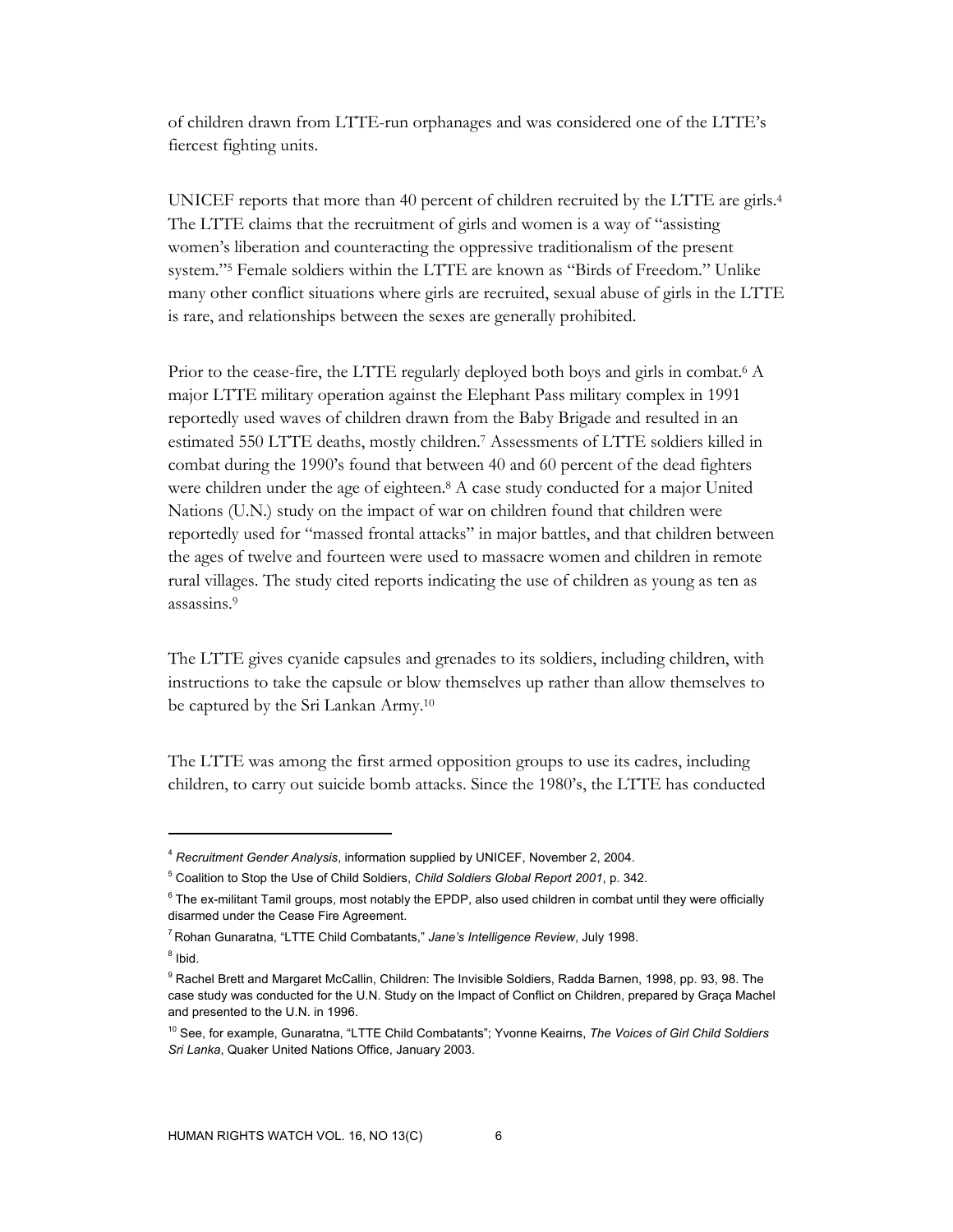some 200 such suicide bombings.11 Female soldiers, girls among them, were used for numerous such attacks, in part because they were less likely to undergo rigorous searches at government checkpoints.

### *LTTE Commitments and the Action Plan for Children Affected by War*

Since 1998, the LTTE has made repeated public promises to senior U.N. officials to end its recruitment and use of children. In 2003, the LTTE and the Sri Lankan government formally agreed on an Action Plan for Children Affected by War (Action Plan) that included a pledge by the LTTE to end all recruitment of children and to release children from its forces, both directly to the children's families as well as to new transit centers that were constructed specifically for this purpose.

As of mid-2004, the Action Plan was the only signed human rights agreement to result from the post-cease-fire peace talks. The Action Plan provided for the establishment of three transit centers to receive children released by the LTTE, and to provide children affected by the conflict in the North and East with vocational training, education, health and nutritional services, psychosocial care, and other programs. The LTTE and the government agreed on the plan in April 2003 and formally signed it in June 2003. UNICEF played a primary role in negotiating the Action Plan, and is the main implementing partner.

Since the Action Plan was signed, UNICEF figures show that more than twice as many children have been recruited as have been released. One transit center opened in October 2003, but received a total of only 172 children in its first year of operation. Although the center has the capacity for one hundred children, it has never held more than forty-nine, and for a six-week period in mid-2004, was completely empty. The two other transit centers were constructed but never opened because of the low number of children released.12

### *Legal Standards*

 $\overline{a}$ 

By any measure, the LTTE has failed to meet its commitments to end its recruitment and use of children. The LTTE's continued recruitment of children violates international human rights and humanitarian law (the laws of war) that explicitly prohibits the recruitment of children as soldiers and the participation of children in active hostilities.

<sup>11</sup> Council on Foreign Relations, *Terrorist Q&A: Liberation Tigers of Tamil Eelam,* 2004, http://cfrterrorism.org/groups/tamiltigers\_print.html (retrieved October 13, 2004).

<sup>&</sup>lt;sup>12</sup> Human Rights Watch interviews with UNICEF, Sri Lanka, August 2004; E-mail communications from UNICEF staff to Human Rights Watch, September 2004.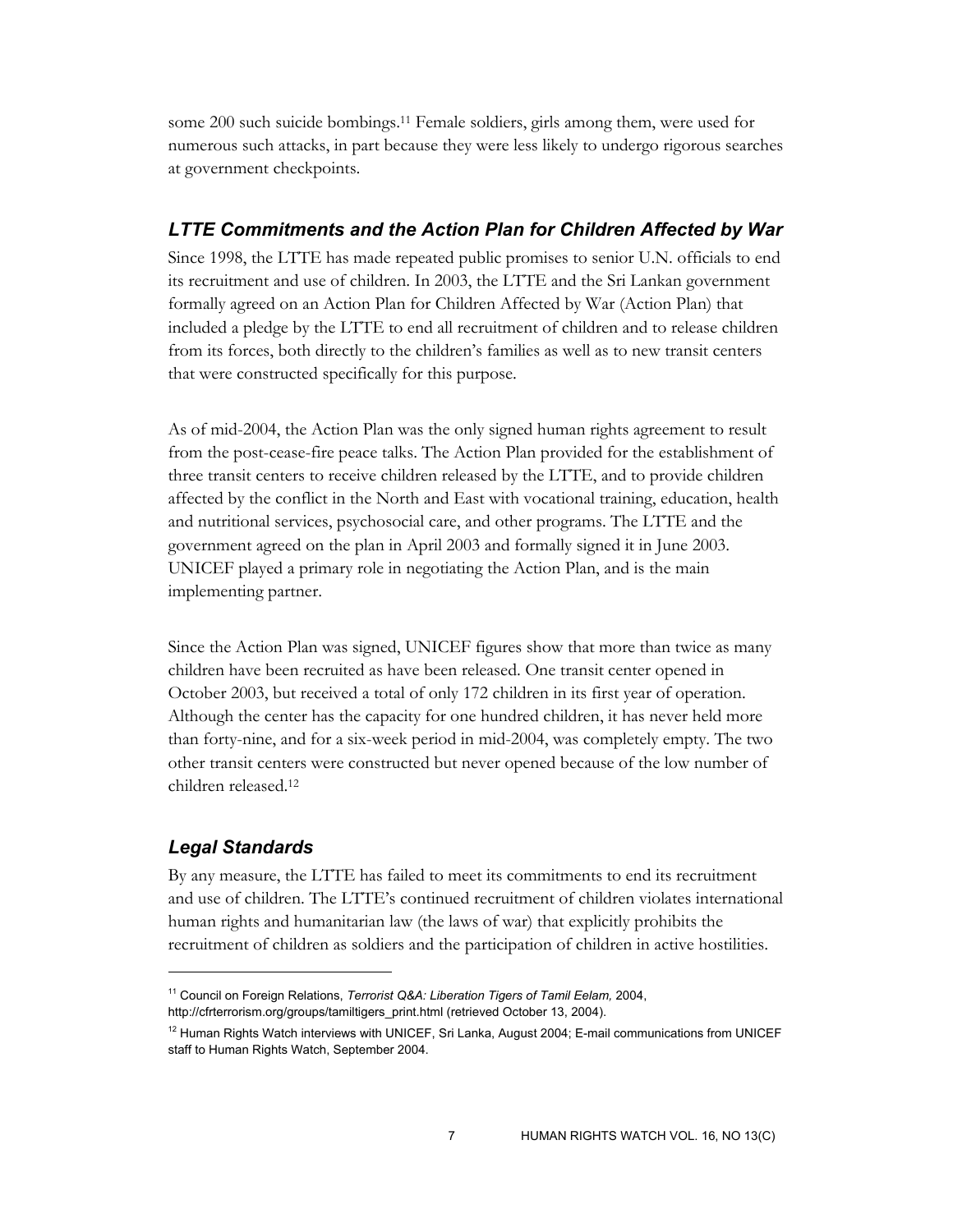The nearly-universally ratified Convention on the Rights of the Child, to which Sri Lanka is party, and the Additional Protocols to the 1949 Geneva Conventions prohibit any recruitment or use in armed conflict of children under the age of fifteen. This standard is now considered customary international law, and such recruitment is identified as a war crime in the statute for the International Criminal Court.

In the late 1990's, a new international consensus that a minimum age of fifteen was too low for military service resulted in stronger standards. The Worst Forms of Child Labor Convention, adopted by the International Labor Organization in 1999, prohibits the forced recruitment of children under the age of eighteen for use in armed conflict as one of the worst forms of child labor. An Optional Protocol to the Convention on the Rights of the Child, adopted by the U.N. in 2000 and ratified by Sri Lanka in the same year, set eighteen as the minimum age for all participation in hostilities, all forced recruitment or conscription, and all recruitment by non-state armed groups.

#### *Note on Methodology*

This is Human Rights Watch's fifteenth report on the recruitment and use of child soldiers. We have previously documented this practice in Angola, Burma, Burundi, Colombia, the Democratic Republic of Congo, Lebanon, Liberia, Rwanda, Sierra Leone, Sudan, and Uganda.

Human Rights Watch conducted research for this report in Sri Lanka in August 2004 and subsequently by telephone and electronic mail from New York and the Hague. Our researchers visited Colombo, Batticaloa, Ampara, Trincomalee, and Kilinochchi. During the course of our investigation, we spoke with thirty-five former child soldiers from the LTTE, who had been recruited between the ages of twelve and seventeen. At the time of our interviews, they ranged in age from fourteen to twenty-one. Most had been recruited between 2001 and 2004 and spent between three weeks and eight years with the LTTE. The average length of time in the LTTE for these children was approximately 2.7 years.

We also conducted over forty other interviews for this report, speaking to parents, human rights activists, representatives of local and international nongovernmental organizations and representatives of UNICEF, the LTTE-dominated Tamil Rehabilitation Organization (TRO), the International Labor Organization (ILO), and the Sri Lankan Monitoring Mission (SLMM). We also spoke with representatives of the Sri Lankan government and the LTTE.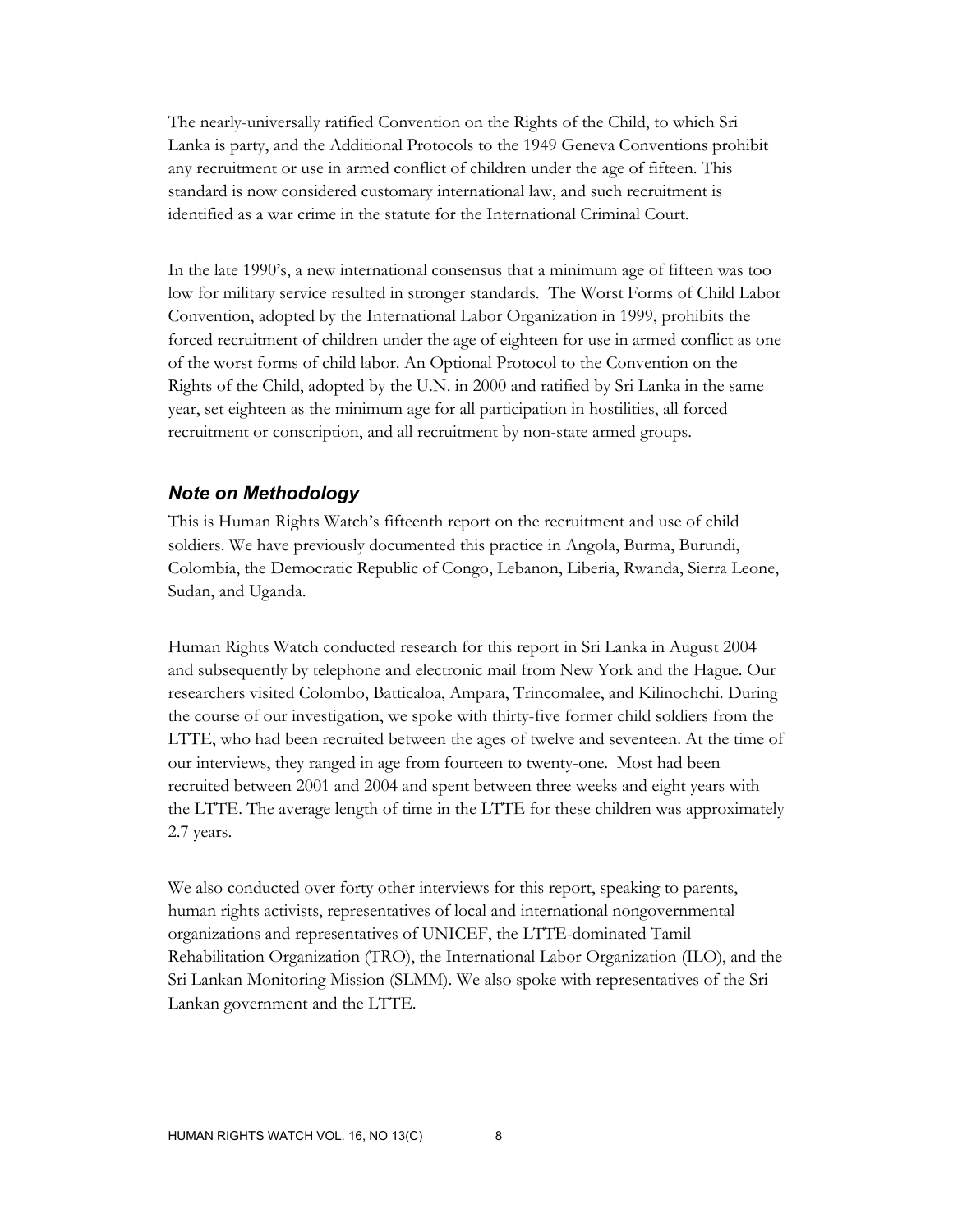The names of all children have been changed in this report in order to protect their privacy, and because of the very real threats of re-recruitment and reprisals that they face. Also for security reasons, we do not identify many of the other individuals and organizations interviewed for this report or name the location of some interviews or events.

In this report, the word "child" refers to anyone under the age of eighteen.

### **II. RECOMMENDATIONS**

### *To the Liberation Tigers of Tamil Eelam (LTTE):*

- Immediately stop all recruitment of children, including efforts to re-register or re-recruit child ex-combatants from Karuna's forces;
- Release all children from LTTE forces and give those recruited before age eighteen the option to leave:
- Inform families throughout the North and East of Sri Lanka of the LTTE's commitment not to recruit children under the age of eighteen through public announcements and use of the local media, including the LTTE's own media channels, and ensure that all recruitment materials clearly identify eighteen as the minimum age for recruitment;
- Take all appropriate steps to ensure LTTE commanders and other cadres do not recruit children under the age of eighteen into LTTE forces, "voluntarily" or otherwise and provide the international community (through UNICEF) with documentation of disciplinary actions taken against LTTE cadre responsible for such recruitment;
- Fulfill all commitments agreed under the Action Plan for Children Affected by War;
- Approve for immediate dissemination the child rights awareness campaign messages submitted to the LTTE by UNICEF in January of 2004;
- Allow UNICEF access to all military training camps to assess the age of recruits, and identify children for demobilization;
- Create a high-level task force to resolve outstanding cases of under-age recruitment;
- Establish a hotline or rapid response mechanism to act on reports of new recruitment and designate focal points in each district who will be accountable for acting on any complaints;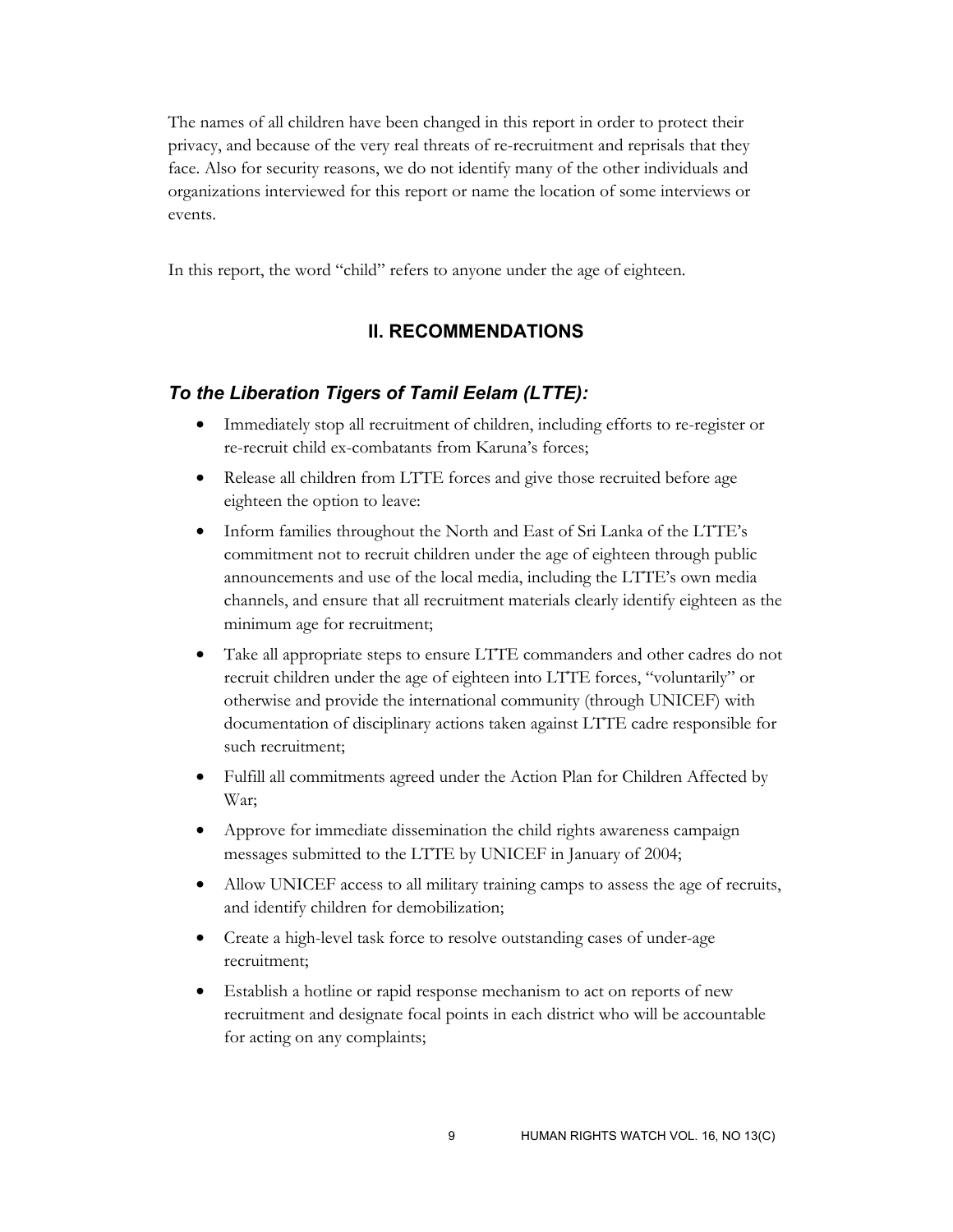• Publish the status of inquiries into cases raised by UNICEF on a routine basis.

### *To the Government of Sri Lanka:*

- Ensure that an end to child recruitment and immediate demobilization of children from the LTTE are part of any new peace agreement with the LTTE ;
- Take all appropriate measures in areas under its control to protect children from LTTE recruitment, including increasing a government presence near schools, temple festivals and other places where children are likely to be abducted;
- Improve relations between the Sri Lankan army and police with the Tamil population, including by increasing the number of Tamil speakers within the security forces and providing language training to non-Tamil speakers;
- Grant a formal amnesty to all former child soldiers for their participation in the LTTE;
- Ensure that all eligible persons (including former child soldiers without discrimination) are issued national identity cards;
- Waive traditional entry requirements for state-run vocational colleges for former child soldiers in order to encourage their enrolment;
- Support the deployment of international human rights monitors under the auspices of the Human Rights Commission of Sri Lanka, as envisioned in the Hakone talks;
- Ratify the Rome statute for the International Criminal Court.

### *To the United Nations Children's Fund (UNICEF):*

- Set firm benchmarks and deadlines for LTTE compliance with its commitments to end child recruitment and release children from its forces; if the LTTE fails to meet the benchmarks by the specified deadline, suspend operations at the transit centers, including any funds going to the TRO for center operations;
- Continue and strengthen efforts to prevent child recruitment, including rerecruitment of former child soldiers;
- Strengthen communication and working relationships with local communities and local nongovernmental organizations in order to effectively monitor child recruitment, put in place effective prevention strategies, and better support affected families, including their efforts to resist child recruitment;
- Intervene rapidly in cases of child recruitment by raising cases with the LTTE as quickly as possible and accompanying families, when possible, in requesting the return of their children;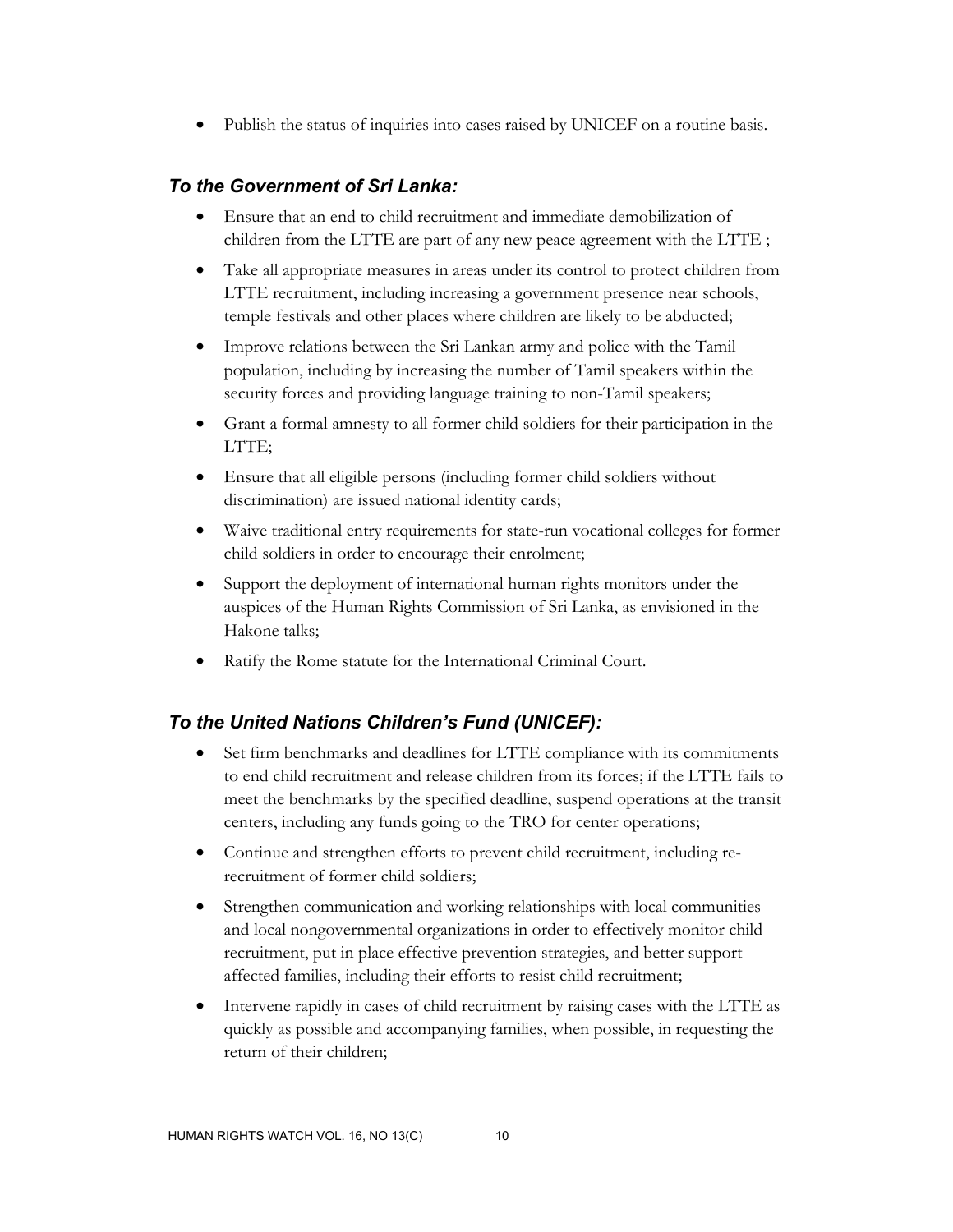• Publish recruitment and release statistics on a regular basis, together with the status of LTTE responses.

# *To the International Labor Organization (ILO):*

• As the lead implementing partner for vocational training programs for former child soldiers, create vocational training opportunities, when appropriate, that utilize former soldiers' non-military training in the LTTE (e.g. medical training).

# *To the Northeast Commission on Human Rights (NECOHR):*

• Issue a public statement condemning child recruitment and develop with UNICEF and the Human Rights Commission of Sri Lanka complementary strategies to prevent the recruitment of children and to secure the release of children from the LTTE.

# *To the Government of Norway:*

- As a facilitator of the peace process, ensure that an end to child recruitment and immediate demobilization of children in the LTTE are part of any new peace agreement.
- Negotiate a clear understanding with the parties that "political work" conducted under the cease-fire agreement may not include any form of child recruitment.

# *To the Sri Lanka Monitoring Mission (SLMM):*

- Actively and consistently monitor and report on child recruitment, in accordance with the cease-fire agreement's prohibition on intimidation, abduction, extortion, and harassment of the civilian population;
- Regularly and consistently raise issues of child recruitment with the LTTE, including specific cases;
- Establish a human rights unit, dedicated to systematically monitoring the violations of international law stipulated in the cease-fire agreement and staff it with trained human rights monitors.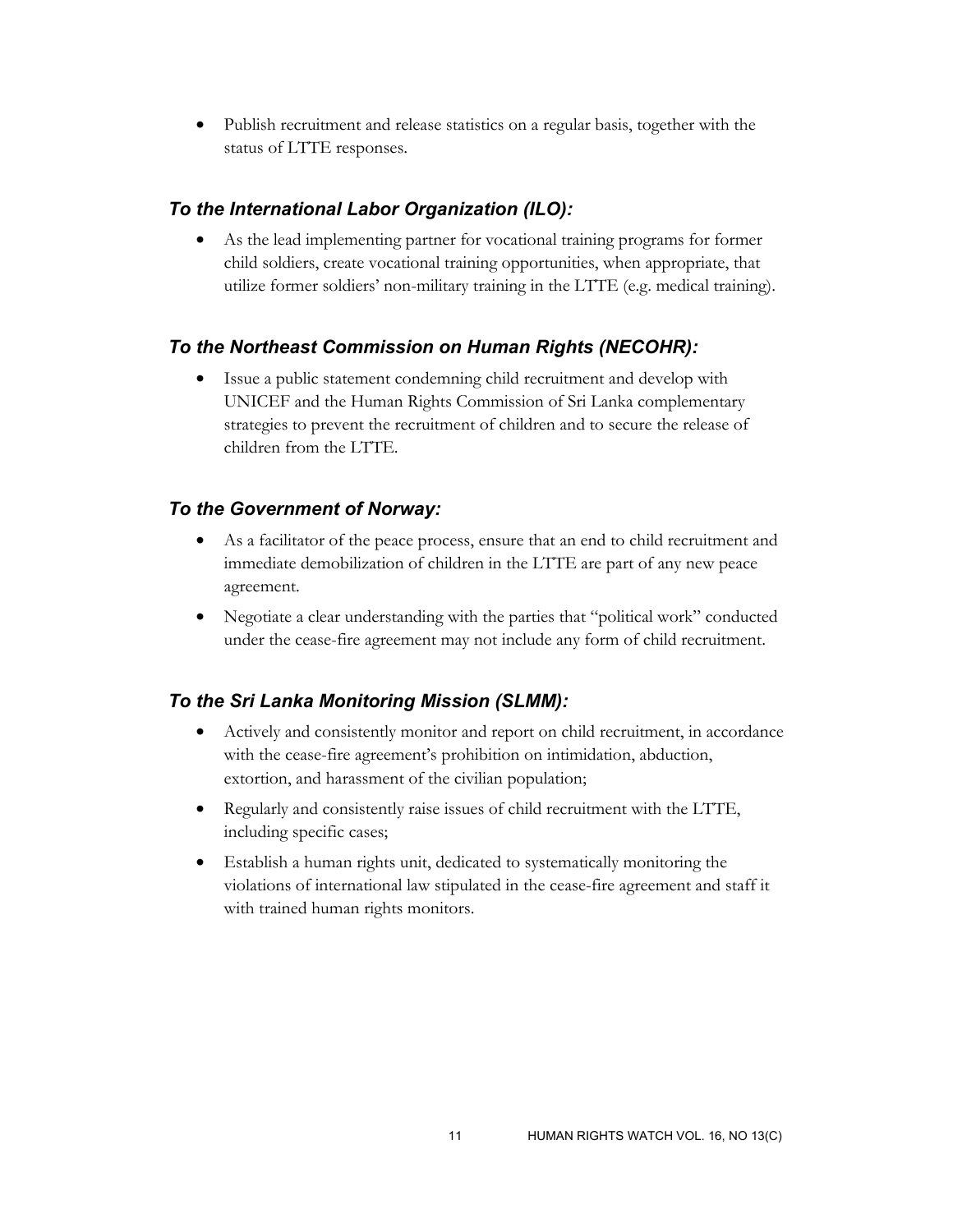# *To Donors (including Japan, the United States, the European Union, and Scandinavian countries):*

- Create a donor task force for close liaison with UNICEF and other local actors and to make urgent interventions with the LTTE in cases of new recruitment;
- Provide financial and logistical support for the deployment of international human rights monitors in support of the Human Rights Commission of Sri Lanka as envisioned in the Hakone talks;
- Consider the appropriateness of channeling economic assistance through agencies, such as the Tamil Rehabilitation Organization, that are linked to the LTTE;
- Use economic leverage to pressure the LTTE to put an end to all child recruitment by the LTTE and to promote the release of all children currently in the LTTE's ranks.

### *To the Tamil Diaspora:*

- Express public opposition to the recruitment and use of children in armed conflict by the LTTE and other serious violations of international human rights and humanitarian law in Sri Lanka.
- Ensure that funds provided to organizations in Sri Lanka do not directly or indirectly benefit the LTTE so long as it recruits and uses child soldiers or otherwise commits serious rights violations;

# *To Governments of Countries with a Significant Tamil Diaspora (including Canada, Switzerland, Australia, the United Kingdom, the United States, and Scandinavia):*

• Clearly communicate condemnation of the LTTE's child recruitment practices to members of the Tamil diaspora through both the Tamil and mainstream media and meetings with leaders of the Tamil diaspora.

### *To the United Nations Security Council:*

• In accordance with Security Council Resolution 1539 on children and armed conflict (April 22, 2004), paragraph 6, adopt targeted measures to address the LTTE's failure to end child recruitment. Such measures could include the imposition of travel restrictions on leaders and their exclusion from any governance structures and amnesty provisions, a ban on the supply of small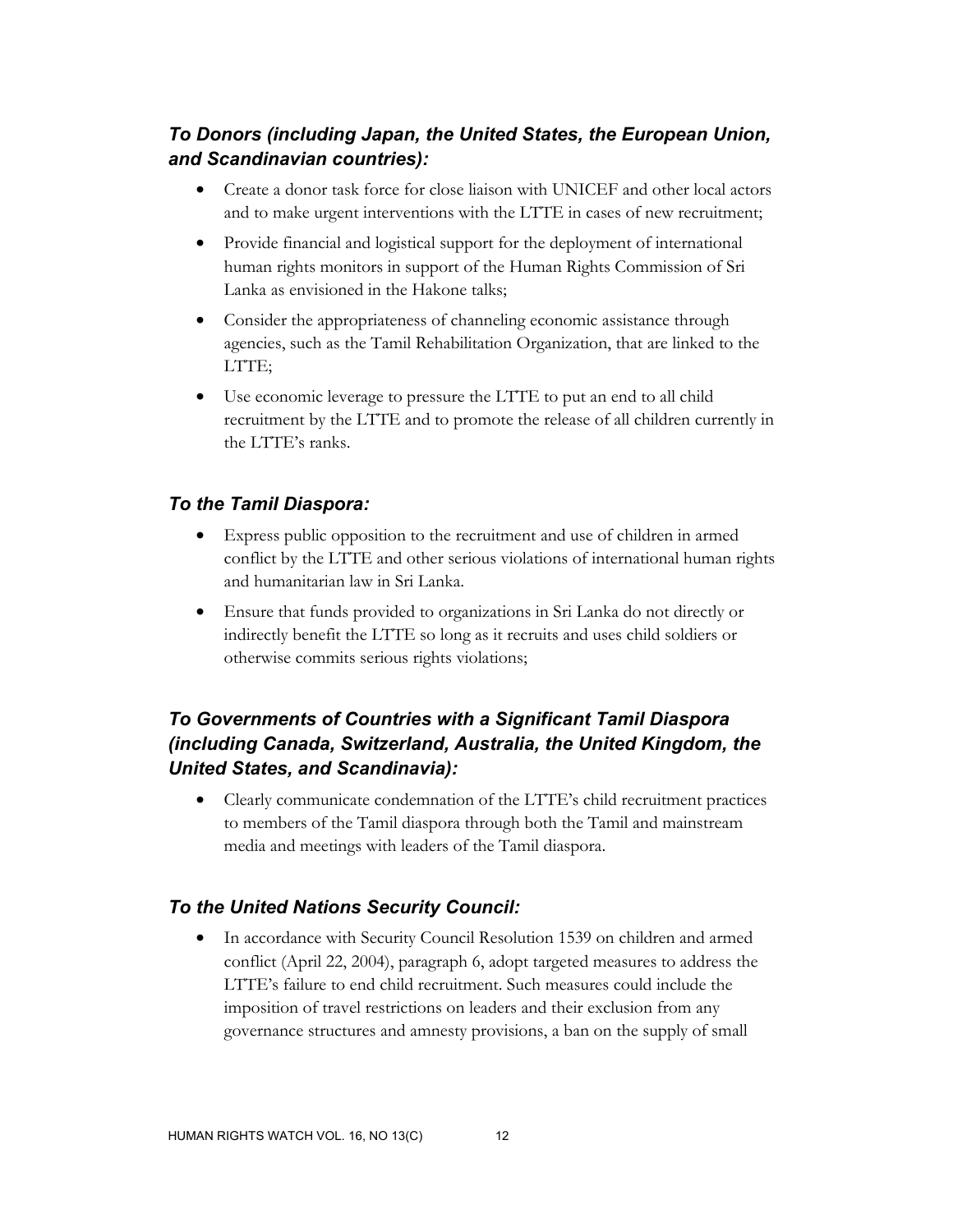arms, a ban on military assistance, and restriction on the flow of financial resources;

• Local Colombo missions of the Security Council should meet with the LTTE to insist on progress in the release of children, in accordance with Security Council resolutions on children and armed conflict.

### *To All United Nations Member States:*

In accordance with Security Council resolution 1379 on children and armed conflict (November 20, 2001), paragraph 9, use all legal, political, diplomatic, financial, and material measures to ensure respect for international norms for the protection of children by the parties to the conflict. In particular, states should unequivocally condemn the LTTE's continued recruitment and use of child soldiers and withhold any financial, political, or military support to the LTTE until it ends all child recruitment and releases all children currently in its ranks.

### **III. BACKGROUND**

Sri Lanka is an island country southeast of India with a population of nearly 20 million. Seventy-four percent of the population is Sinhalese, 18 percent are Tamil, and 7 percent are Muslim. The Sinhalese population is Buddhist and lives primarily in the south and west of the island. Tamils, who are mostly Hindu, live predominantly in the country's North and East.

Between 1983 and 2002, the Sri Lankan government and the Liberation Tigers of Tamil Eelam (LTTE) were engaged in a brutal civil war, during which both sides committed numerous human rights abuses and violations of international humanitarian law. The LTTE, led by Vellupillai Prabhakaran, fought for a separate state, "Tamil Eelam," for the Tamil minority in the country's North and East. Until the cease-fire in February 2002, the conflict claimed over 60,000 lives. An attempt at a negotiated settlement in 1995 collapsed when the LTTE unilaterally withdrew from the talks and resumed hostilities.

In December 2001, the LTTE and the government announced a cease-fire. In February 2002, under the aegis of a Norwegian government facilitation team, a cease-fire agreement was signed by both parties. The provisions of the cease-fire agreement most pertinent to the issue of child soldiers state that: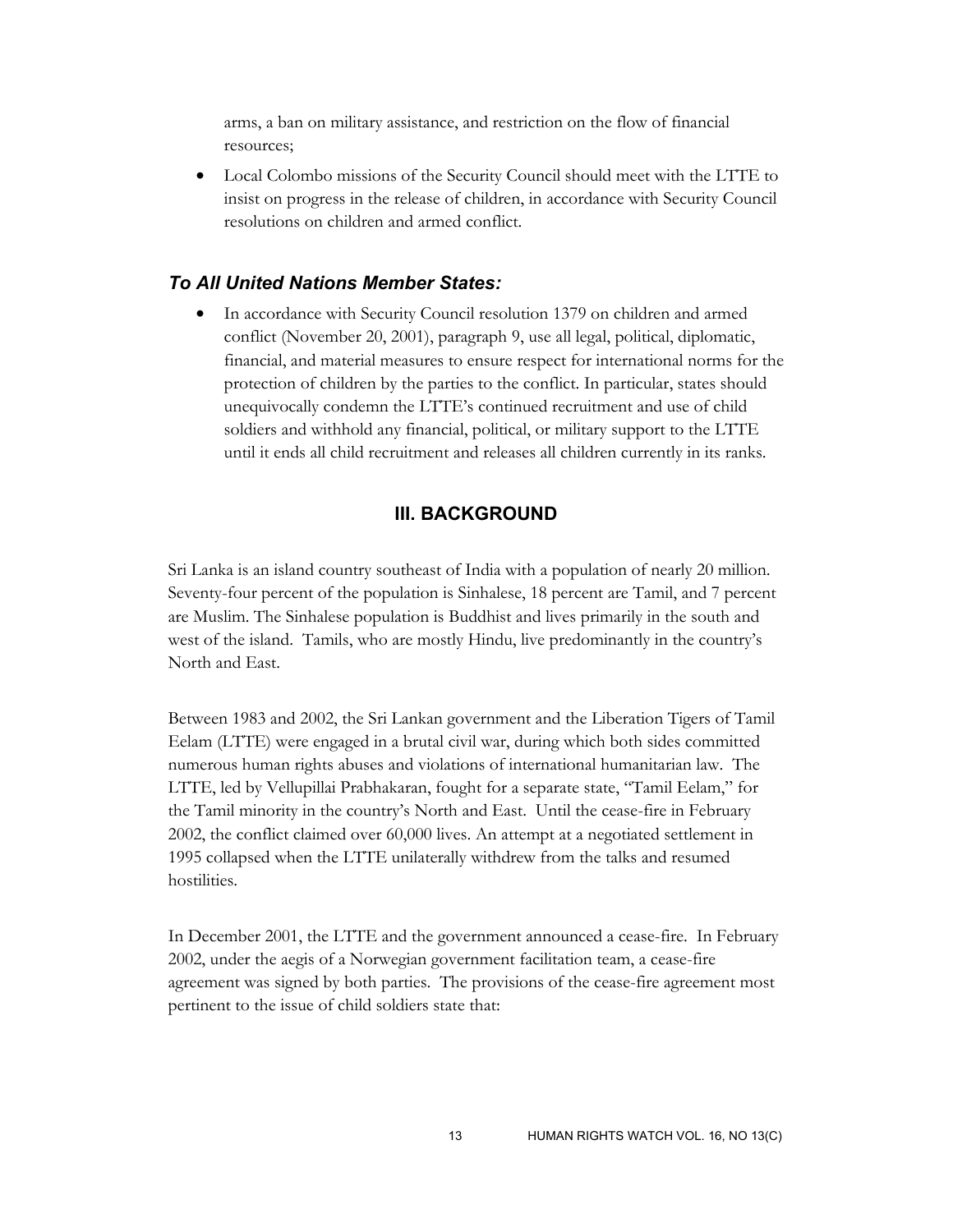- both parties are to refrain from hostile acts against the civilian population, including torture, intimidation, abduction, extortion, and harassment;
- all unarmed LTTE members are permitted freedom of movement into areas under government control, including for political work;
- a Norwegian led Sri Lanka Monitoring Mission (SLMM) is to monitor compliance with the cease-fire agreement by both sides.

The government and the LTTE held six rounds of peace negotiations mediated by the Norwegian facilitation team. In April 2003 the LTTE pulled out of the negotiations and they have yet to resume. The LTTE said it will only agree to new talks if the government accepts in principle its proposal, announced in October 2003, for an interim authority, referred to as the "Interim Self-Governing Authority" (ISGA). The ISGA would extend to all eight districts in the North and East and essentially give full control of these areas to the LTTE. Despite the failure to resume talks, there has been no resumption of hostilities.

The cease-fire agreement has been effective in ending armed conflict between LTTE forces and the government. It has not deterred killings and other serious rights violations from being committed in the North and East, especially by the LTTE against members of non-LTTE Tamil political parties, including former militant groups who gave up their weapons under the terms of the cease-fire agreement. Since the cease-fire, more than one hundred political killings have been attributed to the LTTE. The LTTE considers itself to be the sole voice of the Sri Lankan Tamils, a position rejected by other Tamil parties. Members of these Tamil parties live in fear of being gunned down by LTTE cadres who have unprecedented access to government controlled areas.

Meanwhile, long-suppressed rifts within the LTTE began to surface. In March 2004, the eastern commander of the LTTE, V. Muralitharan, popularly known as Col. Karuna, broke away from the LTTE. He denounced Prabhakaran and the northern (or Vanni) dominated LTTE leadership, stating that the LTTE discriminated against the eastern Tamils and sacrificed the interests of the East in favor of the North.

The defection of Karuna was a serious blow to the LTTE, which has always kept extremely tight control over its commanders. In April, shortly after national parliamentary elections, the Vanni LTTE attacked the approximately 6,000 soldiers under Col. Karuna deployed in the East. The fighting was fierce but short; combat deaths suggested that many child combatants were involved. Sensing defeat, Karuna disbanded his forces and went into hiding. Among those disbanded from his forces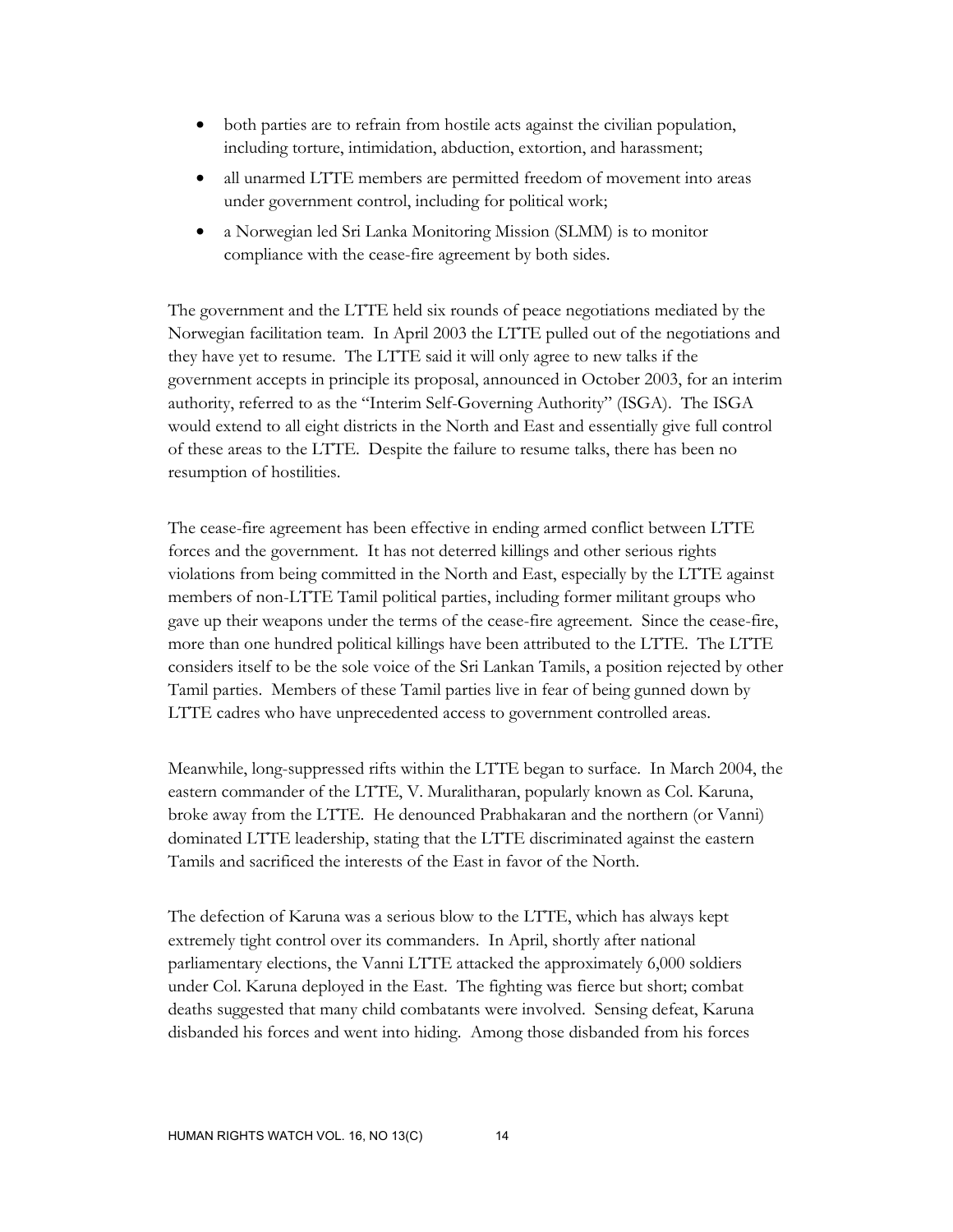were thousands of children who had either "volunteered" to join the LTTE or who had been forcibly recruited. The release of all these eastern cadres, including many children, resulted in massive and unique protection needs that caught local and international agencies unprepared.

In mid-2004 there was a new surge in political killings of Tamils, not just in the North and East, but also in the capital Colombo. Many of the attacks have been directed at politicians and journalists deemed to be opponents of the LTTE. Some of these killings are attributed to both sides in the continuing struggle in the East between the Vanni LTTE and persons believed associated with the Karuna faction. Human rights workers who criticize the LTTE are increasingly at risk.

#### **IV. LTTE RECUITMENT OF CHILDREN DURING THE CEASE-FIRE**

The February 2002 cease-fire agreement signed by the LTTE and the government explicitly prohibited abduction, harassment, and intimidation against civilians.<sup>13</sup> However, since the cease-fire the LTTE has continued to recruit children, often by force, and to pressure and threaten families that resist. Between the signing of the ceasefire agreement and November 2004, UNICEF documented 3,516 cases of child recruitment by the LTTE, with the largest number taking place in Batticaloa district in the East. The actual number of children recruited by the LTTE may be significantly higher.14 Sri Lankan government officials and local human rights organizations believe several thousand new recruits, including many children, were added to the LTTE ranks following the start of the cease-fire, though this cannot be confirmed.

A UNICEF representative in Trincomalee told Human Rights Watch, "An enormous recruitment drive began with the cease-fire. Reporting increased, and we received SOS calls from schools. The LTTE had access to government controlled areas like never before." She reported that in Trincomalee district, recruitment was so intense in 2002 that less than 50 percent of students were going to school. Many parents kept their children at home out of fear that they would be recruited while walking to and from school.15

<sup>&</sup>lt;sup>13</sup> Agreement on a Ceasefire Between the Government of the Democratic Socialist Republic of Sri Lanka and the Liberation Tigers of Tamil Eelam, February 22, 2002, art. 2.1.

<sup>&</sup>lt;sup>14</sup> UNICEF notes that the number of cases it registers represent only a portion of the total number of children recruited, as some families may be unaware of the possibility of registering, may be afraid to do so, or may have difficulty reaching a UNICEF office. Of the children who have been released or returned from the LTTE, only about 25 percent were previously listed in the UNICEF database.

<sup>&</sup>lt;sup>15</sup> Human Rights Watch interview with UNICEF staff, Trincomalee district office, August 12, 2004.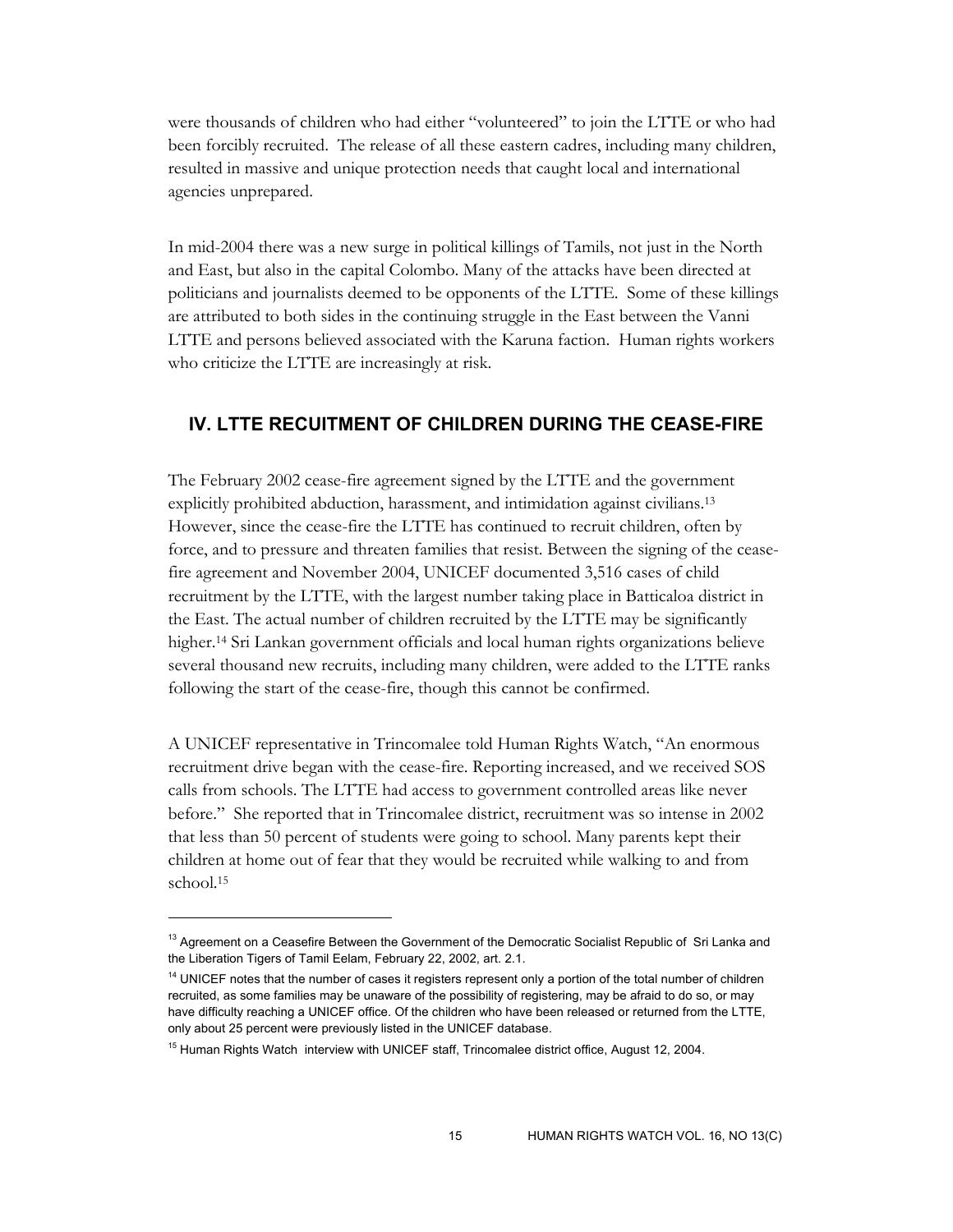Under the cease-fire agreement, the LTTE was allowed to open political offices in government-controlled areas, effectively providing it with access to new recruits.16 While the LTTE claims that these offices are used to educate people about the LTTE, local human rights activists believe that the offices are used for recruitment purposes, including forced recruitment of children. The senior superintendent of police in Trincomalee told Human Rights Watch that in July 2004 the LTTE had opened four or five such offices in Trincomalee that are used for recruitment.17

Many Tamil families felt that with an end to hostilities between the LTTE and government forces, there was no longer a need to offer their children for service. Instead, since the cease-fire agreement, the LTTE has sought to increase the size of its forces. The LTTE may be trying to strengthen its hand during the peace talks, prepare for its control of the North and East in the event of a final peace agreement, or be militarily prepared in the event the peace talks collapse—or for all these reasons.

Recruitment through threats, coercion, and abduction have been commonplace. Harendra de Silva, chair of the National Child Protection Authority, told us that since the cease-fire, children are more likely to be forcibly recruited into the LTTE:

People see no reason to give their children to the LTTE if they don't perceive themselves at risk by the government. So the LTTE resorts to abduction. In 1994, I found that one in nineteen child recruits was abducted. Now in 2004, the reverse is true and only one in nineteen is a volunteer.18

In Batticaloa district, Human Rights Watch received numerous reports of the LTTE seeking to secure one child from each Tamil household. The LTTE communicates this "quota" through letters, house to house visits, radio announcements, and community meetings. Families that refuse to hand over a child are often subjected to more coercive measures, including threats against the child's parents, burning of houses, and abduction.

 $16$  Article 1.13 of the cease-fire agreement allows unarmed LTTE members freedom of movement in the areas of the North and East dominated by the government of Sri Lanka "for the purpose of political work."

<sup>&</sup>lt;sup>17</sup> Human Rights Watch interview with Upali Hegawe, Senior Superintendent of Police, Trincomalee Division, August 11, 2004.

<sup>&</sup>lt;sup>18</sup> Human Rights Watch interview with Harendra de Silva, Chair, National Child Protection Authority, Colombo, August 4, 2004.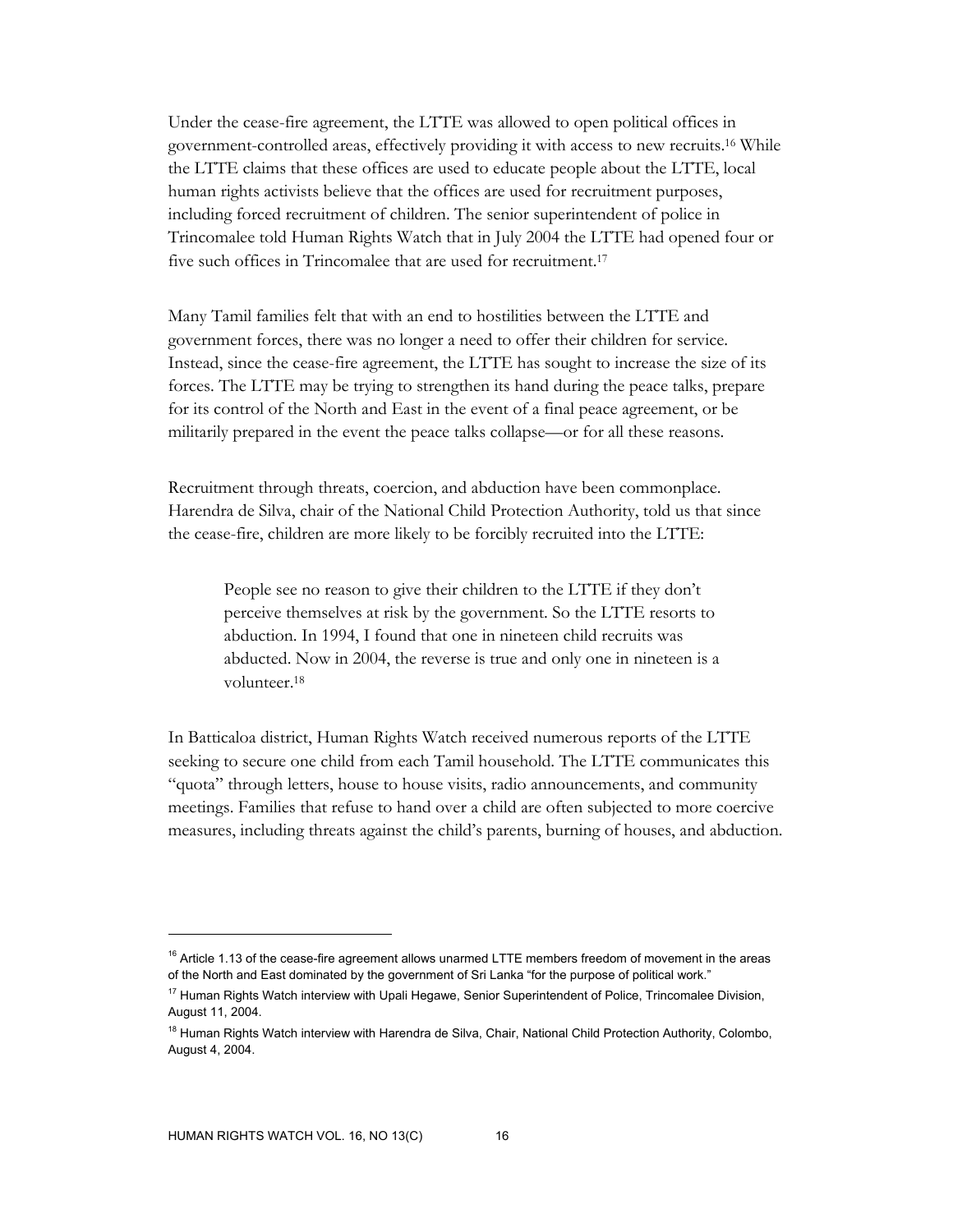One girl, recruited in 2002 at age fifteen, told Human Rights Watch:

After school, I went to extra class in the evening with about fifteen students. We were abducted the same day while walking to extra class. All of us were fifteen years old. Each house had been told to hand over one child. The LTTE had already issued the order, but the parents had ignored it. First, they sent letters, then they started to visit homes. They came to my house and said, "You know about our announcement. Each house has to turn over one child. If you don't agree, we will take a child anyway."

One day they came. The tuition class is held near the LTTE camp, so it was easy to take us. They took me to a girls' training center. On the first day, we were told, "We already announced that each home has to give one child. Your family didn't agree. We have already taken girls from your village, except for you fifteen. After training, you can work in your village like us."<sup>19</sup>

Another girl, Sakuntala, told us that after receiving a letter from the LTTE requesting one child from the family, the family decided to leave the area. After the family's departure, the LTTE burned the family's house, along with the houses of about fifteen other families who had left for similar reasons. The family returned after five months. Within a week of their return in 2002, the LTTE returned, looking for Sakuntala, then fifteen. She said, "This time they insisted. My parents said 'We can't give you,' but I was afraid they would take my sister, so I agreed to go. They took five others from the village. All were girls about my age."20

Malar described how she traded herself in for her father's release from LTTE detention after the LTTE demanded that she join them when she was fourteen:

The LTTE were having a recruitment drive at that time, and they came to my village and announced that I and my sister had to join them. My sister was very scared and so was my mother. My father had been taken away by them a few days before. My father is fifty years old and has arthritis. I thought that to make it safer for them, I would volunteer myself. I told my mother that I would join.

 $\overline{a}$ 

<sup>&</sup>lt;sup>19</sup> Human Rights Watch interview with "Selvamani," Batticaloa district, August 2004.

 $20$  Human Rights Watch interview with "Sakuntala," Batticaloa district, August 2004.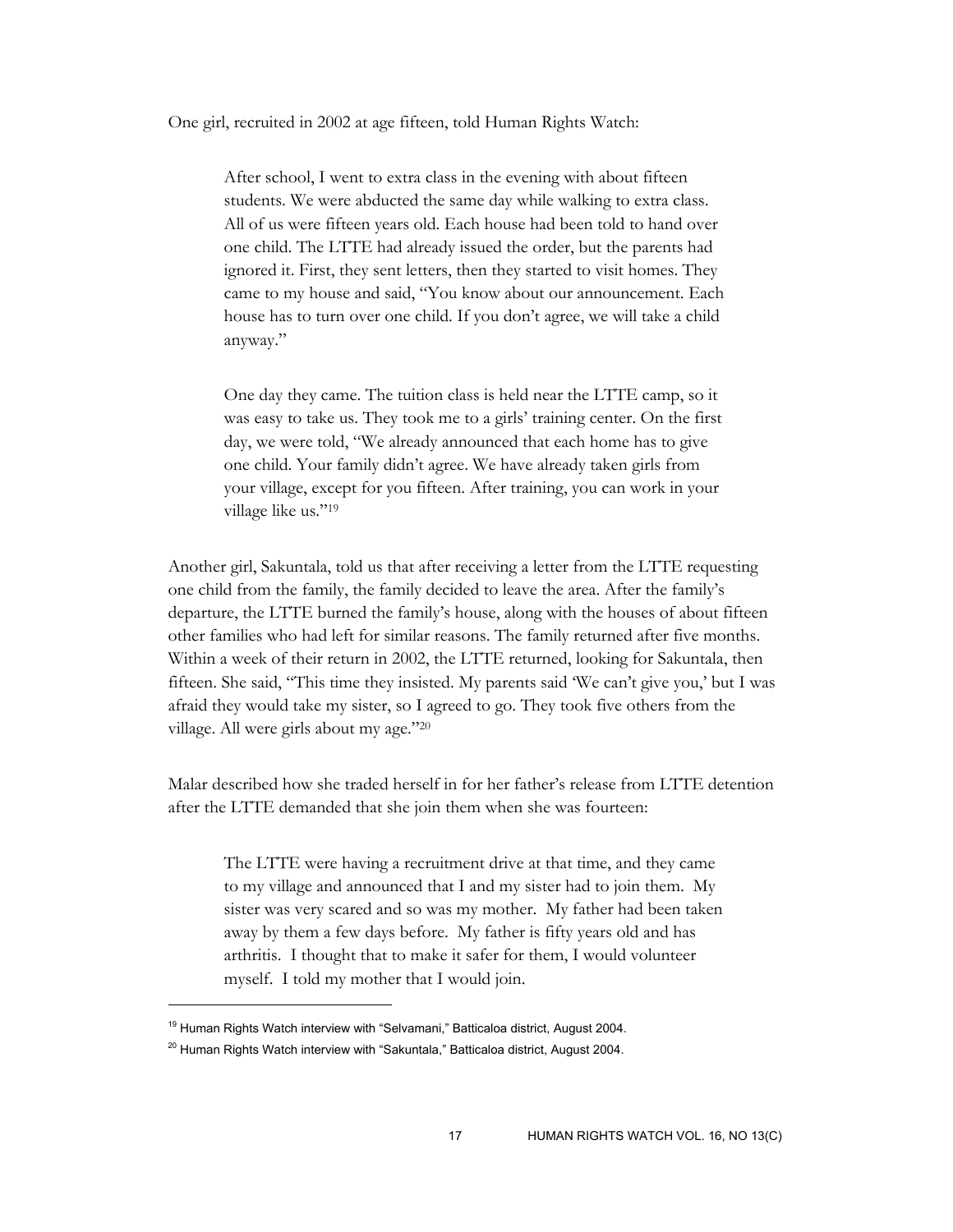So my mother and I went to the LTTE political office, and I told them that if they released my father, I would join them. They agreed and let my father go. We were all hugging and kissing and crying after he was released. I stayed at the political office. From there they took us (about seventy new recruits) to a training camp at Pullumanai. Of the group of seventy new recruits, I think about ten or so were young kids.<sup>21</sup>

Another witness, Rangini, described the physical force used against her and her family when they resisted recruitment in June 2003 when she was sixteen:

The LTTE had a recruitment process going on in my village where they went around asking for us to join. My parents refused to give me to the LTTE so about fifteen of them came to my house—it was both men and women, in uniforms, with rifles, and guns in holsters…. I was fast asleep when they came to get me at 1:00 in the morning. First they knocked on my door, and my mother opened the door thinking it was my aunt.... These people dragged me out of the house. My father shouted at them, saying, "What is going on?", but some of the LTTE soldiers took my father away towards the woods and beat him…. They also pushed my mother onto the ground when she tried to stop them.22

Children are often targeted for recruitment when about fifteen years of age. One former child soldier told us she was assigned to recruit others into the LTTE. She said:

I was told I had to capture two children or I wouldn't be given food. I thought, "I was captured, so why should I do that to another child?" Usually we would try to capture people around age fifteen, with a little larger size. They said, "We send you to the temple festival, and each has to get two." They said to get people about fifteen years old, but with a build of a certain amount of strength. They said, "Don't bring people who are married."23

Younger children are also frequently recruited. Human Rights Watch interviewed several children who were taken by the LTTE at age twelve or thirteen. Saraswathy, abducted at age twelve, told us, "The LTTE came to our home at midnight. At the time, my family

<sup>&</sup>lt;sup>21</sup> Human Rights Watch interview with "Malar," Batticaloa district, August 2004.

 $22$  Human Rights Watch interview with "Rangini," Batticaloa district, August 2004.

<sup>&</sup>lt;sup>23</sup> Human Rights Watch interview with "Manchula," Batticaloa district, August 2004.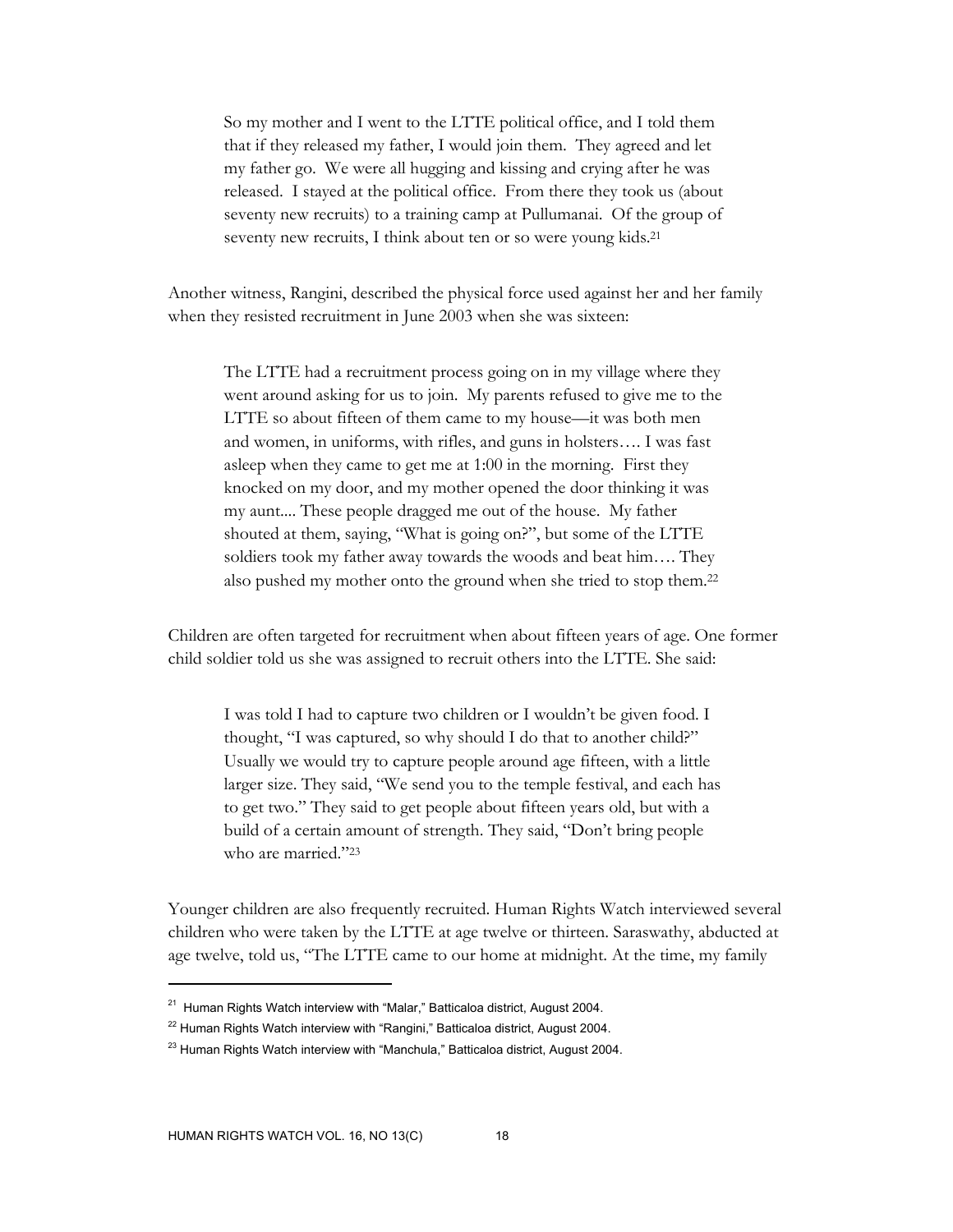said no, but they tried to beat my parents, so I agreed."<sup>24</sup> One witness described how, when she was thirteen, she joined the LTTE because she wanted to be like the older teenage girls who had joined and who would come through the villages talking to younger girls about joining.25 All the children we interviewed reported that the LTTE recorded their names and dates of birth at the time of recruitment.

A man from outside Vallechenai in Batticaloa district reported witnessing the attempted recruitment of an eleven-year-old girl in early August 2004.

It was about 5 p.m. I was walking along a road and saw people from the LTTE come on a tractor. There was a child going to tuition classes. I saw the LTTE speak with the child and understood that the LTTE was forcing the girl to join with them. I got near the group and the LTTE stopped talking. But then I asked the girl what had happened to her and the LTTE took the girl. But I grabbed her. They had a gun and they hit me with the butt of the gun so that I released her. But I grabbed her again and put her in my house. The girl was eleven years old. She wanted to study.26

Many children of twelve or thirteen are taken directly for training, although some younger children are put into a special unit—referred to as the "chicken" unit—and spend significant parts of their days in classes. One sixteen-year-old who had been forcibly recruited at age fourteen, told us that life in her unit was similar to school, with classes every day and female teachers similar in age to those in her regular school.27 Other young children, particularly those from very poor families, who seek to join the LTTE may be first sent to LTTE-run orphanages. At the orphanages, they attend school, but then spend holidays at LTTE camps until they are older and become fulltime cadres.28

The LTTE demand for one child from each Tamil family does not in practice mean that they only take one child. Some children have found that having another sibling serving in the LTTE does not always offer protection against recruitment. Indra, then fifteen, was approached by the LTTE when she went to a local shop. She said, "They told me

<sup>&</sup>lt;sup>24</sup> Human Rights Watch interview with "Saraswathy," Batticaloa district, August 2004.

<sup>&</sup>lt;sup>25</sup> Human Rights Watch interview with "Aruna," Batticaloa district, August 2004.

<sup>&</sup>lt;sup>26</sup> Human Rights Watch interview, August 2004.

 $27$  Human Rights Watch interview with "Tamarai," Batticaloa district, August 2004.

 $28$  Human Rights Watch interview with "Manchula," Batticaloa district, August 2004.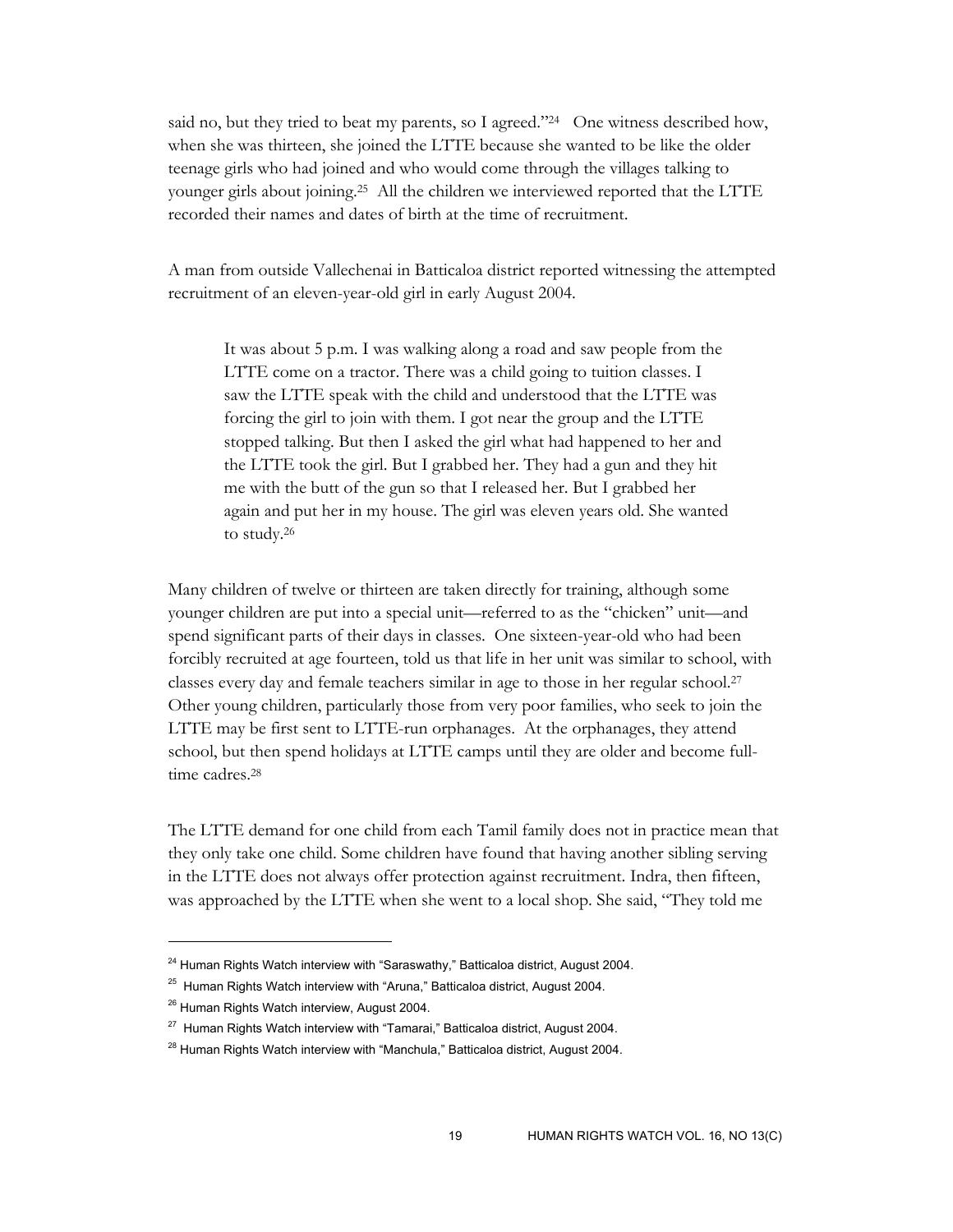'You have to join with us.'" Indra had an older brother who joined the LTTE at age eighteen and spent nine years with the movement. She said:

I told them, "My brother is already in the LTTE," but they didn't listen to me. They took me by force in a van. I was crying. My parents heard I was taken and ran to the camp. The LTTE said, "We did not take any girls today." I was already in the camp. They kept me in a closed room. I kept crying continuously, saying "I want to go home; I want to go home."29

Another girl said that her brother, who is only now seventeen years old, was abducted in 2001; she was forced to join two years later, at age thirteen.<sup>30</sup>

Hindu temple festivals are frequent sites for LTTE recruitment because they draw large numbers of people, including children, who can be easily approached by the LTTE. On July 31, 2004, just a few days before Human Rights Watch's visit to Batticaloa, the LTTE recruited an estimated twenty-six people, mostly children, from the festival at the Thandamalay Murugan temple. Local human rights groups had warned UNICEF and other international groups that temple festivals were traditional recruitment sites for the LTTE, but no extra monitoring was in place when the festivals started.<sup>31</sup> The next morning, a group of parents went to the LTTE political office, demanding the release of their children. The parents were told that they should go to the LTTE's Meenagam camp the next day where they would be allowed to see their children. The parents informed UNICEF and local human rights groups about the abductions as well.

The next morning, the parents together with local human rights groups went to Meenagam camp. After they waited several hours, Col. Kaushalyan, the LTTE local area commander, arrived on his motorbike. Initially, he refused to speak with the parents, and addressed only the joint local and international human rights groups' representatives. They described Kaushalyan as aggressive and uncooperative, offering no explanations nor answers to their questions.32 Kaushalyan also talked briefly to a UNICEF protection officer.33 After that, the human rights representatives were told to leave, and the parents

 $\overline{a}$ 

<sup>&</sup>lt;sup>29</sup> Human Rights Watch interview with "Indra," Batticaloa district, August 2004.

<sup>&</sup>lt;sup>30</sup> Human Rights Watch interview with "Aruna," Batticaloa district, August 2004.

 $31$  Human Rights Watch interview with local activist, Batticaloa district, August 2004.

 $32$  Human Rights Watch interview with local activists, names withheld, Batticaloa district, August 2004.

<sup>&</sup>lt;sup>33</sup> Human Rights Watch interview with Andrea James, Head of Zone Office, UNICEF, Batticaloa, August 5, 2004, Batticaloa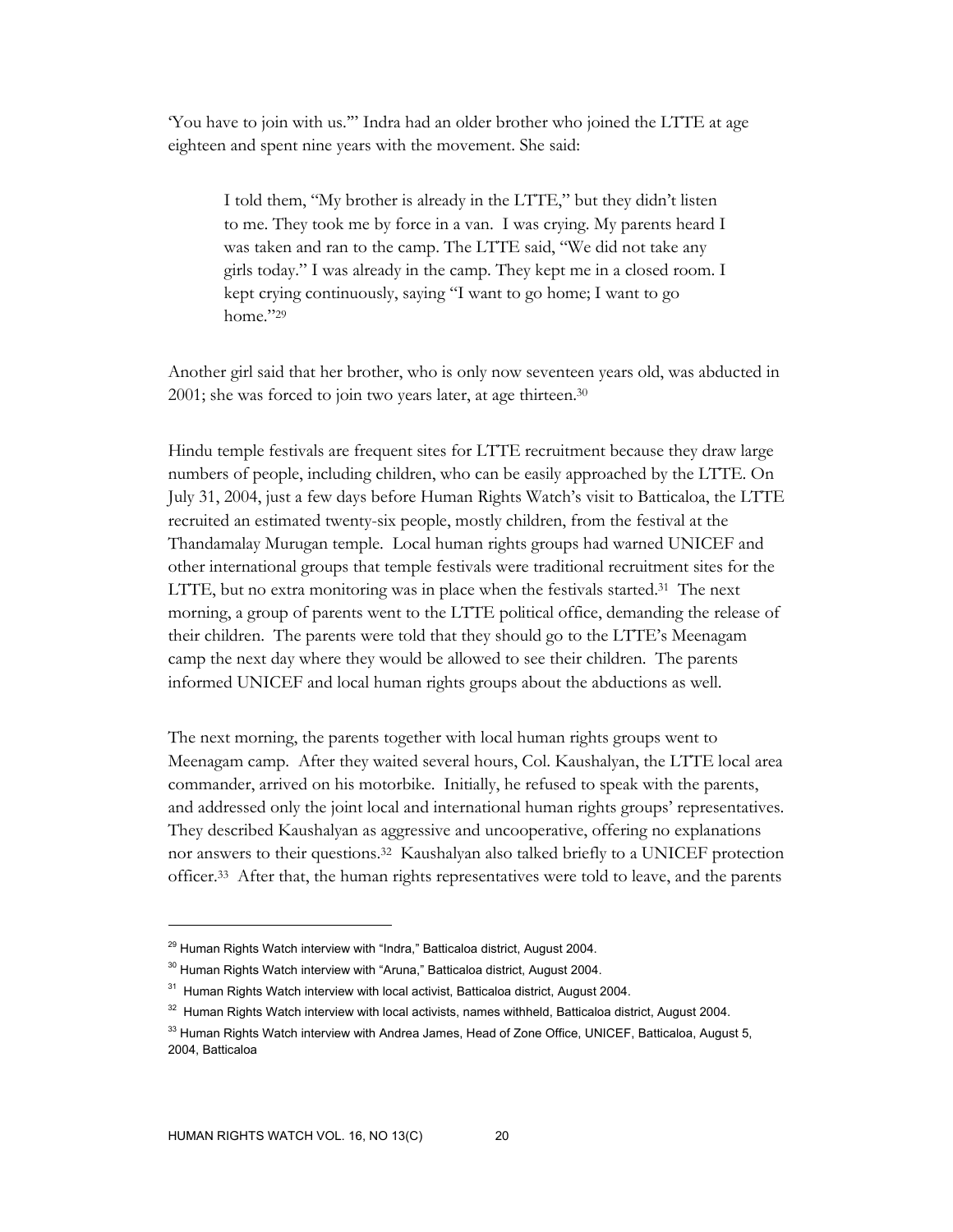were invited into the camp by Kaushalyan. The children were released later that same afternoon.

The release of the children did not put an end to the families' fears. We learned that the families had been instructed not to repeat either what they had been told by Kaushalyan at the camp nor what the children had been through during the days they were held by the LTTE. The intimidation and fear generated by the LTTE in these families was palpable.

While the release of this particular group of children was welcome, human rights activists pointed out that this case was anomalous, and perhaps was the result of the presence of UNICEF and the international human rights groups. Following this incident, UNICEF and several international human rights groups agreed to physically monitor the temple festivals on-site and around the clock for the duration of the festival.

Some children decide on their own to join the LTTE. Many are from very poor families and believe they have few other prospects. It is the responsibility of the LTTE to reject such children. Vanmathi, who joined in 2003 when she was sixteen, explained that:

I went to school to grade 5. I dropped out because my mother and father died. No one cared for me, I had no parents, so I was willing to join. I lived with my aunt after my parents died. I cooked for her family. I had frustration in my life, so I was willing to join the LTTE. I wanted to live in this world without anyone's help. When I joined the LTTE, I went to the political office, and told the LTTE I wanted to join. They agreed. I told them I was sixteen, but they didn't care.34

A mother whose daughter joined the LTTE without her knowledge explained:

My daughter was fourteen when she joined the LTTE. My husband died. We had no income. No food. Other neighbors encouraged the children to join the LTTE. She went with a neighbor. I was in the paddy field. I came back and searched everywhere and then someone told me that she went with the LTTE.35

<sup>&</sup>lt;sup>34</sup> Human Rights Watch interview with "Vanmathi," Batticaloa district, August 2004.

<sup>&</sup>lt;sup>35</sup> Human Rights Watch interview, Batticaloa district, August 2004.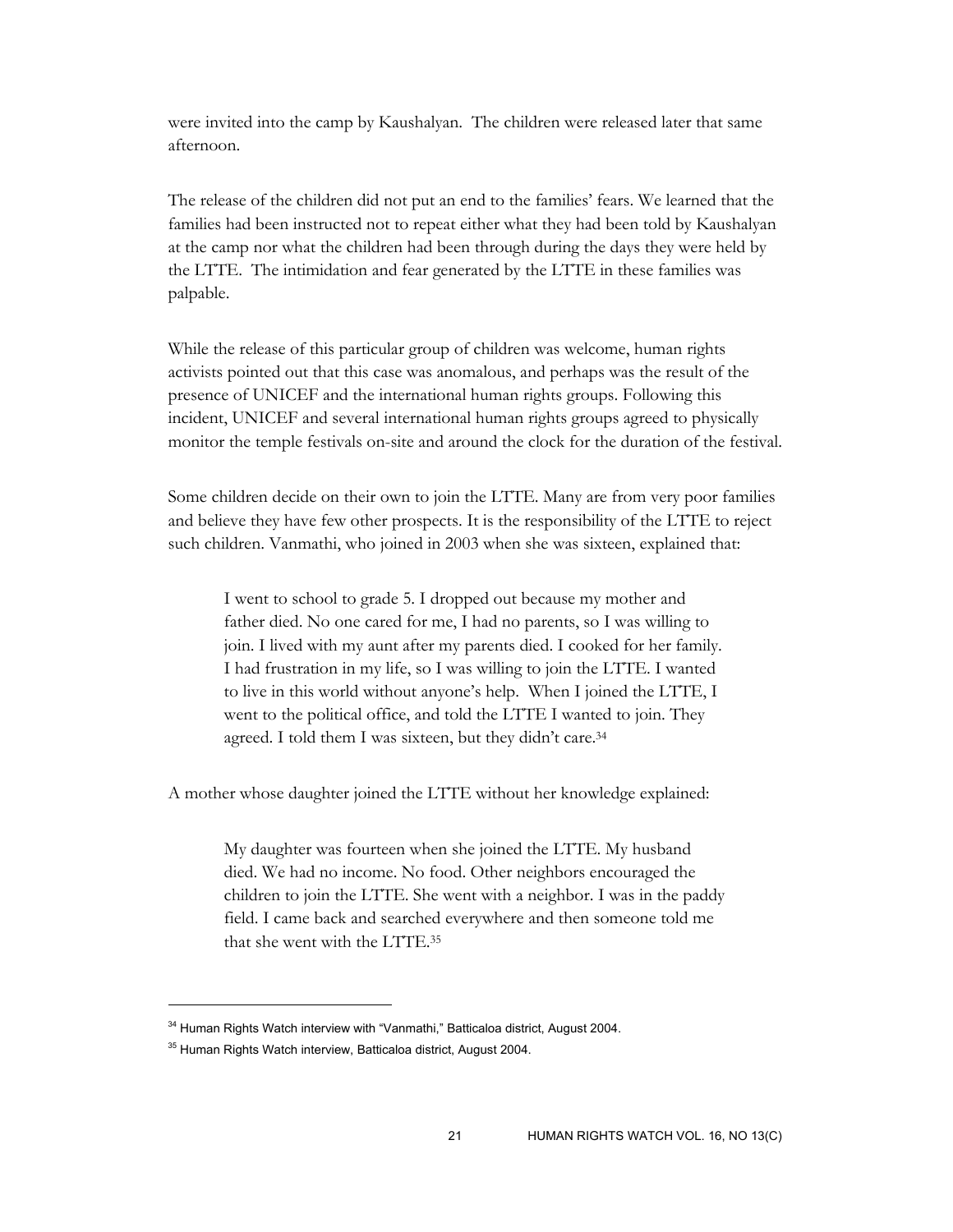Another girl mentioned that she joined the LTTE because her best friend was going to join. She said she herself knew nothing about the LTTE when she joined but her friend, who came from a physically abusive home, had been convinced that the LTTE was the only option for a better life.36

One boy who joined in 2002 at age fourteen explained that he felt "astrology said I should go. I said I was going to school, but instead I went to the LTTE without telling my mother." He volunteered together with other friends from school, he said.<sup>37</sup>

Some children are motivated by political beliefs or by government abuses against their families or communities. One boy, from Jaffna in the North, left school at age fifteen to join the LTTE because, he said, "I wanted a separate Eelam."38 Another boy from Jaffna said he was motivated to join the LTTE in July of 2004 at age sixteen because, "In 1991, the army burnt my house and raped women in my neighborhood. They tortured us."39 One witness, who joined voluntarily when she was sixteen years old explained her decision poignantly:

When I was eight years old, my father and all four of my uncles were killed by the Sri Lankan Army (SLA). None of them had any links with the LTTE. They were normal simple Tamil men. From that day to now, we don't know what happened to them. I had a lot of anger at the SLA because of that. Now, I am not so angry but I still want to know what happened to my father.<sup>40</sup>

So-called "voluntary" recruitment has long been supported by LTTE propaganda campaigns in the school system. LTTE cadres frequently go into schools to speak about the LTTE, sometimes showing films that show LTTE service in a positive light.41 For instance, according to the Trincomalee Senior Superintendent of Police, the LTTE in July 2004 provided area teachers and principals with exams on the history of the LTTE

<sup>&</sup>lt;sup>36</sup> Human Rights Watch interview with "Pavai," Batticaloa district, August 2004.

 $37$  Human Rights Watch interview with "Ganeshan," Batticaloa district, August 2004.

<sup>&</sup>lt;sup>38</sup> Human Rights Watch interview with "Arun," Kilinochchi, August 2004.

 $39$  Human Rights Watch interview with "Marudan," Kilinochchi, August 2004.

<sup>&</sup>lt;sup>40</sup> Human Rights Watch interview with "Sivani," Batticaloa district, August 2004. During the conflict, many Tamils disappeared and were believed killed by Sri Lanka security forces.

<sup>&</sup>lt;sup>41</sup> There continues to be strong sentiment in Tamil majority areas that government-supplied text-books are Sinhala-slanted, and do not represent accurately the history of Tamil subjugation and revolt. Many parents in these areas are not unsympathetic to LTTE supplying their children with what they themselves consider to be a more accurate version of history. Discussions about re-writing Sri Lanka history text-books have been underway with no progress.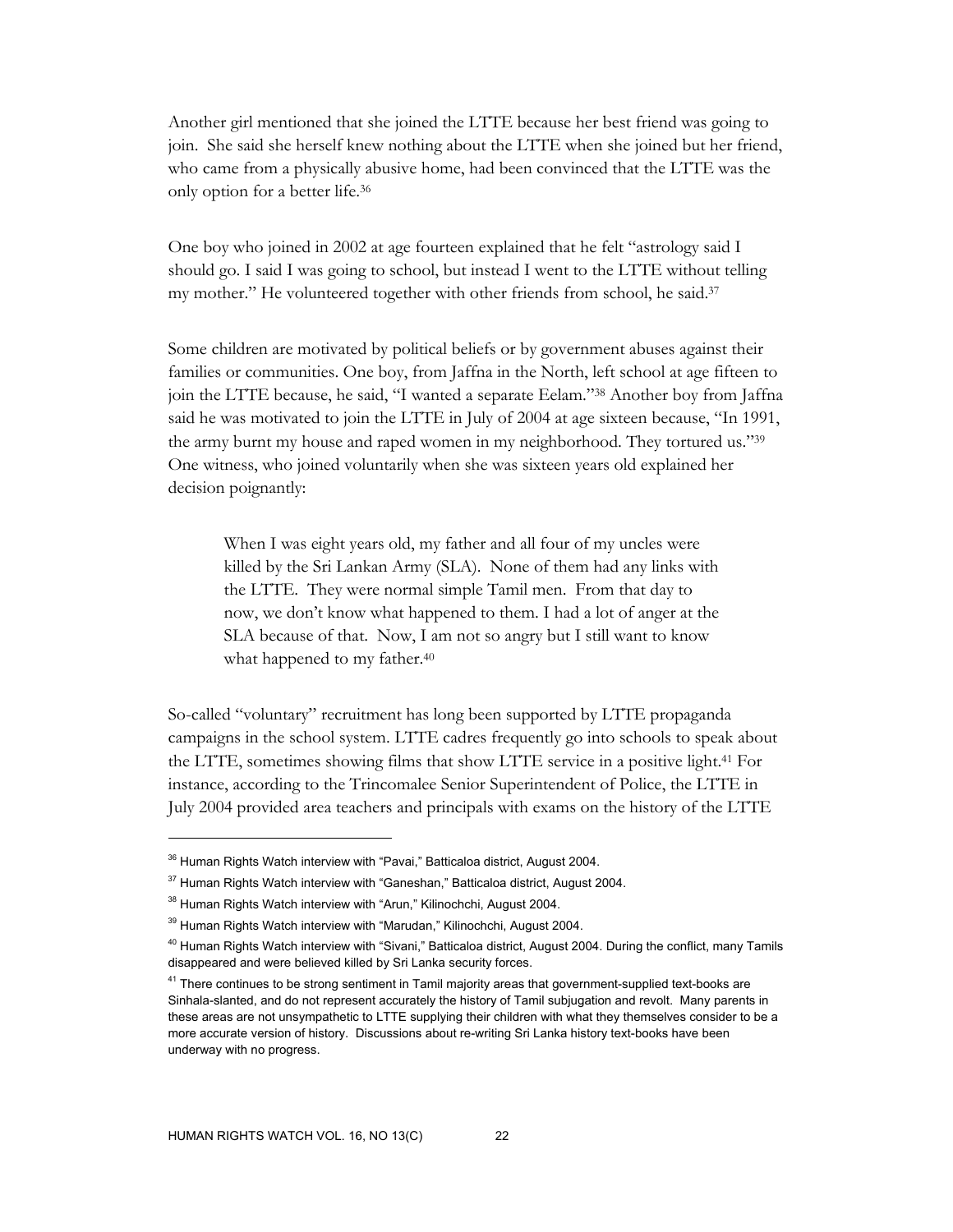to give to their students. "They [LTTE] collect them afterwards. This is part of their propaganda work. The teachers and principals can't refuse because they need to survive. They have to carry out their instructions."<sup>42</sup>

An international worker in Trincomalee said, "The LTTE calls these history lessons. We call them propaganda campaigns. The LTTE says it's not recruitment, and if individuals choose to join afterwards, so be it. Principals don't have a choice. The LTTE doesn't ask permission, they just go."43

In August 2004, LTTE cadres went from village to village in Trincomalee district talking to every family.44 The purpose of this campaign was unclear but it caused renewed fear in the villagers that their children might be abducted. These house-to-house visits were conducted by persons who identify themselves as members of the Vanni LTTE. Each family was asked detailed questions similar to questions asked in census surveys. Families who dared to say that they have no problems with the Sri Lankan Army were chastised. A local priest said that the LTTE cadres were telling each family that they had to give up one child per family if the war should resume.45

The LTTE combines these family visits with street plays that are used as a propaganda tool, and have a particular appeal to children. One person who saw such a street play described the scene:

It was a very emotional drama about the struggle, basically asking people to join the movement. There were all ages present in the audience, but it was really a drama for children. The story of the drama was that of a family—a father, mother, and two children. One child gets shot and killed by the SLA. The remaining child—in the drama, he was of school age, still a child—then decides to join the movement. In the drama, the mother resists and begs her remaining child not to join the movement, saying she only has one child left. The mother is hysterical. Then the father speaks. He is calm and rational, although also very sad. He talks

<sup>&</sup>lt;sup>42</sup> Human Rights Watch interview with Upali Hegawe, Senior Superintendent of Police, Trincomalee Division, August 11, 2004.

<sup>&</sup>lt;sup>43</sup> Human Rights Watch interview, Batticaloa district, August 2004.

<sup>&</sup>lt;sup>44</sup> Human Rights Watch interviews, names withheld, Trincomalee district, August 2004.

<sup>45</sup> Human Rights Watch interview with local priest, Trincomalee district, August 2004.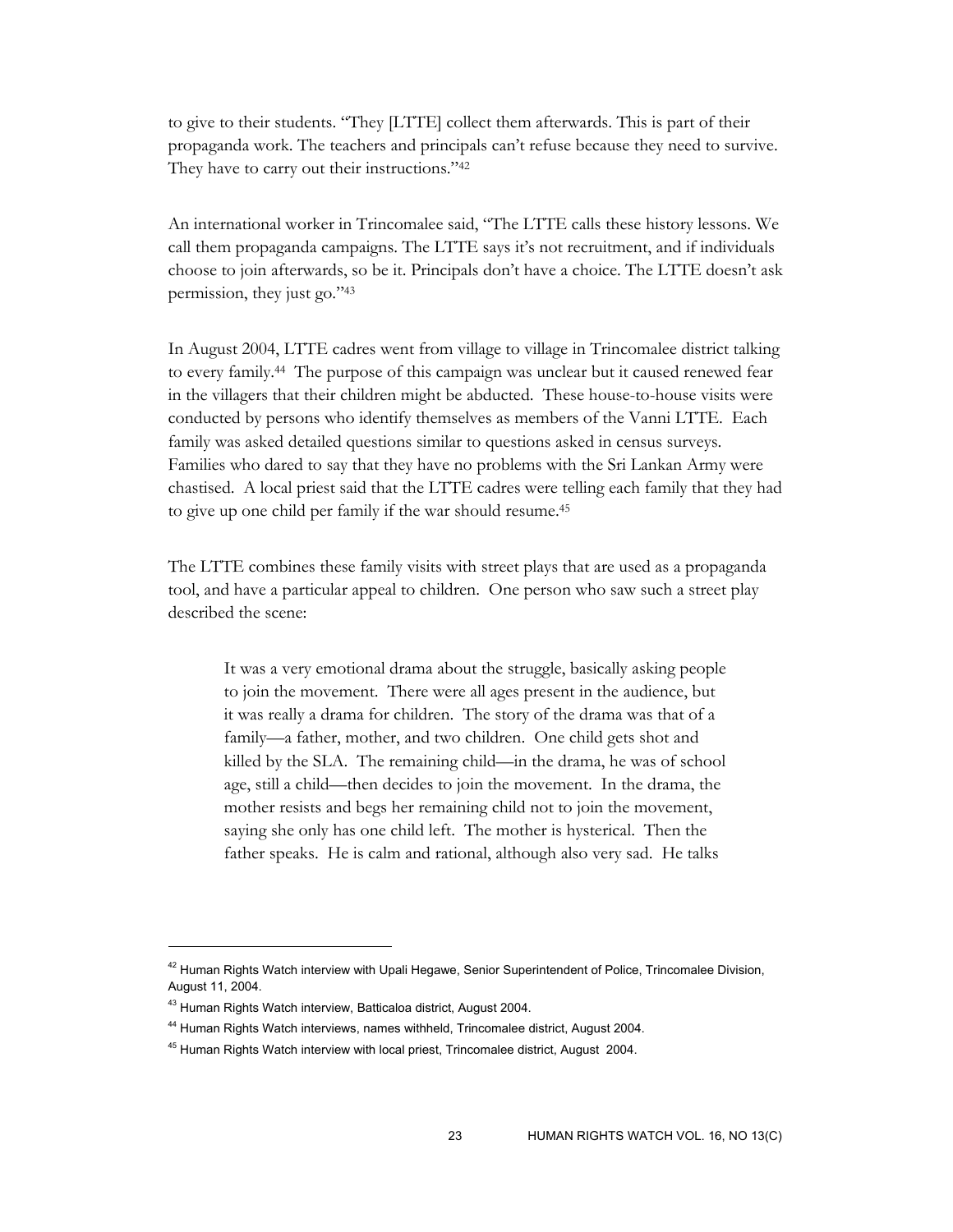to the mother, saying that the correct thing for them to do is to give their remaining child to the LTTE.46

Recruitment drives are cyclical. Some observers believe that they are timed to LTTE training courses, with new recruitment drives taking place before a new training is to begin, to ensure a full complement of trainees.47

### **V. LIFE IN THE LTTE FOR CHILD SOLDIERS**

### *Basic Training*

Former child soldiers told Human Rights Watch they were held at a local LTTE political office or camp for two or three days before being transported to a training camp. Males and females were separated for basic training, which often took place in groups of 250 to 300 young adults and children. Former child soldiers reported rigorous training, including physical exercise, weapons training, and military strategy. Errors or attempted escapes were met with harsh punishment.

A girl recruited at age thirteen described her training experience:

At the camp we did exercise. We got the metal parts for the weapons, and learned how to dismantle and put them back together again. We did target shooting. If we didn't shoot at the correct target, then we were punished. We were hit. We had to do sit-ups. One punishment was to crawl on our elbows and knees. This happened to me. We also had to dig bunkers in the ground. We had training on war tactics: if there is an army camp, how to approach, kill, plan the attack.<sup>48</sup>

Trainees said they typically rose at 4 a.m. to begin training. One girl, recruited in 2002 at age fifteen, said:

The training was very difficult. They don't care if it's a rainy or sunny day. If you get too tired and can't continue, they will beat you. Once when I first joined, I was dizzy. I couldn't continue and asked for a rest.

 $\overline{a}$ 

<sup>46</sup> Human Rights Watch interview, Trincomalee district, August 2004.

<sup>47</sup> Human Rights Watch interviews, August 2004.

<sup>48</sup> Human Rights Watch interview with "Manchula," Batticaloa district, August 2004.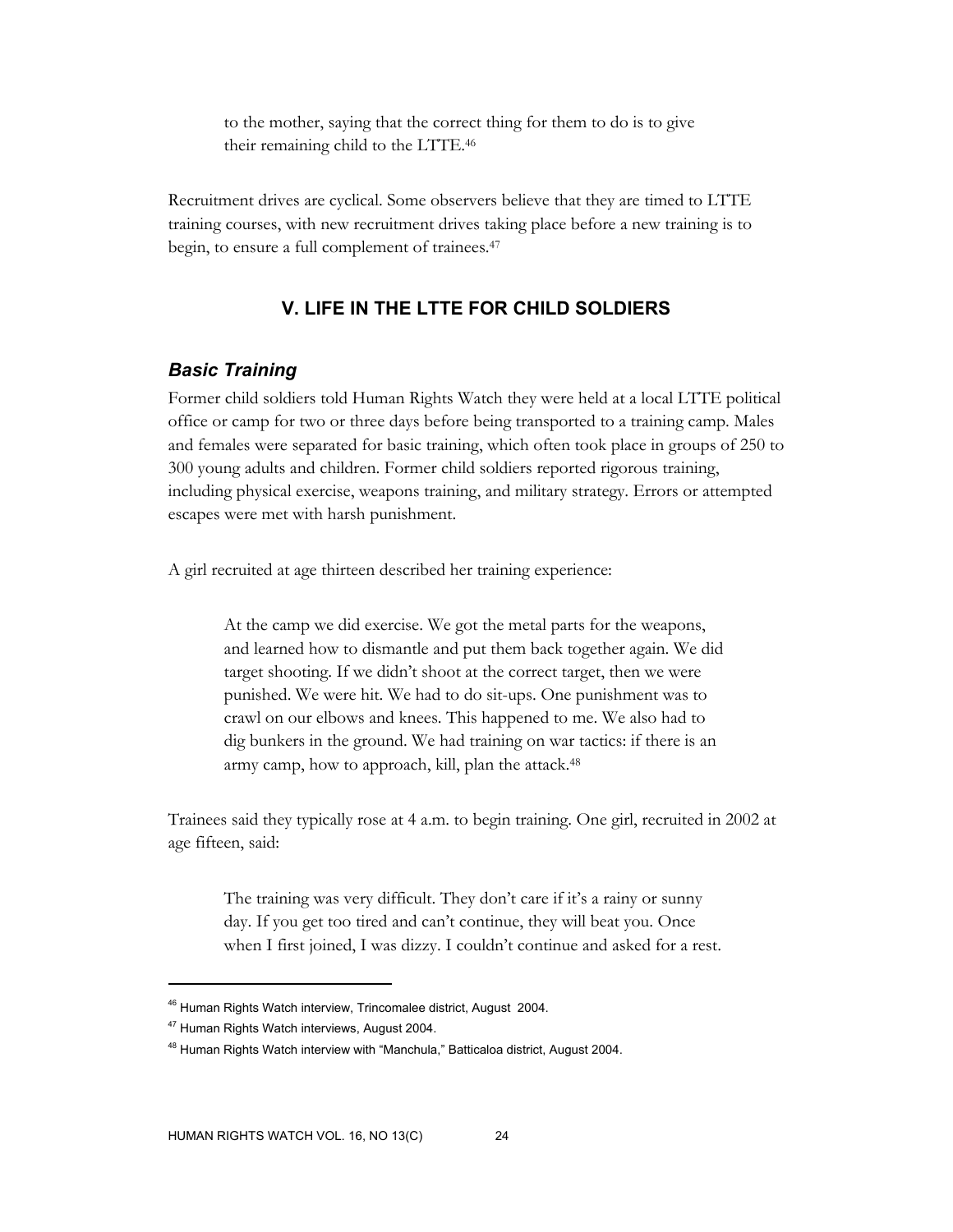They said, "This is the LTTE. You have to face problems. You can't take a rest." They hit me four or five times with their hands.49

Another former child soldier trained in late 2002 said, "The hardest thing was crawling to enter enemy camps. We learned to use weapons but not real bullets. I was very unhappy, but we couldn't express our feelings."50

The youngest cadres being trained were often twelve or thirteen. One girl told us that at age twelve, she was the youngest in her training group, but that there were about ten other girls her age.51 Another, recruited at age fifteen, reported that in her group, "The youngest was eleven. There were about nine that age. The youngest ones are given the same training [as older trainees]. Even if they can't do it, they have to do it."<sup>52</sup> Another witness, recruited at age fifteen, said that in her unit of about thirty-five girls at least twelve were "very young, very underage."53

One girl trained in 2002 at age thirteen said that, "I was unhappy and ill. Some of the training was easy to follow; some of it was very difficult. The hardest part was having to roll on the floor and jump over fences."54

#### *Contact with Family*

 $\overline{a}$ 

Most of the former child soldiers Human Rights Watch interviewed said they were allowed no contact with their families during training. Aruna said, "I was homesick. I missed my brothers and sisters. My parents came to the camp to see me, but the LTTE did not allow me to see them. So for one year, I could not see my parents. Lots of times, my parents came to see me, but the LTTE would not allow it."55

Vimala said, "When we played together, I was happy, but at night, I worried about my family. My parents could not come to see me. They wouldn't allow anyone to visit."<sup>56</sup>

<sup>&</sup>lt;sup>49</sup> Human Rights Watch interview with "Selvamani," Batticaloa district, August 2004.

<sup>&</sup>lt;sup>50</sup> Human Rights Watch interview with "Indra," Batticaloa district, August 2004.

<sup>51</sup> Human Rights Watch interview with "Bamini," Batticaloa district, August 2004.

 $52$  Human Rights Watch interview with "Nanmani," Batticaloa district, August 2004.

<sup>&</sup>lt;sup>53</sup> Human Rights Watch interview with "Nadanam," Batticaloa district, August 2004.

<sup>&</sup>lt;sup>54</sup> Human Rights Watch interview with "Ammani," Batticaloa district, August 2004.

<sup>&</sup>lt;sup>55</sup> Human Rights Watch interview with "Aruna," Batticaloa district, August 2004.

<sup>&</sup>lt;sup>56</sup> Human Rights Watch interview with "Vimala," Batticaloa district, August 2004.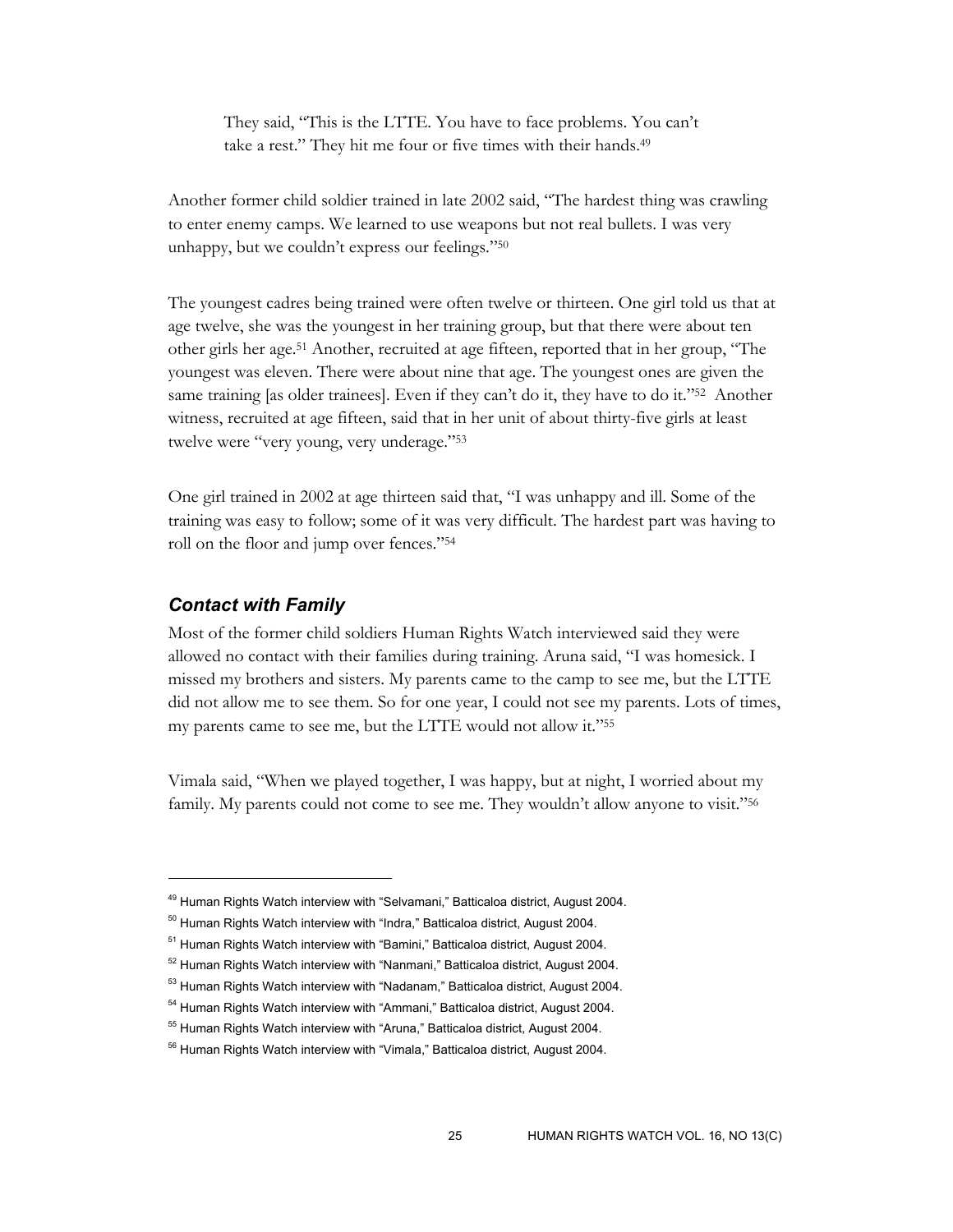Rangini, who was forcibly abducted in 2003 at age sixteen, described how she felt when her parents visited her for the first time: "I was very happy to see my mother but very unhappy when she left, even sadder than before."57 She was able to see her mother one more time, but that was completely by accident. Her mother had to report to the LTTE camp about the death of her uncle and was allowed to visit her daughter while at the camp.58

Selvamani, recruited in 2002 at age fifteen, said, "I was with the LTTE for two and a half years. I only saw my parents twice. I was not allowed to write letters."59

### *Advanced Training*

After basic training, which typically lasts four to seven months, LTTE soldiers are assigned to units for further, specialized training, depending on what their superior officers have decided to be their particular strengths. Further training can include combat operations, use of specific weapons systems (including landmines, bombs, or heavy weapons), security (including providing personal security for senior cadres such as Karuna), intelligence, or non-military skills, including first aid or administration. Children with little education are frequently assigned to combat units, while children with more years of schooling may be more likely to be trained in medicine, intelligence, or administration.

A young woman recruited at age nineteen described her medical training. "I learned first aid, how to prevent fever, to use saline bottles, and dress wounds. I studied for one year. After training, I was assigned to a group as a nurse and treated fever and minor wounds."60 One sixteen-year-old girl told us she was trained in front-line medical care. She considered herself lucky because she was able to learn English as part of the training. When the Vanni LTTE attacked Karuna's forces, her unit was assigned to the front lines at Vaharai, but she managed to escape before the fighting began.<sup>61</sup>

One former LTTE cadre described being sent for political propaganda work. She was later assigned to an LTTE political office where she worked until the split in the LTTE.<sup>62</sup>

 $57$  Human Rights Watch interview with "Rangini," Batticaloa district, August 2004. 58 Ibid*.*

<sup>&</sup>lt;sup>59</sup> Human Rights Watch interview with "Selvamani," Batticaloa district, August 2004.

 $60$  Human Rights Watch interview with "Kanchana," Batticaloa district, August 2004.

 $61$  Human Rights Watch interview with "Rangini," Batticaloa district, August 2004.

 $62$  Human Rights Watch interview with "Thooya," Batticaloa district, August 2004.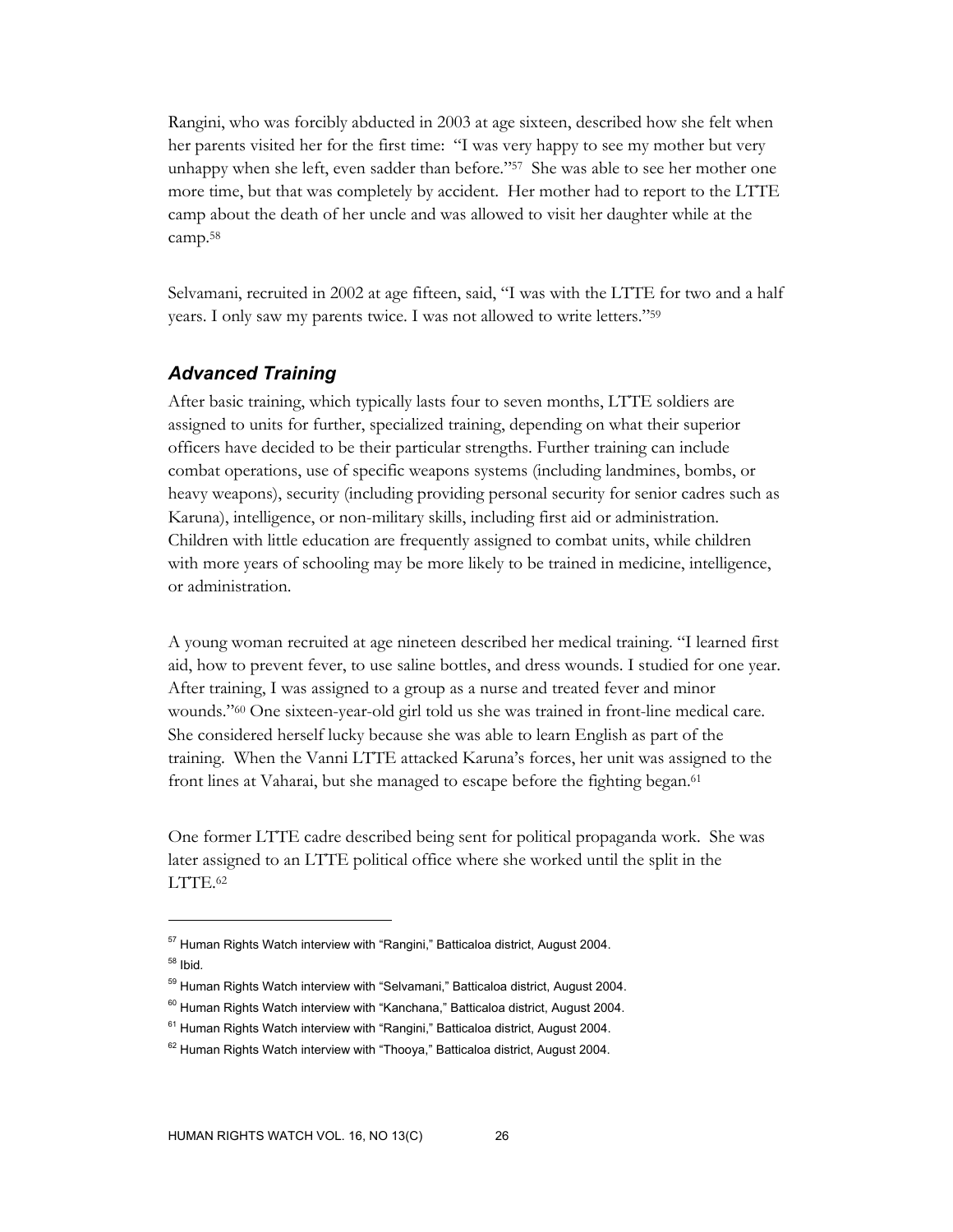Vimala, recruited in 2003 at age seventeen, said:

After four months I was sent to a landmines unit. I learned to handle landmines, to place them. I did this for four months. I couldn't concentrate. Sometime a landmine would explode and children would be injured. Their fingers, hands, face. One time we were working in a line, and the last girl made a mistake when removing a landmine. It exploded and she lost a finger. She was seventeen. I was scared to handle them.63

Nirmala, recruited at age fourteen, said:

I was in a combat unit. I had nine children and was responsible for their training. Some were twelve or thirteen. The most difficult part was heavy weapons training, and using the RPG [rocket-propelled grenade launcher]. We also used bombs and landmines. We practiced placing [fake] landmines. If the opposing forces come and the landmines didn't go off, you were supposed to sleep on the mines for punishment. In another drill, we were sent to find hidden Claymore [remote activated] mines. If we didn't find them, we were forced to run for one to one and a half hours.64

Another witness, forcibly recruited when she was fifteen years old, said that after receiving a head injury during frontline combat, she was re-trained to do other tasks. She received specialized training on LTTE administration and finance. She was also taught English. After her injury, she was not sent to the frontlines again, and instead did administrative work for the LTTE.65

#### *Punishment and Discipline*

 $\overline{a}$ 

Discipline in the LTTE is strict, and punishment for mistakes can be harsh. Manchula said, "After the first training I had special training on carrying heavy weapons. We carried them around the playground. One day I had cramps and fever and said I couldn't come. They poured hot water on my body and back as punishment. This left a burn mark."66

 $63$  Human Rights Watch interview with "Vimala," Batticaloa district, August 2004.

 $64$  Human Rights Watch interview with "Nirmala," Batticaloa district, August 2004.

<sup>&</sup>lt;sup>65</sup> Human Rights Watch interview with "Kaveri," Batticaloa district, August 2004.

 $66$  Human Rights Watch interview with "Manchula," Batticaloa district, August 2004.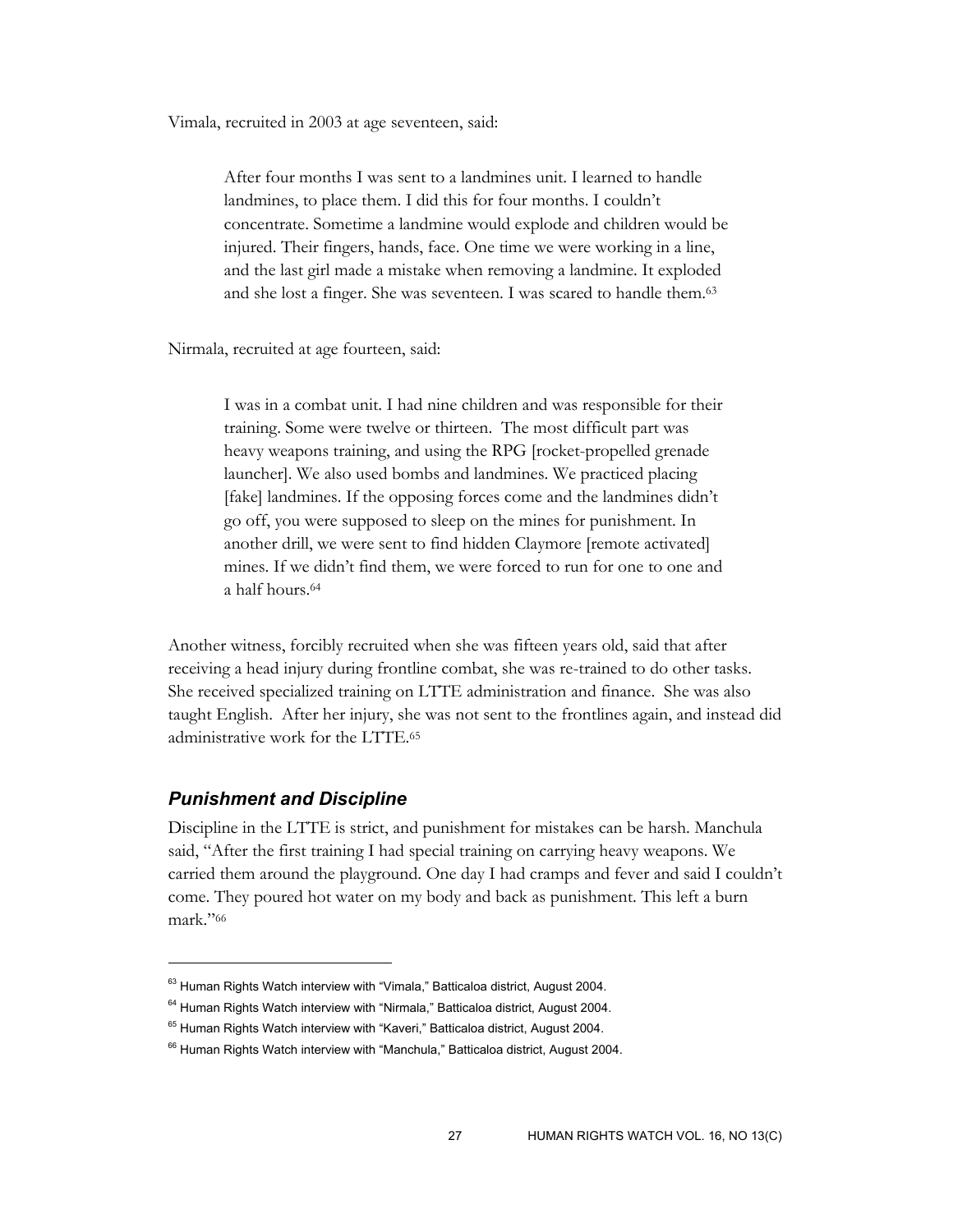The LTTE practices collective punishment, often punishing an entire group for the mistakes of one member. Ammani, who trained at age thirteen, said, "If you make a mistake or don't follow orders, you are assigned difficult physical training. This happened to me once. One girl in my group made a mistake, so we were all punished."<sup>67</sup> Vanmathi said that because she was an orphan, the LTTE "treated me very well." But she was still held responsible for mistakes in her training group. "I had ten other cadres to train. If any of them made a mistake or tried to escape, I had to face punishment. Punishment could be being sent into the forest with two seniors for a beating."68

Punishment is particularly harsh for those who try to escape. Children who are caught are typically beaten in front of their training unit, in part as a warning to others. Nirmala said:

Lots of people tried to escape. But if you get caught, they take you back and beat you. Some children die. If you do it twice, they shoot you. In my wing, if someone escaped, the whole group was lined up to watch them get beaten. I saw it happen, and know of cases from other groups. If the person dies, they don't tell you, but we know it happens.<sup>69</sup>

Several children said that they considered trying to run away but abandoned their plans when they saw the beatings others received. Selvamani said, "Some others tried to escape, and ran to their homes, so the LTTE was able to recapture them. They were tied and beaten. I thought about trying to escape, but saw others being beaten, so changed my mind."70

#### *Combat*

 $\overline{a}$ 

Since the cease-fire agreement was signed in February 2002, except for an occasional cease-fire violation, there has been no significant military combat between the LTTE and government forces. Very few of the former child soldiers interviewed by Human Rights Watch had any combat experience, since the large majority had been recruited in the two years since the cease-fire, or shortly before the cease-fire took effect.

 $67$  Human Rights Watch interview with "Ammani," Batticaloa district, August 2004.

 $68$  Human Rights Watch interview with "Vanmathi," Batticaloa district, August 2004.

 $69$  Human Rights Watch interview with "Nirmala," Batticaloa district, August 2004.

 $70$  Human Rights Watch interview with "Selvamani," Batticaloa district, August 2004.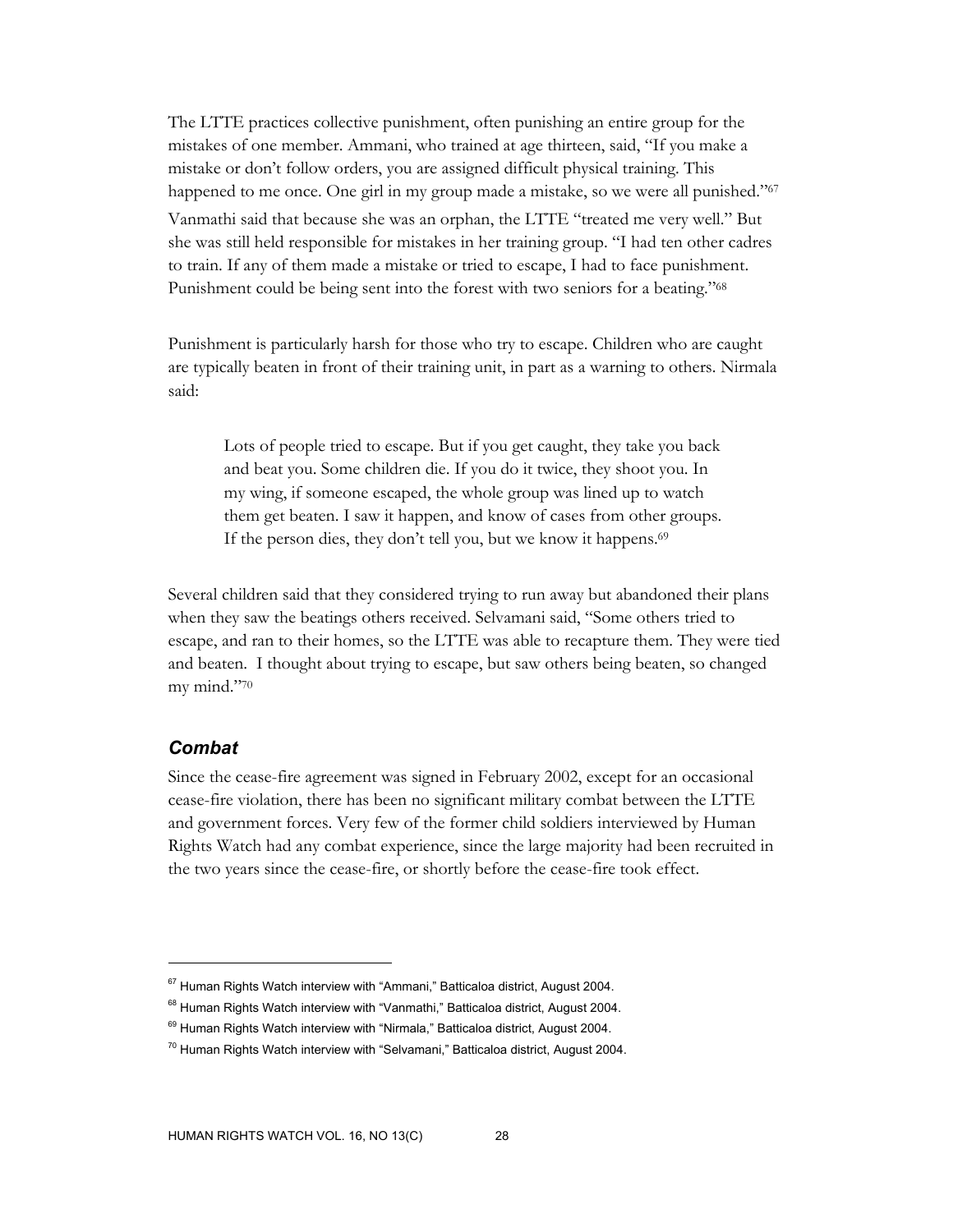One young woman, who was twenty-one when we interviewed her, was recruited in the late 1990s at age sixteen and trained as a medic. She said she was exposed to combat many times:

I participated in many battles. There are incidents I can never forget. I fought my first battle in 1998 in a Sinhala border area. When the soldiers got wounded, they would be left there screaming and I was supposed to treat them. There were times when I was about to get caught by the army, but I escaped. At that time, you always remember your home. I carried one grenade and one cyanide capsule. We were medical personnel; this was for our protection. When the army comes we were supposed to throw the grenade at them or blow ourselves up. There are plenty of times when this happened.71

Another woman, who was forcibly recruited at the age of fifteen, told us she fought her first battle at the age of sixteen armed with an AK-47 assault rifle and no helmet. She was shot in the head during that battle.72 Another woman experienced her first battle in 1997, at the age of sixteen, four months after she had been recruited. Although she was badly injured, she was sent to another frontline position after she had recovered. She contracted a serious illness after this second battle, and was in an LTTE hospital for an entire year, recovering. She said she was sent to the frontline two more times after this.73

Vanji, who joined voluntarily at the age of sixteen, was severely disabled during combat on the frontlines. She is now very bitter about her experience:

They took away my younger brother the other day. He was coming home from the market and he was taken away. I went and begged them, saying I gave you years of my life and I gave you my health. Please let me have my brother back—he is the only one I have who takes care of me, helps me to go to the toilet, helps me get into bed. They didn't release him, and they threatened to shoot me if I reported his abduction to any NGOs. They also told me at the same time that I had to re-join.

<sup>71</sup> Human Rights Watch interview with "Vasuki," Batticaloa district, August 2004.

 $72$  Human Rights Watch interview with "Kaveri," Batticaloa district, August 2004.

 $73$  Human Rights Watch interview with "Pavai," Batticaloa district, August 2004.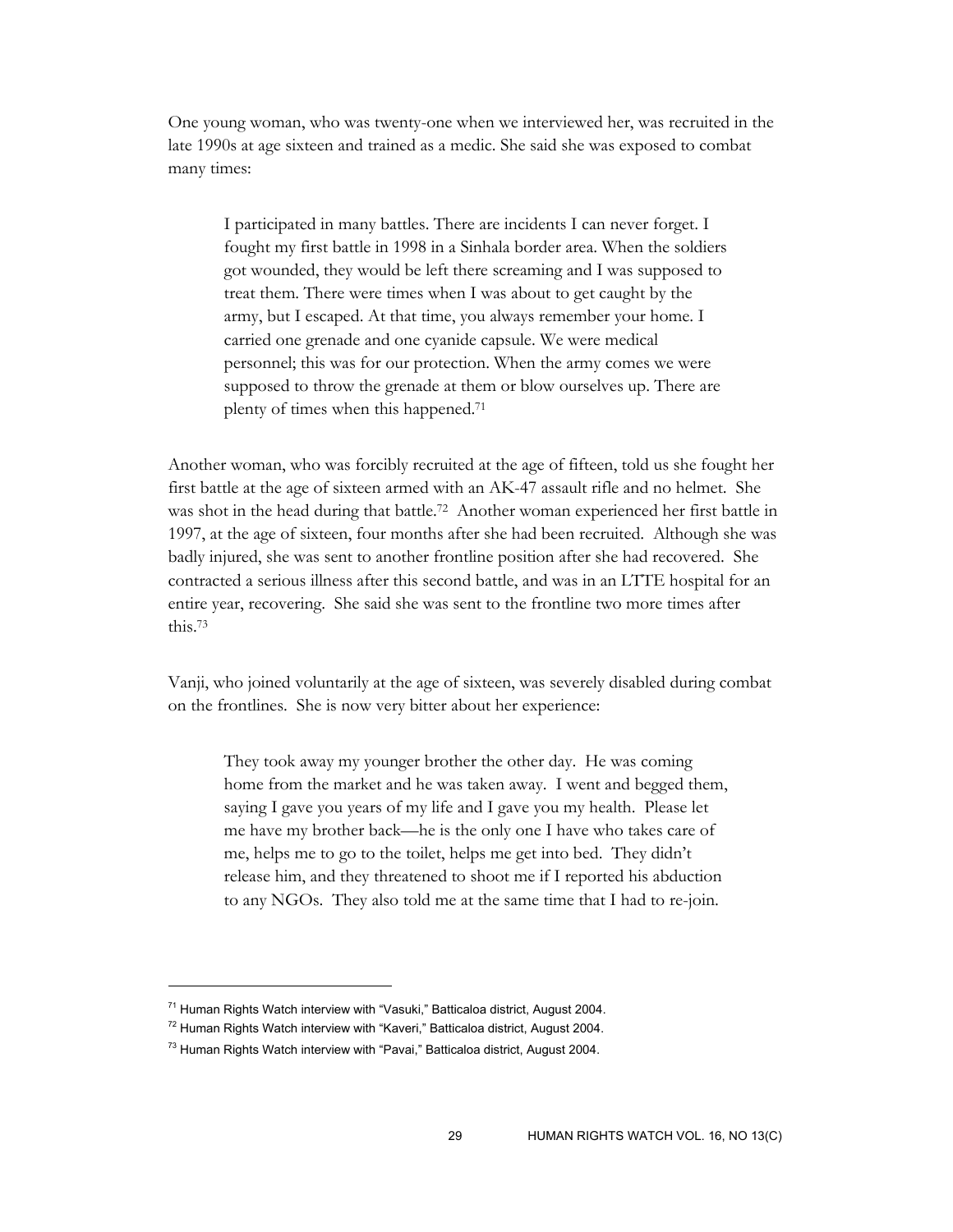Is this how they thank me for all the time I gave them? Why are they doing this to me?74

All the children interviewed who had experienced combat described themselves as having been very scared.

Since the cease-fire, the LTTE has allowed some child soldiers to study after completing basic training. Most, however, appear to receive continuous military training. After basic training, they may receive six months of specialized training, followed by additional courses of military training.

### **VI. LTTE SPLIT AND RELEASE OF CHILDREN**

In March 2004, the commander of LTTE forces in the East, Col. Karuna, split off from the main LTTE forces loyal to supreme leader Vellupillai Prabhakaran, based in the Vanni (North). In April 2004, the Vanni LTTE attacked and defeated Karuna's eastern forces in short but fierce fighting at the Veragul River, which divides Batticaloa and Trincomalee districts. An unknown number of people died in the battle. Karuna disbanded his forces, which were unprepared and outnumbered, and went into hiding. As a result, all the children who were under Karuna's forces either walked out and found their own way home, or in some cases, were released into the care of their families.

Manchula explained:

-

I was assigned the task of recruiting people, so I went around and was allowed to see T.V. and read the papers. This was how I learned about the split. I got a message to come to the Vaharai camp and Meenagam camp. Our leaders said he would explain the problem and we should come. The public also told us of the split. We got scared and some said we should run away home out of fear. An elder sister told us to prepare ourselves and to be ready to leave. We were thinking of escaping, but there was no transport.75

 $74$  Human Rights Watch interview with "Vanji," Batticaloa district, August 2004.

 $75$  Human Rights Watch interview with "Manchula," Batticaloa district, August 2004.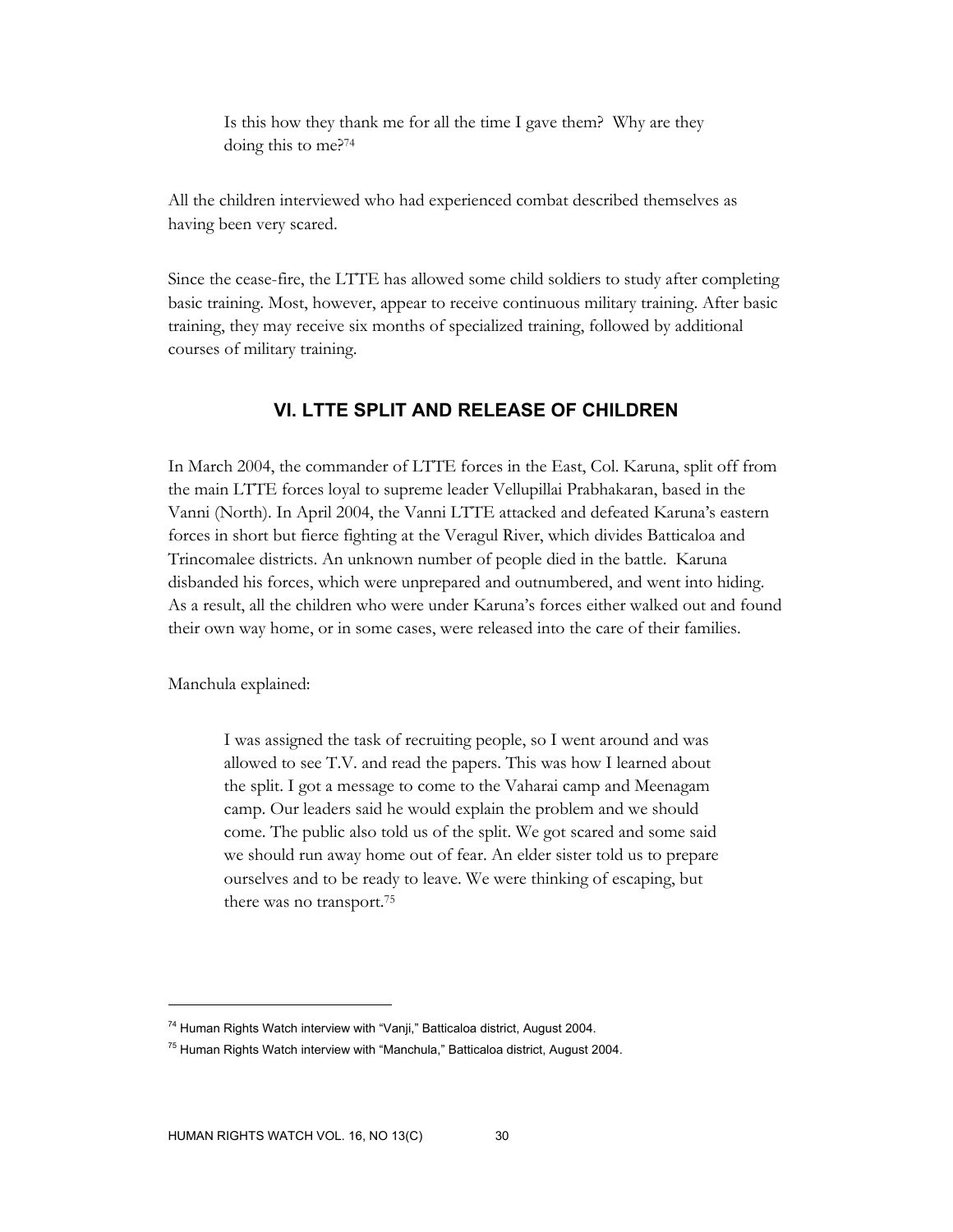#### Another said:

 $\overline{a}$ 

I was in a group guarding Karuna. Karuna personally addressed us and spoke about the attacks at Vaharai. He said, "We should stick together, we shouldn't split." But he disappeared after that, and at night people started leaving. In the early morning we started walking.... We walked from 12 noon until 7 the next morning. I arrived home on April 13.76

Some of Karuna's commanders told their soldiers to leave. Eighteen-year-old Sakuntala said, "The commanders told us not to join the Vanni group, and to go home." Another former soldier explained, "We were told, 'Run away and save your lives.' One hundred ran away together."77 Another girl said simply, "I saw everyone going home, so I went."

A senior military commander with the Sri Lankan army stated that they posted observers at entry and exit points to LTTE-controlled areas. He reported that at ten to fifteen such points, soldiers observed as many as 2,000 cadres entering government-controlled areas. The majority were reportedly children. "I was there at the Black Bridge, just to watch.78 On April 8, I saw 380 cadres [cross]. About 75 percent of the people who came out were children."79

A few children interviewed by Human Rights Watch participated in the fighting between the Vanni LTTE and Karuna's forces. Some saw other soldiers killed or wounded. One child soldier saw about thirty soldiers from her own unit killed during the fighting; she ran away when she heard voices shouting that they should flee because they were surrounded by Vanni LTTE forces.<sup>80</sup> Sixteen-year-old Indra reported:

I saw the fighting. I was in it. The Vanni group came at midnight, and surrounded the camp, and began to attack. When attacked, most of the children died, but some survived and decided to run. Each camp had about 350. I left the next day. I don't know the number killed during the attack. I saw about ten killed, about the same age as me. When the attack happened, I was shocked and afraid.<sup>81</sup>

<sup>&</sup>lt;sup>76</sup> Human Rights Watch interview with "Nanmani," Batticaloa district, August 2004.

 $77$  Human Rights Watch interview with "Tharini," Batticaloa district, August 2004.

 $78$  The Black Bridge separates government and LTTE-held territories, and serves as a major army checkpoint.

 $79$  Human Rights Watch interview with senior military official, Sri Lankan Army, August 7, 2004.

<sup>80</sup> Human Rights Watch interview with "Malar," Batticaloa district, August 2004.

 $81$  Human Rights Watch interview with "Indra," Batticaloa district, August 2004.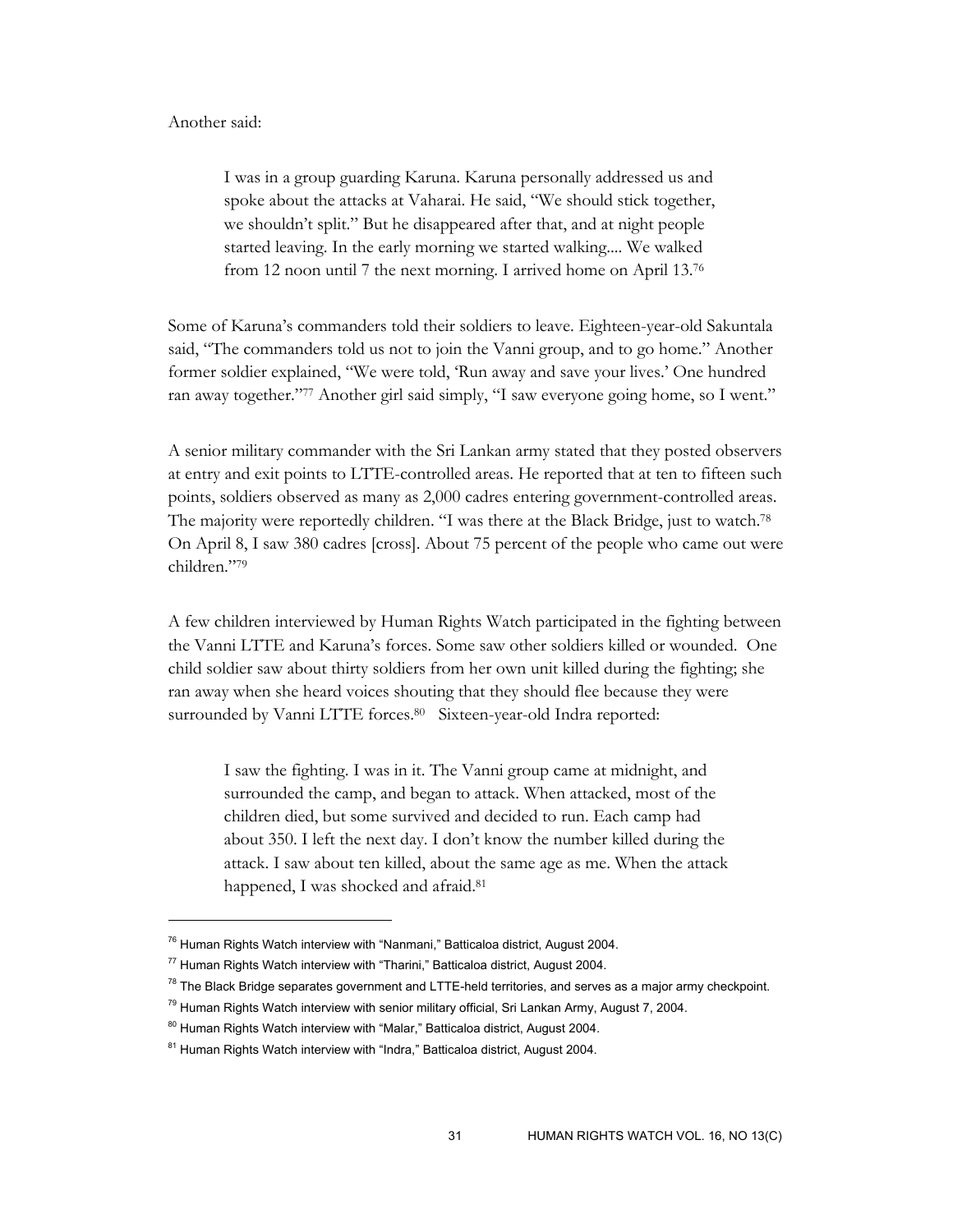Kanchana, who was trained as a medic, was also at Verugal. She told us:

I was at the battle doing medicine for the mortar units. People were injured on their forehead, arms, legs, backside. It was my first time in battle. I was afraid. Some people were badly injured. I treated them, dressed their wounds. Then all the injured were taken by the Vanni group. I treated seven people. I don't know their ages.82

### *Deaths of Children During the April Fighting*

The deaths of numerous child combatants during the internecine fighting between the Vanni LTTE and Karuna's faction highlights the willingness of the LTTE leadership not just to recruit children, but to use them in battle. Reports of the number of dead and wounded from the battle vary widely. The LTTE denied international observers access to the area and during the interim, according to witnesses interviewed by Human Rights Watch, either the LTTE or local villagers reportedly burned or buried many bodies. According to news reports, both factions reported a total of ten soldiers killed, while military officials reported the dead at thirty-three, including civilians.83 UNICEF reported that at least two child soldiers were among the dead, including a seventeenyear-old and an eighteen-year-old who had been recruited at age sixteen.

Residents of the area suggested a higher death toll, including a much larger number of children. Human Rights Watch interviewed several witnesses who saw as many as fifty bodies of slain soldiers in the days following the battle. One witness reported, "I was going to collect firewood in the jungle and I saw fifteen bodies. This was about fifteen days after the fighting had finished…. The bodies were in bad condition."84

When asked how he knew they were Karuna's fighters, he said:

Because we knew who the people were on that side. And they had on uniforms. They were about thirteen to twenty years old. There were three girls. I counted the bodies so that's how I know there were fifteen. They weren't all in one place but were scattered around.... I didn't see any weapons but I saw empty rounds.... When I went back, the bodies

 $\overline{a}$ 

<sup>&</sup>lt;sup>82</sup> Human Rights Watch interview with "Kanchana," Batticaloa district, August 2004.

<sup>&</sup>lt;sup>83</sup> "Refugees Return as Sri Lanka Mulls Asylum for Renegade Tiger Leader," Agence France Press, April 13, 2004; "Sri Lanka Breakaway Rebels Retreating," Associated Press, April 12, 2004, "Renegade Sri Lanka Tigers Flee; Main Faction Releases Child Soldiers," BBC, April 13, 2004.

<sup>&</sup>lt;sup>84</sup> Human Rights Watch interview, August 2004.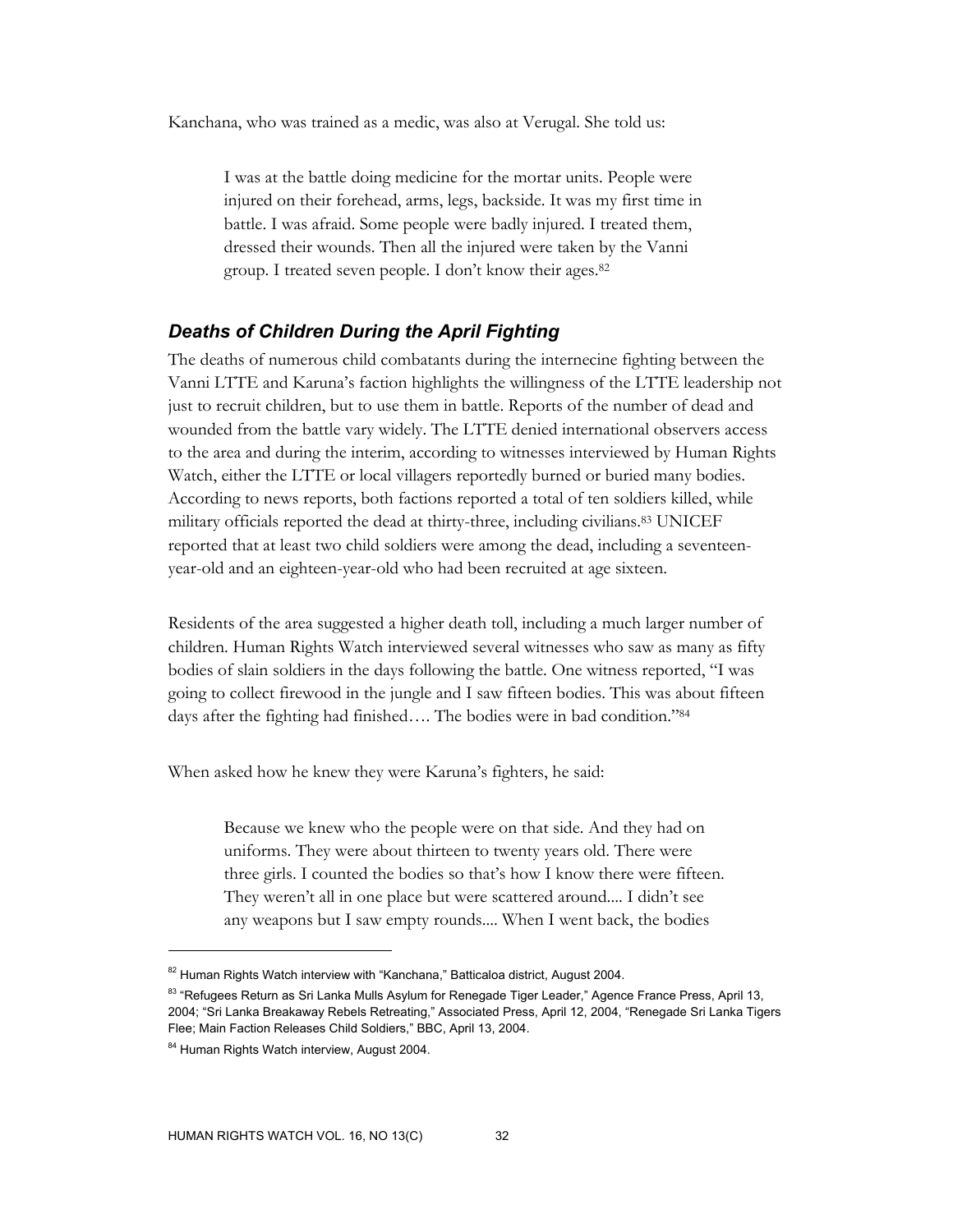weren't there. I don't know what happened, but when I went back, the bodies were gone.85

According to UNICEF, over 3,000 people were displaced by the fighting along the coast from Vaharai to Mankerni in Batticaloa district.86 One man from the area told Human Rights Watch that on April 10, he and residents from two other villages traveled about ten kilometers away for safety. He said that, "On the way there, I saw four or five bodies of people ages fifteen or sixteen." The following day, the villagers returned home. "On the way back, I saw forty or fifty [bodies], also children." He said, "Prabhakaran's people asked some village people to bury bodies in the village, but I didn't go. They asked me but I said, "No, you shot them, you can bury them." There were bodies in the village.... Maybe ten. They were ages twelve, sixteen.<sup>87</sup>

Another person reported that on April 10, he saw twenty bodies near Kathiraveli, including an ambulance driver dead in his ambulance. He said:

We tried to take the ambulance driver's body, but the LTTE didn't allow us then. We went again on the 11th. All the bodies had a bad smell, but we took two of the bodies and buried them in our village cemetery. We went around the villages and got six more bodies. Altogether, I helped bury six boys and two girls. There was one twenty-two-year-old, and the rest were under eighteen.88

Additional persons interviewed by Human Rights Watch also reported seeing bodies, many of whom, they said, were children. One said he saw forty to fifty bodies; another said he saw twenty-six.<sup>89</sup>

### *Parents Demand Children's Release*

As word spread about the division between the Karuna and Vanni forces and the subsequent fighting, parents in large numbers began traveling to LTTE camps to demand the return of their children.

 $85$  Ibid.

<sup>86</sup> Information provided to Human Rights Watch by UNICEF, September 2004.

<sup>&</sup>lt;sup>87</sup> Human Rights Watch interview, August 2004.

<sup>88</sup> Human Rights Watch interview, August 2004.

<sup>89</sup> Human Rights Watch interviews, August 2004.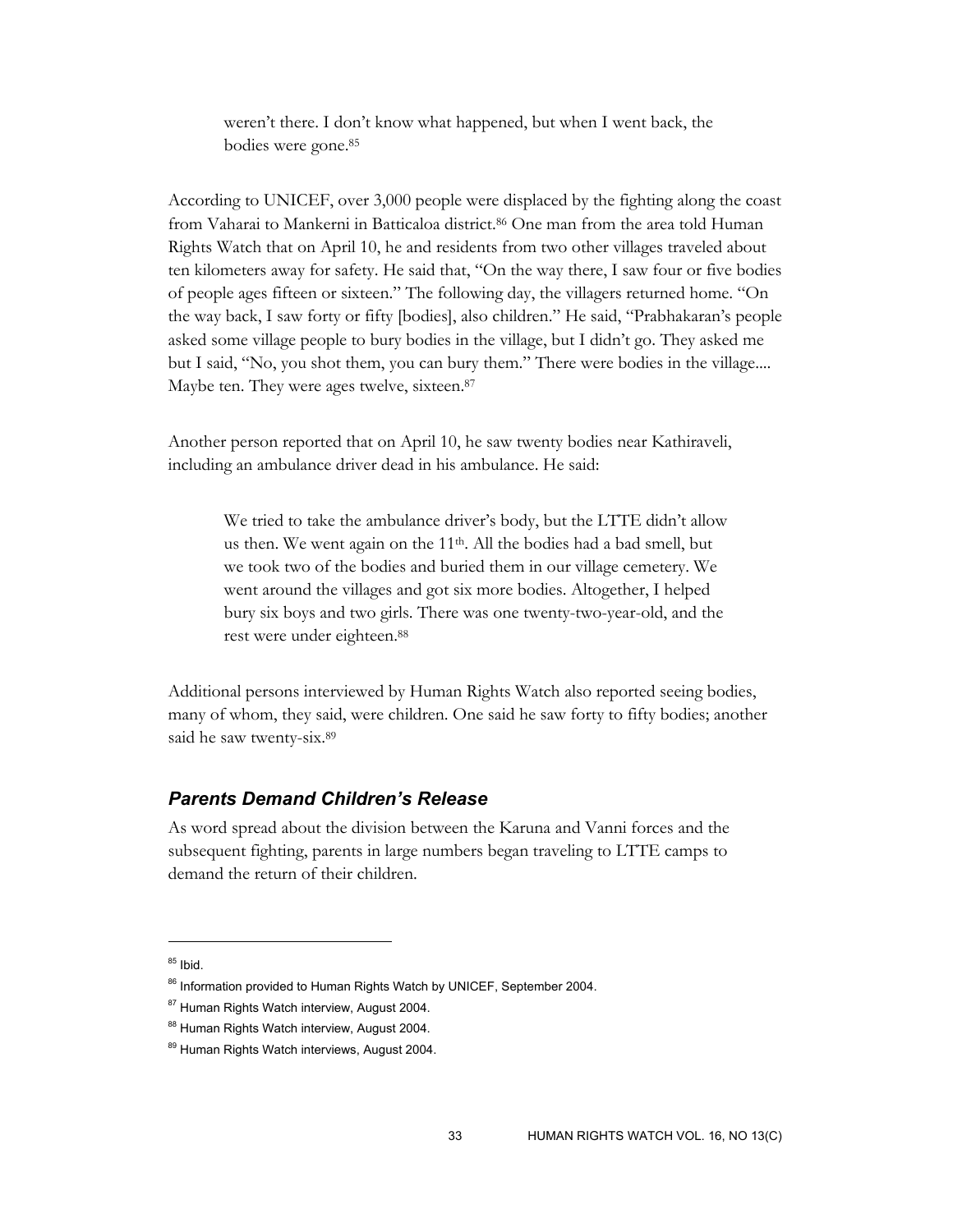The mother of seventeen-year-old Nirmala told Human Rights Watch that she joined hundreds of other parents:

Two hundred and fifty to 300 parents went and made a big noise at Santhanamgam [a Karuna camp]. The LTTE [Karuna faction] hid the children and told parents to go away. The parents stayed for three days. I was shouting at Santhanamgam camp, but the children were at Vaharai camp. People in the villages started talking about the fighting at Vaharai. Some children were running away, so we went to get the children. We were arguing with the LTTE for their release. They fired shots to try to scare us. It was so loud we had to leave.<sup>90</sup>

Nanmani had just left Santhanamgam camp when she saw the parents arriving, looking for Karuna to demand the return of their children. She said there were a thousand parents, and discovered only when she returned home on her own that her own parents were among them.<sup>91</sup>

Sixteen-year-old Manchula was at the Vaharai camp when parents arrived. She said:

Mothers and fathers came to the camp and said, "Even if you kill us we are not going away." Karuna's people tried to scare the parents and shot around them. Karuna's own people surrounded the children because they thought they would run away. I was in the middle. The elder ones surrounded us and told us to shoot our weapons. We said, "It's our own parents. How can we do this?" They told the parents they had to leave, otherwise it would not be good for them. So my father came and said to me, "Let's go, come with me. It doesn't matter if they shoot me, then we will die on this spot." I said, "No, father. We can't. You have to go and if there is a problem, I will go home." We were struggling with our parents and shouting at each other. Some of the parents had brought civilian clothes and even wigs so girls could cover their hair. They took away about one hundred children by changing their clothes. The rest went into the jungle.<sup>92</sup>

<sup>&</sup>lt;sup>90</sup> Human Rights Watch interview, Batticaloa district, August 2004.

<sup>91</sup> Human Rights Watch interview with "Nanmani," Batticaloa district, August 2004.

 $92$  Human Rights Watch interview with "Manchula," Batticaloa district, August 2004.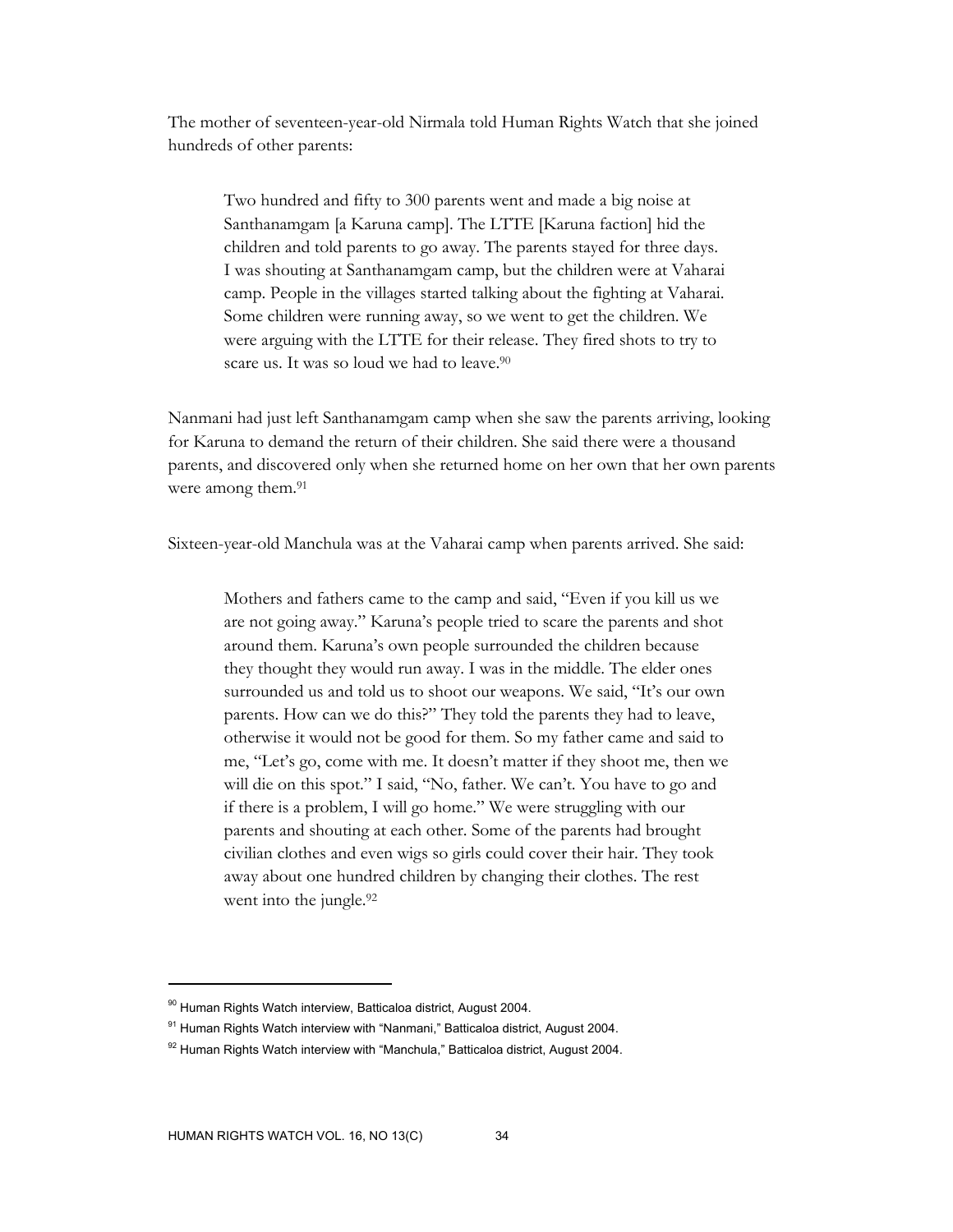Local villagers also confronted the Vanni LTTE forces to protest the conflict. In the Veragul area, large numbers of villagers went to challenge Vanni's forces on April 10. One person who participated in the protests said, "People were fighting with the Vanni LTTE. They said, 'Why are you killing our children? Prabhakaran's and Karuna's problems are separate—why involve our children?' The villagers blocked LTTE vehicles and threw stones." He continued, "The LTTE came and got out of a pickup and said, 'If you continue we will shoot you.' We weren't afraid. Then they shot over our heads and into the ground."93

Another person reported that in another village:

All the people came to fight, even children.... More than 1,000 people were fighting [to demand the return of their children]. All the people came to the roadside when this happened. In every area, people were blocked and were fighting.... We spoke directly with the assistant political leader. He told us, "We came to protect you." At the same time, our people asked them—both Prabhakaran's and Karuna's people, "You took our children from us and now you are shooting those children....Why are you shooting these children? You say you are Tamil leaders so why are you killing Tamil people? Please give us our children back and then you can go away."94

By April 13, most children from Karuna's forces had either been released by their commanders or left on their own. Senior cadres transported some by motorbike or bicycle, while others sent messages to their families asking them to come fetch them. Some walked long distances, through jungles and unknown trails, only arriving home several days later. Some children arrived home, only to discover that their parents were still looking for them at other camps.

Sixteen-year-old Indra was at the fighting at Veragul. She said, "Before I reached home, my parents were told I was killed, so my parents started the rituals. When I arrived home, I was shocked; I thought my grandmother had died. When my family saw me, everyone started crying. This was the first time I'd seen my parents since I was taken [in 2002]."95

<sup>93</sup> Human Rights Watch interview, August 2004.

<sup>94</sup> Human Rights Watch interview, August 2004.

<sup>95</sup> Human Rights Watch interview with "Indra," Batticaloa district, August 2004.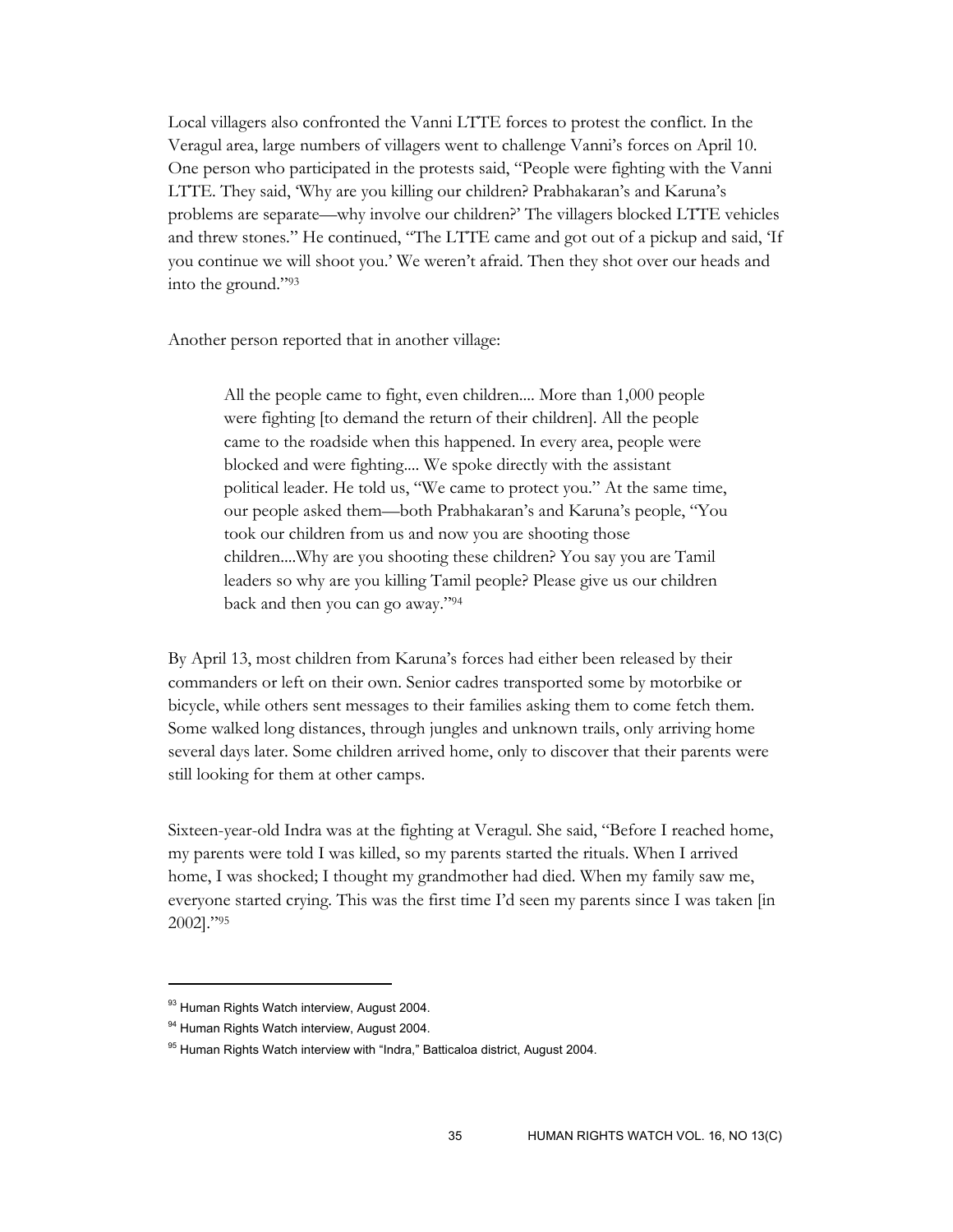Several hundred members of Karuna's forces—both children and adults—were captured at Veragul by Vanni LTTE forces and taken first to Trincomalee, and then to Vaharai. On April 12 a representative from the Vanni LTTE forces informed UNICEF that they would release the children on the following day and confirmed that over one hundred children were being held.96

Two of the children Human Rights Watch interviewed were part of this group. Kanchana said:

> The Vanni group captured the Karuna group very easily.... I surrendered too. The Vanni group took me to Trincomalee. Then the parents started to protest and ask for their children. At Trincomalee there were 140 males and 200 females. My parents came two days after the surrender. I saw my mother at Vaharai. I don't know the number of parents that came. The Vanni group released all of us [children and adults] after two days. UNICEF was there. I didn't get any release papers, but parents placed their signature [on a letter issued by the LTTE] when they received the children.<sup>97</sup>

According to UNICEF, more than 200 underage recruits were released on April 13. Most were released to their parents after registration by UNICEF and the LTTE. UNICEF provided transportation for many of the children and their families, and temporary shelter for seven children who could not be immediately reunified with their families.

The LTTE may have intended the release of these cadres to be temporary. Kanchana said that prior to UNICEF's arrival, the LTTE took identification information from the parents, and told the cadres and their parents that whenever the LTTE called, the cadres would need to return. She said, "They announced this on the loudspeaker at 6:30 in the morning. UNICEF came at 10 a.m."98

<sup>96</sup> Information provided to Human Rights Watch by UNICEF, September 2004.

 $97$  Human Rights Watch interview with "Kanchana," Batticaloa district, August 2004. 98 Ibid.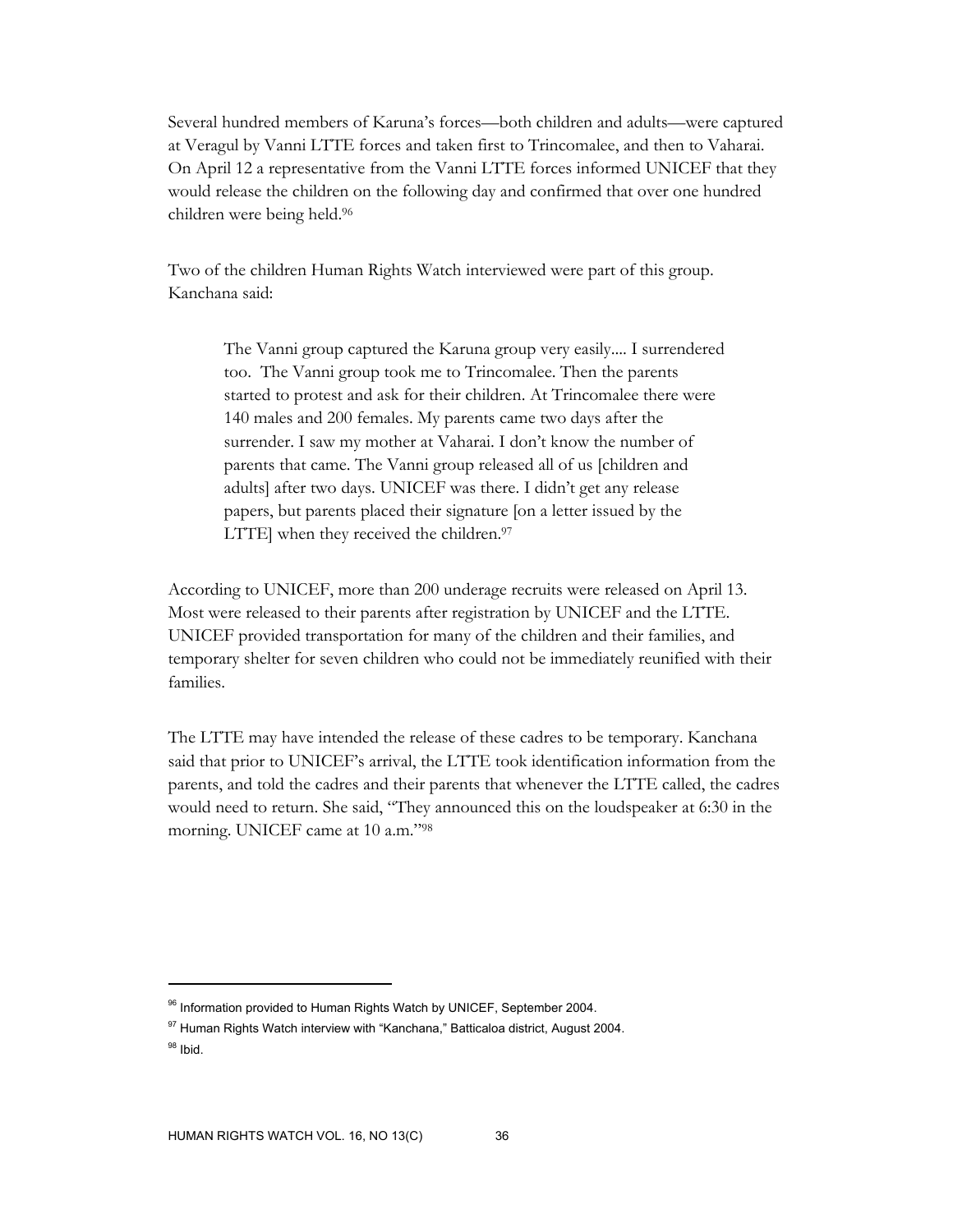### **VII. RE-RECRUITMENT**

After Karuna's forces dispersed in April 2004, an estimated 4,000 to 6,000 soldiers returned home, including large numbers of children. By early August 2004, UNICEF had registered 1,800 children who had returned, primarily to Batticaloa district. The actual total was certainly higher, as some families were not aware of the possibility of registering, were afraid to do so, or found it difficult to travel from their home to a UNICEF office, particularly if they lived in an LTTE-controlled area, or a remote location.

By June 2004, the Vanni LTTE forces had launched an intense campaign in the East to re-recruit Karuna's forces. A UNICEF staffer identified two reasons behind the campaign: "First, they want to reassert control over the East. Secondly, they need to replenish troops after losing Karuna's forces."99 The LTTE visited individual houses, organized village meetings, used motor vehicles to make announcements from vehicles, and sent letters to demand the registration and/or re-enlistment of former cadres. Although the LTTE has told UNICEF that only cadres above age eighteen are being sought, overwhelming evidence indicates that children also were targeted.

The LTTE threatened families that they would take children by force if they did not return, or that they would take other children or parents in their stead. The LTTE made good on these threats: parents described the LTTE coming to their homes at night and abducting their children, and being beaten themselves when they tried to resist.

One man told Human Rights Watch how the LTTE took his seventeen-year-old daughter one night in late July. She had been abducted the first time at age thirteen, while gathering firewood, and served four years in the LTTE before her release in April. The second time she was taken, he said:

The LTTE came to our house at night. There were about twenty. We had seen them in the daytime on the roads, walking around, wearing uniforms. Four of the LTTE women broke into our house and told our daughter, "Come with us." She said, "No, I won't come. I really suffered. I was wounded, so I'm not coming with you." She was very angry and refused. They insisted, "You have to come with us."

<sup>99</sup> Human Rights Watch interview with UNICEF staff, Trincomalee district, August 12, 2004.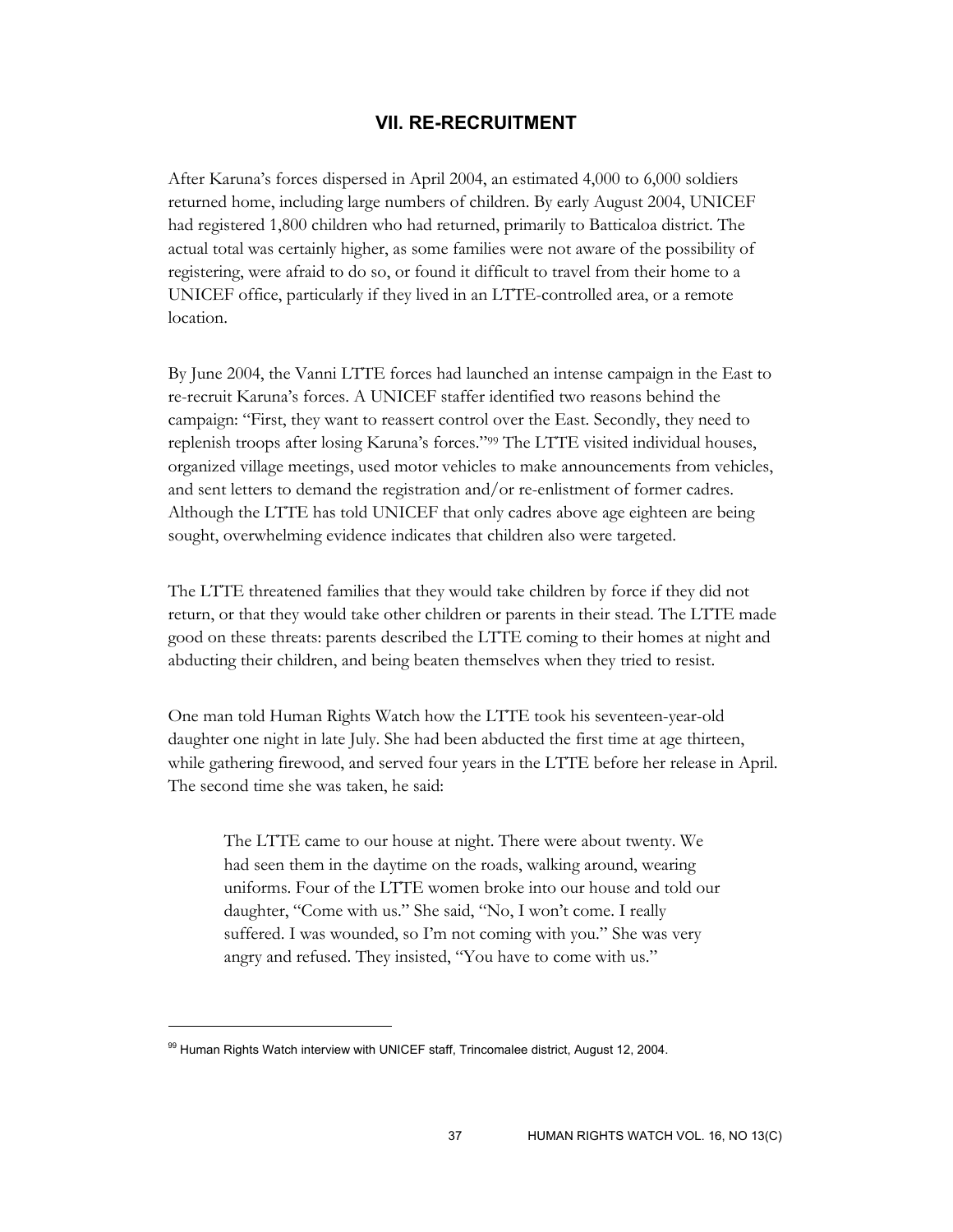I said, "She's a girl, I can't let her out of the house in the middle of the night. I will bring her in the morning." They told me not to interfere, and beat me. They took sticks from my fence, pushed me to the ground, and used the sticks to beat me two or three times. They had brought rope with them and had weapons in their hands. They pretended to tie me up and drag me. My daughter then came out of the house. When she did, men took her and dragged her off. She was in her nightdress. She didn't even have a chance to change her clothes.

We never expected it. If we had suspected, we would have sent our daughter away. Previously, they had said she was wounded and they didn't need her back. They were lying.100

A woman told Human Rights Watch that her daughter had joined the LTTE at age seventeen in 2003, returned from Karuna's forces in April 2004, and was abducted in July 2004:

She had registered for school. The sister (nun) had told us to bring her on July 29 but the LTTE came first and took her. The LTTE surrounded the house. There were seventy-five of them. Grandmother protested and said my daughter had a high fever and that she would bring her the next day. She said, "I already gave you my son and he died on the battlefield. I won't do it again." The LTTE promised to release her. My daughter said "Don't let them take me away." But they took her.101

Between April and August, UNICEF documented nearly one hundred cases of child rerecruitment, mostly from Batticaloa district.102 However, anecdotal evidence collected by Human Rights Watch suggests that the number of children re-recruited may be far higher. Witnesses from several villages north of Batticaloa town told Human Rights Watch that in some cases, more than a third of the returnees to their villages had been re-recruited by August.

<sup>&</sup>lt;sup>100</sup> Human Rights Watch interview, Batticaloa district, August 2004.

<sup>&</sup>lt;sup>101</sup> Human Rights Watch interview, Batticaloa district, August 2004.

<sup>&</sup>lt;sup>102</sup> Human Rights Watch interview with Chris Watkins, Project Officer (Protection), UNICEF, Batticaloa, August 5, 2004.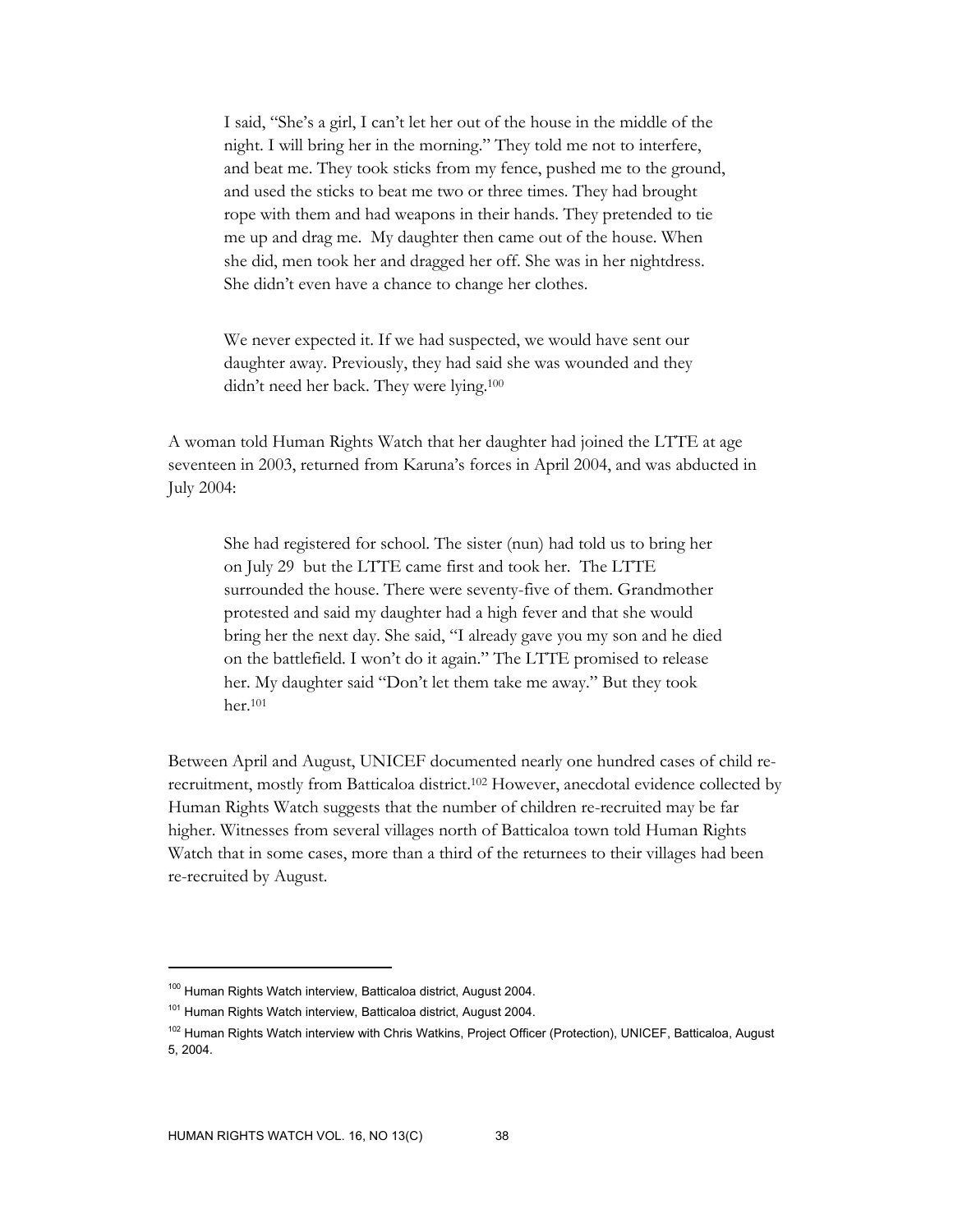A man living north of Valechennai said, "There are ten returnees in my village. Four to six have been taken again, ages twelve to fifteen. Over-eighteens can manage and protect themselves from the LTTE, but small children can't do anything."103

Another person from the Vaharai area reported:

Forty people in my village went to the LTTE. Twenty people died in the fighting [in April] and twenty came back. Then the Vanni group took sixteen people—the people who were physically strong. The balance UNICEF took to towns. Otherwise the LTTE would have taken the rest as well.104

A third person from the Vaharai area reported that in his village, there had been eighteen returnees. He said, "The LTTE took back seven. Eleven people are in other places.... Of the seven retaken, most were girls and most were under sixteen. They took them in the nighttime. They were at home with their parents and the LTTE came and took them."105

Human Rights Watch interviewed approximately thirty former cadres released from Karuna's forces who had not been re-recruited. Without exception, they all expressed fear that they would be forced to return to the LTTE. Some children who worked in security or intelligence believed that they could be shot if identified by the LTTE. One said: "The LTTE have asked me to re-join…. They send girls who were with Karuna but who now have returned to the Vanni side. They say, 'Come back and join.' They don't threaten to do anything as such, but they really frighten me."106

Many children said they were afraid to return to school, worried that the LTTE would abduct them as they travel between their school and home. Some refused to leave their homes altogether, while others went to live with relatives, moved to other parts of the country, or left the country altogether to take jobs in the Middle East. Some former cadres got married, believing that marriage would provide a layer of protection against recruitment (see further discussion below).

<sup>&</sup>lt;sup>103</sup> Human Rights Watch interview, August 2004.

<sup>&</sup>lt;sup>104</sup> Human Rights Watch interview, August 2004.

<sup>&</sup>lt;sup>105</sup> Human Rights Watch interview, August 2004.

 $106$  Human Rights Watch interview with "Kaveri," Batticaloa district, August 2004.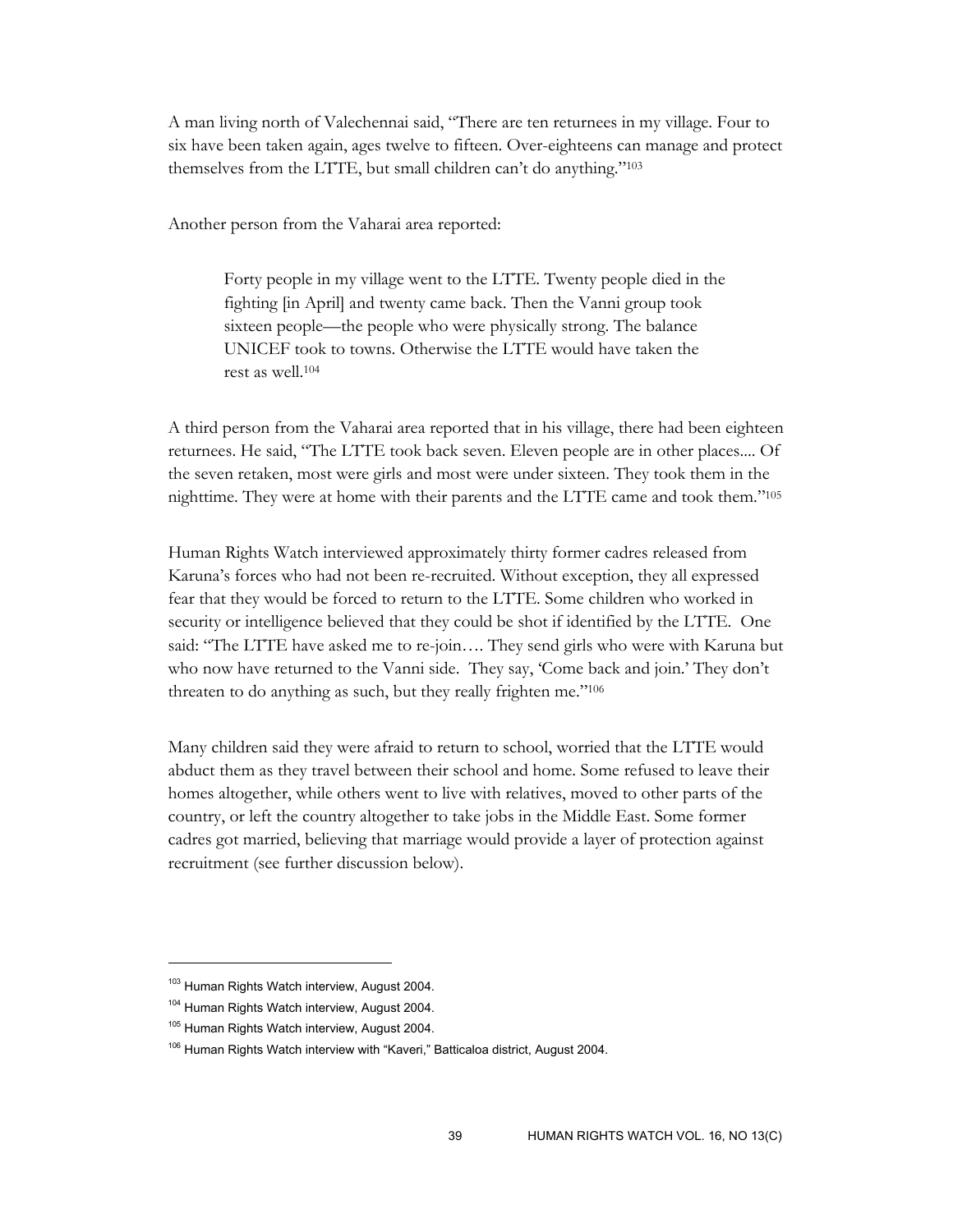Seventeen-year-old Selvamani told us, "One month after the release by Karuna, they started re-recruiting. I left my village and went to relatives home two hours away by bus. I stayed with them for one month. I stayed inside the home. No one knew that I was there. I didn't go outside because I was afraid they would catch me. I didn't even go to the front door."107 Another child said that, until she was taken to a safe home, she kept moving each night to different houses in her village to avoid being re-recruited.108

Sixteen-year-old Indra reported that after she returned home in April:

The LTTE came looking for me, but I was hiding in the forest. I slept in the forest close to my home, because the LTTE comes at night. The LTTE has come to my village two times. They did not take anyone yet, but they are looking. Someone else released by Karuna showed them my home. When they came to my home, no one was there. I heard that if the LTTE comes to my home and asks me to rejoin and I refuse, they have an order that they can shoot me. I don't want to go back.<sup>109</sup>

None of the former Karuna cadres Human Rights Watch interviewed, even those who had previously volunteered, said they wanted to return to the LTTE. Many told us they found life in the LTTE too difficult. Some said they wanted to study. Others felt conflicted because of the split within the LTTE. Priya explained, "Earlier the LTTE was one group. Now it's two groups. If I go with the Karuna group, I will face problems with the Vanni group. If I go to the Vanni group, I will face problems with the Karuna group. My family said I should not go with either group."

According to twenty-one-year-old Vasuki, recruited at age sixteen:

I don't want to go back. I didn't like the split but if there was a possibility of one group, I might go back. The Tamil people are suffering and they died. My family might not like it, but I think I have a duty to serve. This battle is between Tamils. I didn't get in for this battle. It was against the Sinhalese. Now I don't want to be part of this. The Sinhalese are not fighting with us. Now we are fighting with each other. I would like to be at home.110

<sup>&</sup>lt;sup>107</sup> Human Rights Watch interview with "Selvamani," Batticaloa district, August 2004.

<sup>&</sup>lt;sup>108</sup> Human Rights Watch interview with "Pavai," Batticaloa district, August 2004.

<sup>&</sup>lt;sup>109</sup> Human Rights Watch interview with "Indra," Batticaloa district, August 2004.

<sup>&</sup>lt;sup>110</sup> Human Rights Watch interview with "Vasuki," Batticaloa district, August 2004.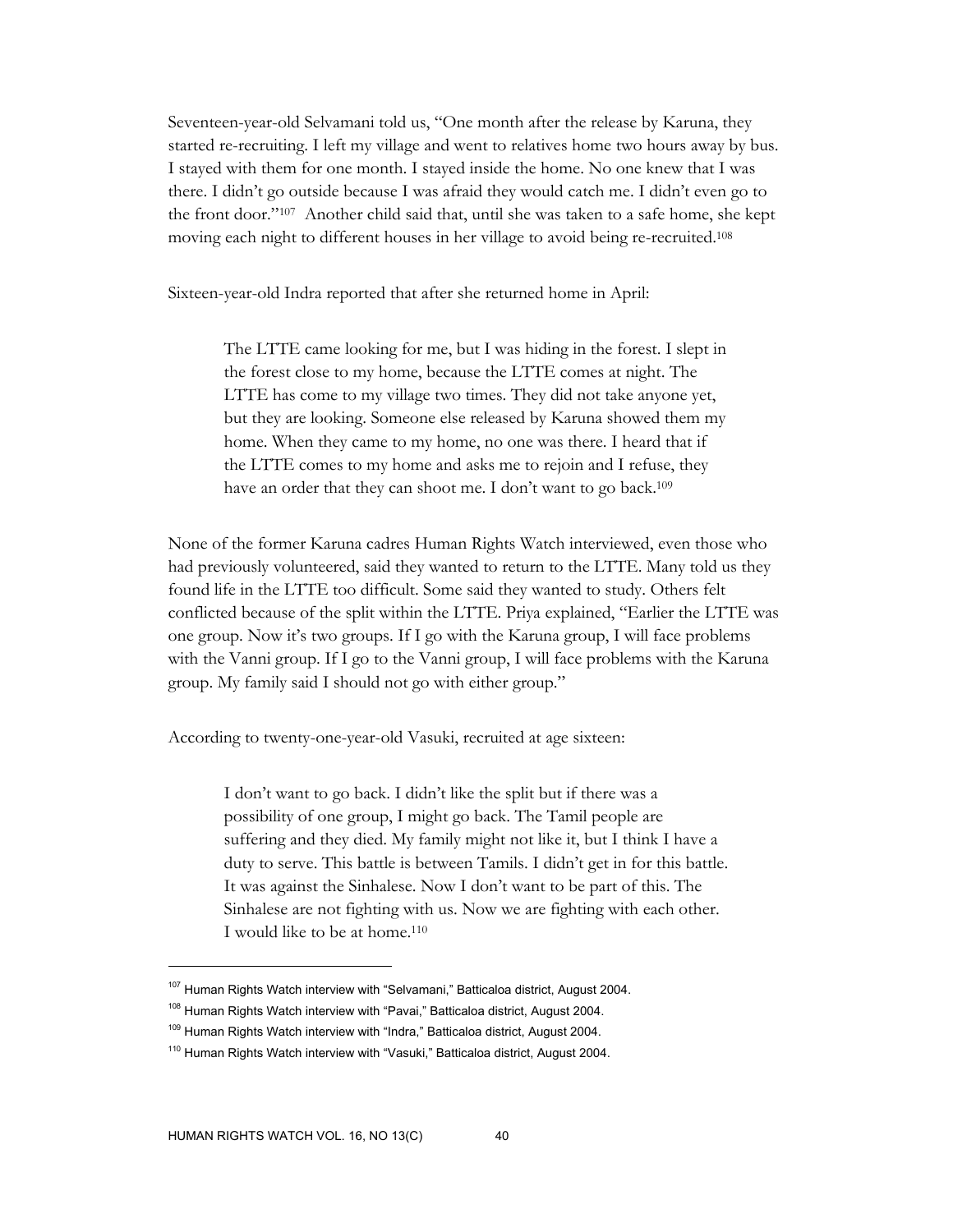In addition to visiting former cadres's homes, the LTTE has sent letters to some, demanding their return. Santhanam, age seventeen, said, "The LTTE sent a letter to my house saying that I should return. The letter was addressed to my father and identified me by name. It said my father should come to the camp to discuss. But if he went, they would take me away and my family would never get to see me, so he didn't take me."111 Similarly, another former child soldier said that she received a letter at home addressed to her specifically, demanding her attendance at an LTTE meeting. She immediately went and registered herself with UNICEF who managed to get her to safety.<sup>112</sup>

In some communities, the LTTE organized meetings to announce that former Karuna cadres should return to the LTTE. One woman described a meeting in her village in Batticaloa district, held in late July 2004:

Last Saturday the LTTE held a meeting here and said that the ex-cadres must return to the LTTE. They announced on Friday at every house that tomorrow there would be a meeting. I hid my daughter in the back room and told them we would go to the meeting. There were two men. They didn't say they were from the LTTE because we all already know who they are. They told every house that one person from each house must go to the meeting.

The meeting was held at the village school. It started at 8:30 a.m. and finished at 9:30 a.m. There were six or seven high-ranking LTTE at the meeting but more than fifty villagers attended. They said they have doubts about the ex-cadres and that is why they say the ex-cadres have to come back. They didn't say where or when, just announced that we must give the ex-cadres back. They didn't say what would happen, but we felt they would have another meeting. Earlier they recruited after having three meetings.

That night they collected three boys, all ex-cadres. I was afraid and hid my daughter. All together there are forty-five returnees in this village. But on that day, they only took the boys that showed themselves.113

<sup>&</sup>lt;sup>111</sup> Human Rights Watch interview with "Santhanam," Batticaloa district, August 2004.

<sup>&</sup>lt;sup>112</sup> Human Rights Watch interview with "Tamarai," Batticaloa district, August 2004.

<sup>&</sup>lt;sup>113</sup> Human Rights Watch interview, Batticaloa district, August 2004.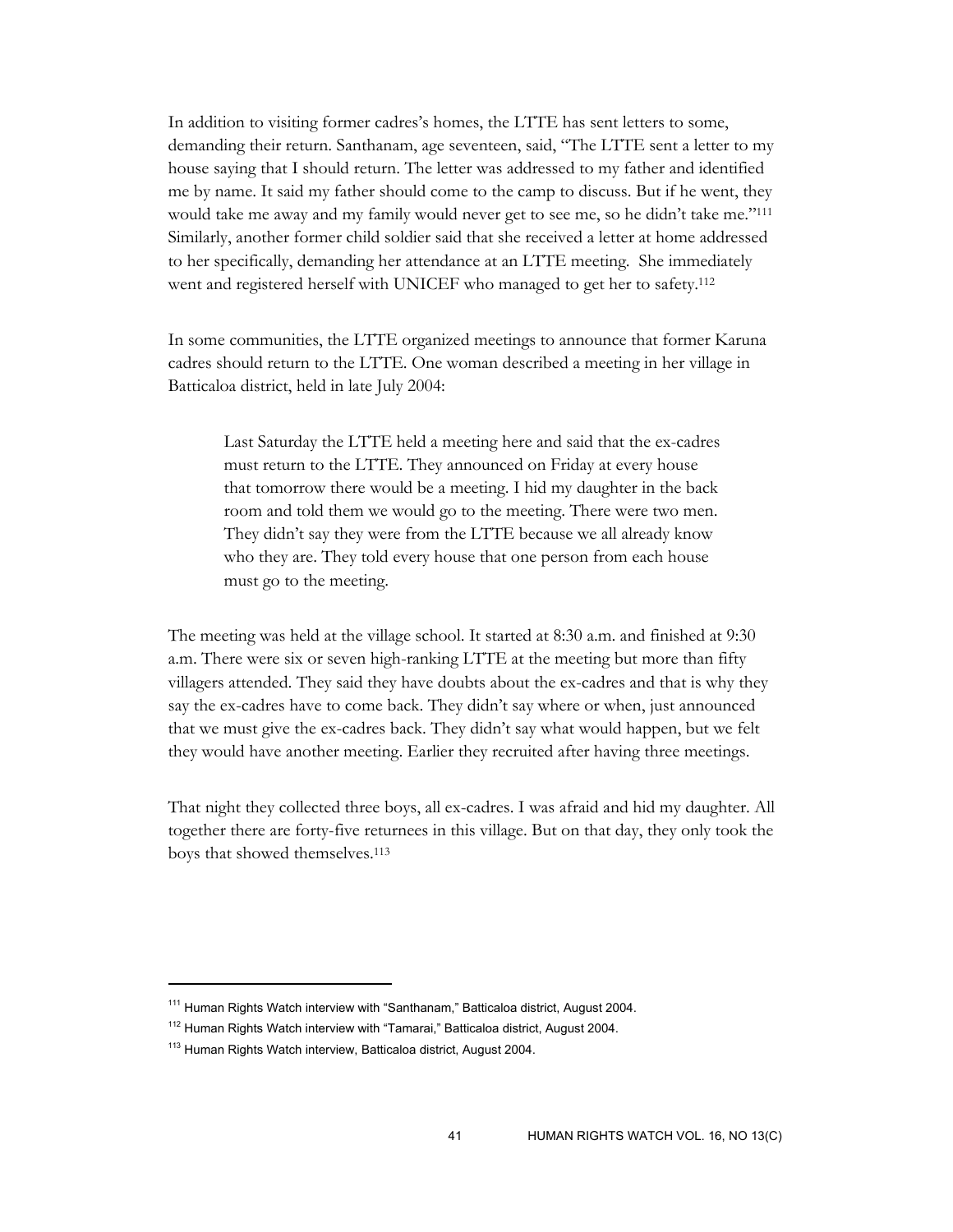Seventeen-year-old Nirmala described a similar meeting in her village, also held in late July:

The LTTE came back and had a meeting announcing that former cadres should rejoin. They said, "Those that have returned have to come back. If the returnee doesn't want to come back, you have to give another child from the home." People who went to the meeting told us. I was hiding. I didn't go. About twenty-five people went; the rest were hiding. A girl nearby has gone back. Her relatives are very poor. Others have left the areas for safer places. I am the only one remaining.114

## *Risk to Siblings*

Because the LTTE commonly demands the service of one child per household, many returnees expressed concern that their brothers and sisters might be taken in their stead if the former child soldier refused to return. Although most returnees clearly did not want to rejoin the LTTE, many indicated that they would return to avoid the recruitment of a brother or sister.

Seventeen-year-old Selvamani said, "If they try to take my brothers or sisters, I will have to rejoin again. I am worried."115

Manchula, now sixteen, said:

I don't want to go [back] under any condition. The problem is they can go all over and take children in public places, like when they go to temples. I am nervous that they will take my brother, so if that happens, I may have to go back. I have one brother and one sister.116

One mother told us she sent her sixteen-year-old daughter to a safe location to protect her from re-recruitment, but worried about her other children:

I'm afraid now because if I don't give one person, they may take another child. Now that we've hidden one child, I'm afraid they may take

<sup>&</sup>lt;sup>114</sup> Human Rights Watch interview with "Nirmala," Batticaloa district, August 2004.

<sup>&</sup>lt;sup>115</sup> Human Rights Watch interview with "Selvamani," Batticaloa district, August 2004.

<sup>&</sup>lt;sup>116</sup> Human Rights Watch interview with "Manchula," Batticaloa district, August 2004.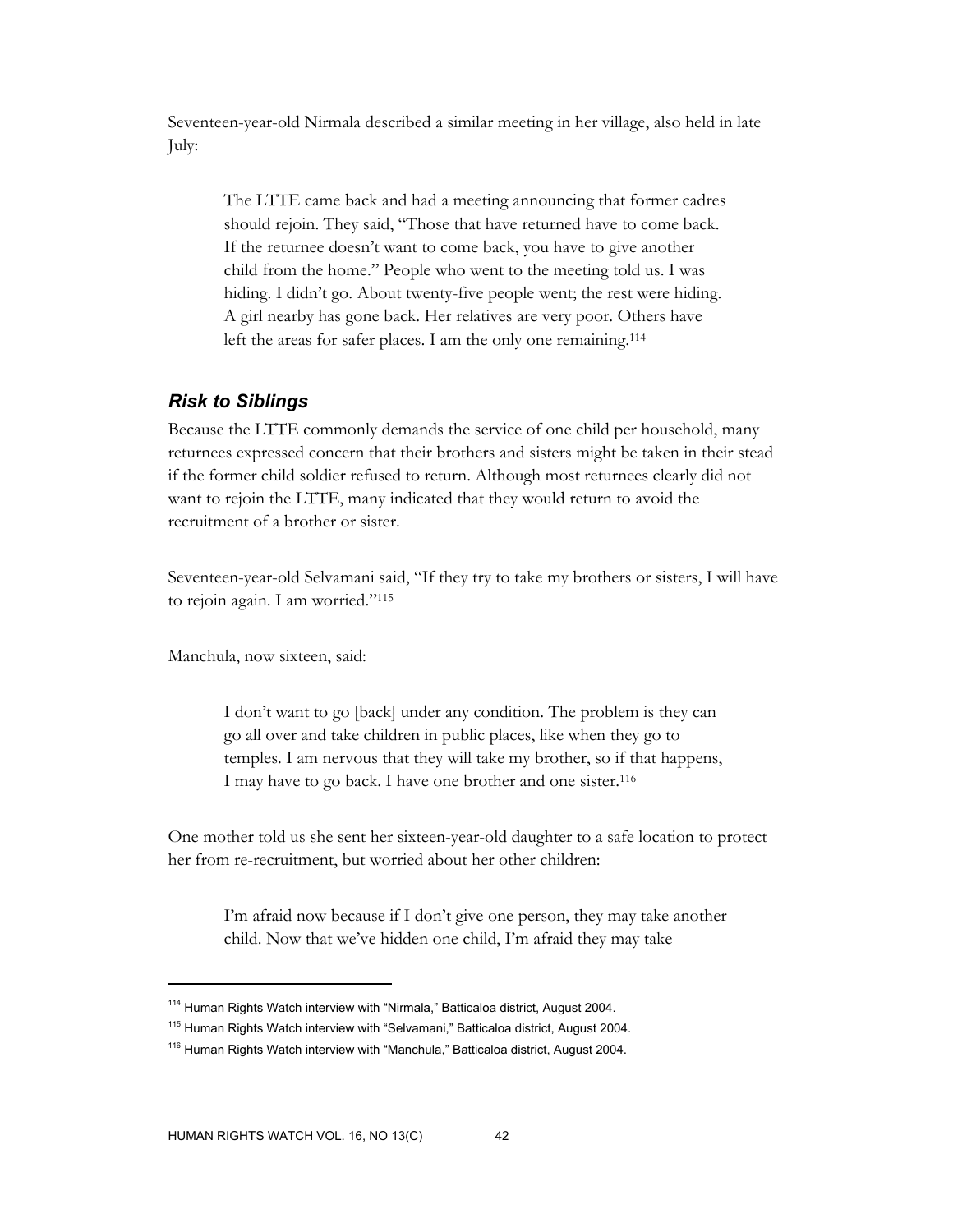another. I would like my younger children to get a good education, but I don't want to give another child to the LTTE to continue fighting. I don't accept this. I worry about the children. We cannot afford to go into town and rent a house. It is very expensive.117

Larger towns in the East are under government control and may provide more protection from recruitment. However, many rural families are poor and do not have the resources to move to town.

Another mother expressed a similar concern: "I am afraid my other children will have problems with the LTTE. I have only one son over eighteen. Now he is studying. If the daughter is missing, they might collect another person."118

### *Fear of Attending School*

UNICEF reports that of the 1,800 children registered with the organization after returning from Karuna's forces, 700 were back in school by early August 2004. However, few of the children Human Rights Watch interviewed had returned to school, and many expressed fear that traveling between their home and school put them at risk of re-recruitment, particularly if their home was a long distance from the school. Some said they began to attend school, only to drop out once they saw LTTE recruiters along their route.

For example, fifteen-year-old Bamini told us:

After I went home, I started to go to school but only attended five days. Then the LTTE started re-recruiting. I was afraid they would take me while walking to school or come to the school itself. While I was walking to school I was afraid they would catch me. Everyday I saw them while I was walking. I had to walk three hours to get to school. School starts at 8 a.m., but we would only reach it at 10. For our safety, school would start late.<sup>119</sup>

 $117$  Human Rights Watch interview, Batticaloa district, August 2004.

<sup>&</sup>lt;sup>118</sup> Human Rights Watch interview, Batticaloa district, August 2004.

 $119$  Human Rights Watch interview with "Bamini," Batticaloa district, August 2004.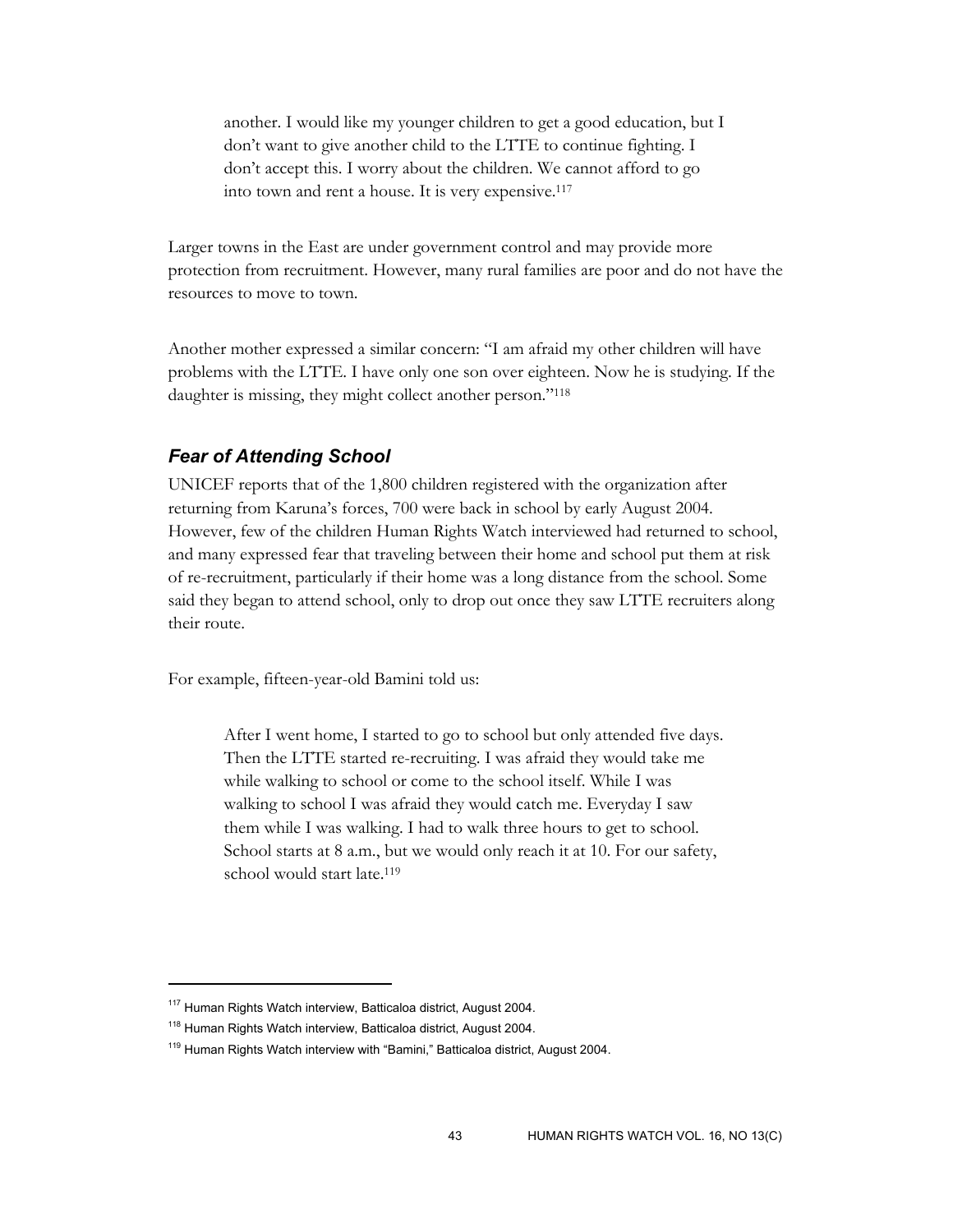Fourteen-year-old Aruna said, "I wanted to continue regular school, but I couldn't. It's too far. The LTTE might catch me while I'm walking to school."120 Similarly, seventeenyear-old Selvamani said, "I couldn't go to school because I was supposed to join Vanni's group. Some boys were re-recruited, so I knew. I couldn't go to school because I was afraid the LTTE would take me. "121

#### *Marriage*

-

Many young returning cadres have married, believing that marriage will provide some protection against re-recruitment. There is a general perception that the LTTE does not recruit from among persons who are married (and for many years the LTTE had strict rules prohibiting marriage between its cadres).

One NGO reported that in the area where it conducts programs, about ten former cadres had married in the previous three weeks. The youngest were fourteen or fifteen years old, the staff told us.122 In another village in the Vaharai area of Batticaloa district, a man reported that of seven or eight returnees, five had married: "They got married after they returned because the LTTE called them again to join or said they would take them, so they got married."123

Eighteen-year-old Nanmani said she fell in love with another cadre while in the LTTE. After their release, she returned with him to his home. She said, "The LTTE came searching for my husband about a month later [after leaving Karuna's forces], but when they found we were married, they went away."124 Nevertheless, she said she was nervous that the LTTE might return again.

Eighteen-year-old Tharini married just a month after returning home. Like many other former cadres, she married another former cadre. She said, "I decided to get married because I feared they might take me away again.125

One mother, when asked what could be done to protect children from re-recruitment, said that she hoped to marry her daughter off. Her seventeen-year-old daughter

<sup>&</sup>lt;sup>120</sup> Human Rights Watch interview with "Aruna," Batticaloa district, August 2004.

<sup>&</sup>lt;sup>121</sup> Human Rights Watch interview with "Selvamani," Batticaloa district, August 2004.

<sup>&</sup>lt;sup>122</sup> Human Rights Watch interview with international nongovernmental organization, Batticaloa district, August 5, 2004.

<sup>&</sup>lt;sup>123</sup> Human Rights Watch interview, Batticaloa district, August 2004.

<sup>&</sup>lt;sup>124</sup> Human Rights Watch interview with "Nanmani," Batticaloa district, August 2004.

<sup>&</sup>lt;sup>125</sup> Human Rights Watch interview with "Tharini," Batticaloa district, August 2004.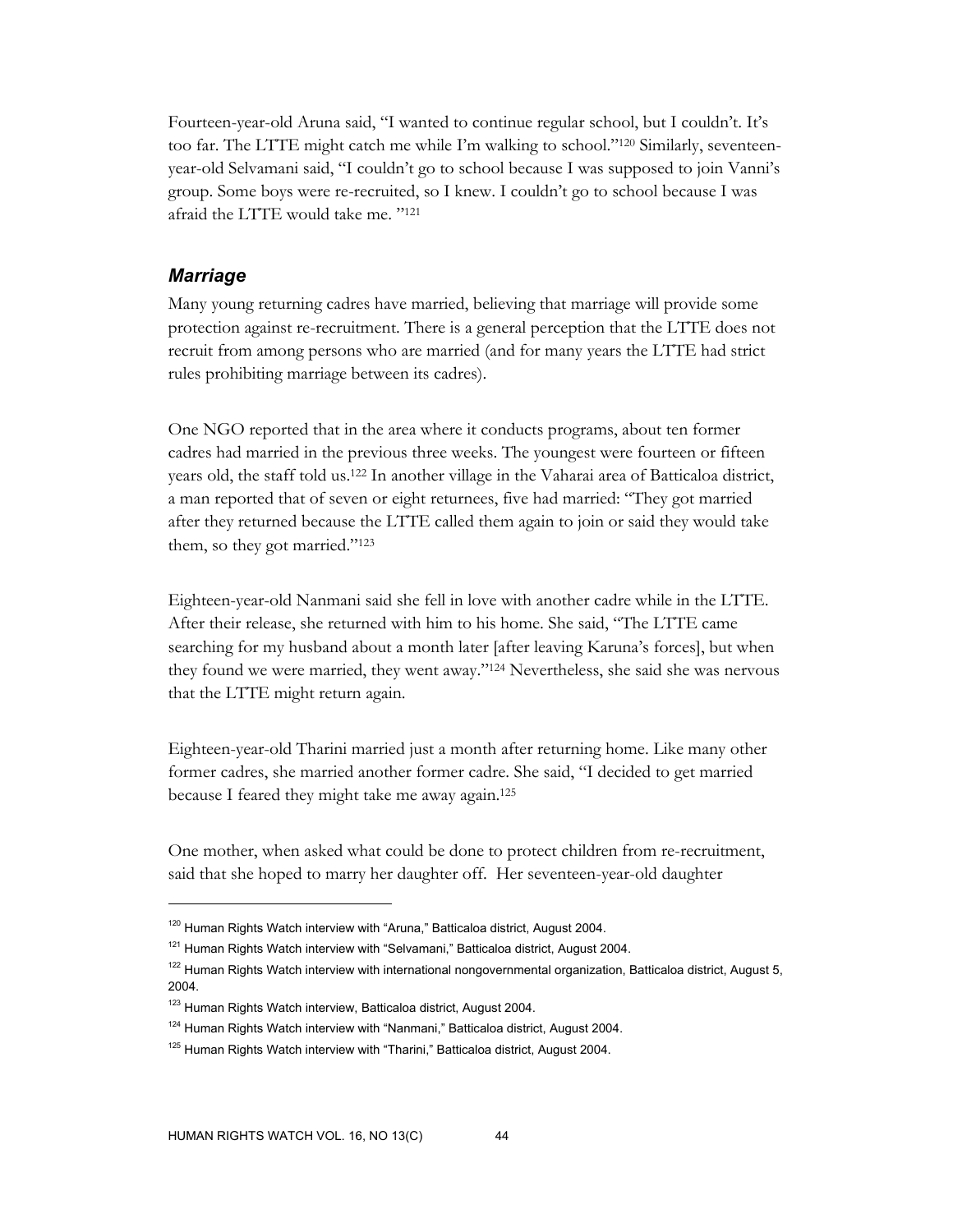commented, "This is a way to escape."126 Another mother, who had sent her child away to keep her safe, said that if there was one more threat, she would marry her daughter off in order to keep her safe.127 Some children told us that if the LTTE came for them, they would say they had gotten married, even if it was not true.128

A twenty-eight-year-old man told Human Rights Watch, "The only way to protect children is to marry them early. I also got married for my protection. This was in 2000. The LTTE captured me on October 27 but I escaped. I went to Trincomalee and got married there. Then I came back. I got married to keep myself from being taken."129

One twenty-one-year-old woman who was in a residential vocational training program when we interviewed her, told us, "I don't feel safe going back to my village. Today my parents came and told me not to come to the village. They said I was going to get married. Another young girl from here said she got married and the LTTE let her go. I don't want to get married. My parents said getting married would protect me. They are thinking this is the solution."130

One man living in an area where LTTE re-recruitment was taking place said that marriage did not always protect children. "The parents get them married to keep the LTTE from taking them. This is the only thing we can do. Then the LTTE won't take them directly, but it will still use them for support. It may give them training and then use them in the border areas or in our own villages."131

He also relayed that "[t]here were twenty-seven children in my village taken by the LTTE earlier. Twenty-three came back. Now two children got married, but the LTTE took five people again for punishment…. They took the two who married—a twentythree-year-old and an eighteen-year-old. The LTTE asked them all to come back, and when they didn't, they put them in a bunker."<sup>132</sup>

 $126$  Human Rights Watch interview with Nirmala," Batticaloa district, August 2004.

<sup>&</sup>lt;sup>127</sup> Human Rights Watch interview, Batticaloa district, August 2004,

<sup>&</sup>lt;sup>128</sup> Human Rights Watch interview with "Vanmathi," Batticaloa district, August 2004.

<sup>&</sup>lt;sup>129</sup> Human Rights Watch interview, August 2004.

<sup>&</sup>lt;sup>130</sup> Human Rights Watch interview with "Vasuki", Batticaloa district, August 2004.

<sup>&</sup>lt;sup>131</sup> Human Rights Watch interview, August 2004.

<sup>&</sup>lt;sup>132</sup> Human Rights Watch interview, August 2004.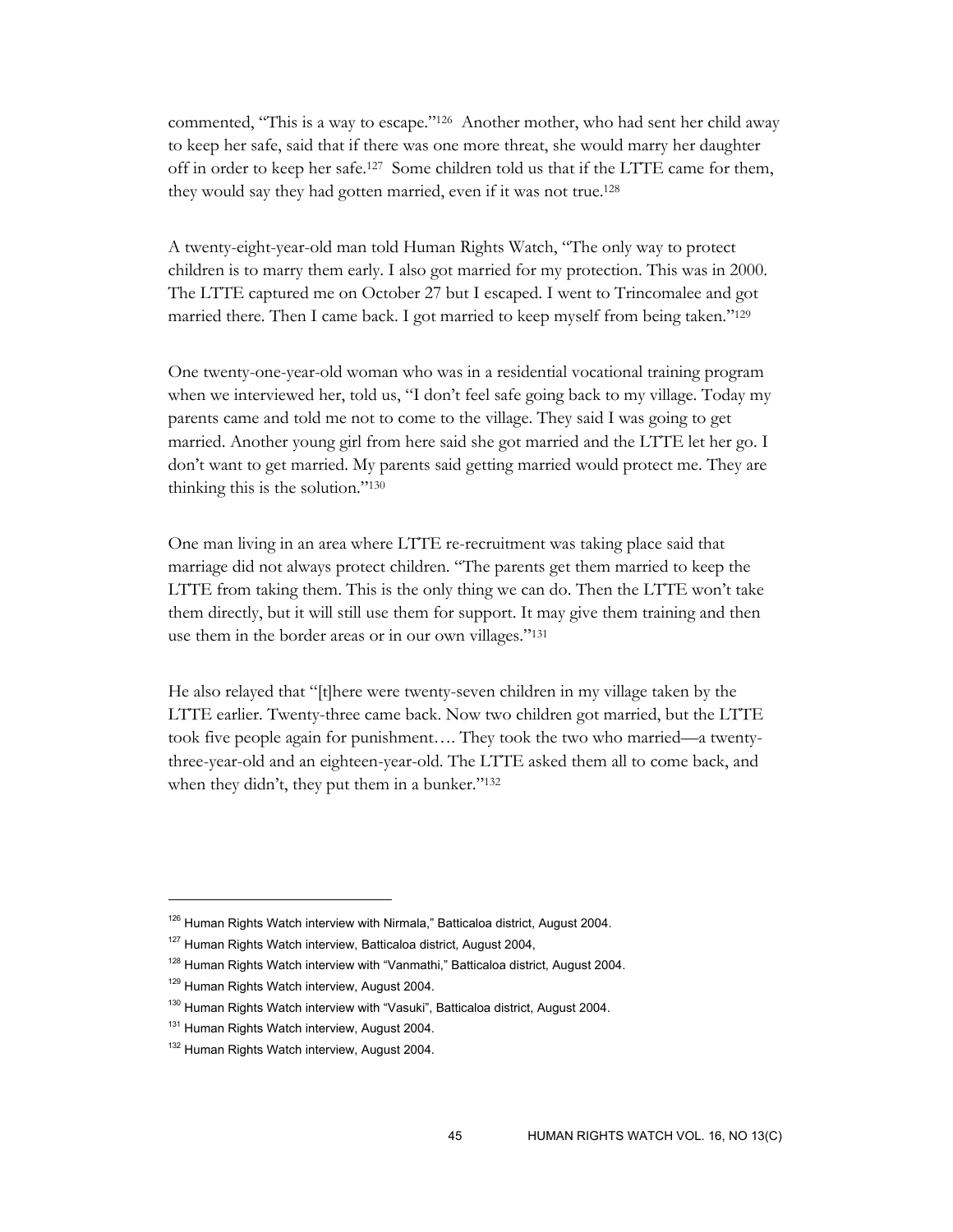Staff with one NGO commented that "[a] lot of these marriages are out of desperation."133 One mother, whose daughter married another cadre shortly after returning from Karuna's forces, said, "They married because they felt that if they were married, the LTTE couldn't take them. Now they are separated because he didn't go to work and so they had no income. I was supporting them."<sup>134</sup> After their separation, the girl's husband was re-recruited by the LTTE.

### *Vulnerability of Girls to Re-recruitment*

Virtually all Tamil girls in Sri Lanka, particularly those in rural areas, wear their hair very long. As part of their indoctrination, girls are typically given very short haircuts after they become part of the LTTE's forces. So unless they were long-time LTTE cadres, the girls released from Karuna's forces all had very short hair when they returned home and were instantly identifiable as former LTTE cadres.

Many girls are extremely self-conscious of their short hair and believe it increases their risk of re-recruitment. One girl, interviewed in the safe environment of a residential vocational training program, said, "We want to increase the duration [of the program] to one year, because in six months, our hair won't grow enough. We can be easily identified."135 Another girl said that she had been threatened on the way from their boarding house to the training center, and wanted to know if there was some more private way to get to the training center.136 The training center is less than fifteen minutes away by foot, but long enough for these girls to feel vulnerable and exposed.

Many felt they could make no definite plans for the future until their hair grew longer. Eighteen-year-old Vimala said, "There are eleven members of my family. Only my father has a job. Because of the situation, I can't go out to get a job at a shop or a garment factory. I have to wait until my hair grows."137

#### *Role of Parents in Resisting Recruitment*

Several individuals interviewed by Human Rights Watch commented on the newlyemerging role of parents in resisting recruitment of children. Harendra de Silva, chair of

<sup>&</sup>lt;sup>133</sup> Human Rights Watch interview with staff of an international nongovernmental organization, Batticaloa district, August 5, 2004.

<sup>&</sup>lt;sup>134</sup> Human Rights Watch interview, Batticaloa district, August 2004.

<sup>&</sup>lt;sup>135</sup> Human Rights Watch interview with "Selvamani," Batticaloa district, August 2004.

<sup>&</sup>lt;sup>136</sup> Human Rights Watch interview with "Rangini," Batticaloa district, August 2004. Several other girls echoed this sentiment during informal conversations.

 $137$  Human Rights Watch interview with "Vimala," Batticaloa district, August 2004.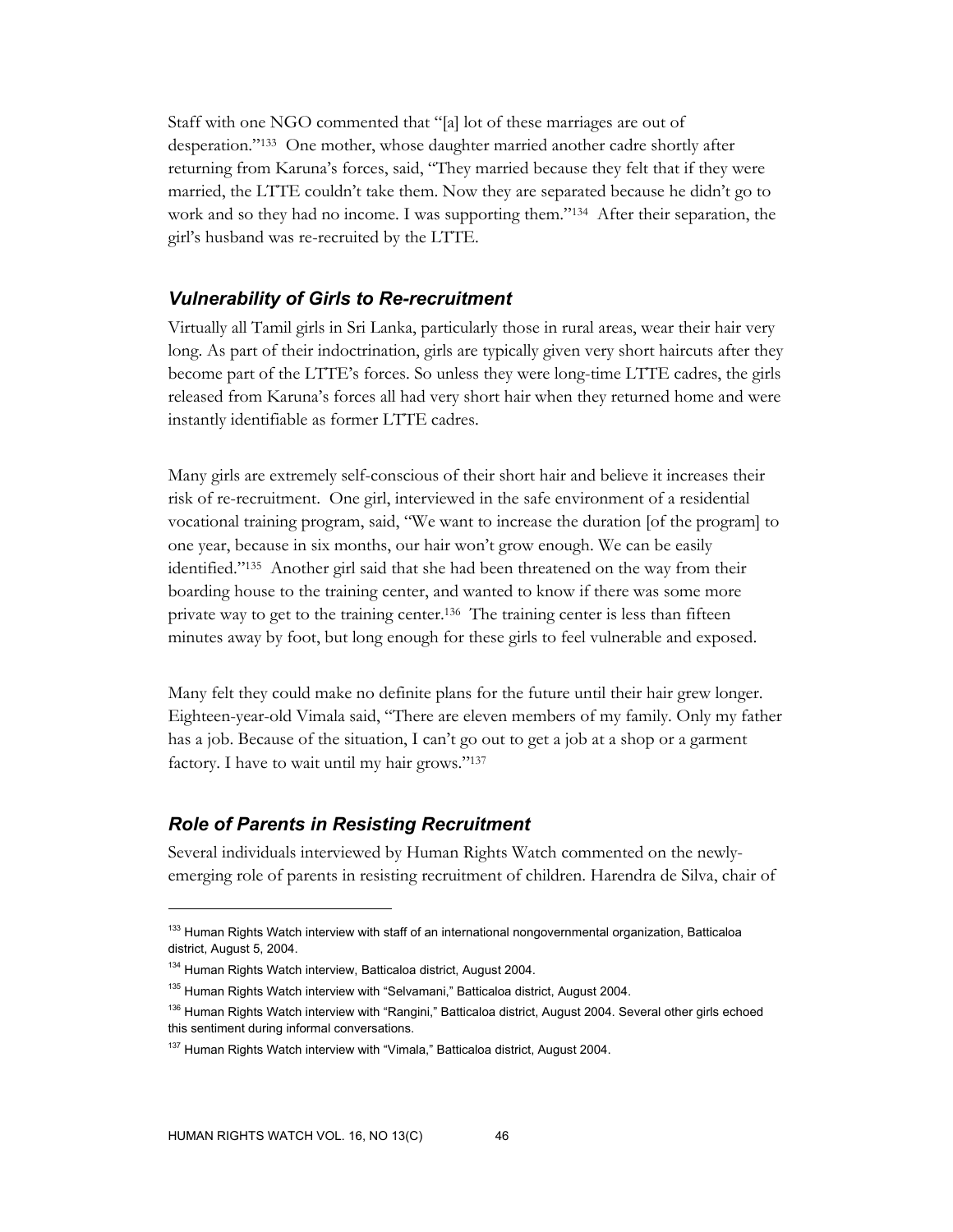the National Child Protection Authority, said, "What we didn't see ten years ago, we see today. Mothers are protesting. Families are protesting."138 A UNICEF representative said, "We see parents getting stronger. They were very strong and angry in April and May [during and after the LTTE split]. They said, 'We didn't send our children to fight with each other."'<sup>139</sup>

A local activist in Batticaloa felt that the protesting by parents was a significant development, and that it emerged from two sources: parents' fatigue with child recruitment and the LTTE's lack of control over the East after the split within the LTTE.140

One girl's mother, who spent three days with other parents at Santhanamgam camp in April 2004 calling for their children's release, expressed her determination to protect her daughter: "I will try to hide the child, even if they shoot me."141

One NGO representative cautioned that the activism of the parents might have been temporary. "When the children first came back, families resolved not to let the LTTE take their children again, but now fear has taken hold again. . . . In other areas, parents are beaten and homes burned. Up until now, no one has been killed. But no one wants to be that person."142

Subsequent to Human Rights Watch's visit to the East, local sources reported that due to continued intimidation, recruitment and political killings, parental protests largely dissipated.143

 $\ddot{\phantom{a}}$ 

<sup>&</sup>lt;sup>138</sup> Human Rights Watch interview with Harendra de Silva, Chair, National Child Protection Authority, Colombo, August 4, 2004.

<sup>139</sup> Human Rights Watch interview with Christine Watkins, Project Officer (Protection), UNICEF, Batticaloa, August 5, 2004.

<sup>&</sup>lt;sup>140</sup> Human Rights Watch interview with local activist, Batticaloa district, August 2004.

<sup>&</sup>lt;sup>141</sup> Human Rights Watch interview, Batticaloa district, August 2004.

<sup>&</sup>lt;sup>142</sup> Human Rights Watch interview with staff of an international nongovernmental organization, Batticaloa district, August 5, 2004.

<sup>&</sup>lt;sup>143</sup> Human Rights Watch telephone interview with human rights activist, October 19, 2004.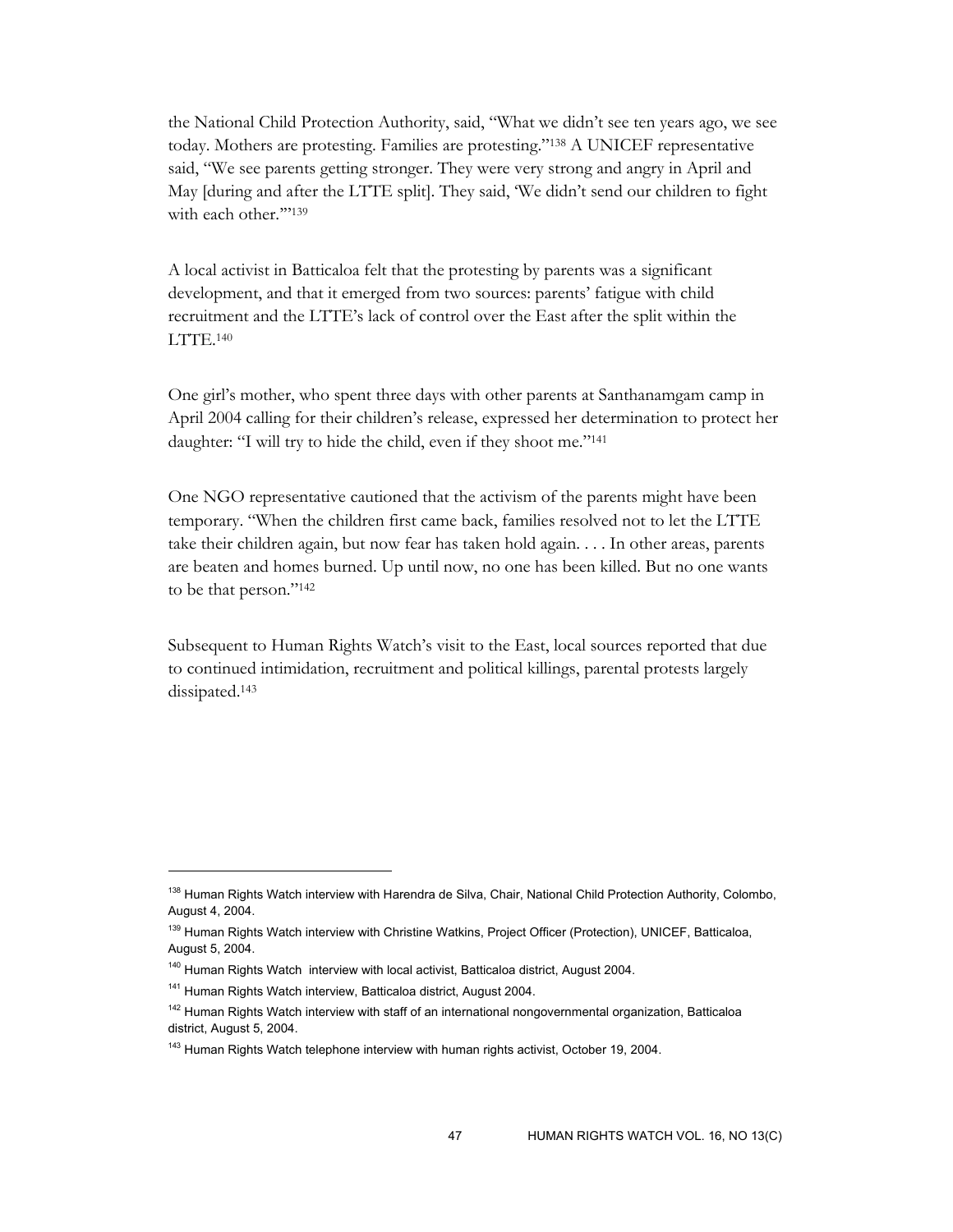# **VIII. LTTE COMMITMENTS TO END THE RECRUITMENT AND USE OF CHILD SOLDIERS**

The LTTE has made numerous public commitments to end their recruitment and use of child soldiers. In May of 1998, during a visit to Sri Lanka by the Special Representative of the U.N. Secretary-General for Children and Armed Conflict, Olara Otunnu, the LTTE pledged not to use children below age eighteen in combat and not to recruit children below the age of seventeen.144 The LTTE reiterated this pledge to the then UNICEF deputy executive director, Andre Roberfroid, during his visit to northern Sri Lanka in February of 2001.145 In January of 2003, UNICEF executive director Carol Bellamy visited Sri Lanka, securing yet another agreement from the LTTE to end child recruitment and use.146

In early February 2003, the Sri Lankan government and the LTTE held their fifth round of peace talks in Berlin. Due to international pressure, especially from UNICEF and the Sri Lankan Monitoring Mission (SLMM), the Norwegian led entity charged with monitoring compliance with the cease-fire agreement, the issue of child soldiers was one of the central issues of this round of peace talks. According to Norwegian officials facilitating the talks, LTTE senior officials guaranteed that there would be a "complete cessation of recruitment of, and recruitment campaigns aimed at persons under eighteen."147 This pledge strengthened previous LTTE commitments by establishing eighteen not only as the LTTE's minimum age for combat, but also for recruitment.

In March 2003, the LTTE and UNICEF issued a joint press release pledging to develop an action plan on children affected by war. The head of the LTTE political section, S.P. Tamilselvan, stated at the time, "Our commitment to all children affected by war and not to recruit children has been firm and remains firm." He claimed that the LTTE had informed all military commanders and heads of political sections in writing of the policy not to recruit children under the age of eighteen.148

<sup>144</sup> Office of the Special Representative for Children and Armed Conflict, *Commitments,*  http://www.un.org/special-rep/children-armed-conflict/English/Commitments.html (retrieved September 14, 2004).

<sup>&</sup>lt;sup>145</sup> UNICEF, "Sri Lankan Children In Crisis," press release, July 20, 2001.

<sup>&</sup>lt;sup>146</sup> UNICEF, Action Plan for Children Affected by War Progress Report 2003, January 2004.

<sup>147</sup> Asia Human Rights Commission, "Sri Lanka: The Legacy of Child Soldiers in the LTTE," *Asia Child Rights Weekly Newsletter,* vol. 02, no. 07, February 12, 2003, http://acr.hrschool.org/mainfile.php/0114/ (retrieved October 13, 2004).

<sup>&</sup>lt;sup>148</sup> UNICEF, "UNICEF, Tamil Tigers agree to new steps forward for children," press release, March 4, 2003, http://www.unicef.org/media/media\_7304.html (retrieved October 13, 2004).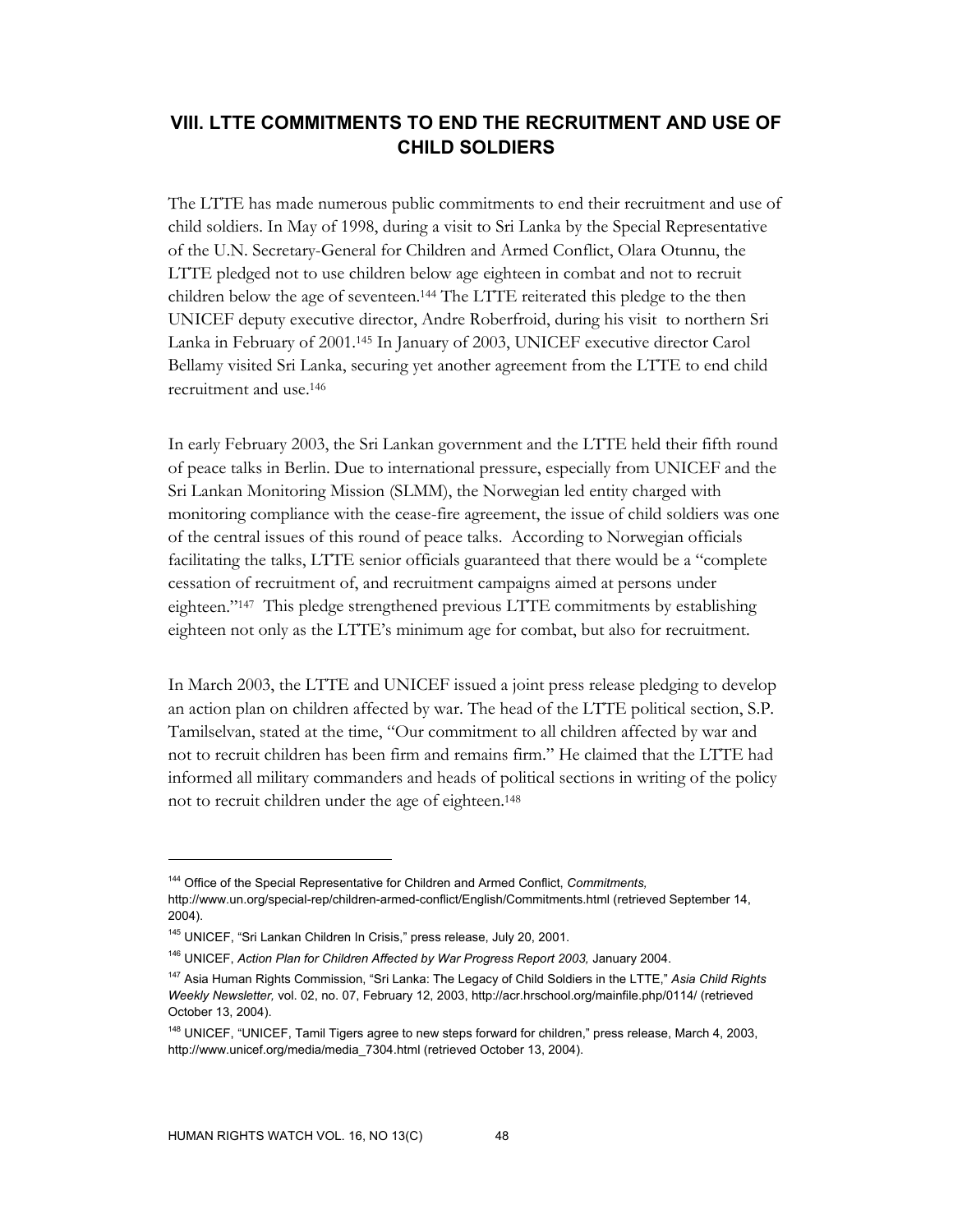A month later, in April 2003, seventy-five participants from the LTTE, the government of Sri Lanka, UNICEF, and other international agencies met and agreed on a ten-point Action Plan for Children Affected by War (Action Plan). Under the plan, which was officially signed in June of 2003 by both the LTTE and the government, LTTE officials pledged again to end child recruitment, and to release child soldiers who were in LTTE custody. The plan states, "The LTTE wishes to emphasize their commitment to release and rehabilitate children currently enlisted and children seeking recruitment with the LTTE and will closely work and cooperate with local and international organizations. The LTTE is totally committed to avoid recruitment of children in LTTE ranks."149

The Action Plan (discussed in more detail below) included plans to establish three transit centers to receive children released by the LTTE, which would be co-managed by UNICEF and the Tamil Rehabilitation Organization (TRO), which is effectively the humanitarian arm wing of the LTTE. It also included other provisions: child rights training for the LTTE, government armed forces, and communities; a monitoring mechanism administered by UNICEF for children in the North and East; and programs providing micro credit, vocational training, education, health and nutritional services, and psychosocial care.150

### **IX. THE LTTE'S FAILURE TO MEET ITS COMMITMENTS**

The LTTE has failed to meet its commitments to end its recruitment and use of children. Recruitment of children has continued during the cease-fire, and actually increased in government controlled areas. And children participated in the active hostilities between the Vanni LTTE forces and the breakaway Karuna faction. At the same time, the number of releases of children—both to the transit centers and directly to families—has fallen far short of the numbers anticipated under the Action Plan.

Between January 2002 and November 1, 2004, UNICEF documented a total of 4,600 cases of under-age recruitment.151 During the same period, the LTTE released only 1,208 children from its forces.152 Even after the Action Plan went into effect, from June

<sup>149</sup> *Action Plan: Addressing the needs and care for the children in the North East affected by war: Outcome document from 10-11 April Workshop on Children Affected by War,* April 22, 2003, p. 3.

<sup>&</sup>lt;sup>150</sup> The reintegration of child soldiers is only one aspect of the Action Plan. The Action Plan focuses on children affected by war in other ways.

<sup>&</sup>lt;sup>151</sup> Some of these cases were children recruited prior to January 2002.

 $152$  One hundred seventy-three children were released to the transit centers, and another 918 were released directly to families. This figure includes 280 children whom the Vanni LTTE forces captured during the April confrontation with the Karuna faction and released two days later.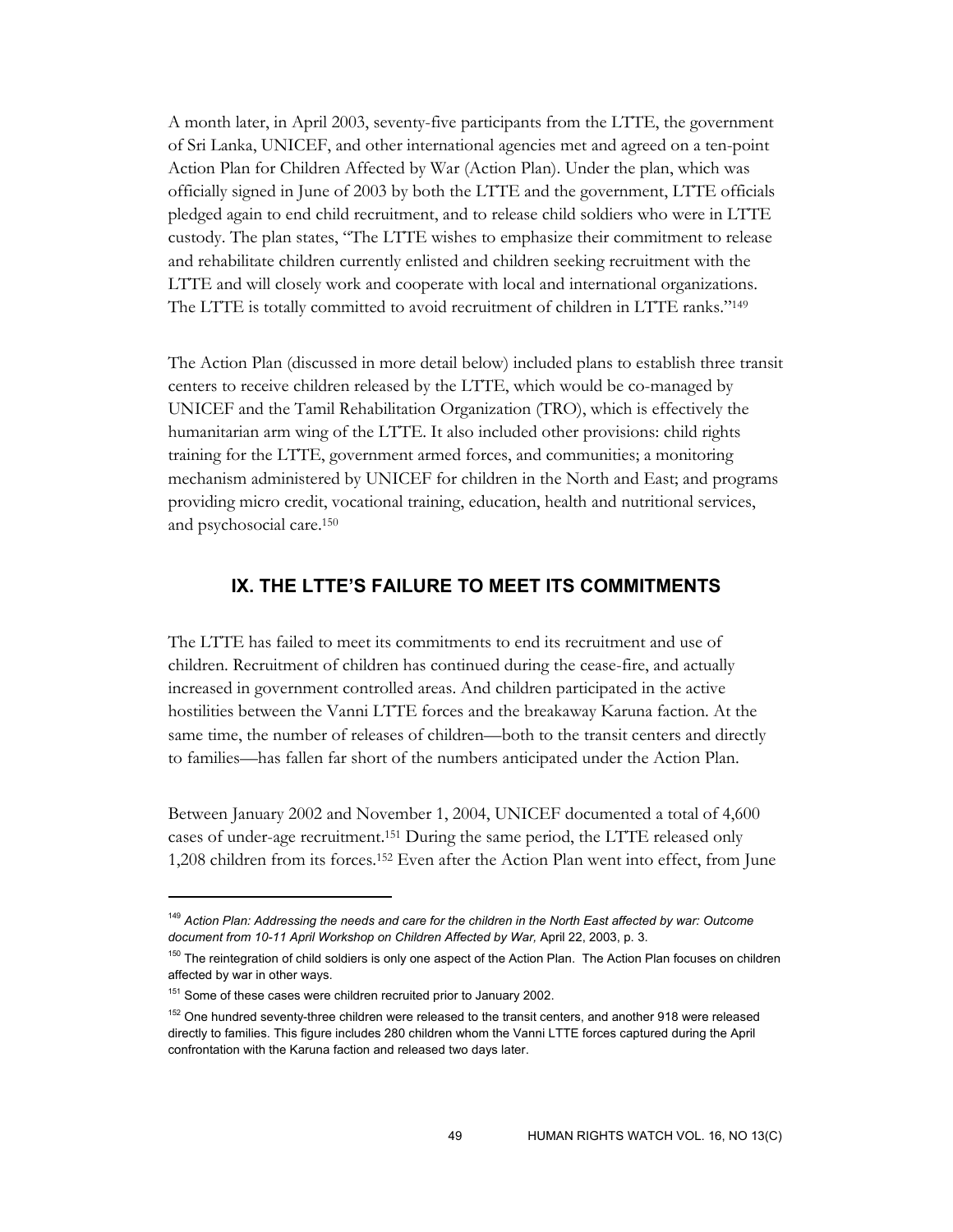2003 through September 2004, the number of new cases of recruitment or rerecruitment was more than double the number of children released.153 As of November 1, 2004, of the cases of child recruitment documented by UNICEF, 1,395 cases were still outstanding.154 Many of these individuals are presumably still with the LTTE.

UNICEF has noted that the number of cases it registered represents only a portion of the total number of children recruited. Of the children who were released or returned from the LTTE, only about 25 percent were previously listed in the UNICEF database.

The LTTE's unwillingness to abide by the Action Plan was evident almost immediately. On October 3, 2003, the day that the first transit center was opened to receive released children, the LTTE handed over forty-nine children whom they said had joined voluntarily but were being returned because of their age. Hours later, according to wellconfirmed reports, the LTTE abducted twenty-three children in one town in the East.155 The Sri Lanka Monitoring Mission (SLMM) said they received more than eighty complaints of child recruitment by the LTTE during the month the transit center opened, and that the vast majority of the complaints were from the East.156 The SLMM told the National Human Rights Commission that according to their investigations, only about 10 percent of all abductions were reported to them.157

After the LTTE's initial release of forty-nine children in October 2003, the number of children released to the transit center dropped significantly. In its first year of operation, the center received a total of only 172 children. Transit center staff told Human Rights Watch that although the center has the capacity for one hundred children, it had never held more than forty-nine, and for the six weeks between June 14 and July 29, 2004, the center was completely empty.158

The profile of children the LTTE has released to the transit centers also suggests that they are not fully integrated members of the LTTE, or may even be recruited solely for

<sup>&</sup>lt;sup>153</sup> From June 2003 through October 2004, UNICEF registered 1,424 cases of recruitment, 323 cases of rerecruitment, and 831 releases.

<sup>&</sup>lt;sup>154</sup> Information provided to Human Rights Watch by UNICEF, e-mail communication, November 2, 2004. UNICEF reported that in addition to the children formally released by the LTTE, 507 children ran away from the LTTE, 1,702 were released by Karuna's forces, and five were deceased. Of the cases in its database, approximately 43 percent were girls, and 57percent were boys.

<sup>155</sup> Frances Harrison "Tigers 'still enlisting' children," BBC News [online], December 10, 2003, http://news.bbc.co.uk/1/hi/world/south\_asia/3306725.stm (retrieved October 13, 2004).  $156$  Ibid.

<sup>&</sup>lt;sup>157</sup> Sri Lanka National Human Rights Commission report, May 2004.

<sup>&</sup>lt;sup>158</sup> Human Rights Watch interview with transit center staff, Kilinochchi, August 13, 2004.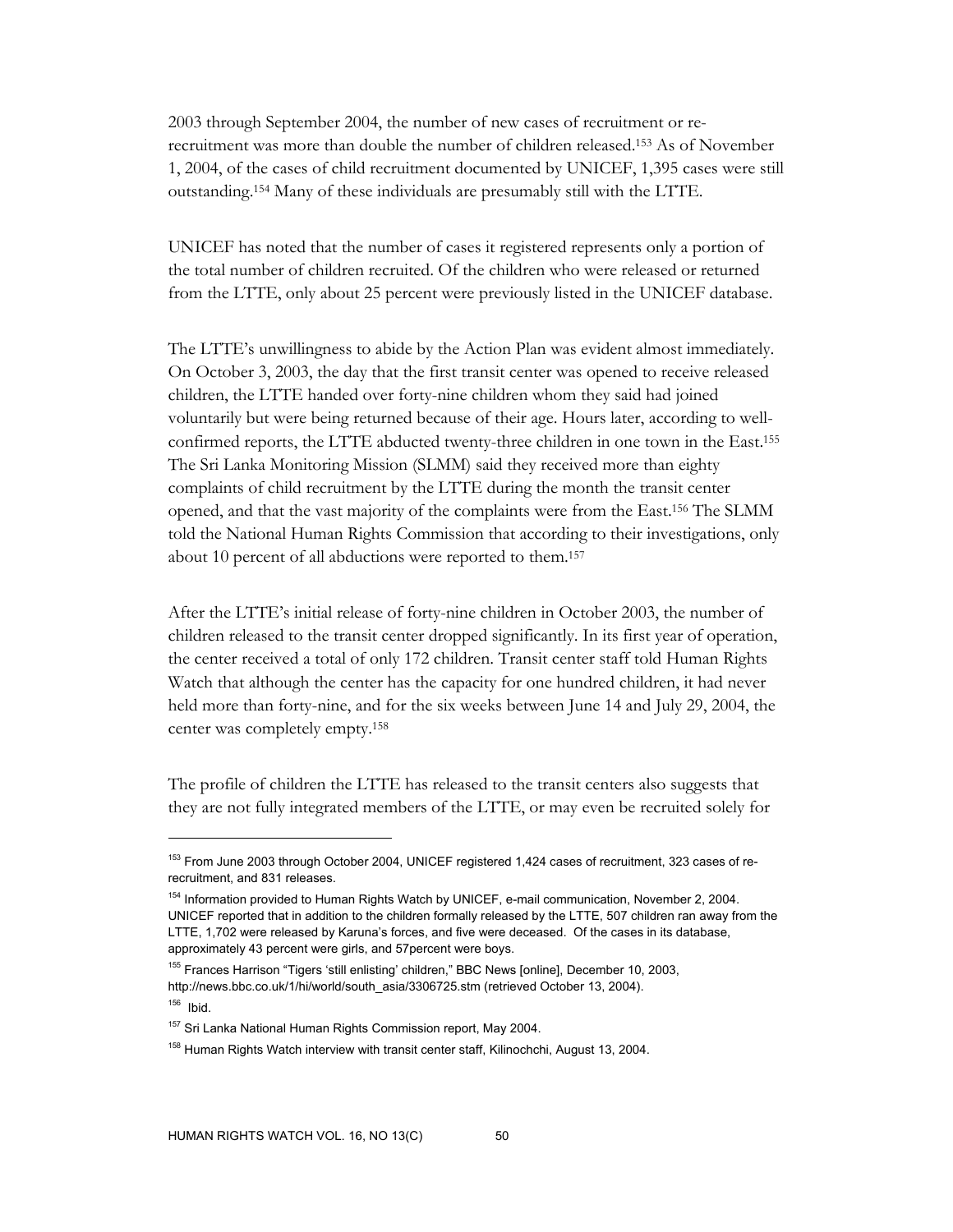the purpose of being released to the transit center. According to UNICEF, nearly 70 percent of the children released to the transit center has been with the LTTE for less than four months. Some were recruited only weeks or even days before their release. Of the five children Human Rights Watch was able to interview at the transit center during its visit in August 2004, only one had been with the LTTE for longer than two months. Both UNICEF and Save the Children believe that at least some of the children released were those that the LTTE no longer wanted, perhaps because of difficulties during training, or medical or disciplinary problems. We also observed that of the fifteen girls present at the center during our visit, all but one or two had long hair. Typically, female LTTE cadres are given very short haircuts almost immediately after arriving at the camp. Unless they were veteran cadres, the girls' long hair may indicate that they were never recruited for the purpose of military service.

The secretary-general of the LTTE's peace secretariat, S. Puleedevan, told Human Rights Watch that the LTTE is "working very hard on this issue," and denied that the LTTE practices forced recruitment. "We don't ask people to join; they voluntarily come and join. There is no threat of forced recruitment. The LTTE is voluntarily giving their service to the people." He conceded, "There may be some lapses. Some forces may force one or two children, but that doesn't mean that the leadership is giving a green light to do those kind of forcible recruitment cases.... Abduction is marginal."159 Puleedevan did not address the issue that even "voluntary" recruitment of children violates the LTTE's international law obligations.

In a meeting with Human Rights Watch, the secretary-general of the LTTE's political wing, S.P. Tamilselvan, referred to child soldiers and claimed that "We do not have such a phenomenon."160 He said that the LTTE did not practice forced recruitment of children: "We reject the term of forced recruitment. Nobody forces them.... No, definitely not, we do not do that."161 He acknowledged some that children sought to join the LTTE because of poverty, lack of educational and vocational opportunities, or because they had lost their parents and had no one to care for them, but claimed that when the LTTE discovers that a child is underage, the child is released to the transit center.

<sup>&</sup>lt;sup>159</sup> Human Rights Watch interview with S. Puleedevan, Secretary General, LTTE Peace Secretariat, Kilinochchi, August 13, 2004.

 $160$  Human Rights Watch interview with S.P. Tamilselvan, General-Secretary of the LTTE political wing, Geneva, October 5, 2004.

 $161$  Ibid.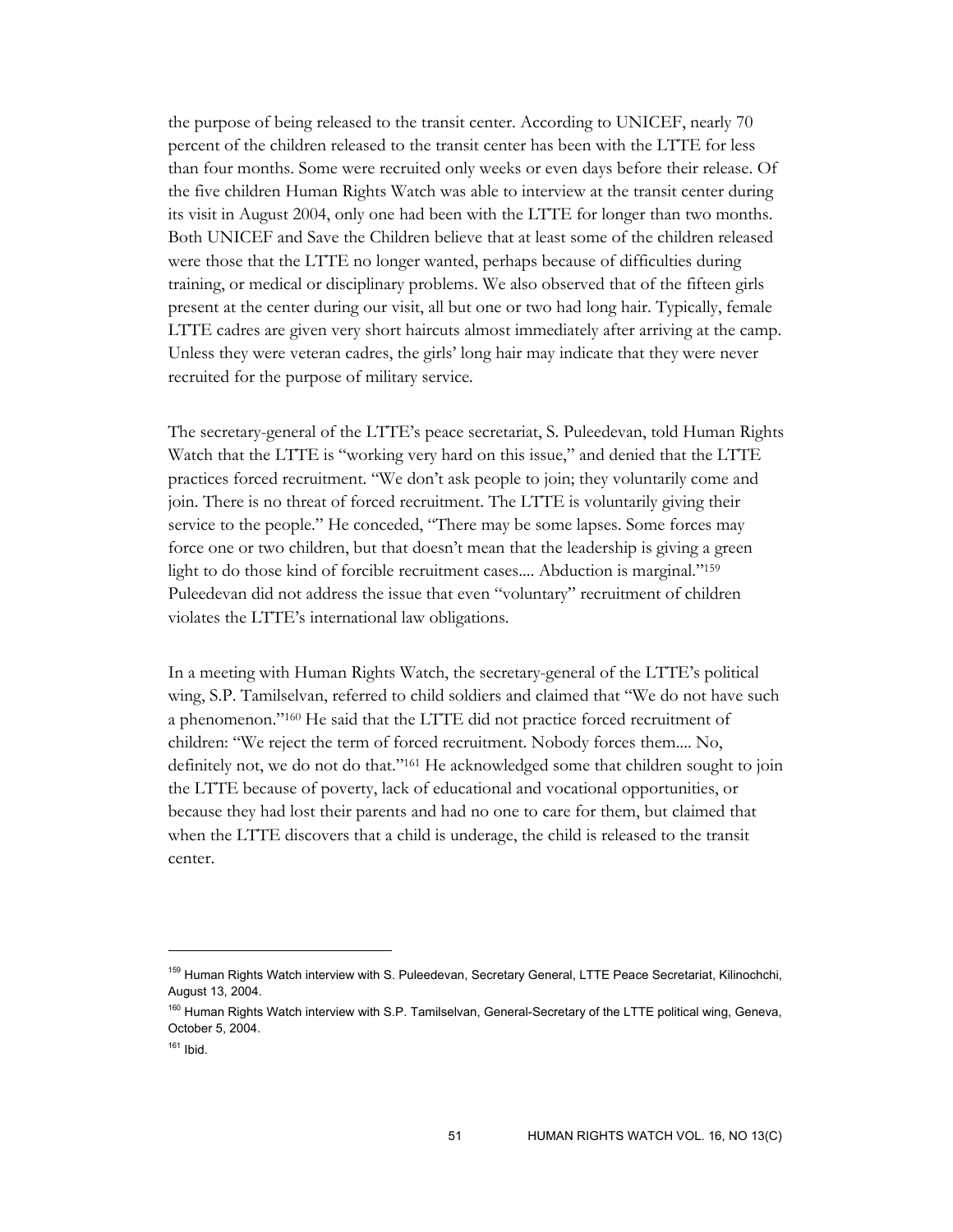Despite overwhelming evidence that the LTTE has been recruiting children for many years, Tamilselvan blamed Col. Karuna, claiming that Karuna's recruitment of children was a primary reason that Prabkaharan took "disciplinary" action against him. He described Karuna's recruitment of children as "cruel and merciless." Tamilselvan also claimed that the children released from Karuna's forces were "handed back to their parents" by the Vanni LTTE, even though accounts gathered by Human Rights Watch indicated that the vast majority either returned home on their own, or were encouraged to return by Karuna's commanders.

Tamilselvan, like Puleedevan, acknowledged to Human Rights Watch that there were some "lapses" of child recruitment and that the "leadership was not always very diligent in applying standards." He said that in mid-September, the LTTE took disciplinary action against some individuals responsible for child recruitment, but did not provide details.

Both Tamilselvam and Puleedevan complained that both UNICEF and the international community place too much importance on the child soldier issue. Puleedevan told Human Rights Watch:

The child has a lot of rights; child soldiers are tenth or eleventh place. People tend to forget important rights and focus only on the child soldiers issue. Children can't find anything tangible in their homes—no school, areas are under occupation. People don't focus on this, only on child soldiers. We need to focus on why children are joining.162

The head of a newly-established Northeast Commission on Human Rights (NECOHR) linked with the LTTE expressed concern regarding reports of under-age recruitment, saying, "The LTTE has to rectify these things.... We will work on this, no doubt about it."163 However, he also complained that the LTTE's recruitment of children gets too much attention: "I agree with the international community that children should be

<sup>&</sup>lt;sup>162</sup> Human Rights Watch interview with S. Puleedevan, Secretary General, LTTE Peace Secretariat, Kilinochchi, August 13, 2004.

<sup>&</sup>lt;sup>163</sup> Human Rights Watch interview with Fr. Karunaratnam, chairman of the Northeast Commission on Human Rights (NECOHR), Kilinochchi, August 13, 2004. The Commission claims to be an independent body but operates with the support of the LTTE. In a subsequent meeting in Geneva on October 5, 2004, Fr. Karunaratnam informed Human Rights Watch that the secretariat had secured the release of four children from the LTTE, and was investigating several other cases.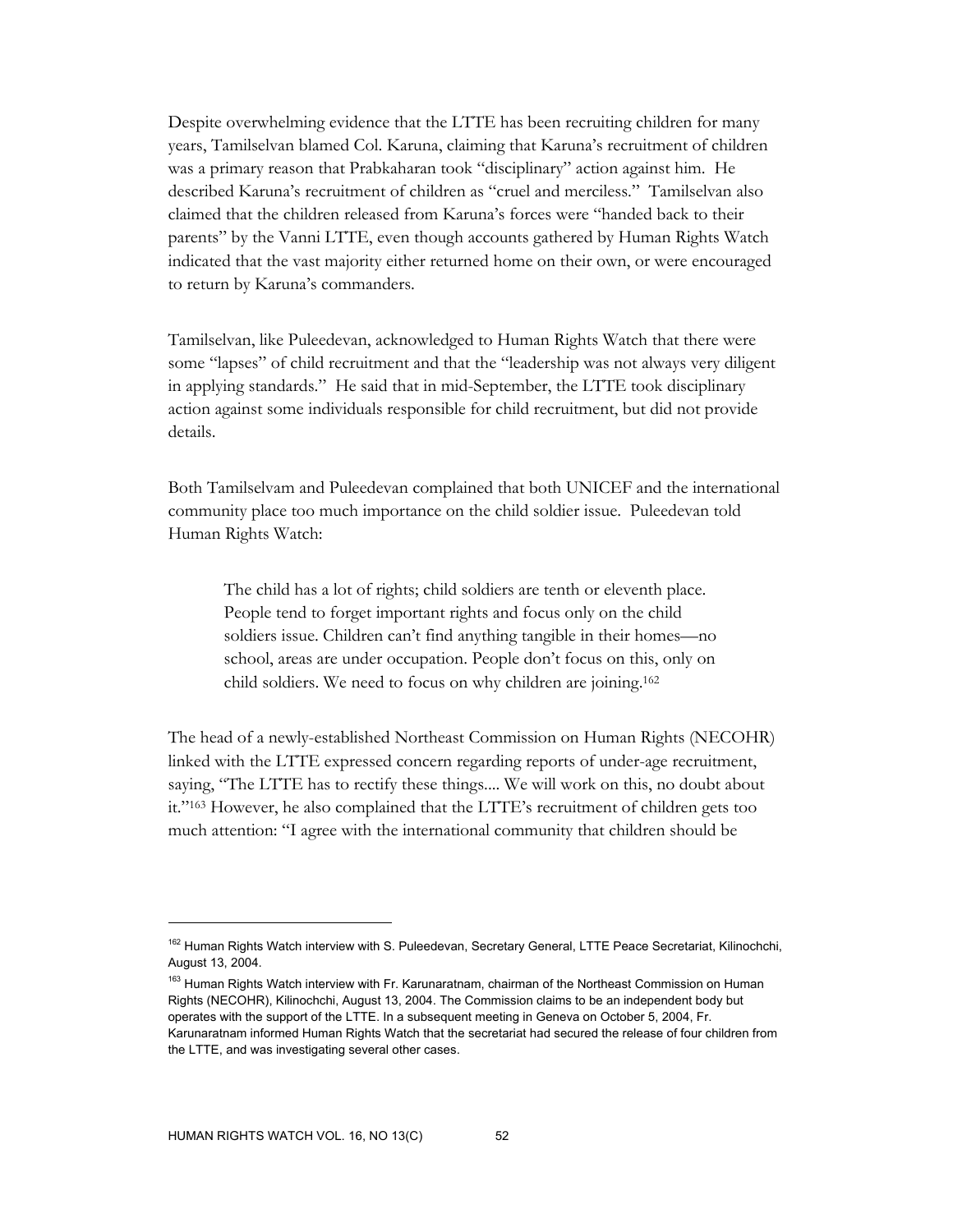**Child Recruitment (Including Re-recruitment) and Releases, January 2002 - October 2004** 159 118 89 68 137 189 169 102 131 1106 114 188  $58/51$ 62 87 125 110 g182 151 53 44 63 81 34 82 132 140 125 2 4 1 3 4  $\overline{37}$ 47 34 34 26 21 29 8  $19/2$ 21 17 18  $35$  $27$ 65 313  $\overline{22}$  $35$ 52 40 103 ์ค่ 75 44 80  $\frac{12}{10}$  10 **0 50 100 150 200 250 300 350 Jan '02 Mar .02** .ሪ<sup>ን</sup> **Jul** '02 **Sep** 102 ্ত্<sub>ব</sub>্ত্ **Jan** '03 **Mar '03 May '03 Jul '03 Sep '03 Nov 103 Jan** .04 **Mar** .04 **May** '04 **Jul '04 Sep '04** Recruited Released

protected from war, but in these reports, I only see accusations. The LTTE has done lots of good things, but always people talk about under-age recruitment."164

This database reflects under-age recruitment known to UNICEF. The overlap between the database and children who have been returned/released is about 25%

NOTE: UNICEF has registered 1,702 cases who have returned home; these children will be considered released when they receive formal release letters from the LTTE.

*Source: UNICEF Sri Lanka* 

<sup>&</sup>lt;sup>164</sup> Human Rights Watch interview with Fr. Karunaratnam, chairman of the Northeast Commission on Human Rights (NECOHR), Kilinochchi, August 13, 2004.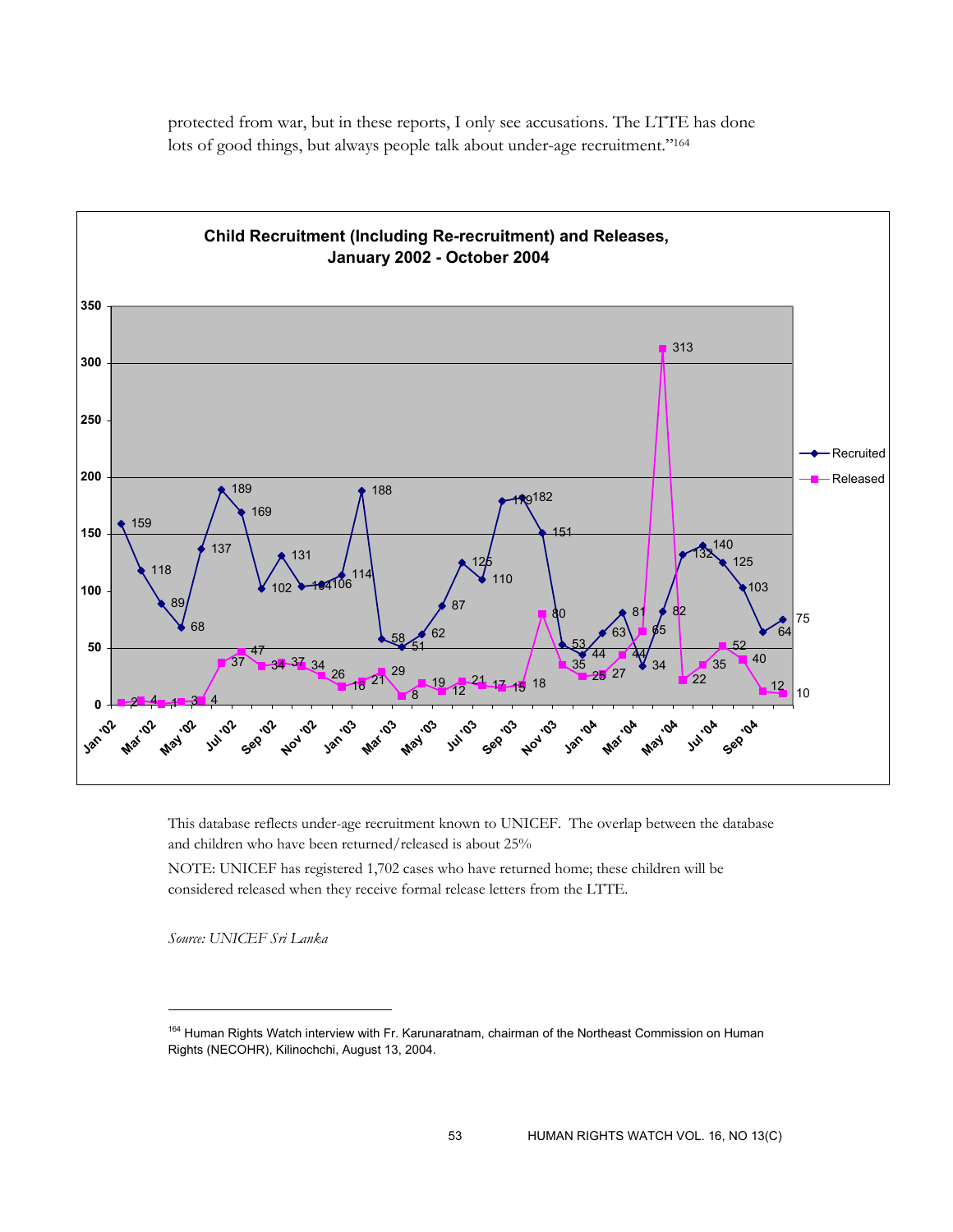# **X. THE ACTION PLAN FOR CHILDREN AFFECTED BY WAR**

The Action Plan for Children Affected by War emerged out of the peace process in Sri Lanka and, as of mid-2004, was the only signed human rights agreement to result from the post-cease-fire talks. The plan was intended to benefit 30,000 to 50,000 children affected by the conflict in the North and East through a broad range of programs. A key provision of the plan was the LTTE's agreement to end child recruitment and to release children from the LTTE's forces. The LTTE and the government agreed on the plan in April 2003 and formally signed it in June 2003. UNICEF played a primary role in negotiating the Action Plan and is the main implementing partner.

The Action Plan gave UNICEF a formal monitoring role regarding violations of the rights of children, including under-age recruitment. UNICEF receives reports of underage recruitment from families and others, maintains a database of such cases, and follows up on each report to verify its accuracy and when possible, to obtain a birth certificate or other documentation of age for each recruited child. Under the plan, UNICEF reports cases to the LTTE and issues a monthly report to the LTTE political wing. Meetings are held regularly between the UNICEF Representative and Tamilselvan, the head of the LTTE political wing, as well as monthly with LTTE representatives at the district level.

The Action Plan called for an awareness campaign on child rights at the beginning of the implementation period, publicizing the commitments by all parties in the plan with specific reference to the commitment of the LTTE not to recruit children under eighteen years of age. The campaign was to include posters, signs by the side of the road, radio spots, and leaflets. UNICEF prepared a series of posters on various aspects of the plan and submitted them to the LTTE for approval in January 2004, but as of August 2004, the LTTE still had not approved the poster series for dissemination. When Human Rights Watch asked an LTTE representative about the posters, he claimed that the LTTE was not opposed to the posters, but was still working on "logistics."165

Another component of the plan provided for vocational training for young people between fifteen and eighteen. The plan anticipates training 5,000 young people (including 1,200 former child soldiers) by May 2005, with the International Labor Organization (ILO) as the primary implementing partner. The program began operating in April 2004, and as of early August, about 300 children were enrolled in three- to six-

<sup>&</sup>lt;sup>165</sup> Human Rights Watch interview with S. Puleedevan, Secretary General, LTTE Peace Secretariat, Kilinochchi, August 13, 2004.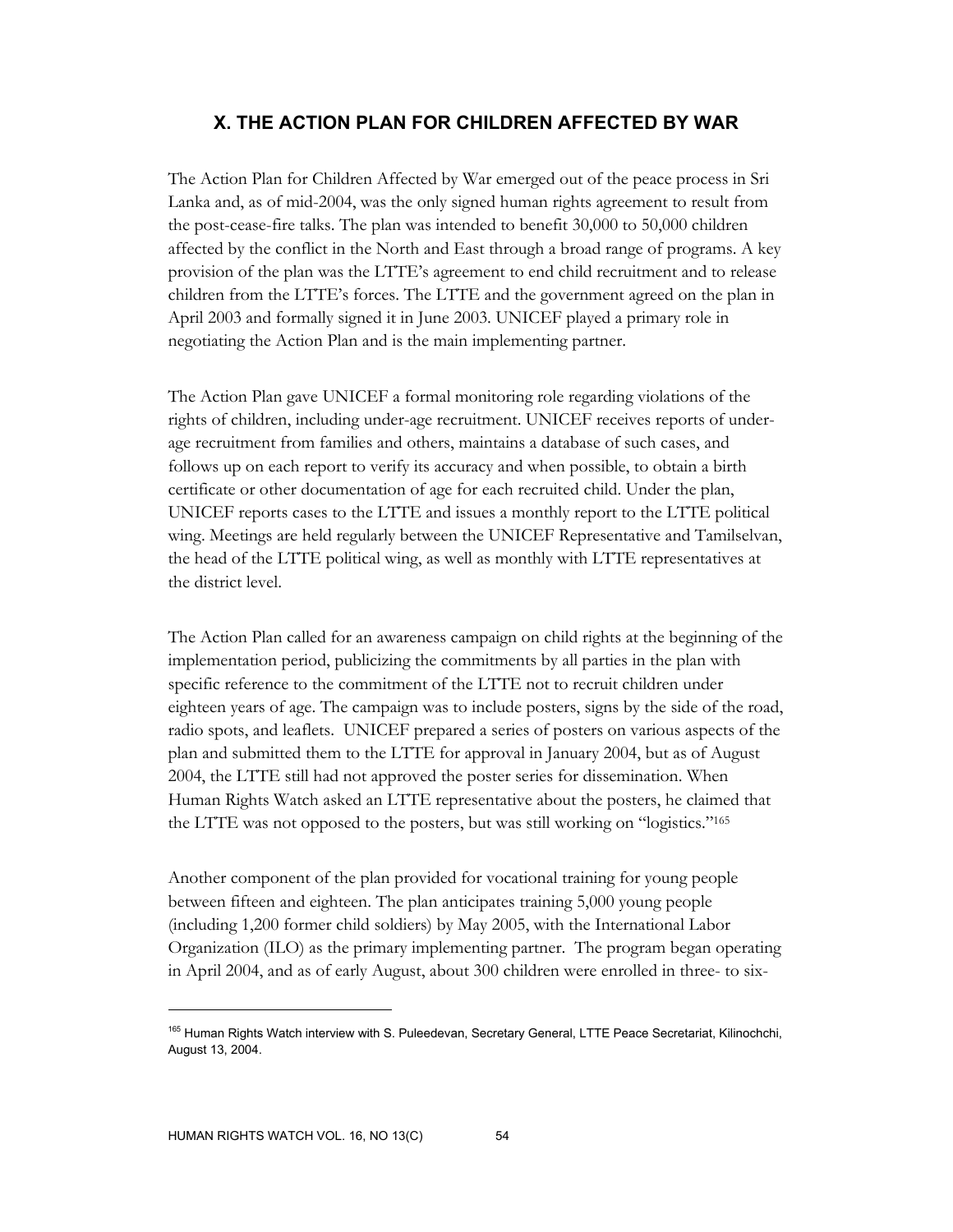month programs to learn skills including construction, agriculture, motorbike and bicycle repair, tailoring, welding, animal husbandry, and television and radio repair.166

The education component of the Action Plan aimed to encourage children, including children returned from the LTTE, to return to school; to provide students with catch-up education and school kits as necessary; and to construct and repair schools. The program was to be implemented by several partners, including UNICEF, the government of Sri Lanka, and the LTTE Education Society. In a progress report on the Action Plan, UNICEF stated that by the end of June 2004, 6,751 children had enrolled back in school and over 40,000 children were enrolled in catch-up education. As noted earlier, however, the benefits of these efforts have often eluded former child soldiers who are fearful of returning to school because of their vulnerability to recruitment or re-recruitment. Less than 40 percent of the child soldiers who returned from Karuna's forces in April 2004 had returned to school by August, and some who initially re-enrolled subsequently dropped out because of fear.

The Action Plan includes ten main components, including those mentioned above. Other aspects of the plan address child rights training, microcredit and income generation, health and nutrition, psychosocial care, social work, and alternative care for children unable to return to their families.

### *Transit Centers*

 $\overline{a}$ 

A key component of the plan calls for the release and reintegration of underage recruits from the LTTE, including the establishment of three transit centers to facilitate the return of children to their communities. Although the plan envisioned that many children would be released directly to their families, the transit centers were designed to receive children who expressed a reluctance to go home, children whose families could not be found, and children with specific protection needs. Under the plan, the Tamil Rehabilitation Organization (TRO), effectively the humanitarian wing of the LTTE, was given funds to build the centers, and was designated to co-manage the centers together with UNICEF.

<sup>&</sup>lt;sup>166</sup> Human Rights Watch interview with R. Sivapragasam, Vocational Training Expert, Vocational Training and Skills Development for Children – North-Eastern Province, International Labor Organization, International Programme on the Elimination of Child Labour (IPEC), Colombo, August 3, 2004. Several former child soldiers Human Rights Watch interviewed expressed regret that the vocational training programs available did not offer them the opportunity to further develop non-military training they received in the LTTE, for example, medical training.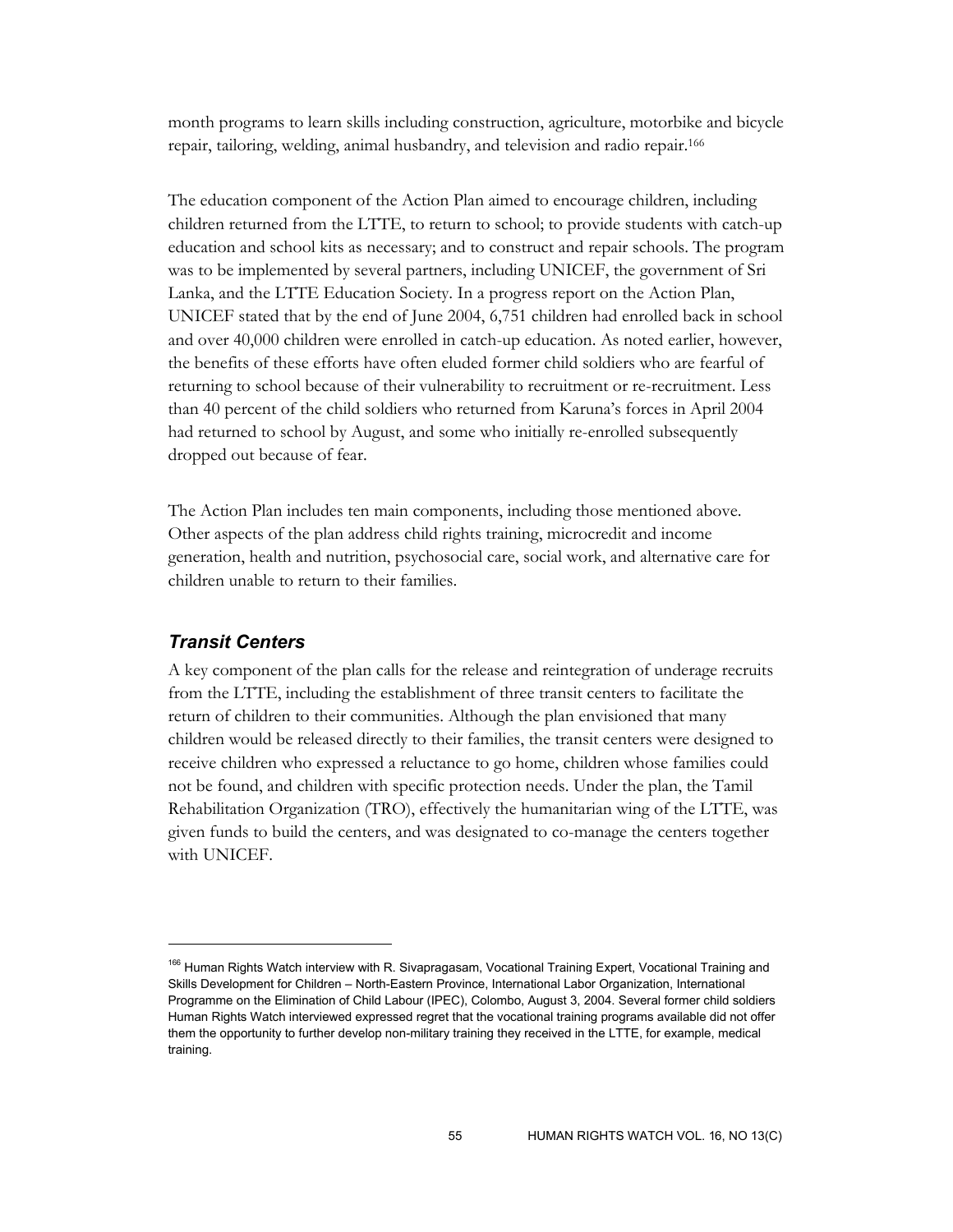The first center opened in October 2003 in Kilinochchi. The other two centers, in Trincomalee and Batticaloa, although completed, had not opened by November 2004, in large part because of the low rates of children released by the LTTE.

Children at the transit center stay for an average of one to two months, although efforts were being made in August 2004 to reduce the length of stay and "fast-track" children with no significant protection concerns. While at the center, children participate in a full program of activities, including educational and psycho-social assessments; language, math, science, religion and other classes; drama, music, and art activities; sports; and physical exercise. They also have counseling sessions with staff social workers.167 At the time of our visit in August 2004, the center had four TRO counselors and three UNICEF counselors.

The TRO and Save the Children also conduct home visits to assess the family's ability to care for the child. Save the Children and the transit center staff then have joint care review meetings to discuss the best options for each child. According to transit center staff, "The most common concern is children coming from very poor families, where the capacity of the family is very limited. Some children find it difficult to go back. Many were suffering from neglect [in the home]."168

After the child's return to his or her family, Save the Children social workers conduct follow-up visits to evaluate the reintegration process, support the child's re-entry into school or vocational training, and provide support to the family. These take place at intervals based on the individual child and family's particular needs, but roughly take place one week after the child returns, and then after three weeks, six weeks, three months, and one year.<sup>169</sup> Although most children return to their families, in cases where that is not feasible or in the best interest of the child, children may be placed with extended family members or at a vocational training program, boarding school, or children's home.

<sup>&</sup>lt;sup>167</sup> Both transit center and UNICEF staff informed Human Rights Watch that as a matter of policy, counselors and other transit center staff did not ask children questions about their experiences while in the LTTE.

<sup>&</sup>lt;sup>168</sup> Human Rights Watch interview with transit center staff, Kilinochchi, August 13, 2004.

<sup>169</sup> Human Rights Watch interview with Save the Children, Batticaloa, August 10, 2004. Save the Children conducts follow-up social work, not only for children released through the transit centers, but also for children who are released directly to their families.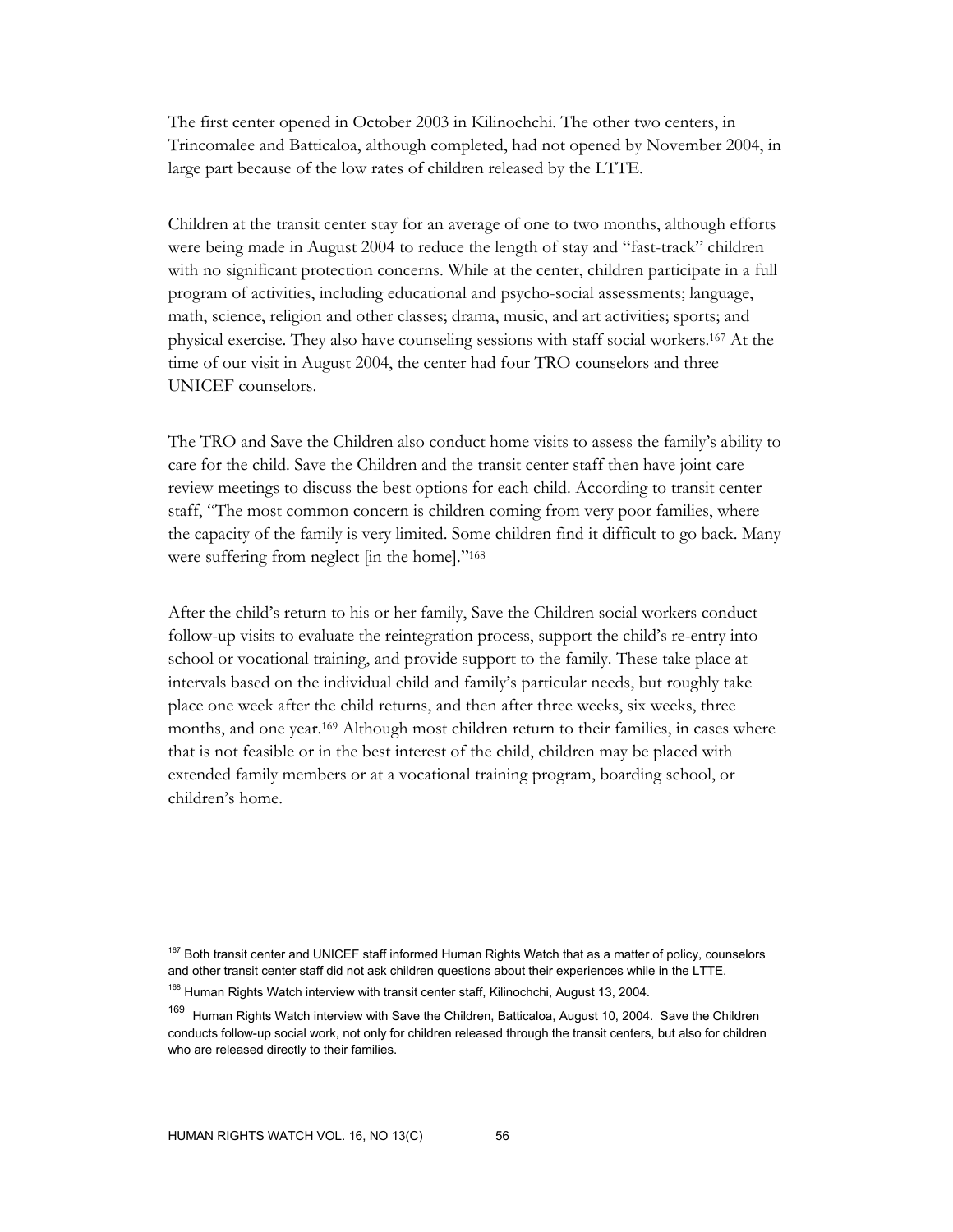# *Role of the Tamil Rehabilitation Organization*

The TRO's involvement in both the Action Plan and the transit centers was controversial from the start. The TRO was organized by the LTTE in 1985 initially to assist Tamil refugees from Sri Lanka taking refuge in South India. It eventually changed its stated objective to focus on the humanitarian needs of persons affected by war in the North and the East. According to the TRO website, it is, among other things, "dedicated to addressing the needs of children affected by war in the north-east of Sri Lanka by providing them with much needed relief, rehabilitation and development."170

Although the TRO claims to be a humanitarian nongovernmental organization, it is widely acknowledged to be closely linked to the LTTE. Local sources in Trincomalee told Human Rights Watch that many TRO representatives are former LTTE soldiers.171 The TRO is controlled largely by the LTTE, and its credibility is riddled with allegations about its political motives. According to Canadian intelligence sources, the TRO raises funds from Tamils abroad which it claims to use to assist displaced peoples and former child soldiers in Sri Lanka, but channels much of the money directly to the LTTE.172

Some observers and local NGOs have questioned the wisdom of allowing the TRO, because of its links to the LTTE, to protect and rehabilitate former child soldiers. Concerns have also been raised by the funding arrangements for the centers, which were budgeted at US\$1.3 million between May 2003 and August 2004.173 Much of this funding was given to the TRO for construction and operation costs. The director of the National Child Protection Authority told us, "Groups may claim that they are not supporting the LTTE by funding the TRO, but outside funding frees up other money for military purposes."174

UNICEF acknowledges that "for many, the TRO and LTTE are synonymous," but defends the TRO's role by saying "In the beginning, we didn't have a lot of choice. We

<sup>170</sup> Tamils Rehabilitation Organisation, "Our Mission," n.d., http://troonline.org/en/?menu=about (retrieved October 13, 2004).

<sup>171</sup> Human Rights Watch interview, name withheld, October 2004.

<sup>&</sup>lt;sup>172</sup> Stewart Bell, "Groups Act as Fronts for Terror: CSIS: Tamils reject report, deny any part in covert operations," National Post, December 9, 2000. The National Post cites an internal Canadian Security Intelligence Service report which stated "[M]ost funds raised under the banner of humanitarian organizations such as the TRO are channeled instead to fund the LTTE war effort."

<sup>&</sup>lt;sup>173</sup> UNICEF informed Human Rights Watch that the actual construction costs for the three transit centers totaled US\$287,538, and that the operation costs between October 2003 and August 2004 were US\$97,321. E-mail communication from UNICEF Colombo, October 26, 2004.

<sup>&</sup>lt;sup>174</sup> Human Rights Watch interview with Harendra de Silva, Chair, National Child Protection Authority, Colombo, August 4, 2004.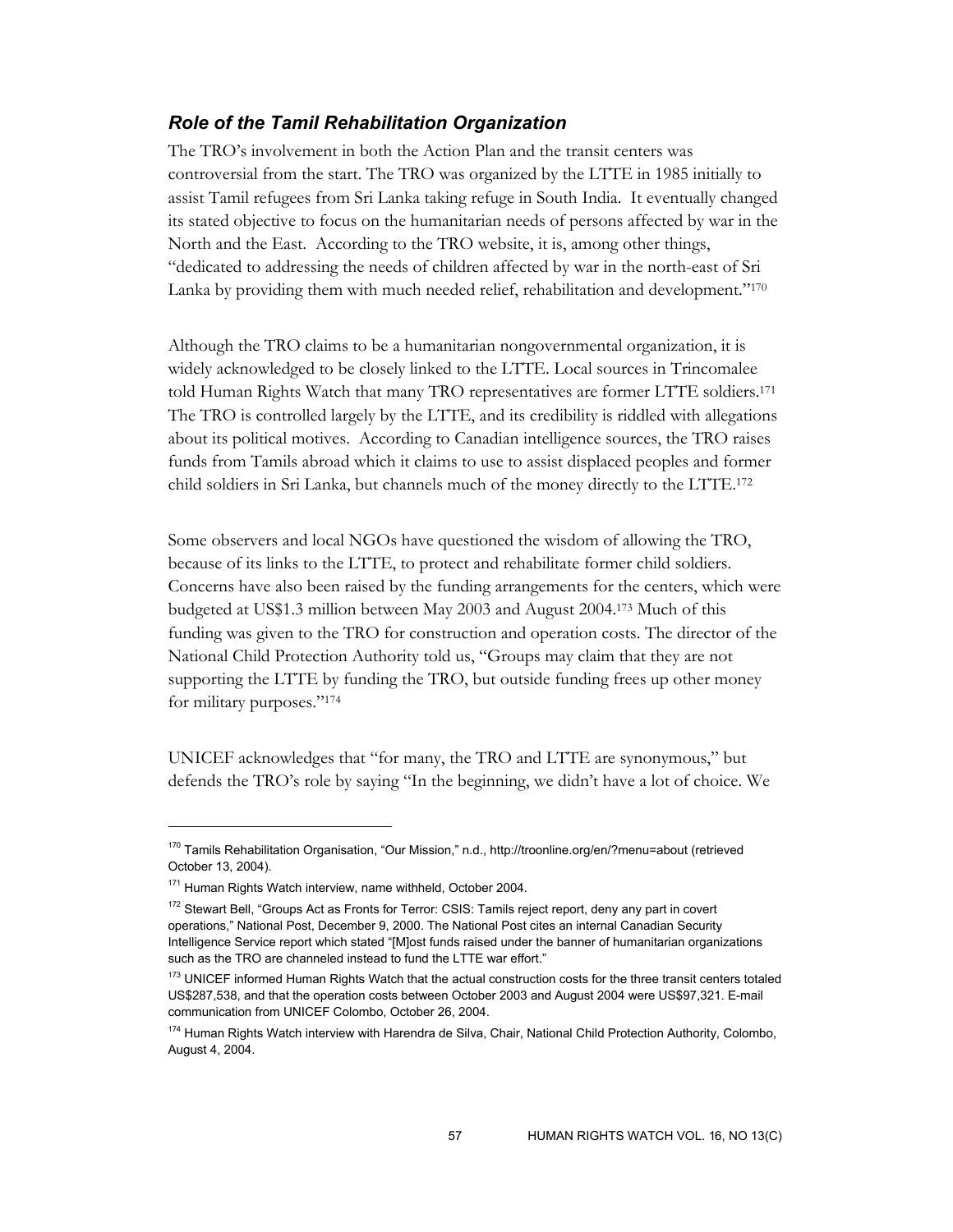had our backs against the wall. Initially the LTTE wanted the TRO to run the centers. We argued for three months until we reached a compromise. The TRO is not going away.175

A representative of UNICEF's Kilinochchi office, which administers the center, said, "If it hadn't been with the TRO, the transit center would have been impossible. The TRO has a strong presence in the North-East. They have trust from the LTTE, so there are advantages to working with the TRO."176

UNICEF notes that it has implemented a number of safeguards to minimize children's contact with the TRO. UNICEF staff is present at the transit centers at all times to provide oversight, and children's stay at the centers is limited to no more than three months. The TRO is also excluded from any follow-up with children once they return home; Save the Children is responsible for all subsequent social work with the children.

Although UNICEF staff at the transit center expressed a hope that in the future they would receive children released from the LTTE "according to their capacity," TRO staff suggested that the number of children in the LTTE has already been exhausted. "The LTTE has released other children directly home, so we don't know if there are any more children left to bring."177 Similarly, TRO staff in Batticaloa said that the transit center there is ready to start taking children, but that all the children with the LTTE had already been released and gone home.178

#### *Response to the Release of Karuna's Forces*

The mass April release from Karuna's forces of an estimated 4,000 to 6,000 soldiers, including more than 1,800 children, took all actors by surprise. UNICEF and international NGOs were unprepared to deal with the enormous number of new cases. A UNICEF progress report on the Action Plan acknowledged: "The scale and unexpected nature of this return has put an enormous strain on the capacity and resources of all partner agencies under the Action Plan."179

<sup>175</sup> Human Rights Watch interview with UNICEF staff, Sri Lanka, August 2004.

<sup>&</sup>lt;sup>176</sup> Human Rights Watch interview with UNICEF staff, Kilinochchi office, August 13, 2004.

<sup>177</sup> Human Rights Watch interview with G. Edwin Rosairo, TRO consultant, Kilinochchi transit center, August 13, 2004.

<sup>&</sup>lt;sup>178</sup> Human Rights Watch interview with TRO staff members, Batticaloa, August 10, 2004.

<sup>179</sup> UNICEF, *Action Plan for Children Affected by War Progress Report January – June 2004,* September 2004, p. 9.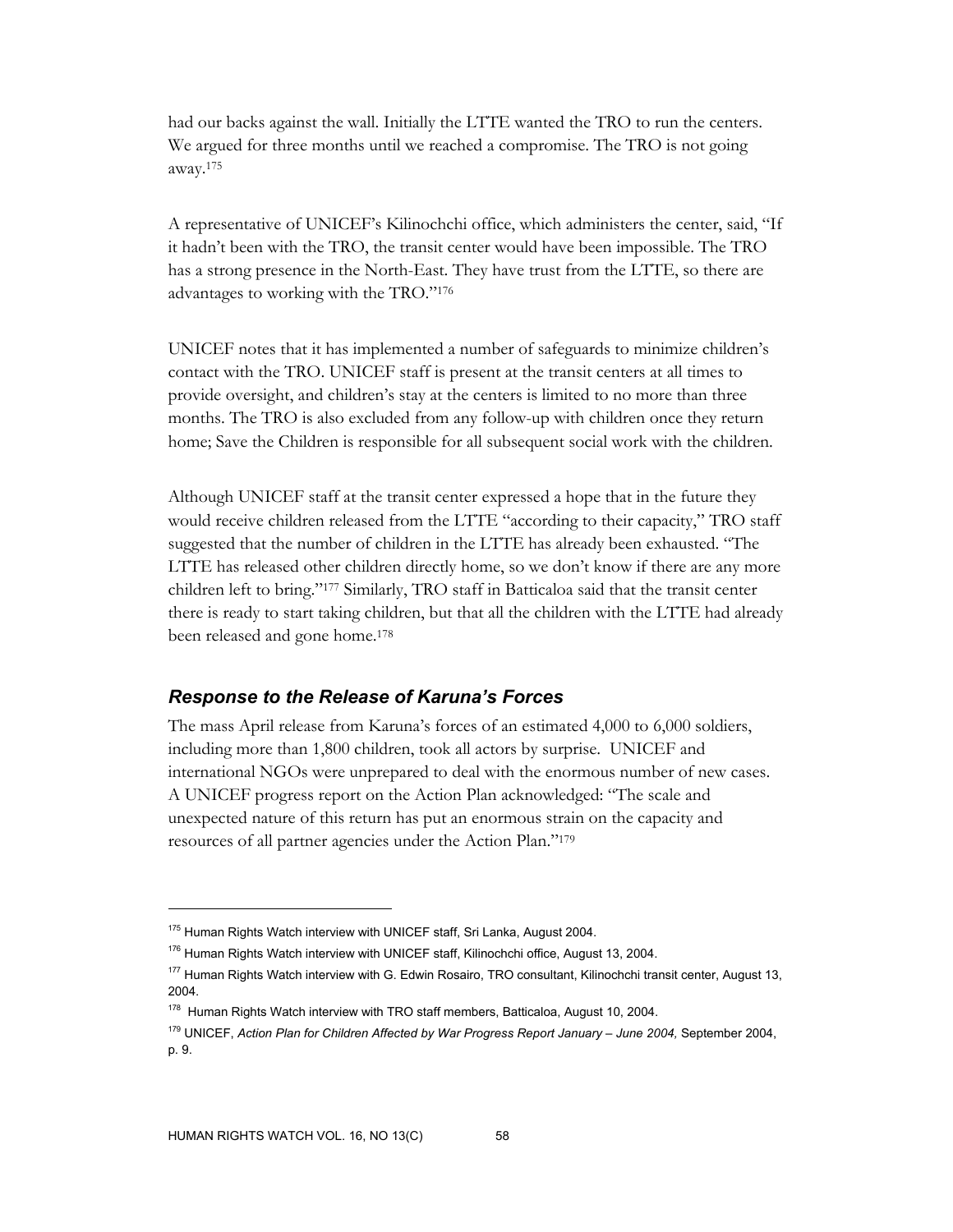After the release, UNICEF, supported by Save the Children, set up mobile registration centers in Batticaloa and Ampara districts to register the children who had returned home. Save the Children, which is responsible for conducting follow-up visits with children who return home, quickly scaled up its program, increasing its number of social workers to twenty-five.

Of the 1,800 children who returned to Batticaloa or Ampara districts from Karuna's forces and registered with UNICEF, Save the Children social workers had visited 1,300 by early August, and more than half of that number had been visited twice. 180 In Trincomalee district, where there is a much smaller number of returnees—fewer than one hundred registered—Save the Children had visited each family approximately five times between April and August.181

A representative of Save the Children told us, "Our main priority is to get the children back to school or back to training. But many children are not there, not at home. Some families send children to relatives, abroad, or to marry."182

In Batticaloa and Ampara, 700 of the children were back in school by early August 2004, and 150 had been referred for vocational training, but over 50 percent of the registered children were neither back in school nor in vocational training. The large number of children without assistance was due to both on-going fear of re-recruitment (keeping many children out of school or leading them to leave their homes, as described earlier in this report) and according to UNICEF, the lack of capacity of Action Plan partners.183

UNICEF's progress report on the Action Plan particularly noted the challenges related to vocational training in the East: "ILO has been constrained by its lack of resource, staffing and infrastructure capacity which have caused delays in the implementation of this project. This is particularly the case in the East where ILO has faced considerable challenges given the large numbers of children and its limited capacity."184 UNICEF acknowledged that in general, partner agencies will need to continue to expand to deal with the large number of referrals and follow-up work.185

<sup>&</sup>lt;sup>180</sup> Human Rights Watch interview with Save the Children, Batticaloa, August 10, 2004.

<sup>&</sup>lt;sup>181</sup> Human Rights Watch interview with UNICEF staff, Trincomalee district office, Trincomalee, August 12, 2004. <sup>182</sup> Human Rights Watch interview with Save the Children, Batticaloa, August 10, 2004.

<sup>183</sup> UNICEF, *Action Plan for Children Affected by War Progress Report January – June 2004*, September 2004.  $184$  Ibid.

 $185$  Ibid.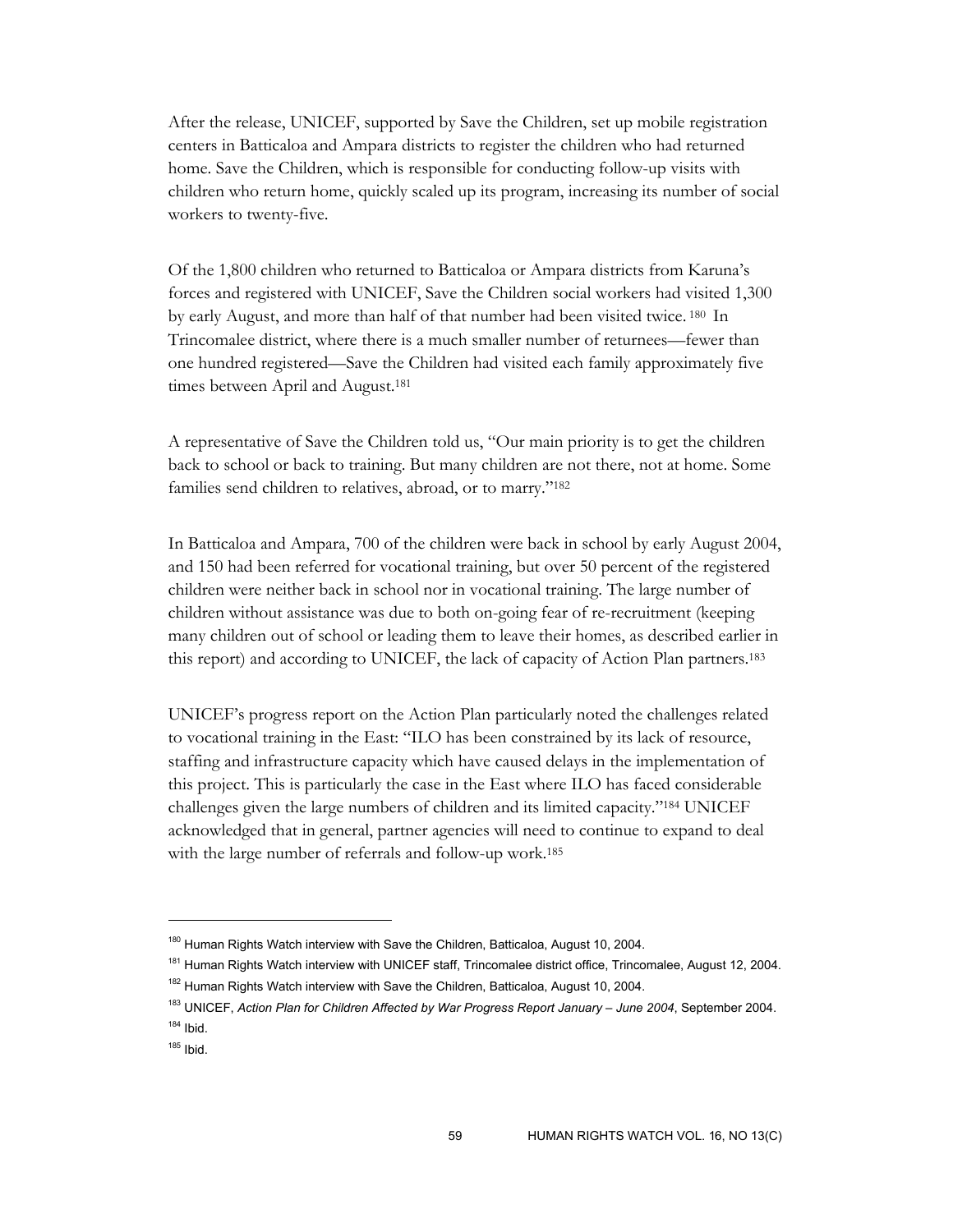# **XI. THE ROLE OF UNICEF AND THE FUTURE OF THE ACTION PLAN**

UNICEF in Sri Lanka has placed the LTTE's recruitment and use of child soldiers high on its agenda. As noted above, it played a principal role in negotiating the Action Plan on children affected by the conflict and serves as the primary implementing partner for the plan's ambitious program of activities. Its recruitment database is comprehensive and sophisticated, and it has a larger number of staff devoted to child protection than any other UNICEF country office. The UNICEF office in Sri Lanka has become increasingly outspoken on the child soldier issue, issuing several public statements calling on the LTTE to end its recruitment of children and release the children in its ranks.

Human Rights Watch welcomes UNICEF's vigorous response to the on-going recruitment and use of child soldiers by the LTTE, including its public statements, extensive monitoring, regular advocacy with the LTTE at both district and senior levels, and field-based protection activities. These activities in many ways provide a model for UNICEF activities in other parts of the world where child recruitment is an on-going concern.

At the same time, both UNICEF and the Action Plan have been heavily criticized. As discussed above, a major area of controversy has been the significant role that the plan gives the TRO, and UNICEF's agreement to both provide funds to the TRO and accept the TRO as an implementing partner for the plan. As the LTTE's failure to comply with its agreements under the Action Plan have become evident, some actors have suggested that UNICEF should withdraw from that part of the plan related to under-age recruitment, renegotiate key aspects of the plan, or even devise a new plan.

In part because local people do not see the Sri Lankan government as an effective mechanism for child protection in the North and East, expectations of UNICEF are extremely high. Local activists have criticized UNICEF for not working closely enough with them, for not placing enough emphasis on recruitment prevention and follow-up on individual cases, and for failing to communicate its activities effectively to local communities.

For example, one international NGO representative working with a vocational training program in Batticaloa told Human Rights Watch that many local people, including people working for local NGOs, did not know the procedure to register cases of underage recruitment with UNICEF. "There's an assumption that everyone knows, but it's not true." She gave an example of a local priest on the main road in Batticaloa, near the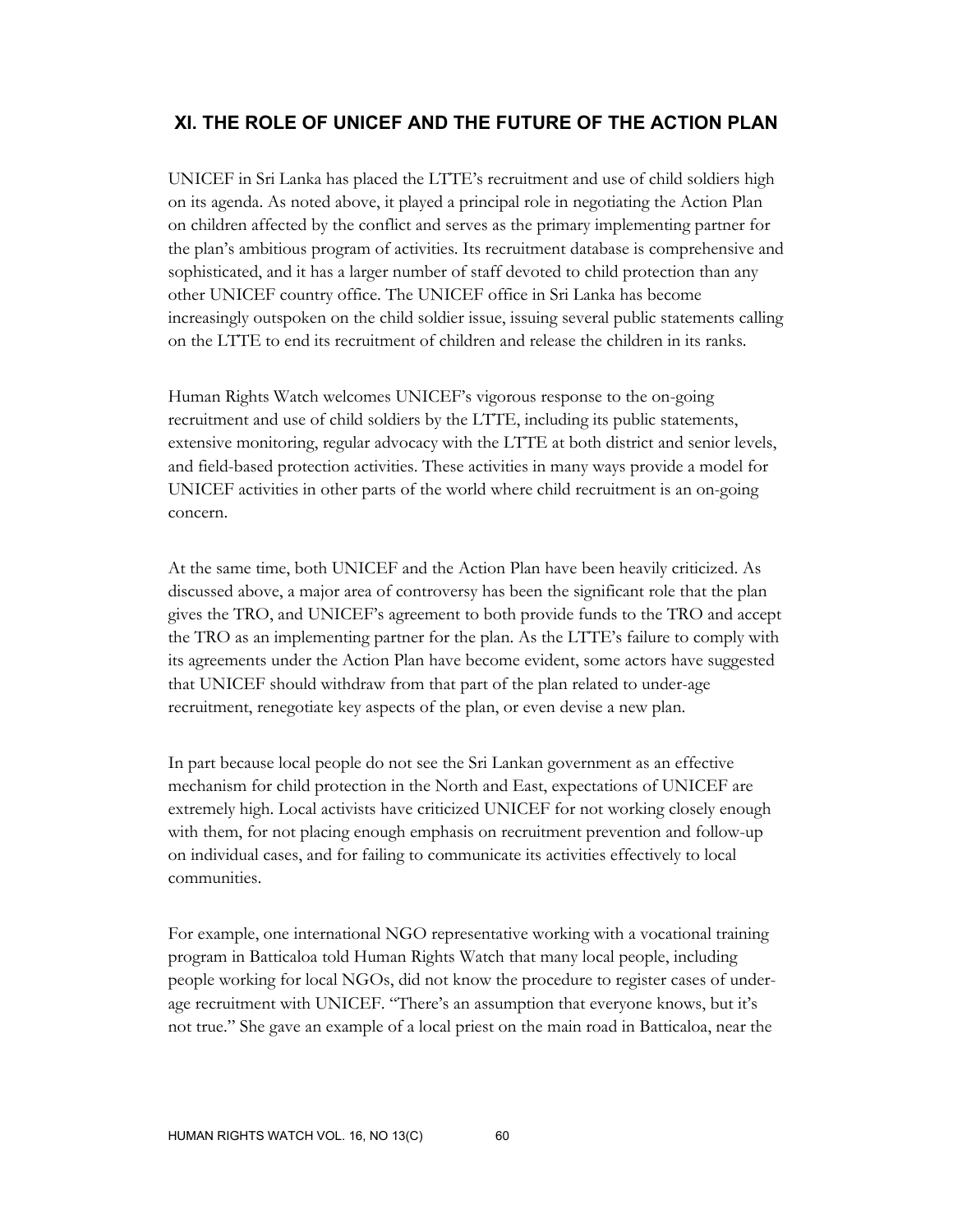UNICEF district office who, she said, had a large number of children return to his parish from the LTTE but did not know how to register them.186

One local activist criticized UNICEF for not sufficiently involving local communitybased organizations or giving enough emphasis to prevention:

UNICEF and the international NGOs need more meetings with local NGOs. These can be regular, informal meetings. They need representation from remote areas. They can go through church organizations. But it must be systematic and regular. Especially in remote areas where recruitment is high. But meetings are not enough. They have to go into the field. They can't wait for the mothers to come to them. It's not enough.

They should give information in schools. They should put advertisements in Tamil newspapers and on the radio. Do little plays. They have to flood this place with preventative measures. Preventative measures must be a part of the plan.187

UNICEF, caught unawares, struggled to respond to the unique challenges raised by the mass release of children in April 2004, particularly the acute risk of re-recruitment. Local activists point to UNICEF's lack of coordination with local and other international groups which were similarly trying to respond to the challenge. One local activist said that in such an emergency situation, coordination amongst all the actors is critical to ensure that protection and monitoring can be spread out over as broad an area as possible:

We understand UNICEF can't do everything, can't be everywhere. But why did they not work with us? We were there, in the field, in the remote villages, running around gathering information, trying to spread information. In such an emergency, cooperation and coordination is critical. Don't sit around saying, "Well, they should come to us."188

<sup>&</sup>lt;sup>186</sup> Human Rights Watch interview with international NGO staff, Batticaloa, August 9, 2004.

<sup>&</sup>lt;sup>187</sup> Human Rights Watch interview with local activist, Batticaloa, August 2004.

<sup>&</sup>lt;sup>188</sup> Human Rights Watch interview with human rights activist, Batticaloa, August 2004.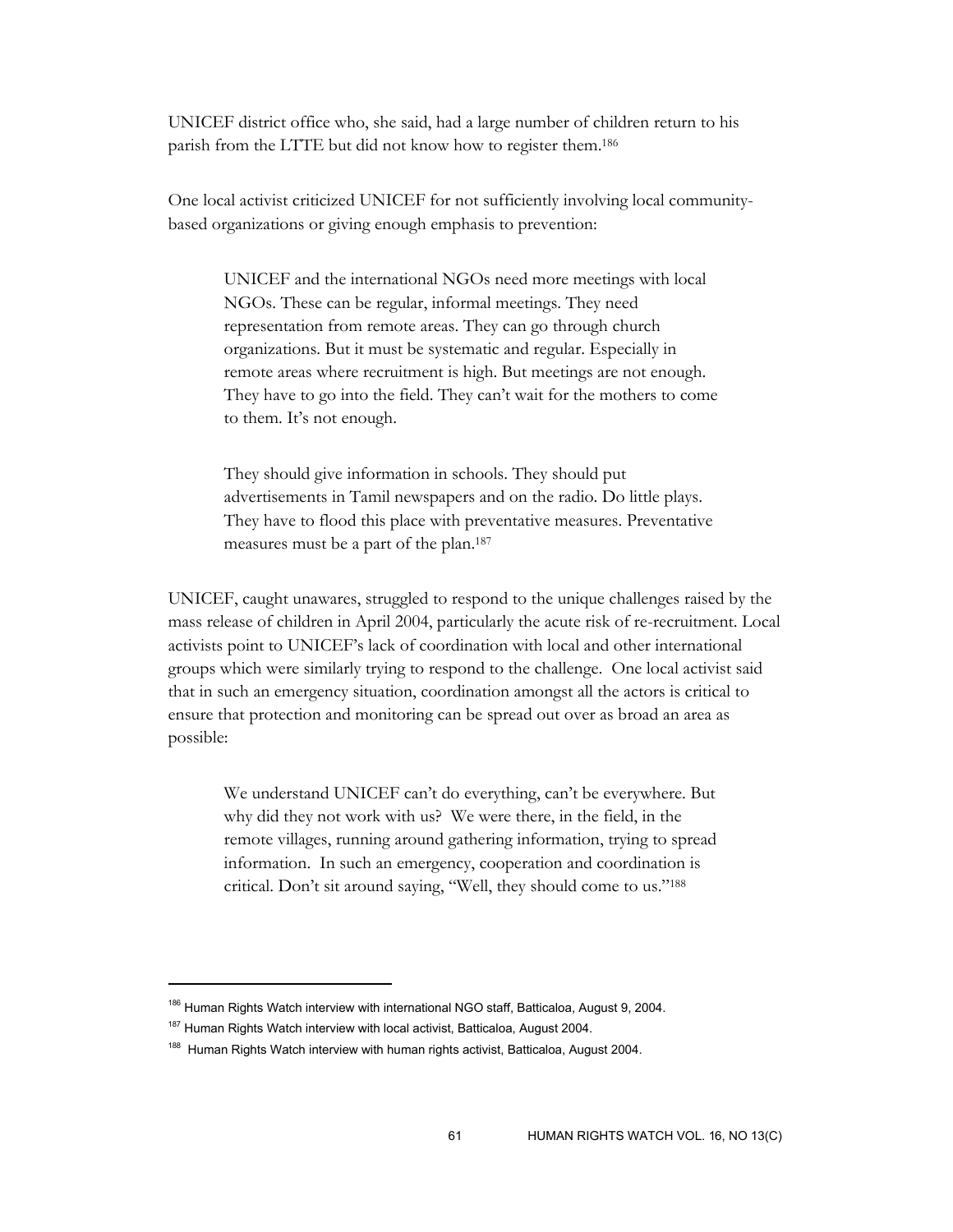Local activists also say they went to UNICEF before the temple festivals to warn them that the festivals are sites of forced recruitment. In spite of this warning, UNICEF did nothing to monitor the festivals until after the abductions of twenty-six persons, including several children. Subsequently, UNICEF began coordinating efforts with international organizations to respond to LTTE recruitment at temple festivals by ensuring an international presence at the festivals. The presence was intended to both monitor and deter recruitment activities. Because of the large number of temple festivals, efforts focused primarily on the last few days of the larger festivals where the attendance is usually between 10,000 to 20,000 devotees.189 This was a useful strategy and did appear to inhibit recruitments at these events.

The Sri Lanka Democracy Forum (SLDF), a nongovernmental organization made up largely of Tamil diaspora, issued a statement in July calling for a "fundamental revision" of the Action Plan "given the accentuated vulnerability of the newly released, and the unrelenting brutality of LTTE recruitment." Specifically, the SLDF called on UNICEF to exert stronger efforts to protect children from re-recruitment; to work with a wider range of actors, including grassroots community-based groups; and to work more closely with families and provide them with stronger support.<sup>190</sup>

In early August, UNICEF initiated stronger public awareness efforts around child recruitment. It began distributing leaflets without LTTE approval in Batticaloa and Trincomalee districts, at school gates, hospitals, bus-stands, market places, government buildings, and both government and LTTE checkpoints. The leaflets referred to international and national law prohibiting the use of child soldiers and the LTTE's agreement not to recruit children. It also encouraged families to report under-age recruitment to UNICEF offices.

UNICEF reported that the reaction from families was interested and positive. Numerous families visited the UNICEF office after the distribution with new reports of recruitment or to update previous cases. However, the agency received one report that LTTE cadres in a village in southern Batticaloa took the leaflets from families and destroyed them, saying that "UNICEF would not be around to look after families at all

<sup>&</sup>lt;sup>189</sup> Email communication from Andrea James, Head of Office, UNICEF-Batticaloa to Human Rights Watch, September 22, 2004.

<sup>&</sup>lt;sup>190</sup> Sri Lanka Democracy Forum, "Child Security and Protection is the First Step Towards Rehabilitation," press release, July 16, 2004.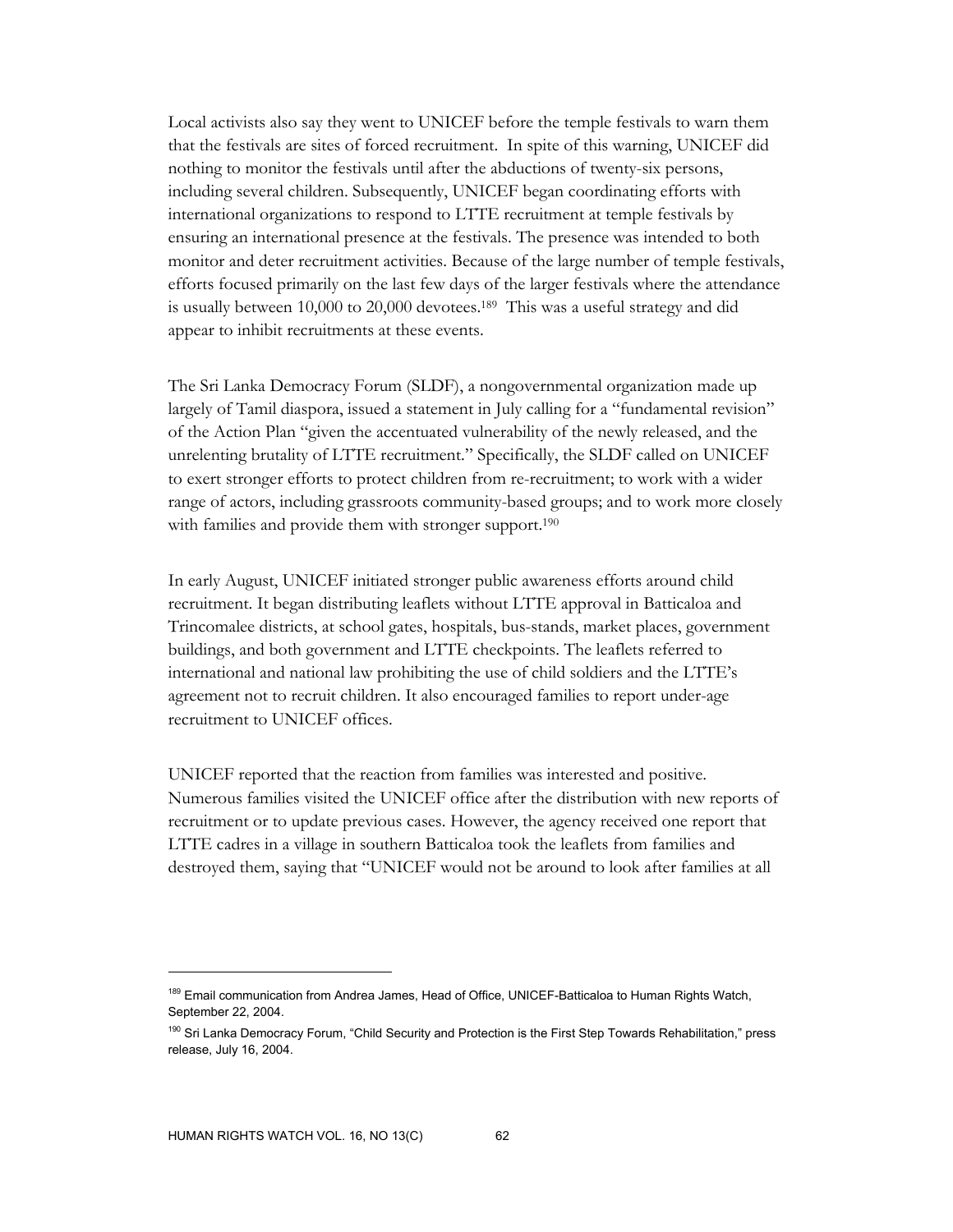times." UNICEF indicated that it planned to raise this incident at its next meeting with the LTTE.191

In its progress report on the Action Plan, released in September 2004, UNICEF stated that it was working to build alliances with community-based organizations in order to develop strategies to protect children from under-age recruitment, but gave few specifics.192

UNICEF's representative, Ted Chaiban, states that the Action Plan is a "strategy," but that UNICEF's work is not limited to the plan. He emphasized that the action plan emerged in a particular political context:

The action plan was devised under very different circumstances. It was part of the peace process, at the request of the parties. Everyone thought the [peace] process was going forward.. . . The peace process broke down and now we are working in a vacuum, but throughout, we've continued to meet [with the LTTE]. The question now is what is in the best interest of the child?193

The change in context was echoed by other UNICEF staff: "If the peace talks had continued and the political climate was more favorable, we would have hoped for a more favorable result by now."194 This is almost certainly true although it has to be noted that the LTTE was failing to meet its commitments even before the breakdown of the peace talks, so this expectation may place undue optimism on LTTE cooperation.

Greg Duly, the country director for Save the Children said that "The action plan was providing one of the few spaces where the international community, the government, LTTE and facilitators could talk."195

Some observers question UNICEF's continued cooperation with the LTTE in view of the LTTE's non-compliance with the Action Plan. As one United Nations official put it:

<sup>&</sup>lt;sup>191</sup> Email communication from Andrea James, Head of Office, UNICEF-Batticaloa to Human Rights Watch, September 22, 2004.

<sup>192</sup> UNICEF, *Action Plan for Children Affected by War Progress Report January – June 2004*, September 2004, p. 27.

<sup>&</sup>lt;sup>193</sup> Human Rights Watch interview with Ted Chaiban, UNICEF representative, Colombo, August 17, 2004.

<sup>&</sup>lt;sup>194</sup> Human Rights Watch interview with UNICEF staff, Trincomalee district office, Trincomalee, August 12, 2004.

<sup>&</sup>lt;sup>195</sup> Human Rights Watch interview with Greg Duly, country director, Save the Children, August 4, 2004.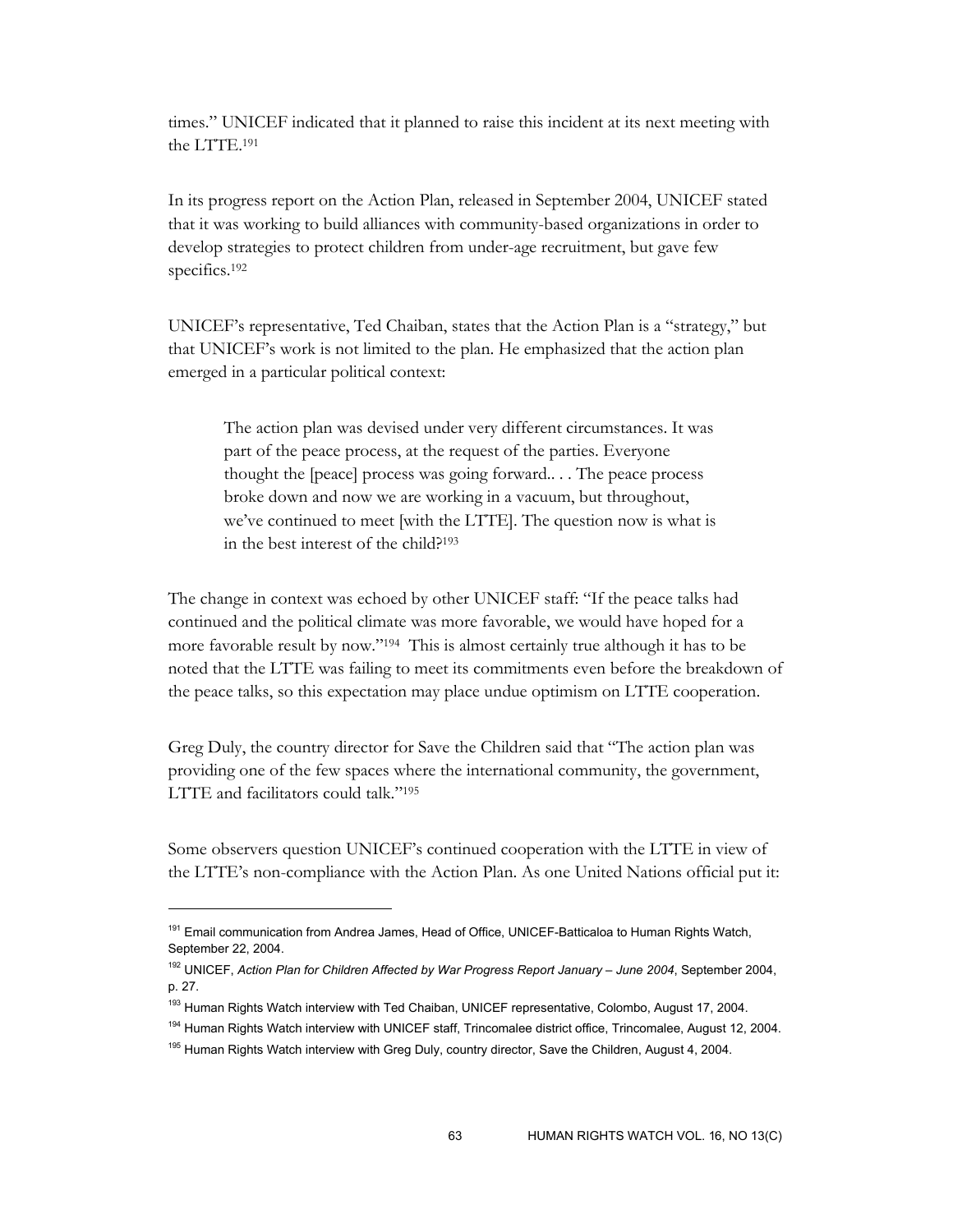UNICEF keeps talking about its access [to the LTTE] under the Action Plan. And of course, at the higher levels, the LTTE says the right things. But has UNICEF thought about what leverage they actually gain by this access, what good does it do on the ground? Through their weekly meetings with Kaushalyan [the LTTE political leader in Batticaloa district].UNICEF gives legitimacy to a man who is responsible for abducting kids. That is the message they are sending out.196

Chaiban noted that the Action Plan is unique in that apart from an agreement in Southern Sudan, it was the only formal agreement with a nongovernmental armed force to demobilize children from its forces in advance of a formal peace agreement. He also pointed out its explicit monitoring and reporting role for UNICEF. Through the initiative, he says, 1,000 children have gone home and that no other mechanism has secured the release of as many children.

In a September 2004 report assessing the progress of the action plan, UNICEF repeatedly emphasized the LTTE's failure to meet its commitments to release children from its forces, and end all recruitment of children. "Without such a commitment, the work that all Action Plan partner agencies can achieve is limited."197 The report also emphasized the negative impact of continuing recruitment on efforts to reintegrate children into their communities: "The success of reintegration activities depends on a safe and secure environment. Reintegration is seriously impeded by the current climate of continuing, and in some places violent, recruitment of children throughout the North East."198

Human Rights Watch acknowledges UNICEF's efforts to engage the LTTE directly in addressing the LTTE's on-going abuses and to secure concrete implementation of the LTTE's commitments to end its recruitment and use of children through the Action Plan. The Action Plan provides important avenues for a coordinated approach by both U.N. agencies and NGOs to address some of the underlying issues that facilitate child recruitment or inhibit the reintegration of former child soldiers, including access to education, vocational training, and child rights awareness raising. Human Rights Watch does not advocate UNICEF's withdrawal from the Action Plan as a whole.

<sup>&</sup>lt;sup>196</sup> Human Rights Watch interview with UN official, Batticaloa, August 6, 2004.

<sup>&</sup>lt;sup>197</sup> Action Plan for Children Affected by War Progress Report January -June 2004, UNICEF, p 28. 198 Ibid, p 13.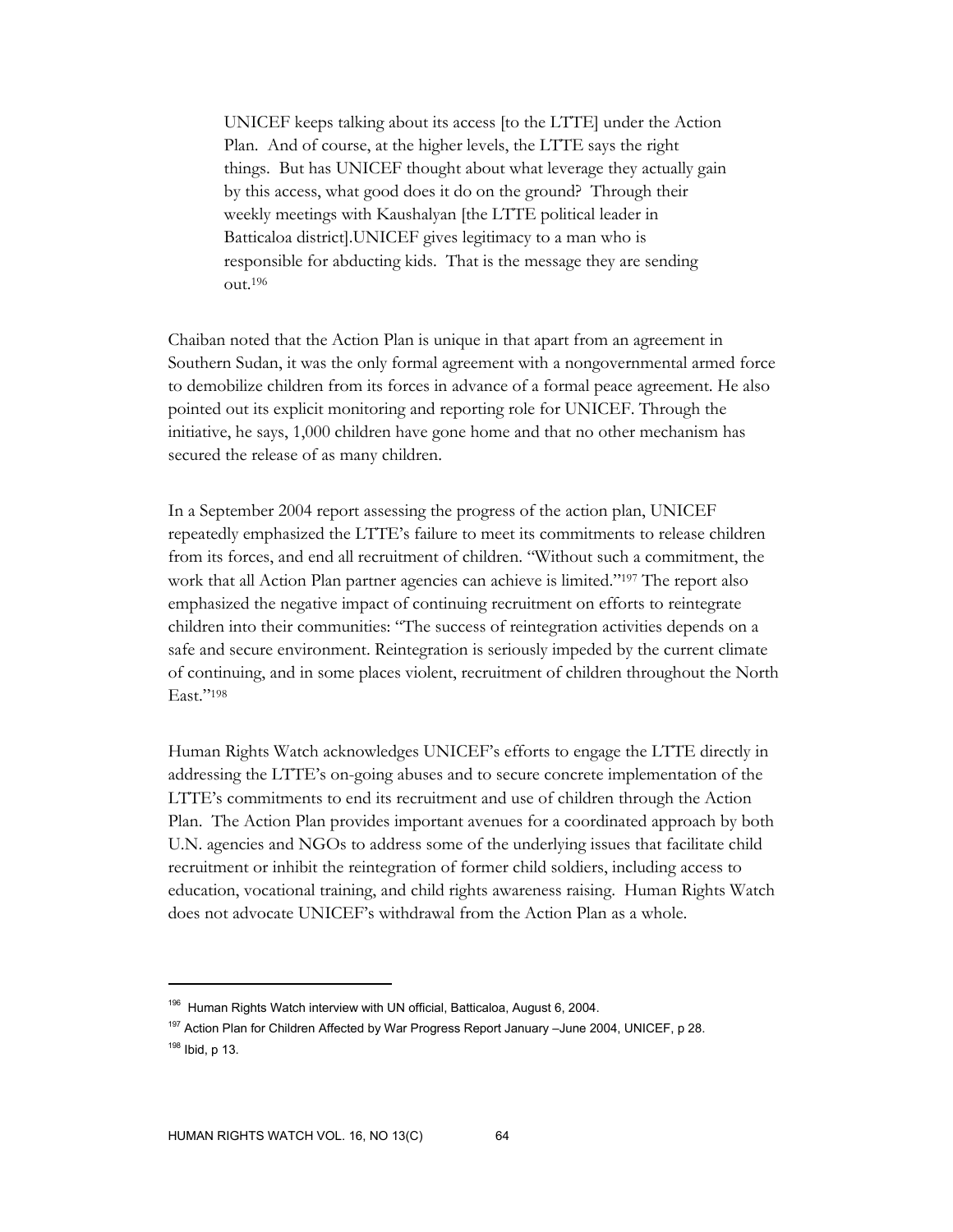However, Human Rights Watch remains concerned that the LTTE's failure to fulfill its obligations regarding the recruitment and release of children severely undermines the plan's stated goals. The lack of substantial progress in achieving these goals some sixteen months after the LTTE's formal agreement of the plan has undermined community confidence in the plan's strategy and raised legitimate questions regarding UNICEF's ongoing approach towards the LTTE. Although UNICEF has rightly made several public statements regarding LTTE non-compliance, Human Rights Watch believes that its continued participation in the child soldiers component of the plan is untenable and undeservedly legitimizes current LTTE policy towards children.

In light of continuing LTTE non-compliance with its commitments, Human Rights Watch urges UNICEF to set firm deadlines and benchmarks for the LTTE's compliance with its agreements under the Action Plan. These could include, for example, a cessation of child recruitment for a three-month period, and a specified number of releases during that period. If the LTTE fails to meet these benchmarks within the specified time, UNICEF should suspend operations at the transit center, including the provision of funds to the TRO for the center's operations.

We encourage UNICEF to continue its monitoring and regular and high-level advocacy with the LTTE and to continue to seek an end to all recruitment of children and to assist children who are released. Experience has shown that the UNICEF district offices are able to facilitate family reunification in such cases on an ad hoc basis and in a short period of time, with Action Plan partners providing follow-up social work support.

Until the LTTE takes credible steps to change its practices, UNICEF should prioritize its protection activities, in collaboration with NGOs assisting the Action Plan and other interested NGOs and local community groups.

### **XII. RESPONSE BY THE NATIONAL GOVERNMENT**

The government of Sri Lanka has not, until recently, spoken out on the LTTE's recruitment and use of children, perhaps not wishing to jeopardize the peace process. In spite of ample evidence of child recruitment by the LTTE, the government has taken little action to protect children in government-controlled areas. The government has effectively abdicated its responsibility to international organizations such as UNICEF, ILO and Save the Children.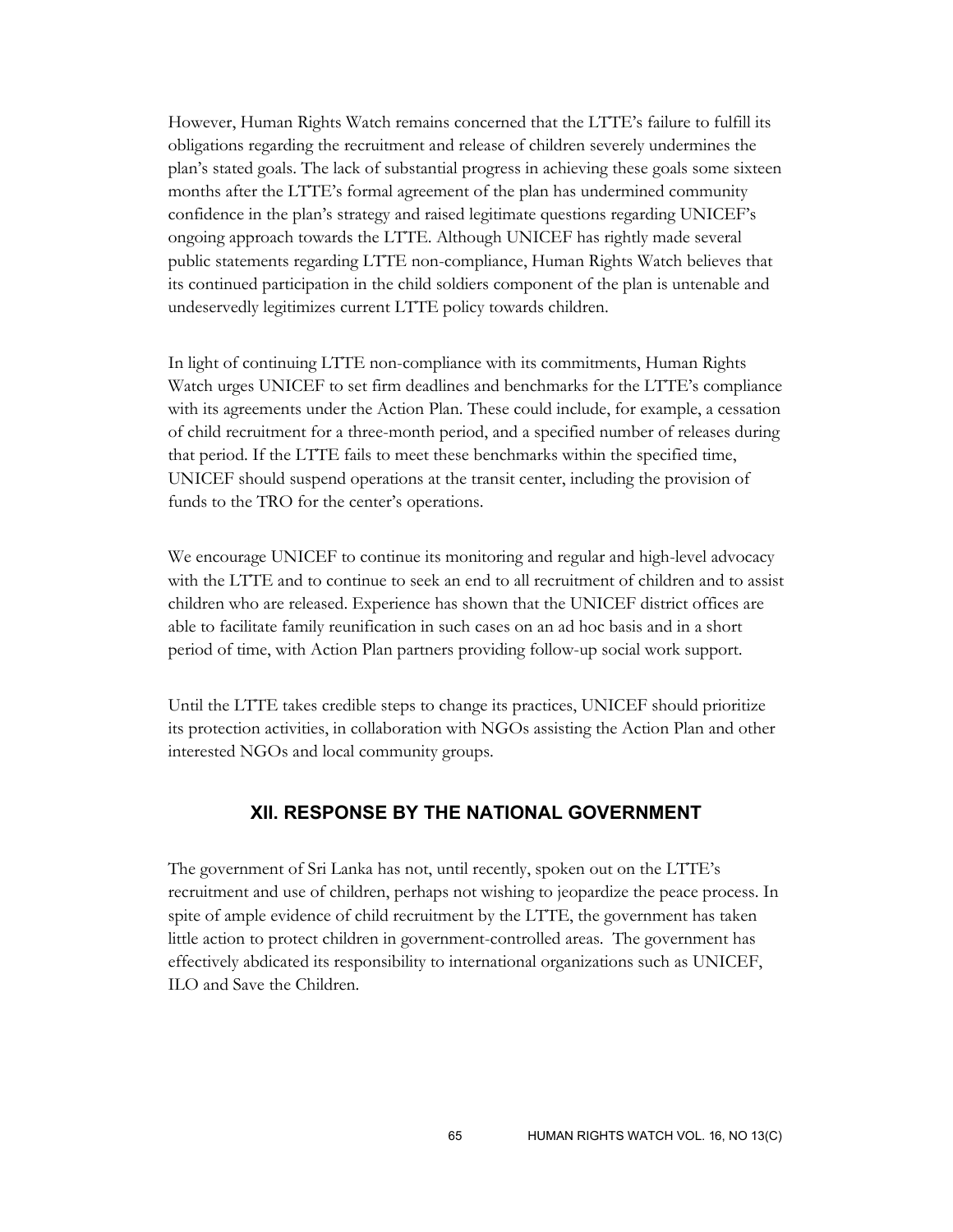The government is admittedly in a difficult situation. Given the government's numerous violations of international human rights and humanitarian law during the conflict, the Tamil population mistrusts the government and the state security forces. Another major challenge is that the government's control over the eastern districts is largely nominal. A senior government official conceded that the LTTE controls the administration of the East, even in areas under official government control, and that the government has very little influence over what happens in these areas.199 For instance, while the government of Sri Lanka funds the health, education, and food services throughout the country, in the East even in areas officially controlled by the government, the LTTE controls the distribution of these resources.

The government has, however, done little to address the local population's suspicions of the state. For example, security forces in the East, whether army or police, are almost entirely Sinhalese.200 While every station does have some Tamil officers who can investigate and record complaints, there is no question that language—and all that it signifies in this conflict—keeps people from reporting to the police.201 The Senior Superintendent of Police of Trincomalee admitted that parents would feel more comfortable reporting complaints in their own language, and that it would be a very good idea to hire more Tamil-speaking officers.202

A particular concern is protection for the children released from Karuna's forces whom the LTTE is specifically targeting for re-recruitment. A senior policeman in Trincomalee told Human Rights Watch that "we can't provide extra protection for [these] families."203 Persons under the government's authority remain the government responsibility. As one human rights activist told Human Rights Watch, "The state has an obligation to protect its children. Concerned individuals have talked about taking

<sup>&</sup>lt;sup>199</sup> Human Rights Watch interview with senior government official, August 14, 2004. For example, although the government technically administers the schools, the rule of the LTTE is such that they can enter government schools and conduct propaganda lessons (under the guise of history lessons) at will. Many parents, even if opposed to the LTTE, feel that the government is not teaching their children the correct version of Tamil history. In the words of one parent: "Our children have scarred minds, we have to tell them what happened….The government teachers are neglecting their duties, so it is good that the LTTE come in and teach our children about our history." Human Rights Watch interview, August 2004.

<sup>&</sup>lt;sup>200</sup> For example, ninety percent of the Trincomalee district police is Sinhalese. Human Rights Watch interview with Upali Hewage, Senior Superintendent of Police, Trincomalee, August 11, 2004.

<sup>&</sup>lt;sup>201</sup>This was a concern repeated by several witnesses who spoke with Human Rights Watch. Even though most witnesses said that the security forces were now behaving better than before, they still found it intimidating to pass through security checkpoints on the road, which are manned largely by Sinhalese speakers. 202 Ibid*.*

<sup>&</sup>lt;sup>203</sup> Human Rights Watch interview with Upali Hewage, Senior Superintendent of Police, Trincomalee, August 11, 2004.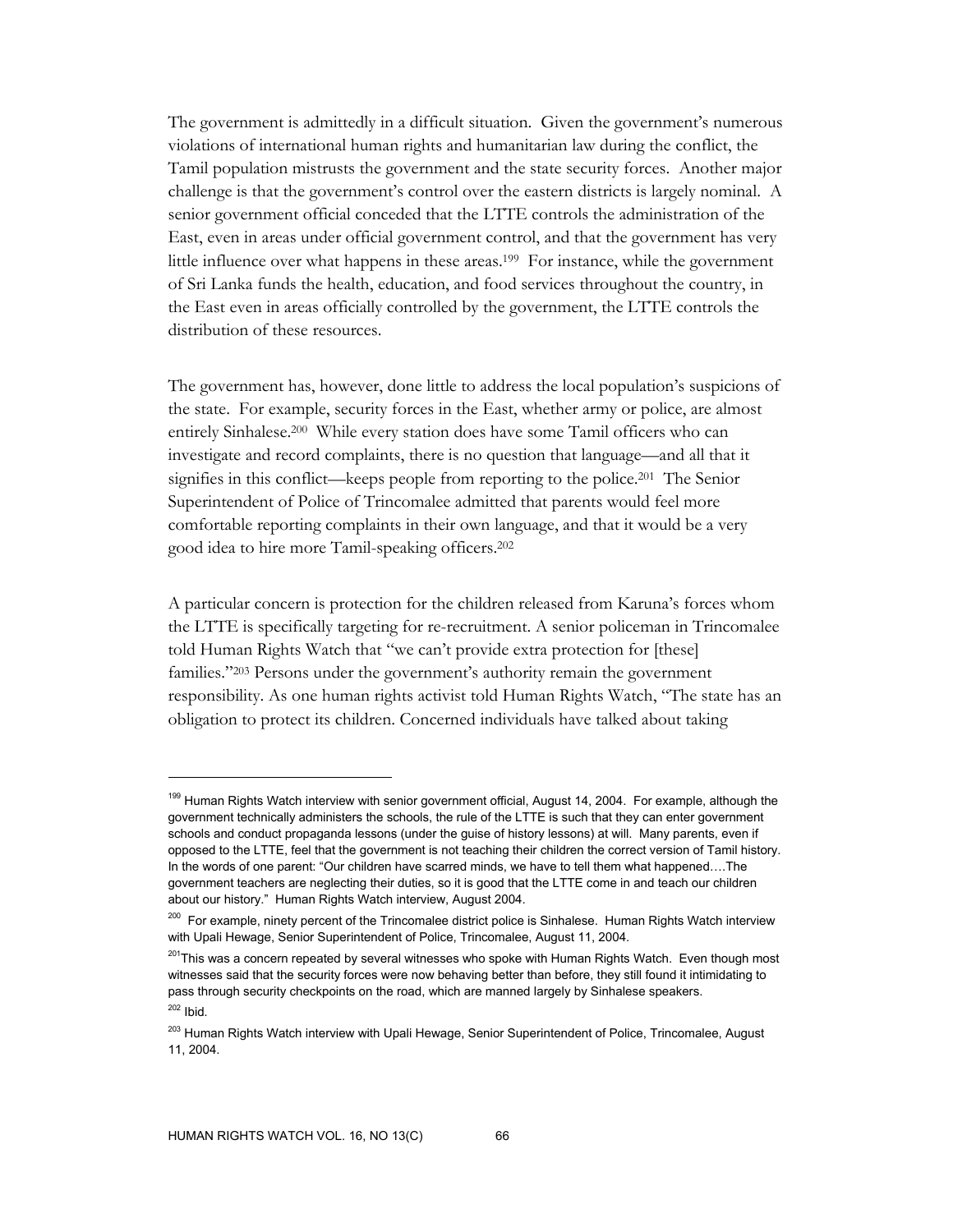vulnerable children out of the Northeast to provide them with safe haven in the south, but they don't have the capacity. The government should do that."204

The Sri Lankan government has yet to convince critics that it can actually protect such children. In October 2000, at least twenty-six Tamil inmates of the Bindunuwewa rehabilitation camp were killed by an Sinhalese mob armed with clubs and machetes. The victims were all former members of the LTTE and were aged between fourteen and twenty-three. The Tamil population saw these killings as further evidence of the government's lack of concern for their safety. Following lengthy and controversial proceedings, two police officers and three villagers were sentenced to death for the killings, with the remaining thirty-six indictees cleared for various reasons.205

According to local and international NGOs, former child soldiers often have difficulty obtaining identity cards from local government offices. "Individuals with identity cards can travel more freely. If you have no card, you are under suspicion," an international NGO staffer told us.206 The NGO reported that the local government officials are afraid of repercussions from the LTTE for giving identity cards to former combatants. In other cases, local government officials are pro-LTTE, and children and parents are afraid to apply for documentation. The government has the responsibility to ensure that all young people, including former child soldiers, have this protective documentation.

Local observers also suggest that given the past history of government harassment and abuses against former or suspected LTTE members, the government should issue a formal amnesty to all former child soldiers for their participation in the LTTE. Some NGOs report that local communities are fearful of accepting former combatants because they fear government reprisals if the cease-fire breaks down.207 Children under threat of re-recruitment fear that, should hostilities resume, the government might harass or prosecute them. This keeps them from seeking help from government agencies. The government has no history of prosecuting former combatants, but the government's pre-cease-fire history of harassing LTTE members contributes to continuing fears. The government should not provide amnesty to persons alleged to have committed war crimes, but it should amnesty children whose only criminal offense was their

<sup>&</sup>lt;sup>204</sup> Human Rights Watch interview with Sri Lanka Democracy Forum member, London, September 29, 2004.

<sup>&</sup>lt;sup>205</sup> Asian Human Rights Commission, "Two Sri Lankan police sentenced to death over Tamil prisoner massacre," press release, July 1, 2003,

http://massacres.ahrchk.net/bindunuwewa/main\_file.php/The+Bindunuwewa+Massacre/151/ (retrieved October 9, 2004).

 $^{206}$  Human Rights Watch interview with international NGO staff, Batticalao, August 2004.

<sup>&</sup>lt;sup>207</sup> Human Rights Watch interview, London, September 30, 2004.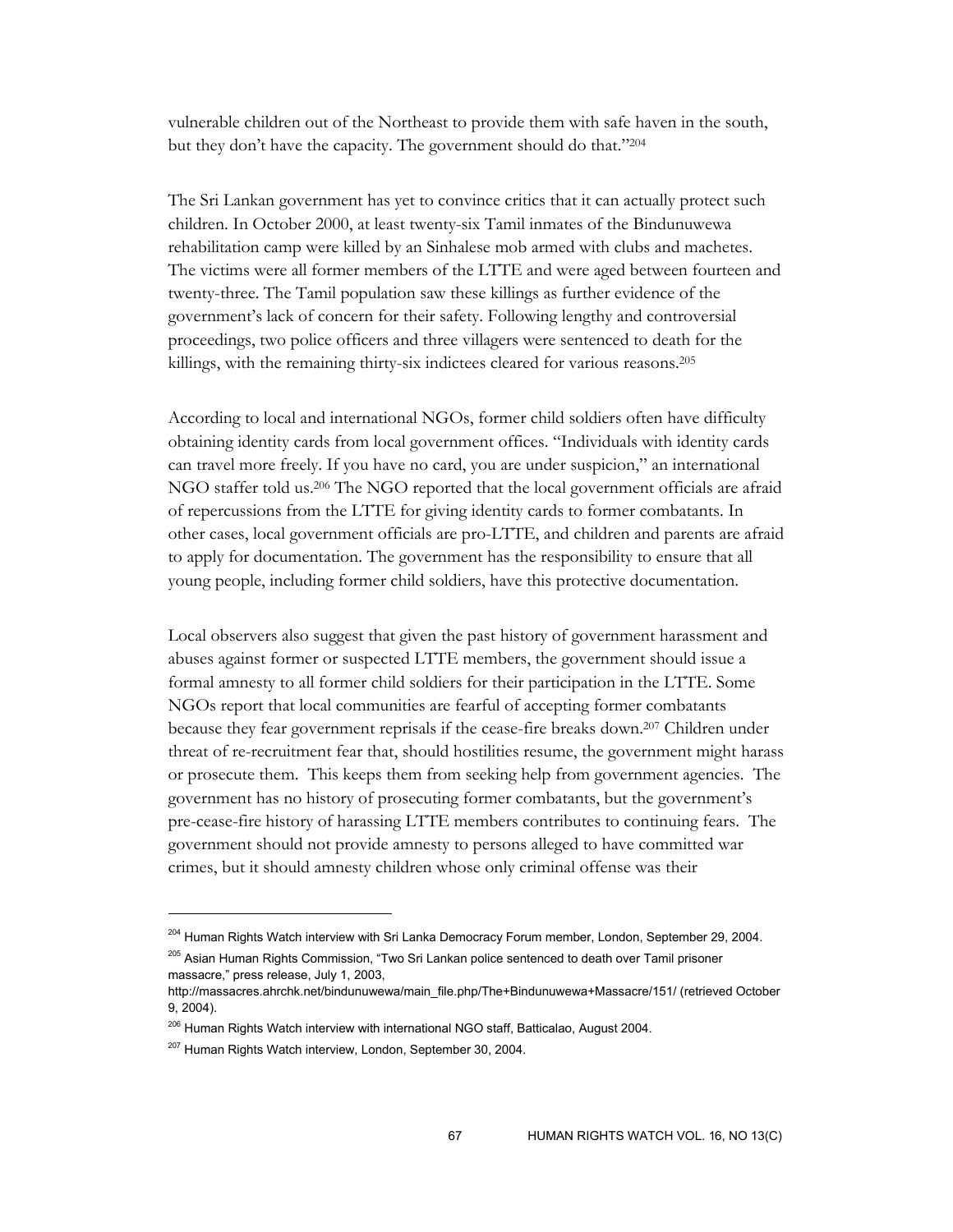participation in the LTTE. Amnesty would make it much easier for these former child combatants to reintegrate into Sri Lankan society.

In Colombo, the National Child Protection Agency (NCPA) and the National Human Rights Commission (NHRC) are independent agencies established by the government. Both these agencies, in different ways, have the mandate to investigate and report on the problem of child recruitment. Both agencies are woefully under-funded and receive little support from the government for their activities. The National Child Protection Agency has twenty-six staff nationwide, a number far from sufficient to cover the spectrum of its mandate. The NHRC has been issuing important reports from Colombo, but a visit to its regional offices makes it clear that it is not getting sufficient support. A member of the NHRC in Trincomalee said that they report regularly to the chair and the NHRC, but do not find out what steps have been taken in follow up.208

The NHRC has proposed monitoring the situation in the East in partnership with various international actors. For such monitoring to be successful, the NHRC would have to be capable of deploying monitors throughout the East. Monitoring on this scale would contribute significantly to a lessening of the abductions of children, and the attendant intimidation and abuse of parents that is going on now unabated. But for this to be successful, the NHRC needs the support of the national government and international donors.

### **XIII. THE SRI LANKA MONITORING MISSION**

The Sri Lanka Monitoring Mission (SLMM) was set up to monitor the cease-fire agreement signed by the Government and the LTTE on February 22, 2002. The members of the SLMM are Norway, Denmark, Sweden, Finland, and Iceland. The SLMM is headquartered in Colombo, with six district offices in Jaffna, Trincomalee, Batticaloa, Ampara, Mannar, and Vavuniya. In addition, there are naval monitoring teams in Jaffna and Trincomalee. Each monitoring committee is comprised of five members, two nominated by the government, two by the LTTE and the fifth by the head of the SLMM mission.209

The SLMM's mandate, as articulated in the cease-fire agreement, is to "enquire into any instance of violation of the terms and conditions of [the cease-fire agreement]," with the

<sup>&</sup>lt;sup>208</sup> Human Rights Watch interview with NHRC Trincomalee member, Trincomalee, August 2004.

<sup>&</sup>lt;sup>209</sup> Agreement on a Ceasefire between the Government of the Democratic Socialist Republic of Sri Lanka and the Liberation Tiger of Tamil Eelam, (hereinafter "Cease Fire Agreement"), February 22, 2002.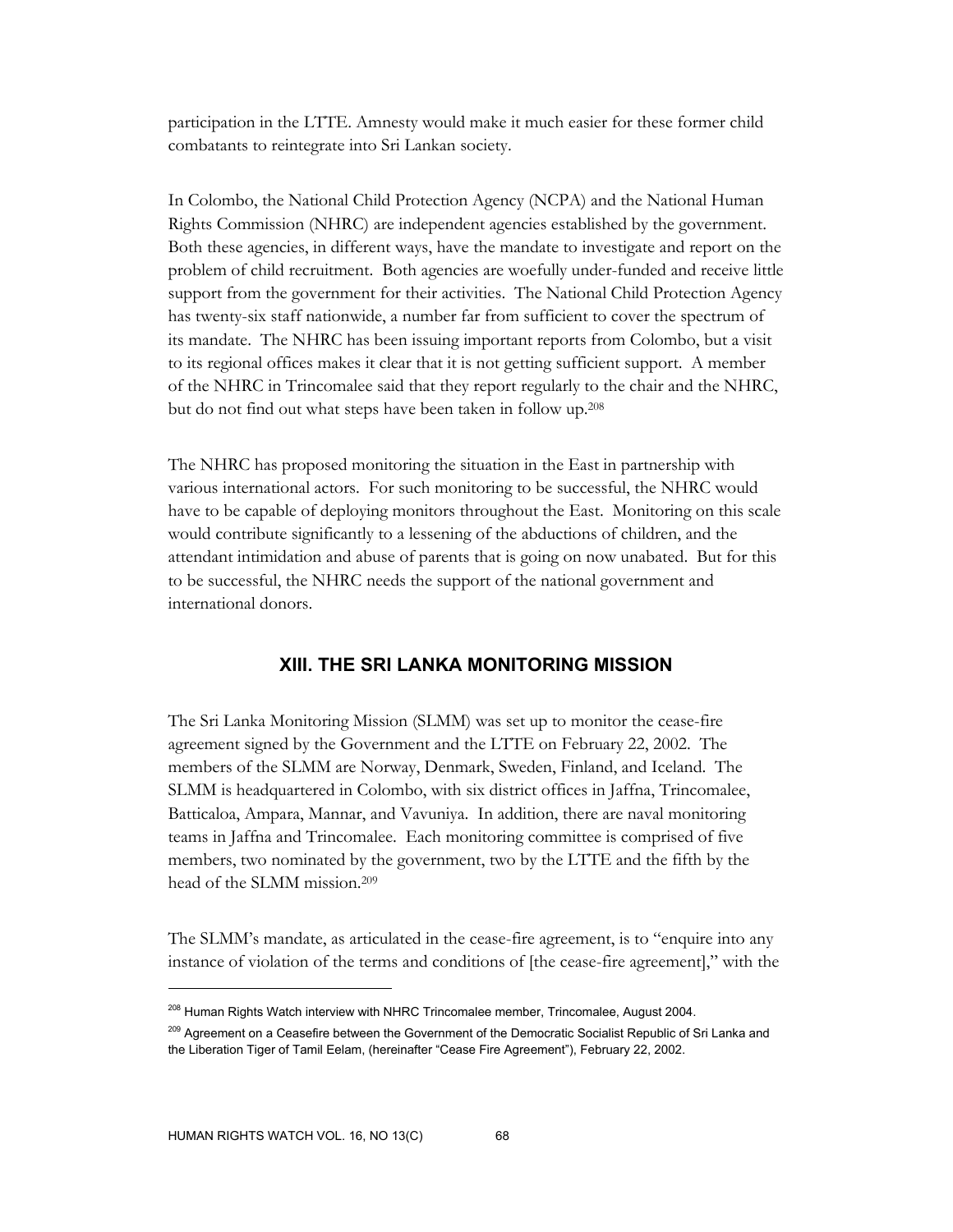undertaking by both parties to "fully cooperate and rectify any matter of conflict caused by their respective sides."210 The SLMM is further directed to "take immediate action on complaints…and to enquire into and assist the Parties in the settlement of any dispute."211 Under the terms of the agreement, the SLMM is meant to monitor technical compliance, such as maintaining zones of separation, ensuring agreed upon distances between the two sides, tracking movement of ammunitions, and ensuring disarmament of paramilitary groups.

Significantly, the SLMM is also authorized to monitor the violation of international law by the government and the LTTE, and in particular to monitor that the two sides abstain from acts "against the civilian population, including such acts as torture, intimidation, abduction, extortion and harassment."212 The SLMM has been criticized for neglecting the latter part of its mandate, and Human Rights Watch's interviews and analysis confirm this criticism.

Between February 1, 2002 and September 30, 2004, the SLMM received 1784 complaints of child recruitment and ninety-seven complaints of abduction of children against the LTTE.213 Of these cases, the SLMM ruled that 1,441 of the child recruitment cases and fifty-two of the abducted cases were violations of the cease-fire agreement.

Although child recruitment cases make up the largest number of complaints received by the LTTE, Human Rights Watch interviews with SLMM monitors found that child recruitment is not treated consistently as a priority. A SLMM representative in Trincomalee told Human Rights Watch, "I don't see child recruitment as anything to do with peace. Other issues are more endangering to the cease-fire than child recruitment, so we don't raise it in meetings with the LTTE."214 Another monitor told Human Rights Watch that the SLMM mandate "isn't exactly directed at child recruitment."215

 $\overline{a}$ 

<sup>210</sup> Ibid*.*

 $211$  Ibid.

<sup>&</sup>lt;sup>212</sup> Cease Fire Agreement, art. 2.1

<sup>&</sup>lt;sup>213</sup> Sri Lanka Monitoring Mission, "Summary of recorded complaints and violations from all districts, Period listed: February 1, 2002 – September 30, 2004." See

http://www.slmm.lk/OperationsMatter/complaints/2004\_AllDistricts.pdf (retrieved October 26, 2004). During the same period, the SLMM received one complaint of child recruitment against the Sri Lankan government, but the case was not ruled as a ceasefire violation.

<sup>&</sup>lt;sup>214</sup> Human Rights Watch interview with Helge Lyberg, SLMM monitor, Trincomalee, August 12, 2004.

<sup>&</sup>lt;sup>215</sup> Human Rights Watch interview with Suzanne Pederson, SLMM monitor, Batticaloa, August 5,2004.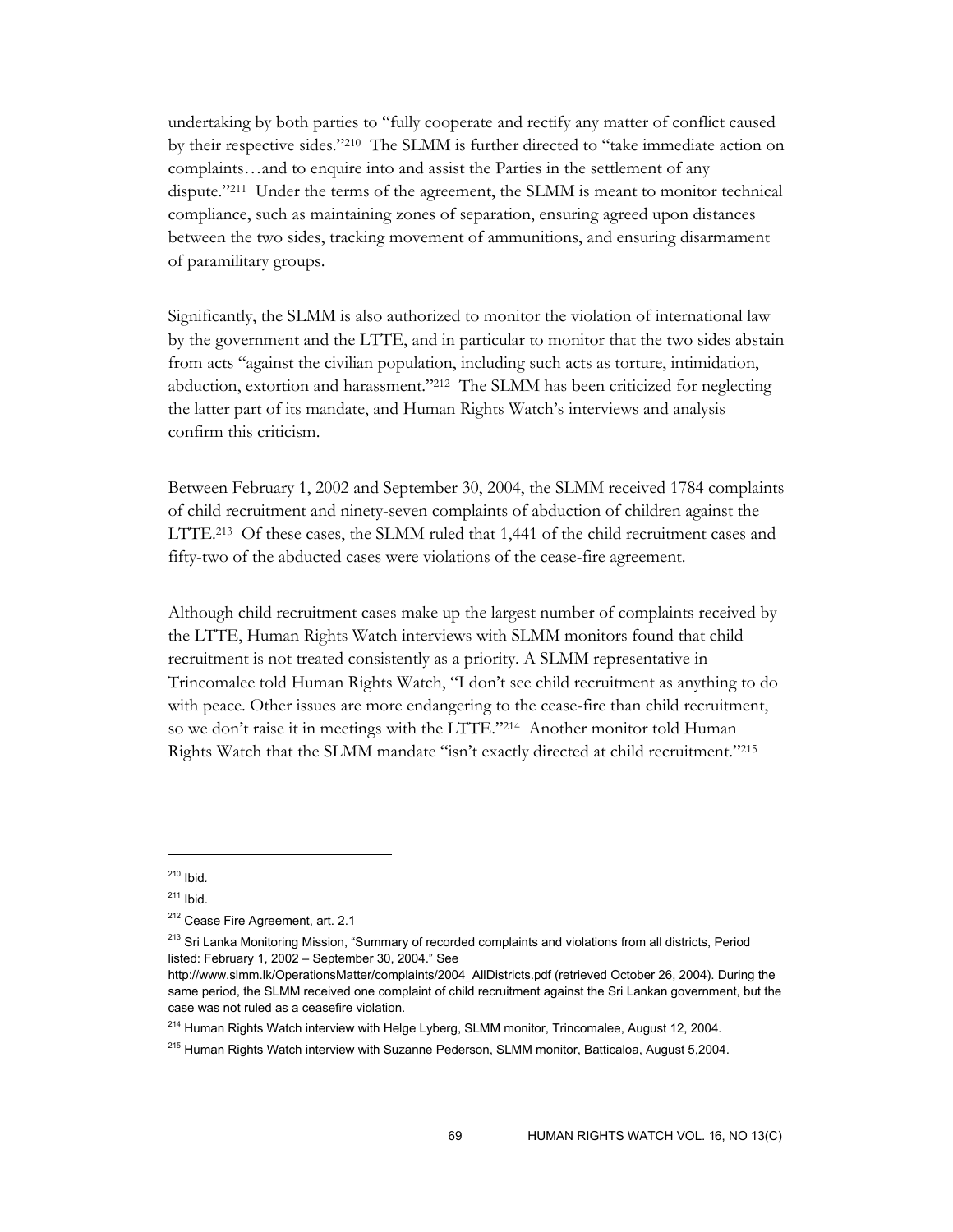According to the Trincomalee office, when the SLMM receives a complaint of child recruitment, it requests further information on the case from the LTTE, and if the allegation seems credible, makes a report to the LTTE in Kilinochchi. However, the SLMM also said that it handles very few complaints of underage recruitment, in large part because it tells people that it doesn't deal with the issue.216 This position is troubling because it suggests that the issue of child recruitment—although clearly within the terms of their mandate, involving as it does the violations enumerated in the cease-fire agreement (namely, intimidation, abduction and harassment) not to mention other violations not specifically enumerated in their mandate, but which nonetheless constitute violations of international law—is not significant enough to be vigorously monitored.

One monitor told us: "We are here on the invitation of the parties…. We don't see public statements as part of what we do."217 Yet the head of the SLMM has issued two public statements on political killings as a threat to the ceasefire.218 It has issued no such statements regarding child recruitment.

One approach to deal with the various aspects of the SLMM mandate would be to separate the technical monitoring of the cease-fire and the human rights monitoring functions of the SLMM. In order to do this, the SLMM should establish a human rights unit, dedicated to systematically monitoring the violations of international law stipulated in their mandate and staffed with trained human rights monitors.

In the absence of such a unit, SLMM leadership must highlight the problem of child recruitment to its monitors. One monitor, who chose to remain anonymous, said that most of the monitors do not understand issues of human rights: "They [the monitors] think of human rights as something soft and fuzzy, without shape, and so it makes them nervous to engage the issues."219

Another criticism against the SLMM is that there is no link between the SLMM and the local population. The SLMM responds to this charge by saying that its mandate is limited to dialogue with the government and the LTTE. However, any serious follow

<sup>&</sup>lt;sup>216</sup> Human Rights Watch interview with Helge Lyberg, SLMM monitor, Trincomalee, August 12, 2004.

<sup>&</sup>lt;sup>217</sup> Human Rights Watch interview with Suzanne Pederson, SLMM monitor, Batticaloa, August 5,2004.

<sup>218</sup> Sri Lanka Monitoring Mission, "Killing of Members of LTTE & Government Forces – A serious threat to the Ceasefire and the Peace Process," press release, May 10, 2004; "Killings of Members of Political Parties & Government Forces – Threat to the Ceasefire," press release, May 7, 2003.

<sup>&</sup>lt;sup>219</sup> Human Rights Watch interview with SLMM monitor, early August 2004.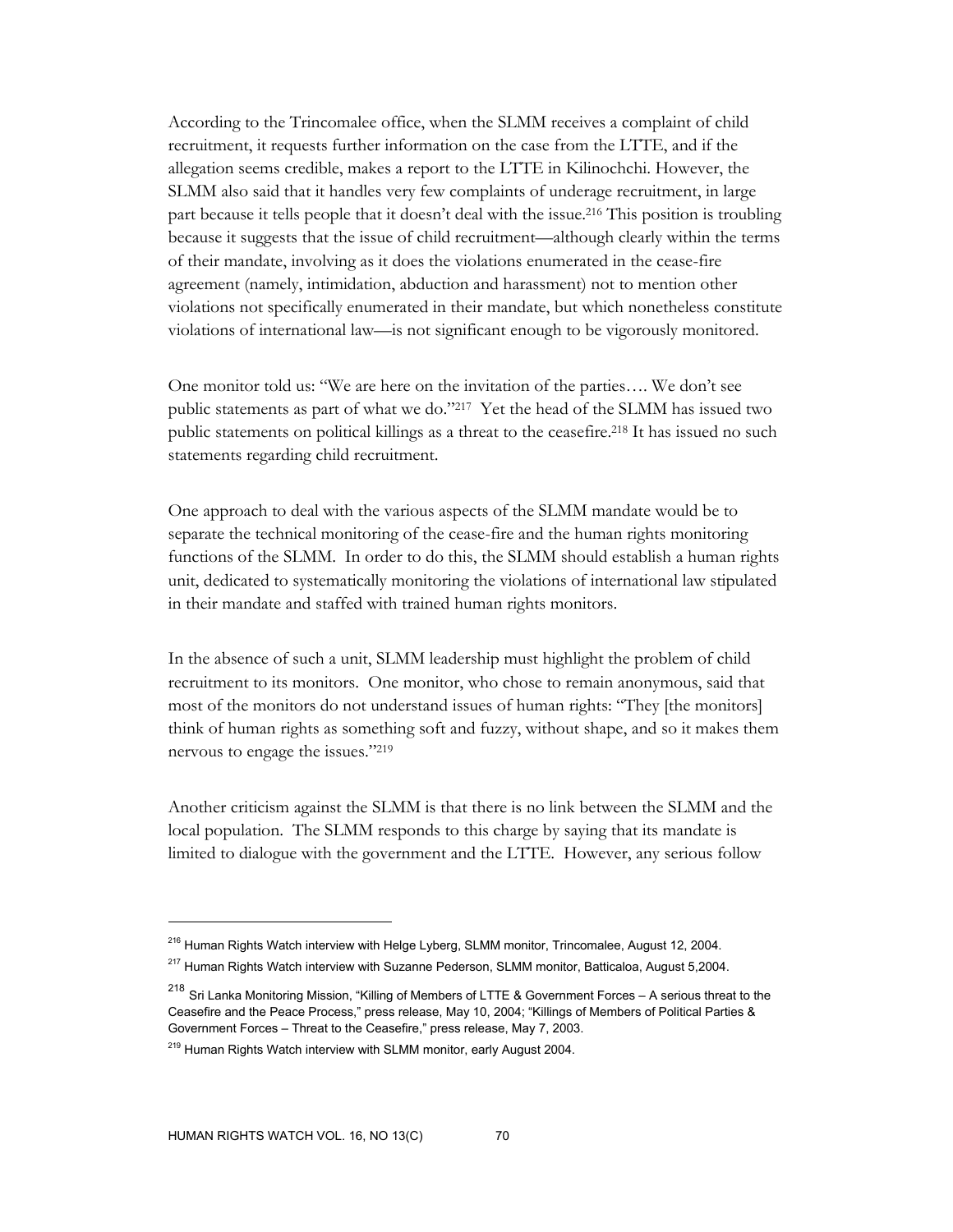through on its mandate, particularly article 2.1, would mean that the SLMM would have to have some dialogue with the local victimized population.

The lack of dialogue between the SLMM and others was made clear during Human Rights Watch's interviews. In Batticaloa, following the increase in recruitments during temple festivals as described above, international organizations agreed to step up monitoring at the temples. The SLMM monitors in Batticaloa were not aware of such an initiative, and had not been invited to a meeting during which this protection issue was discussed. One monitor conceded that the SLMM does not have good local partnerships with other groups and that this was something which impeded their ability to gather information 220

#### **XIV. INTERNATIONAL DONORS**

At the Sri Lanka Donor's Conference held in Tokyo in June 2003, the international community jointly pledged a total of U.S.\$ 4.5 billion in post-war reconstruction and development aid to Sri Lanka.221 The conference was co-chaired by Japan, Norway, the United States, and the European Union.222 The Declaration of the Conference explicitly linked the aid to the peace process: "[a]ssistance by the donor community must be closely linked to substantial and parallel progress in the peace progress…in view of the linkage between donor support and peace process, the international community will monitor and review the progress in the peace talks."223 The Declaration went on to list ten objectives and milestones which it would use to measure the progress. Some of the milestones were ensuring an increase in Muslim participation, rehabilitation of former combatants, and gender equity. The end of under-age recruitment by the LTTE was set out as a milestone by which the progress of a political settlement would be measured.224

<sup>&</sup>lt;sup>220</sup> Human Rights Watch interview with Suzanne Pederson, SLMM monitor, Batticaloa, August 5, 2004.

<sup>&</sup>lt;sup>221</sup> Tokyo Conference on Reconstruction and Development of Sri Lanka, June 9-10, 2003, Japan Ministry of Foreign Affairs. See http://www.mofa.go.jp/region/asia-paci/srilanka/conf0306/ (retrieved October 26, 2004). A total of fifty-one countries and twenty-two international organizations attended. There have been follow-up meetings to the conference, with the most recent one at the time of writing in Washington D.C. on February 17, 2004.

<sup>&</sup>lt;sup>222</sup> The LTTE boycotted the donors conference because their demand for an interim administration in the North and the East on its own terms had been rejected by the government. It did not attend the follow up meeting in September 2003 in Colombo.

<sup>&</sup>lt;sup>223</sup> Declaration of the Tokyo Conference; Government of Sri Lanka, "Tokyo Donor Conference Ends," June 11 2003, http://www.priu.gov.lk/news\_update/Current\_Affairs/ca200306/20030611tokyo\_donor\_conference.htm (retrieved October 1, 2004).

 $224$  Ibid.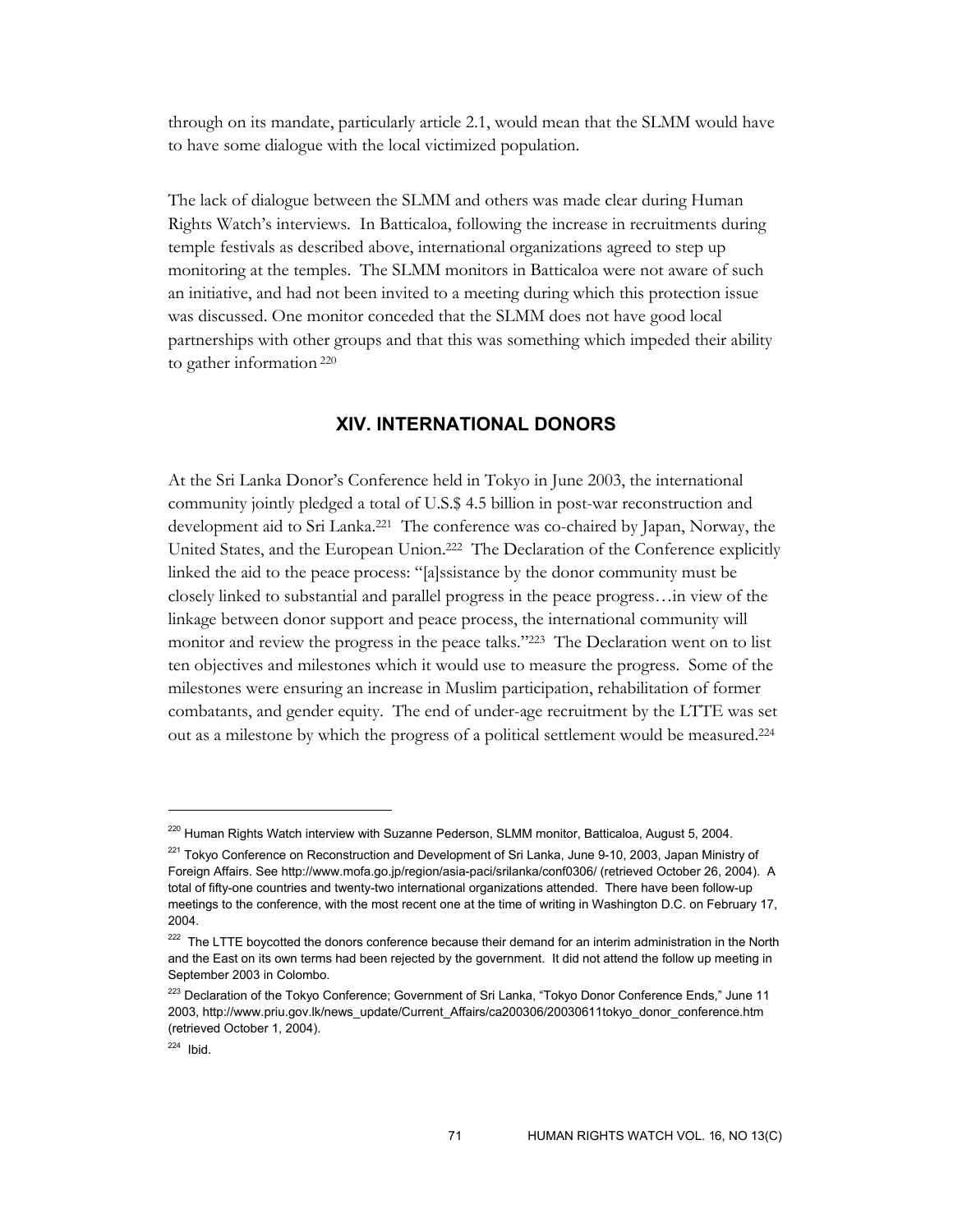In spite of this explicit linkage, the donors were, until recently, largely silent on the recruitment of child soldiers. At follow-up meetings to the Tokyo Conference, the donors have encouraged the parties to recommence negotiations and urged them to live up to the expectations of the Tokyo Conference. This silence was particularly conspicuous during the sudden increase in under-age recruitment following Karuna's split in April 2004. This lack of public condemnation by donors, combined with the silence from other actors, allowed the LTTE to continue its practices without fear of meaningful international censure.

Recently, the donor community has been more vocal, and there have been statements from the co-chairs of the donor conference, the European Union and the United States. The co-chairs released a statement on June 1, 2004, in which they again reiterated the call for the parties to resume the peace process, and specifically enumerated under-age recruitment as an abiding problem.225 The United States released a statement on October 1, 2004, in which it called on the LTTE to stop recruiting child soldiers.226

A significant percentage of the reconstruction aid is intended for the war-ravaged North and East. The donor community must use the leverage it has to pressure the LTTE to stop under-age recruitment. While the exercise of this leverage must not come at a cost of the humanitarian aid urgently needed in the outlying areas, there are other ways to put pressure on the LTTE. One possibility is to refuse to fund projects carried out by the TRO, the LTTE dominated agency, unless the LTTE can show substantial progress, measured against established benchmarks, in stopping under-age recruitment. This need not stop the aid and assistance from getting to people who need it, but it will send a strong message to the LTTE.

The donor community is well-placed to insist that the LTTE abide by its commitments under international law as well as under its own repeated declarations to cease under-age recruitment. The Tokyo Conference Declaration has provided the space for such an insistence. Especially while the peace talks are ongoing, the donor community must give serious thought to using its considerable influence to stop child recruitment.

<sup>&</sup>lt;sup>225</sup> "Joint Press Statement of the Co-Chairs of the Tokyo Declaration," June 1, 2004,

http://www.dellka.cec.eu.int/en/press\_office/press\_releases\_pdf/s/cochair\_meeting\_03062004.pdf (retrieved October 4, 2004).

<sup>&</sup>lt;sup>226</sup> Richard Boucher, Spokesman, U.S. State Department, "The Peace Process in Sri Lanka," press statement, October 1, 2004. http://www.state.gov/r/pa/prs/ps/2004/36692.htm (retrieved October 4, 2004).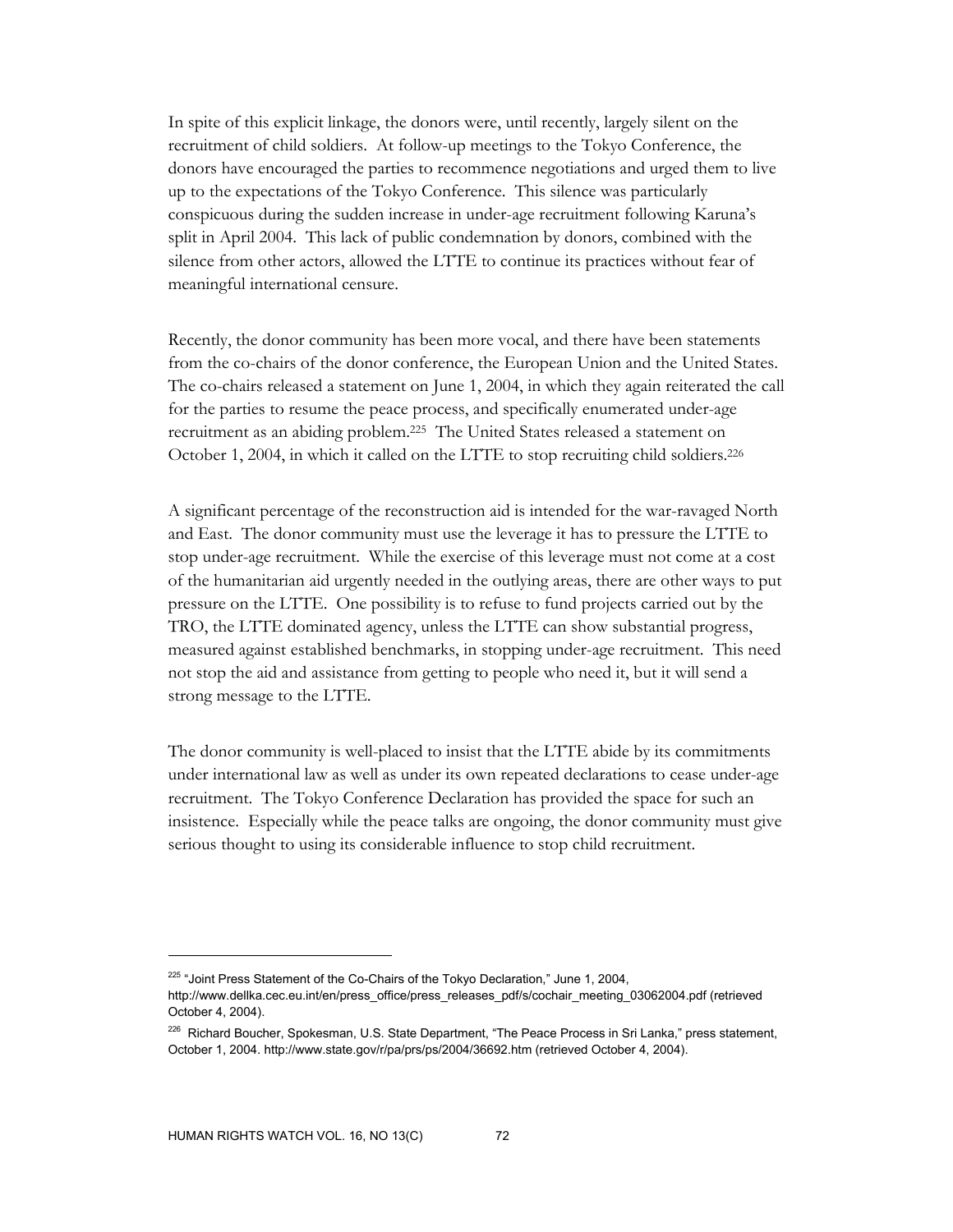## **XV. INTERNATIONAL LEGAL STANDARDS**

The LTTE has violated its obligations under international law by recruiting children into its forces and by having children directly participate in hostilities.

International humanitarian law (the laws of war) and human rights law prohibit the recruitment and use of children as soldiers and in other combat-related roles. Protocol II to the Geneva Conventions of 1949, which applies during non-international armed conflicts (civil wars) prohibits states and non-state armed groups from recruiting or using children under the age of fifteen in armed conflict. This standard is also reflected in the Convention on the Rights of the Child (CRC), which Sri Lanka ratified in 1991.227 The prohibition on the recruitment and use of children below the age of fifteen is now considered customary international law, and is binding on all parties to armed conflict.

Sri Lanka is also party to the Optional Protocol to the Convention on the Rights of the Child on the involvement of children in armed conflict, which was adopted by the U.N. 2000, and entered into force in 2002. The protocol raised the standards set in the Convention on the Rights of the Child by establishing eighteen as the minimum age for any conscription or forced recruitment or direct participation in hostilities. The protocol also places obligations upon non-state armed forces. Article 4 states that "armed groups that are distinct from the armed forces of a state should not, under any circumstances, recruit or use in hostilities persons under the age of eighteen." 228

The Optional Protocol does not set a specific age for voluntary recruitment by government forces, but requires governments to deposit a binding declaration establishing their minimum voluntary recruitment age. The age set cannot be below sixteen. In the case of Sri Lanka, the government made a declaration at the time of ratification establishing that the minimum age for voluntary recruitment into government forces was eighteen. Thus, in practice, the same age limits apply for all forms of recruitment by both state and non-state forces in Sri Lanka.

In 1999, the member states of the International Labor Organization (ILO) unanimously adopted the Worst Forms of Child Labour Convention (No. 182). It defines a child as

<sup>&</sup>lt;sup>227</sup> The Convention on the Rights of the Child has been ratified by all states except Somalia and the U.S.

<sup>&</sup>lt;sup>228</sup> Optional Protocol to the Convention on the Rights of the Child on the involvement of children in armed conflicts, A/RES/54/263, adopted May 25, 2000, entered into force February 12, 2002. Sri Lanka ratified the protocol on September 8, 2000.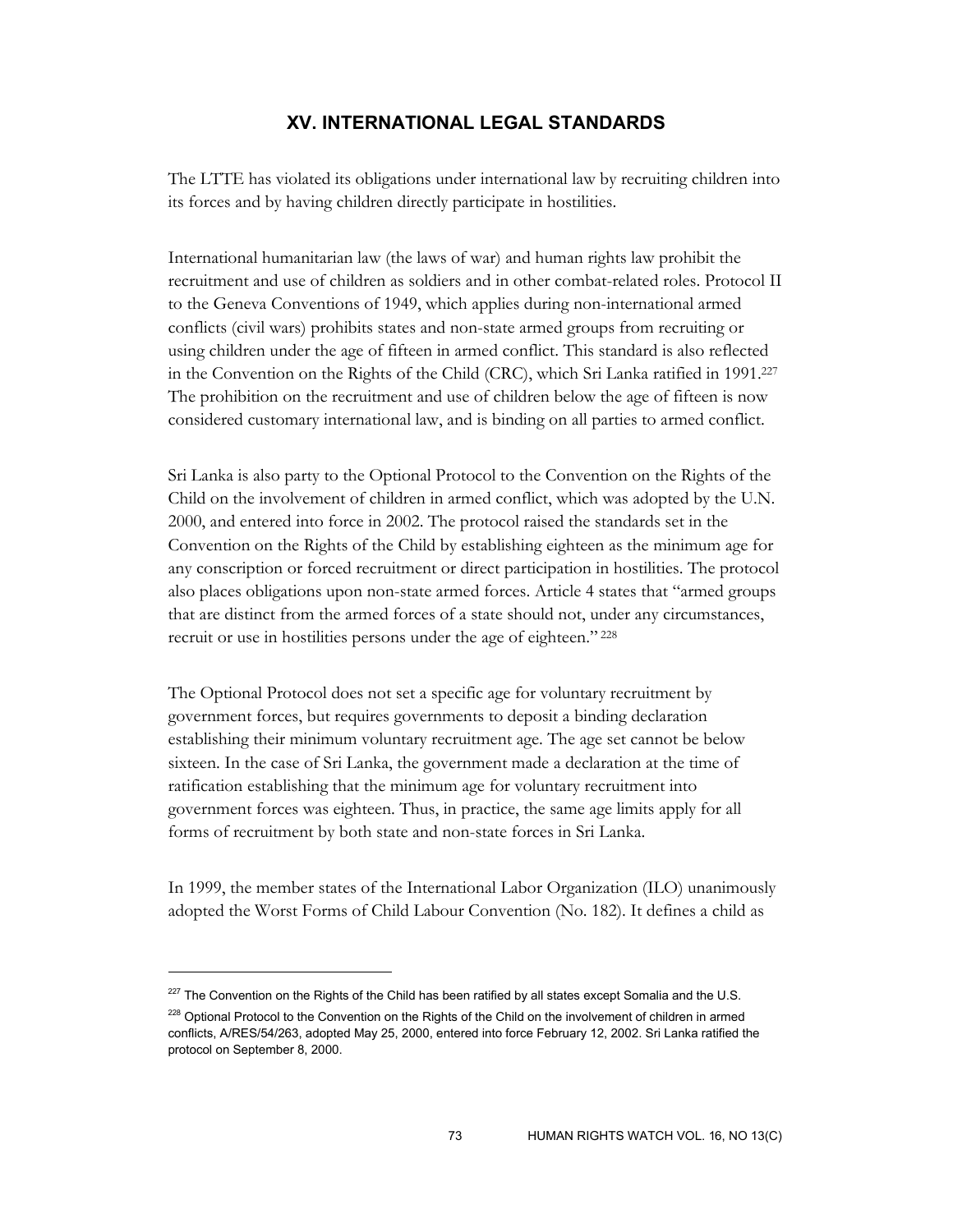any person under the age of eighteen and includes in its definition of the worst forms of child labor:

All forms of slavery or practices similar to slavery, such as the sale and trafficking of children, debt bondage and serfdom and forced or compulsory labour, including forced or compulsory recruitment of children for use in armed conflict.229

Sri Lanka ratified the Worst Forms of Child Labour Convention on March 1, 2001. The recruitment of children under the age of fifteen or their use in hostilities is also considered a war crime under the Statute for the International Criminal Court (ICC). The Statute was adopted in July 1998 and considers such recruitment a war crime under its jurisdiction whether carried out by members of national armed forces or non-state armed groups.230 As of September 2004, Sri Lanka had not ratified the ICC statute.

Even though Sri Lanka is not a state party to the ICC statute, LTTE members who are responsible for recruiting children under the age of fifteen into the LTTE's forces may still be criminally responsible for acts amounting to war crimes under international law. In May 2004, the Appeals Chamber of the Special Court for Sierra Leone ruled that the prohibition on recruiting children below age fifteen had crystallized as customary international law prior to 1996, citing the widespread recognition and acceptance of the norm in international instruments such as the Convention on the Rights of the Child and the Additional Protocols to the Geneva Conventions.

The Special Court for Sierra Leone also found that the individuals responsible for recruiting children under the age of fifteen bear criminal responsibility for their acts:

The practice of child recruitment bears the most atrocious consequences for the children. Serious violations of fundamental guarantees lead to individual criminal responsibility. Therefore the recruitment of children was already a crime by the time of the adoption of the 1998 Rome Statute for the International Criminal Court, which codified and ensured

 $\overline{a}$ 

<sup>&</sup>lt;sup>229</sup> Convention concerning the Prohibition and Immediate Action for the Elimination of the Worst Forms of Child Labour (ILO No. 182), art. 3 (a), 38 I.L.M. 1207 (1999), entered into force November 19, 2000.

 $^{230}$  Rome Statute of the International Criminal Court, arts. 8(2)(b)(xxvi) and 8(2)(e)(vii), U.N. Doc.

A/CONF.183/9, adopted July 17, 1998, entered into force July 1, 2002.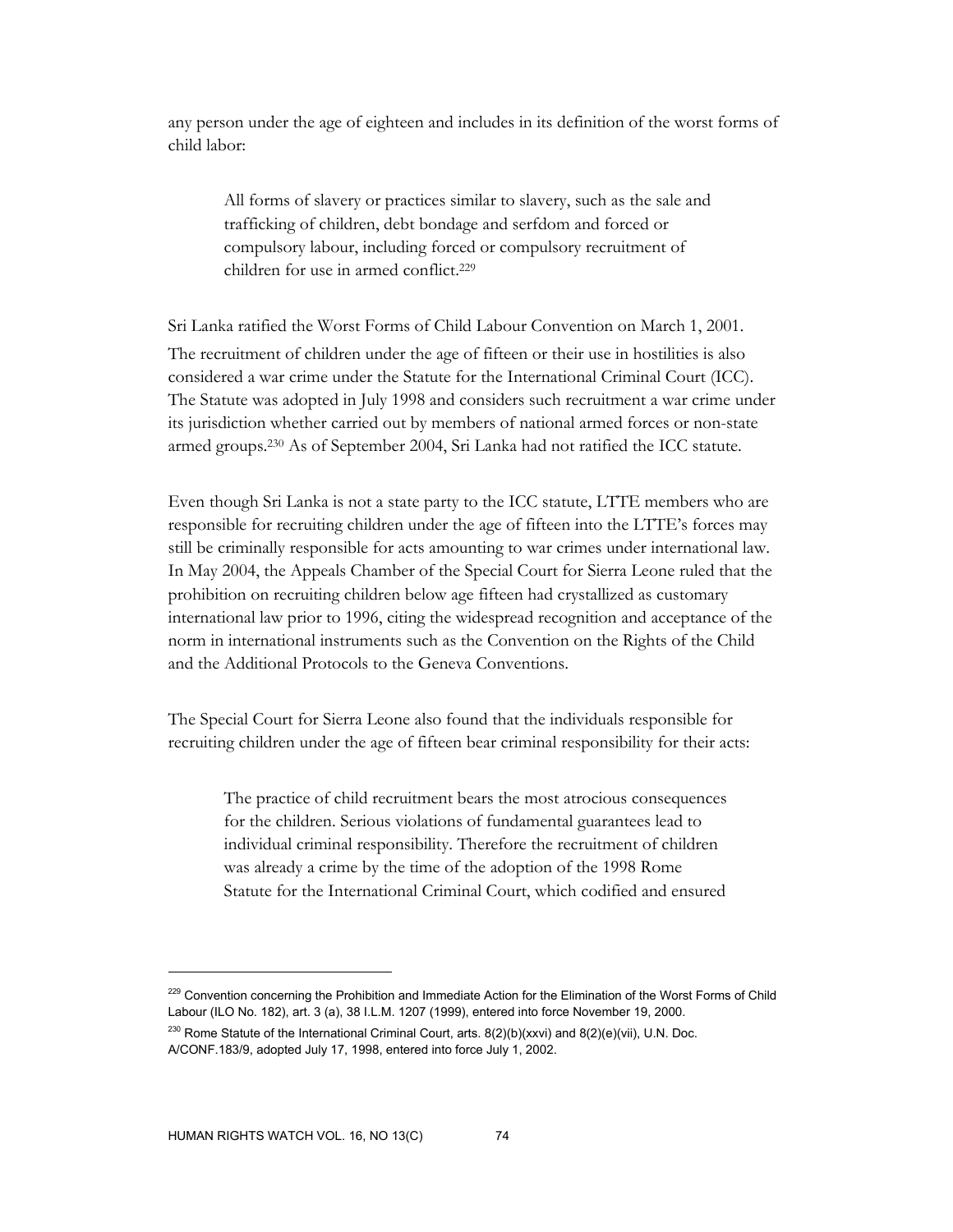the effective implementation of an existing customary norm relating to child recruitment rather than forming a new one.<sup>231</sup>

According to accounts collected by Human Rights Watch and extensive other evidence, the LTTE recruits children into its forces from the age of eleven or twelve, recruits children forcibly, trains children for combat, and uses them as combatants or in other capacities in armed conflict. As outlined above, these practices have been condemned by the international community and constitute violations of international humanitarian law, international human rights law, international labor law, and international criminal law. They also violate the LTTE's own stated practices and commitments.

The Sri Lankan government does not recruit children into its armed forces. However, it still has obligations regarding child soldiers under international law. Under the Convention on the Rights of the Child, the government is responsible to take "all feasible measures to ensure protection and care of children who are affected by an armed conflict,"232 and to take "all appropriate measures" to promote the physical and psychological recovery and social reintegration of children who have been victim to armed conflicts.233

Under the Optional Protocol, the state has the responsibility to take measures to prevent the recruitment and use of children by non-state armed groups, including by criminalizing such practices.234

The Worst Forms of Child Labour Convention also places responsibility on the state to "take immediate and effective measures to secure the prohibition and elimination of the worst forms of child labour as a matter of urgency,"235 which includes the forced recruitment of children for use in armed conflict. The convention requires states to provide direct assistance for the removal of children from these situations and for their rehabilitation and social integration, and to ensure these children access to free basic education and when possible and appropriate, vocational training. The state is also

 $\overline{a}$ 

<sup>231</sup> Summary of Decision on Preliminary Motion on Lack of Jurisdiction (Child Recruitment), *Prosecutor v. Sam Hinga Norman*, Appeals Chamber of the Special Court for Sierra Leone, May 31, 2004, Case Number SCSL-2003-14-AR72 (E).

<sup>&</sup>lt;sup>232</sup> Convention on the Rights of the Child, art. 38.

 $233$  Ibid., art 39.

<sup>&</sup>lt;sup>234</sup> Optional Protocol to the Convention on the Rights of the Child on the involvement of children in armed conflicts, art 4.

<sup>&</sup>lt;sup>235</sup> Convention concerning the Prohibition and Immediate Action for the Elimination of the Worst Forms of Child Labour (ILO No. 182), art 1.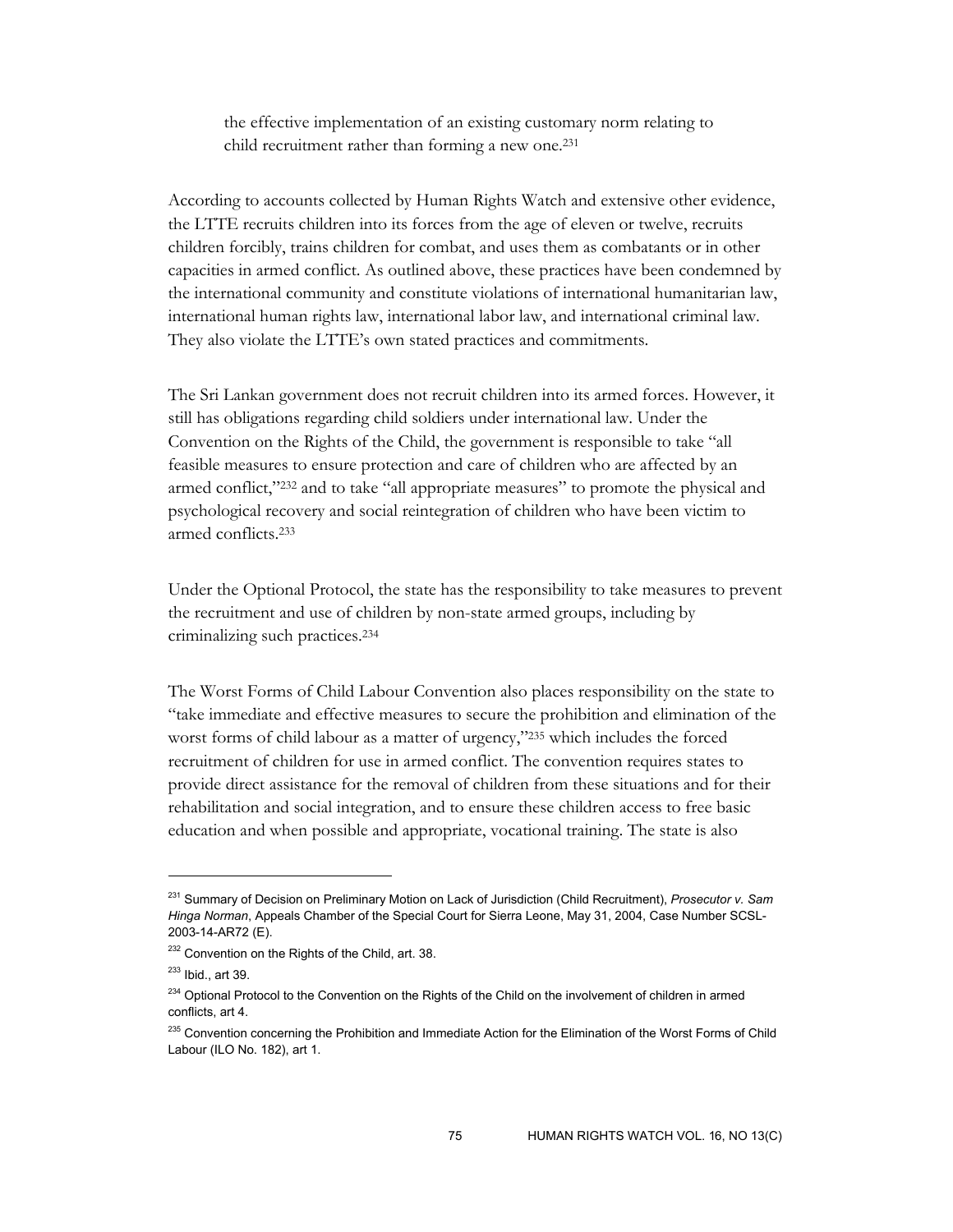expected to identify and reach out to children at special risk and take account of the special situation of girls.236

The convention obliges states parties to develop specific plans of action to address the worst forms of child labor. The recommendations accompanying the convention state that the plans should aim to denounce these abuses, reach out to and work with communities where children are at special risk, and inform sensitize and mobilize public opinion and concerned groups, including children and their families.237

### *UN Security Council Efforts to Achieve Compliance*

Since 1998, the U.N. Security Council has addressed the issue of children and armed conflict and adopted a series of resolutions aimed at stronger enforcement of international standards. In 2001, the Security Council specifically called on member states to "consider appropriate legal, political, diplomatic, financial and material measures, in accordance with the Charter of the U.N., in order to ensure that parties to armed conflict respect international norms for the protection of children."238

The Security Council also took the unusual step of asking the U.N. secretary-general to compile and publish a list of specific parties to armed conflict that were recruiting or using child soldiers in violation of their obligations. This "name and shame" initiative was the first time that the Security Council had specifically named abusive parties, and was intended to hold violators accountable for their actions. The initial list was limited to parties to armed conflict in situations on the Security Council's agenda, and thus excluded Sri Lanka.

In 2003, however, the Security Council expanded the scope of the list beyond the Security Council's agenda. As a result, in November 2003, the secretary-general specifically named the LTTE among a list of parties that recruit or use children in armed conflict. In April 2004, the Council called on these parties to immediately halt their recruitment or use of child soldiers and indicated its intention to consider "appropriate steps" to address this issue in response to reliable and timely information.239 At the time of writing, the secretary-general was preparing his fifth report on children and armed conflict for the Security Council's consideration, including information on compliance

 $236$  Ibid., art 7.

 $237$  Recommendation 190: Recommendation Concerning the Prohibition and Immediate Action for the Elimination of the Worst Forms of Child Labour, para. 2, ILO No. R190, June 17, 1999.

<sup>&</sup>lt;sup>238</sup> U.N. Security Council resolution 1379, S/RES/1379, (November 20, 2001), para. 9 b.

<sup>&</sup>lt;sup>239</sup> U.N. Security Council resolution 1539, S/RES/1539, (April 22, 2004), para. 6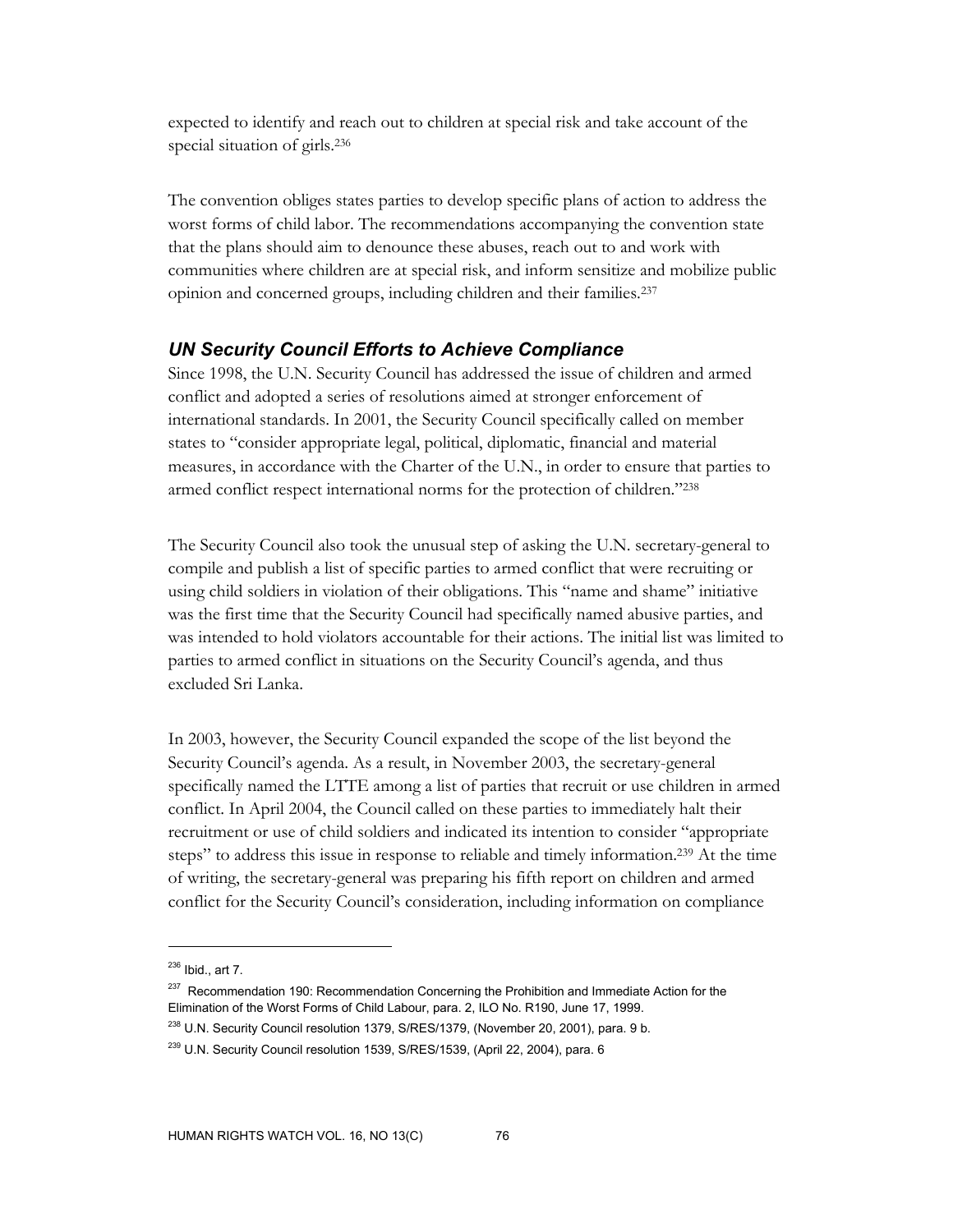and progress made by the parties he had previously identified as violators, including the LTTE, as well as further recommendations for action.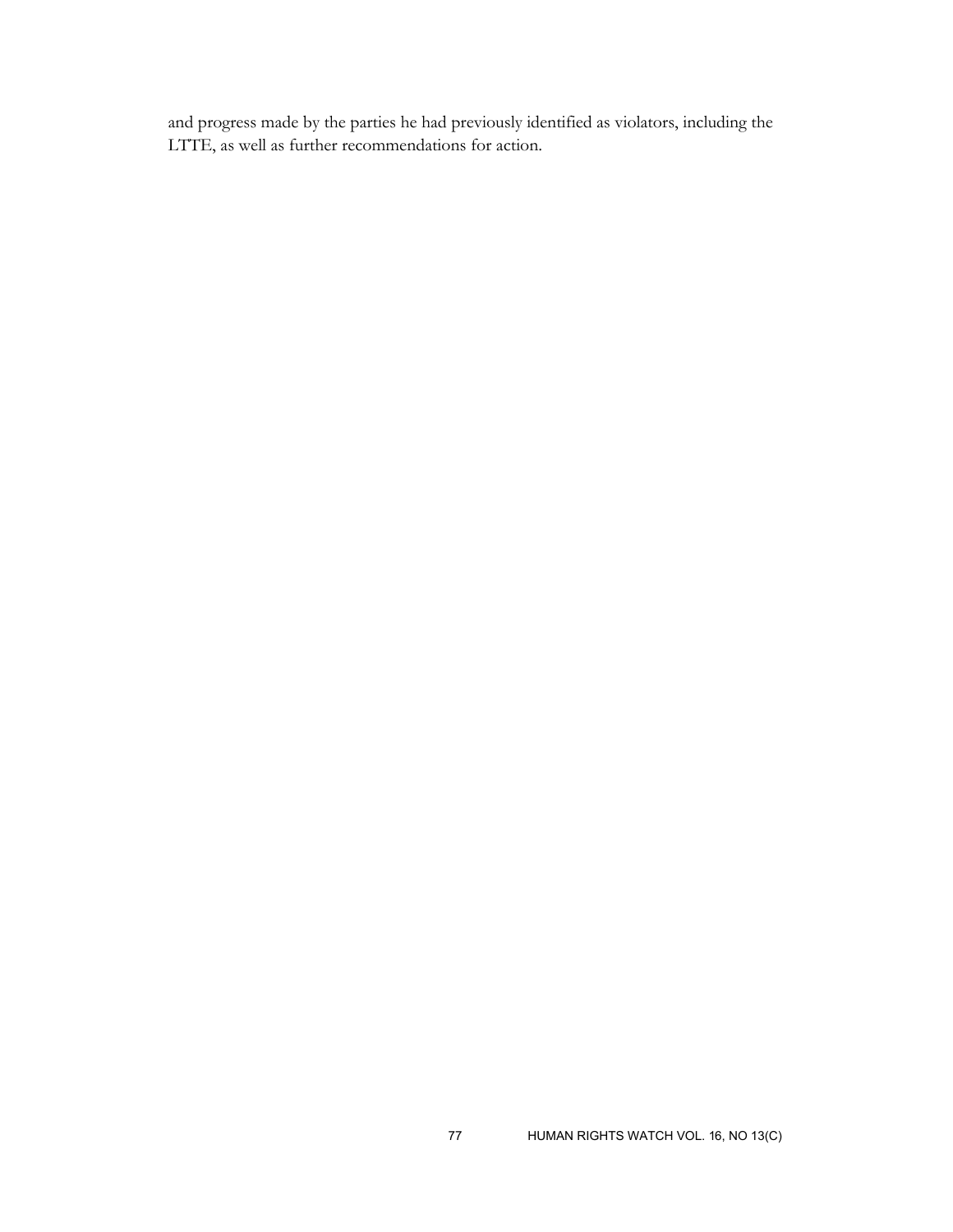# **ACKNOWLEDGEMENTS**

This report was written by Jo Becker, advocacy director of the Children's Rights Division at Human Rights Watch, and Tejshree Thapa, South Asia researcher for the Asia Division at Human Rights Watch, based on research conducted by the authors and Zama Coursen-Neff, counsel to the Children's Rights Division, in Sri Lanka in August of 2004.

Lois Whitman, executive director of the Children's Rights Division; Zama Coursen-Neff, counsel to the Children's Rights Division; Brad Adams, executive director of the Asia Division; James Ross, senior legal advisor for Human Rights Watch; and Iain Levine, program director of Human Rights Watch, edited the report. Tim Lohnes designed the map. Fitzroy Hepkins, Andrea Holley, Veronica Matushaj, and Dana Sommers produced the report.

Human Rights Watch is grateful to the many nongovernmental organizations and local activists who assisted our research and especially to the children and families who agreed to tell us their stories. For security concerns, the names of these individuals and organizations must be kept confidential. We also appreciated UNICEF's help and cooperation throughout the course of our research.

Human Rights Watch gratefully acknowledges the generous support of the Oak Foundation, the Malcolm Hewitt Wiener Foundation, and the community of people who support our work to defend children's rights.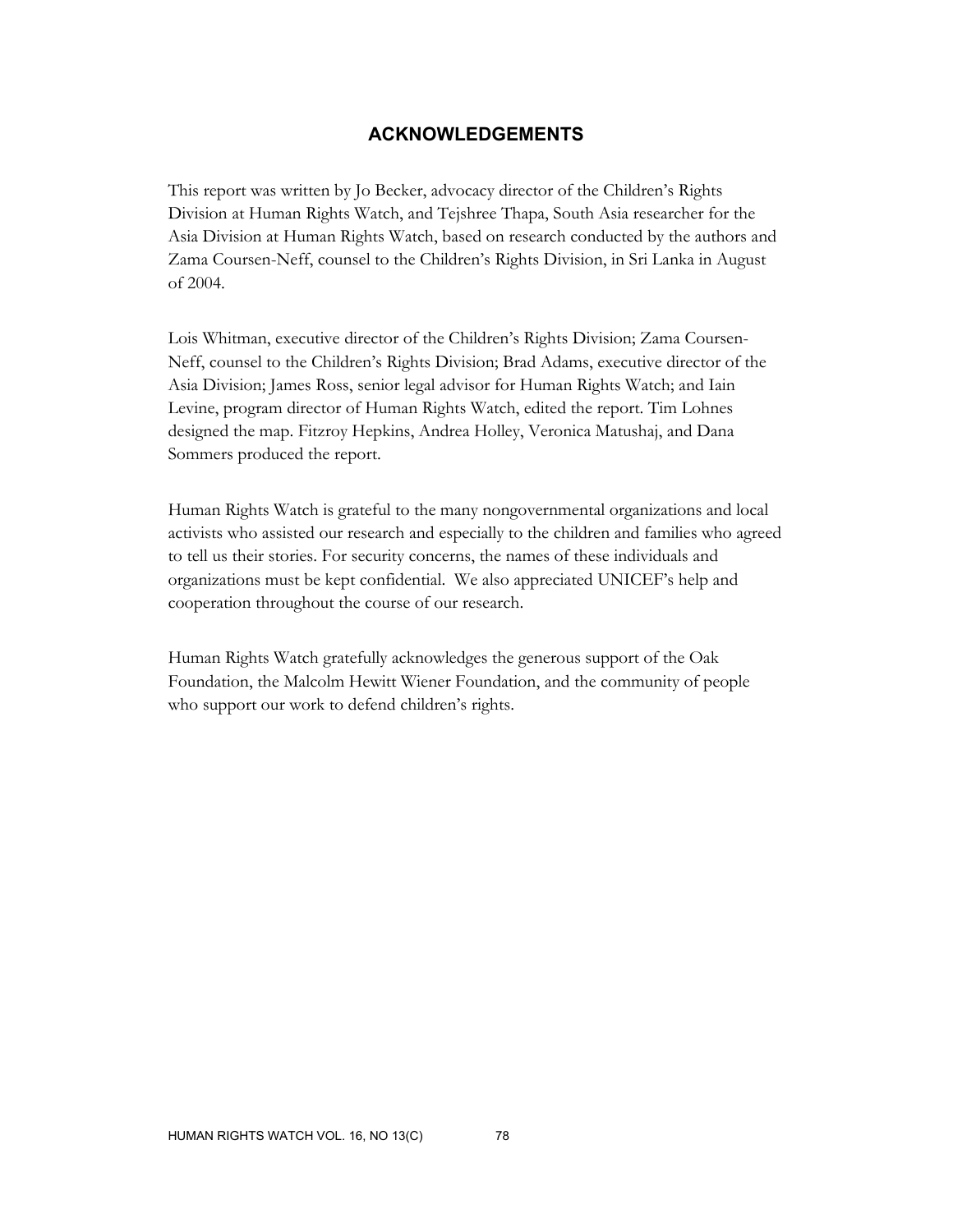#### **Previous Human Rights Watch reports on child soldiers**

How to Fight, How to Kill: Child Soldiers in Liberia, 2004 http://hrw.org/reports/2004/liberia0204/

"You'll Learn Not to Cry": Child Combatants in Colombia, 2003 http://www.hrw.org/reports/2003/colombia0903/

Abducted and Abused: Renewed Conflict in Northern Uganda, 2003 http://www.hrw.org/reports/2003/uganda0703/

Forgotten Fighters: Child Soldiers in Angola, 2003 http://www.hrw.org/reports/2003/angola0403/

Stolen Children: Abduction and Recruitment in Northern Uganda, 2003 http://hrw.org/reports/2003/uganda0303/

"My Gun Was as Tall as Me": Child Soldiers in Burma, 2002 http://hrw.org/reports/2002/burma/

Reluctant Recruits: Children and Adults Forcibly Recruited for Military Service in North Kivu, 2001 http://www.hrw.org/reports/2001/drc3/

War Without Quarter: Colombia and International Humanitarian Law, 1998 http://www.hrw.org/reports98/colombia/

The Scars of Death: Children Abducted by the Lord's Resistance Army in Uganda, 1997 http://www.hrw.org/reports97/uganda/

Burma: Children's Rights and the Rule of Law, 1997 http://www.hrw.org/reports/1997/burma2/